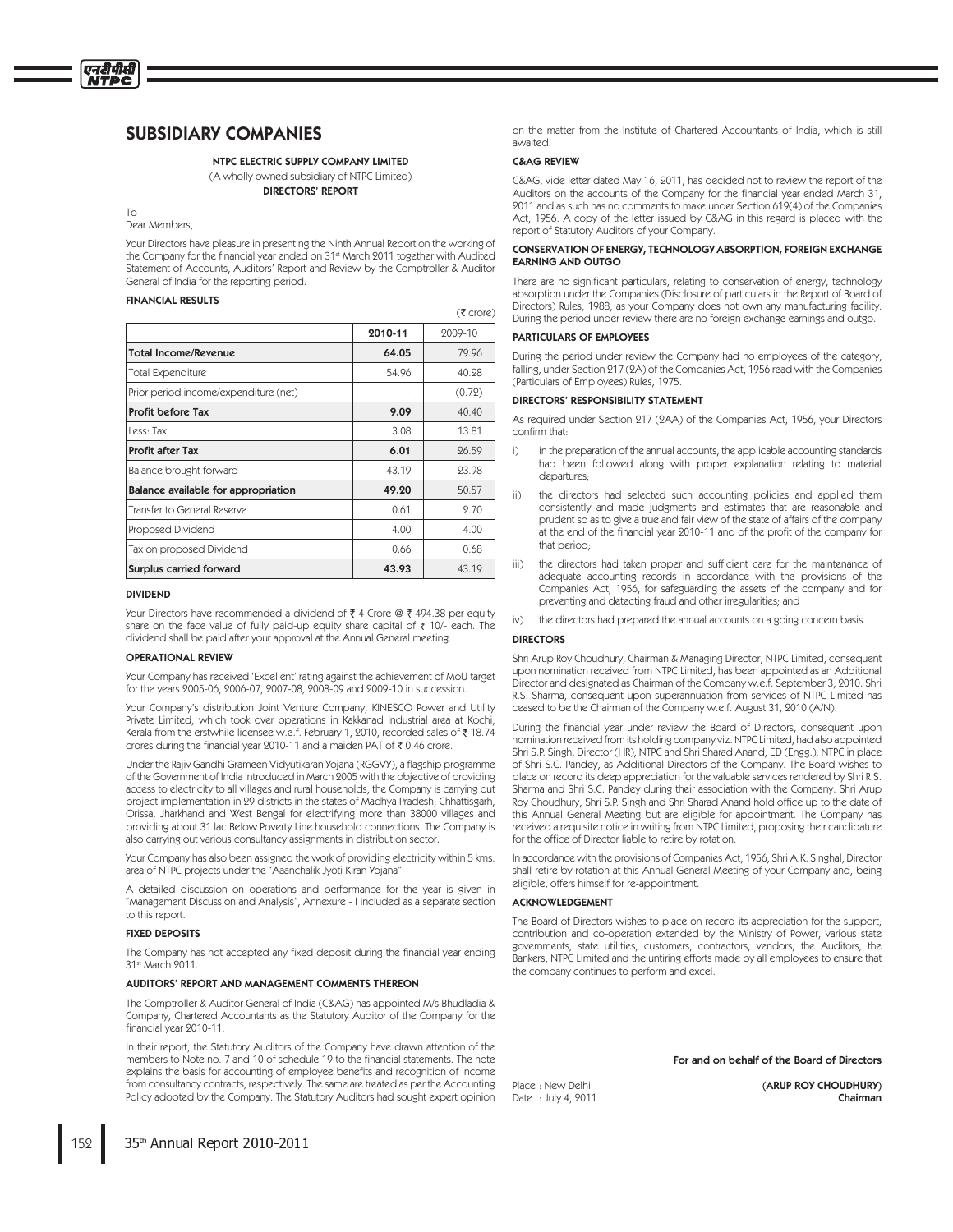# **ANNEXURE-I** MANAGEMENT DISCUSSION AND ANALYSIS **INDUSTRY STRUCTURE AND DEVELOPMENTS**

### **DISTRIBUTION**

The Electricity Act 2003, requires the state governments to set up State Electricity Regulatory Commissions for rationalization of energy tariffs and formulation of policy within each state. As of March 31, 2011, all the states, except Arunachal Pradesh, have set up their Regulatory Commissions. In addition, two Joint Electricity Regulatory Commissions have been set up for Manipur & Mizoram and Goa & UTs. 18 state electricity boards have so far been unbundled into separate generation, transmission and distribution Companies. The aim is to bring in reforms in sector for efficient operation of the state electricity boards.

In India, the power transmission and distribution system is a three-tier structure comprising of distribution networks, state grids and regional grids. The distribution networks are owned by the distribution licensees and the state grids are primarily owned and operated by respective state utilities. In order to facilitate the transmission of power among neighbouring states, state grids are interconnected to form regional grids

Despite unbundling and corporatizing, the state governments are reluctant for privatization and acquisition of the state owned discoms by other players and thus there has not been any substantial initiative or action towards this objective. The service quality till last mile connectivity still remains poor. Revenue realization in distribution sector continues to be low causing poor financial health of state owned discoms. Franchisee model is an option which the state governments have been considering. On the whole, even franchisee model has not thrown up any major opportunity on a large scale.

There is substantial potential for reform and growth in distribution sector where industrial and commercial consumers are willing to pay commensurate tariffs for quality and reliable power.

### Development of Renewable Energy Sources (RES)

Today, the total installed capacity of the nation stands at 173626 MW and RES, at 18454 MW, accounts for 10.6% of this total. This is targeted to grow to 200000 MW by 2012 of which RES is expected to contribute 25000 MW. The Electricity Regulators have made it mandatory for the discoms to source certain percentage of its input power requirement through Renewable Energy sources, to be increased progressively each year. The Government, in its quest for long-term energy and environmental security, is seeking to enhance the share of renewable power in the overall energy basket. Over longer term, the importance of RES would be more strategic in view of its important role in mitigating the effects of climate change. It is imperative for India to build a certain level of self-reliance in renewable technologies of the future. 79% of renewable energy is contributed by wind power generation where potential exists for 45000 to 65000 MW of on-shore wind power.

With the launch of Jawaharlal Nehru National Solar Mission, India has embarked upon an ambitious path to tap the vast and inexhaustible solar source. Going by emerging trends, it is amply clear that green technology is set to be the next growth sector.

Your Company is watching these developments closely with a view to occupy the space created by such opportunities.

### **STRENGTH AND WEAKNESS**

Your Company's strength lies in its association with a strong promoter viz. NTPC Limited having a formidable track record in power project, engineering, construction, commissioning, operation and maintenance for the last 36 years. NTPC's formidable network, rapport and credibility with customer utilities, Discoms, its down stream power market and trading arm are added advantages to your Company.

The professional manpower from NTPC Ltd., on secondment at your Company, has been able to leverage the knowledge gained from power project engineering and execution to the distribution sector as well.

Your Company is exposed to the risk arising out of (i) delay in release of funds from owners /clients in the execution of deposit works on their behalf. (ii) project handing over and (iii) the risk of reduction in profit margins in case of time overrun of such projects

### OPPORTUNITIES AND OUTLOOK

The Electricity Act 2003, provides an opportunity to bulk consumers with a load of more than 1 MW to source their power requirement from anywhere in the country through Open Access for which the state utility is obliged to provide necessary clearances. This provides an opportunity in various industrial and Special Economic Zones (SEZ) which are being promoted by private players as well as the state industrial development corporations wherein a contiguous geographical area of all such consumers can be earmarked and power fed from upcoming power plants of NTPC and its JVs. Today, wherever major industrial development is taking place, this business model offers tremendous opportunity as quality and reliable power can be assured to these growing industries.

With a major increase in capacity addition in the generation sector in the country, there is an imminent requirement of extensive capacity addition in the transmission/ sub-transmission sector also for evacuation of this power. Another great opportunity is foreseen in development of transmission/sub-transmission infrastructure in different states of the country on Build-Operate-Own mode. Your Company is watching development in this sector closely so as to take advantage of the opportunity which it may offer in near future.

प्रदर्शिक

With the uncertainty in privatization and acquisition of state owned discoms by other players, the Company feels that growing need of various industrial and SEZs in the country offer excellent opportunities in electricity distribution. A recent amendment to Electricity Act, 2003, provides that a developer of a SEZ shall be deemed to be a licensee for the purpose of distribution of electricity within the SEZ. Towards this, your Company may foray into distribution of electricity as a licensee by forging alliances with developers wherein pre-identified group of industrial and commercial consumers can be serviced by arranging required input power from upcoming power plants of NTPC and its JVs. Your Company is also exploring the possibility of alliance with Government owned SEZs for retail distribution of power in these SEZs. Exploratory actions have been initiated in this direction. If successful, this model can be replicated in various such places across the country

For value enhancement, your Company is also looking forward in developing transmission/sub-transmission projects on Build-Operate-Own mode.

The Government of India has launched the scheme of supply of reliable power to areas within a radius of 5 kms. of Power Stations set up by Central Public Sector Undertakings called Aaanchalik Jyoti Kiran Yojana. Your Company shall now implement the scheme for all the power stations of NTPC Ltd.

To advance its operational and financial stability, one of the key opportunities the Company foresees is in RES in general and wind projects in particular. Your Company is looking towards this opportunity with great interest and is planning to conduct specific studies for generating green power by wind farms in locations having high wind energy potential.

The above opportunities shall also mitigate concerns towards proper utilization and deployment of experienced manpower resource available with the Company.

With a bright outlook of an economic growth projected at more than 9%, the country is witnessing huge potential investments in core infrastructure areas. With the increasing demand gap, the power sector is also looking towards large infusion of investments. State owned transmission companies are seeking to augment bulk power transmission capacity. Your Company sees opportunities in not only the EPC area but in ownership model as well where prospects of dedicated transmission lines exist and is likely to explore more possibilities in this business segment.

### **RISKS AND CONCERNS**

So far the main thrust area of your Company has been project implementation on deposit work basis under RGGVY. This activity is expected to last another 12-15 months after which a sudden decline in the revenue stream is foreseen which is perceived as a maior concern.

Although the new Electricity Act, 2003 provides ample opportunities to new players in the field of retail distribution but in reality the state owned discoms have not implemented the same in spirit. The Act envisaged growth of electricity distribution business through private licensees, introduction of open access and phased withdrawal of cross subsidy. But, so far, these regulations are quite far from realization. Therefore, one of the major risks anticipated by your Company is the inability to make a perceptible presence in the distribution sector under the prevalent scenario.

Today, total manpower strength of the Company is 170 spread over more than 30 locations across the country. In the event of a sharp decline in revenue stream, it may not be possible to sustain such large manpower resource. The frittering away of manpower which has gathered experience and capability in distribution engineering and execution is another concern. In the absence of any sustainable revenue, your Company, to address this concern, shall explore the possibility of repatriating manpower back to NTPC Limited.

### **INTERNAL CONTROL**

Your Company has adequate internal control systems and procedures in place commensurate with the size and nature of its business. Your Company has adopted the internal control system of its holding company viz. NTPC Limited. The authorities vested in various levels are exercised within framework of appropriate checks and balances. The effectiveness of the checks and balances and internal control systems are reviewed during internal audit carried out by Internal Audit Department of NTPC Limited. An independent internal audit is also carried out by experienced firms of Chartered Accountants in close co-ordination with departments of the Company and Internal Audit Department of NTPC Limited.

### PERFORMANCE DURING THE YEAR

### **Operations**

During the year under review, your Company has undertaken rural electrification projects under RGGVY in the states of Madhya Pradesh, Chhattisgarh, Orissa, Jharkhand and West Bengal.

The scheme was launched in April 2005 by merging all ongoing rural electrification schemes. The programme aims at electrifying all villages and habitations, providing access to electricity to all rural households and providing electricity connection to Below Poverty Line (BPL) families free of charge. Under the programme, 90% grant is provided by the Govt. of India and 10% as loan by Rural Electrification Corporation Limited (REC) to the State Governments. REC has been appointed as a nodal agency for the programme.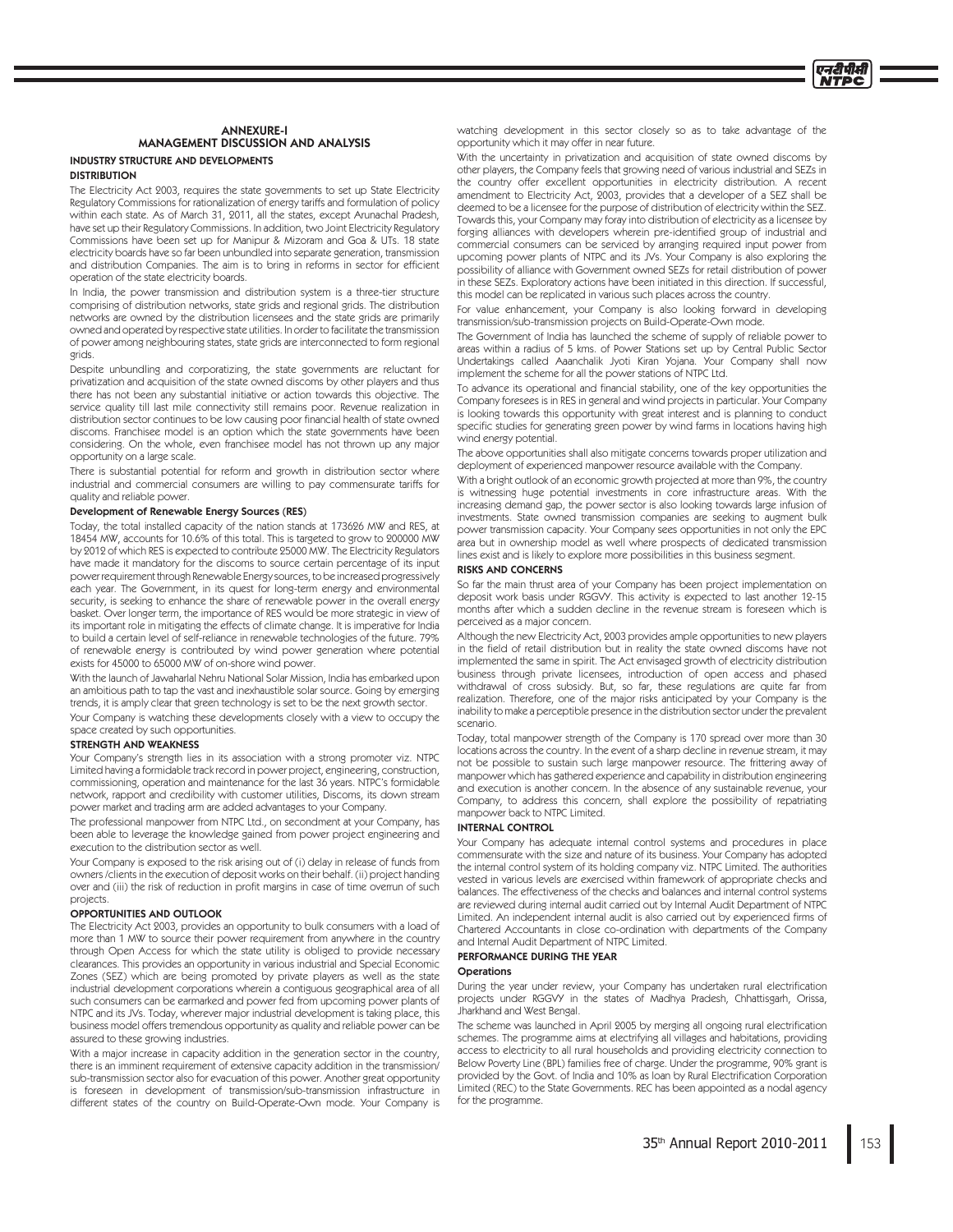NTPC Limited had entered into a Memorandum of Understanding with REC for implementing and achieving objectives of the programme. Your Company, on behalf of NTPC, is working as an implementing agency.

During the financial year 2010-11, against target of 5100 un-electrified and deelectrified villages (UE/DE) villages set by the Govt. of India in the MoU, your Company achieved 4315 UE/DE villages, the balance 785 UE/DE villages could not be achieved due to requirement of forest clearance which was to be provided by the Utilities. Further, against the target of 12.5 lac BPL connections, your Company achieved a performance of 19.52 lac connections. With this, the cumulative<br>achievement till 31.03.9011 is 95719 villages (14433 UE/DE and 11979 PE villages) and 23.23 lac BPL connections.

Your Company has now set an ambitious target of charging of cumulative 14551 UE/ DE villages for the year 2011-12.

Your Company also provided Third Party Inspection Agency (TPIA) services of rural electrification projects for PGCIL.

### **Project Management Consultancy Services**

Your Company, during the year, has also provided Project Management Consultancy Services for the following assignments:

- setting up 220 KV sub-station, switchyard & connected facilities for BPCL, Kochi Refinery Ltd.
- Pre-award Contract Management Services for Orissa Power Transmission Corporation Ltd.
- Augmentation of 66/11 kV sub-station for UT of Chandigarh

### **Financial Performance**

एनदीपीसी **NTPC** 

> The main revenue of your Company has been realized by consultancy, project management and supervision fees.  $(7$  Crore)

|              |         | $\sqrt{2}$ |
|--------------|---------|------------|
|              | 2010-11 | 2009-10    |
| Sales        | 57.25   | 75.76      |
| Other income | 6.80    | 4.20       |
| Total        | 64.05   | 79.96      |

Revenue from RGGVY projects during the financial year 2010-11 contributed approx. 84% of total sales as compared to 87% in the previous financial year. Interest from banks contributed approx. 90% of the total other income as compared to 99% in the previous financial year.

The decrease in total income was due to reduction in business volume of the Company.

The expenditure incurred by your Company on account of Employees' remuneration and Administrative expenses for the current year as well as previous year is as follows: (₹ Crore)

|                                      | 2010-11 | 2009-10 |
|--------------------------------------|---------|---------|
| Employees' remuneration and benefits | 32.17   | 96.37   |
| Administrative and other expenses    | 16.16   | 13.61   |
| Total operating expenses             | 48.33   | 39 98   |

The increase in total operating expenses was due to increased employee costs and charges towards TPIA services rendered by NHPC Ltd.

The total expenses including operating expenses of the Company are as follows:-

|                                             |         | UN CIVIL. |
|---------------------------------------------|---------|-----------|
|                                             | 2010-11 | 2009-10   |
| Total operating expenses                    | 48.33   | 39.98     |
| Depreciation                                | 0.19    | 0.99      |
| Provision, Interest & finance Charges       | 6.44    | 0.01      |
| Total Expenses including operating expenses | 54.96   | 40.98     |

During the financial year under review the Company had provided  $\bar{\tau}$  6.44 crore as current year expenditure towards interest earned on investment of advances received from Rural Electrification Corporation Limited (REC), in the previous years. The depreciation cost as compared to total expense is negligible since the fixed assets are represented by furniture and fixtures, EDP machines etc. and the Gross Block was of the order of ₹1.98 crore as on 31.3.2011.

|                                                        | 2010-11 | 2009-10 |
|--------------------------------------------------------|---------|---------|
| Profit before tax and prior period adjustments         | 9.09    | 39.68   |
| Prior period income/expenditure(net)                   | ۰       | (0.72)  |
| Profit before tax                                      | 9.09    | 40.40   |
| Provision for current, deferred and fringe benefit tax | 3.08    | 13.81   |
| Net profit after tax                                   | 6.01    | 96.59   |

During the period under review, the profit before tax decreased due to reduced business volume of deposit work.

The net profit after tax has decreased to ₹ 6.01 crore as compared to ₹ 26.59 crore in the previous financial year

### **Reserves & Surplus**

A sum of ₹ 0.61 crore has been added to Reserves and Surplus after appropriating dividend and dividend tax during the current year as compared to ₹2.7 crore during the previous year

### Current Assets, Loans and Advances

The current assets, loans and advances at the end of the current year were  $\bar{\tau}$  952.48 crore as compared to ₹1149.23 crore last year.  $(3$  Crore)

|                                                 | 31.3.2011 | 31.3.2010 |
|-------------------------------------------------|-----------|-----------|
| Sundry debtors                                  | 8.59      | 20.63     |
| Cash and bank balances                          | 919.01    | 1103.70   |
| Other current assets                            | 10.11     | 11.85     |
| Loans and advances                              | 14.77     | 13.05     |
| <b>Total Current Assets, Loans and Advances</b> | 952.48    | 1149.93   |

The decrease was mainly on account of decrease in sundry debtors and cash and bank balances. The major amount of outstanding sundry debtors, constituting approx. 95%, was due against invoice raised in March 2011 on PGCIL for TPIA services. The realization of these dues is expected in the financial year 2011-12.

### **Current Liabilities and Provisions**

During the financial year 2010-11, current liabilities and provisions have decreased to ₹ 903.06 crore as compared to ₹ 1101.26 crore in the financial year 2009-10 mainly on account of disbursement of deposit work funds received from REC Ltd. for the RGGVY projects.

 $(3$  Crore)

|                                         | 31.3.2011 | 31.3.2010   |
|-----------------------------------------|-----------|-------------|
| Liabilities                             | 898.14    | 1096.20     |
| Provisions                              | 4.92      | 5.06        |
| <b>Total Liabilities and Provisions</b> | 903.06    | 1101.26     |
| <b>Cash Flow Statement</b>              |           | $(5$ Crore) |
|                                         | 2010-11   | 2009-10     |
| Opening Cash and cash equivalents       | 1103.70   | 604.49      |
| Net cash from operating activities      | (186.36)  | 506.00      |
| Net cash used in investing activities   | 6.35      | (3.79)      |
| Net cash flow from financing activities | (4.68)    | (2.93)      |
| Net Change in Cash and cash equivalents | (184.69)  | 499.28      |
| Closing cash and cash equivalents       | 919.01    | 1103.70     |

The closing cash and cash equivalents for the financial year ended March 31, 2011 has decreased to ₹ 919.01 crore from ₹ 1103.70 crore due to increase in payments made for deposit works.

### **Financial Indicators**

The various performance indicators for the current year as compared to previous year are as under:

|                                                 | 2010-11 | 2009-10 |
|-------------------------------------------------|---------|---------|
| Capital employed in ₹ Crore                     | 50.73   | 49.38   |
| Net worth in ₹ Crore                            | 50.73   | 49.38   |
| Return on capital employed (PBT/CE)             | 17.92%  | 81.81%  |
| Return on net worth (PAT/NW)                    | 11.85%  | 53.85%  |
| Dividend as % of equity capital (basic/average) | 4944    | 4944    |
| Earning per share in $\bar{\tau}$               | 743.42  | 3286.38 |

The capital employed as well as net worth has increased due to profits earned during the financial year 2010-11.

### **Human Resources**

As on 31<sup>st</sup> March 2011, there were 170 employees posted on secondment basis from holding company viz. NTPC Limited. To achieve the ambitious targets, the Company has drawn professional manpower from NTPC who have rich experience in dealing in various technical, financial and commercial issues. Today, your Company is proud to state that it has built a competent manpower base required for its growth in the distribution sector.

### **CAUTIONARY STATEMENT**

 $(5$  Crore)

Statements in the Management Discussion and Analysis describing the Company's objectives, projections, estimates and expectations are "forward-looking" statements within the meaning of applicable laws and regulations. Actual results may vary materially from those expressed or implied. Important factors that could make a difference to the Company's operations include economic conditions affecting demand/supply and price conditions in the markets in which the Company operates. changes in Government regulations & policies, tax laws and other statutes and incidental factors.

### For and on behalf of the Board of Directors

Place : New Delhi Date: July 04, 2011 (ARUP ROY CHOUDHURY) Chairman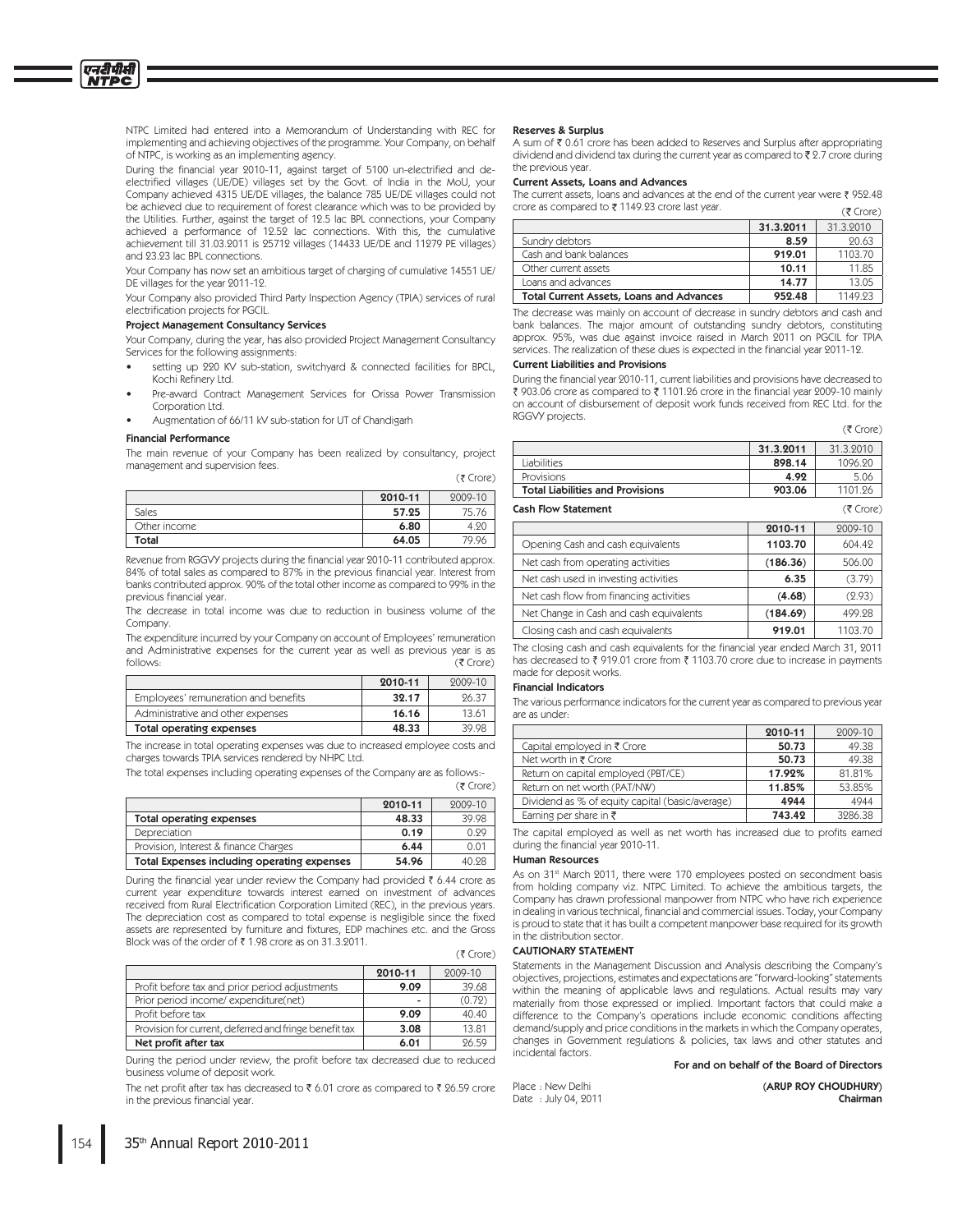₹

### **ACCOUNTING POLICIES**

### **BASIS OF PREPARATION**  $\mathbf 1$ .

The financial statements are prepared on accrual basis of accounting under historical cost convention in accordance with generally accepted accounting principles in India and the relevant provisions of the Companies Act, 1956 including accounting standards notified there under.

#### **USE OF ESTIMATES**  $\mathbf{Q}$

The preparation of financial statements requires estimates and assumptions that affect the reported amount of assets, liabilities, revenue and expenses during the reporting period. Although such estimates and assumptions are made on a reasonable and prudent basis taking into account all available information, actual results could differ from these estimates & assumptions and such differences are recognized in the period in which the results are crystallized.

#### **FIXED ASSETS**  $3<sub>1</sub>$

- Fixed Assets are carried at historical cost less accumulated  $3.1$ depreciation.
- 39 Intangible assets are stated at their cost of acquisition less accumulated amortisation.

### **INVESTMENTS**

 $4.1$ Long term investments are carried at cost. Provision is made for diminution, other than temporary, in the value of such investments.

#### **PROFIT AND LOSS ACCOUNT** 5.

#### **INCOME RECOGNITION**  $51$

- $5.1.1$ Income from consultancy, project management and supervision services is accounted for on the basis of actual progress / technical assessment of work executed, in line with the terms of respective consultancy contracts. Claims for reimbursement of incidental expenditure are recognised as other income, as per the terms of consultancy service contracts. Income from Project Management Services is accounted for on the service charges earned.
- 5.1.2 Interest / surcharge recoverable on advances to suppliers as well as warranty claims / liquidated damages wherever there is uncertainty of realization / acceptance are not treated as accrued and are therefore accounted for on receipt / acceptance.
- 5.2 **EXPENDITURE**
- $5.9.1$ Depreciation is charged on straight line method following the rates specified in Schedule XIV of the Companies Act, 1956.
- 5.2.2 Depreciation on the following assets is provided based on their estimated useful life:

|  | a   Personal Computers and Laptops including peripherals   5 years |            |
|--|--------------------------------------------------------------------|------------|
|  | b   Photocopiers and Fax Machines                                  | 5 years    |
|  | c   Water Coolers and Refrigerators                                | $12$ years |

- 5.2.3 Depreciation on additions to/deductions from fixed assets during the year is charged on pro-rata basis from/up to the month in which the asset is available for use/disposal.
- $5.9.4$ Assets costing up to  $\bar{\tau}$  5,000/- are fully depreciated in the year of acquisition.
- $5.2.5$ Cost of software recognized as intangible assets is amortised on straight line method over a period of legal right to use or 3 years, whichever is earlier.
- 5.2.6 Where the cost of depreciable assets has undergone a change during the year due to increase/decrease in long term liabilities on account of exchange fluctuation, price adjustment, change in duties or similar factors, the unamortised balance of such asset is charged prospectively over the residual life determined on the basis of the rate of depreciation.
- 5.2.7 Expenses on ex-gratia payments under voluntary retirement scheme and training and recruitment are charged to revenue in the year incurred.
- 5.2.8 The liabilities towards employee benefits are ascertained by the Holding Company i.e. NTPC Limited on actuarial valuation. The company provides for such employee benefits as apportioned by the Holding Company.
- 5.9.9 Preliminary expenses on account of new projects incurred prior to approval of feasibility report are charged to revenue.
- 5.2.10 Pre-paid expenses and prior period expenses/income of items of ₹1,00,000/- and below are charged to natural heads of accounts.

#### PROVISIONS AND CONTINGENT LIABILITIES 6.

A provision is recognised when the Company has a present obligation as a result of a past event and it is probable that an outflow of resources will be required to settle the obligation and in respect of which a reliable estimate can be made. Provisions are determined based on management estimate required to settle the obligation at the balance sheet date and are not discounted to present value. Contingent liabilities are disclosed on the basis of judgment of the management/independent experts. These are reviewed at each balance sheet date and are adjusted to reflect the current management estimate.

#### **CASH FLOW STATEMENT**  $\overline{7}$ .

Cash flow statement is prepared in accordance with the indirect method prescribed in Accounting Standard (AS) 3 on 'Cash Flow Statements'

### NTPC ELECTRIC SUPPLY COMPANY LIMITED BALANCE SHEET AS AT 31<sup>st</sup> MARCH 2011

|                                      | <b>Schedule</b> | 31.03.2011 | 31.03.2010  |
|--------------------------------------|-----------------|------------|-------------|
| <b>SOURCES OF FUNDS</b>              |                 |            |             |
| <b>SHAREHOLDERS' FUNDS</b>           |                 |            |             |
| Capital                              | 1               | 809100     | 809100      |
| Reserves & surplus                   | 9               | 506539836  | 493034036   |
| Deferred tax liability               |                 | 655227     | 625423      |
| <b>TOTAL</b>                         |                 | 508004163  | 494468559   |
| <b>APPLICATION OF FUNDS</b>          |                 |            |             |
| <b>Fixed Assets</b>                  | 3               |            |             |
| Gross Block                          |                 | 19815684   | 18825670    |
| Less: Depreciation                   |                 | 9074896    | 7167713     |
| Net Block                            |                 | 10740788   | 11657957    |
| <b>INVESTMENTS</b>                   | $\overline{4}$  | 3100000    | 3100000     |
| <b>CURRENT ASSETS, LOANS AND</b>     |                 |            |             |
| <b>ADVANCES</b>                      |                 |            |             |
| Sundry debtors                       | 5               | 85912075   | 206358117   |
| Cash and bank balances               | 6               | 9190067223 | 11036983283 |
| Other current assets                 | $\overline{7}$  | 101113709  | 118515443   |
| Loans and advances                   | 8               | 147663575  | 130478356   |
|                                      |                 | 9524756582 | 11492335199 |
| <b>LESS: CURRENT LIABILITIES AND</b> |                 |            |             |
| <b>PROVISIONS</b>                    |                 |            |             |
| Liabilities                          | 9               | 8981381637 | 10961969147 |
| Provisions                           | 10              | 49211570   | 50655450    |
|                                      |                 | 9030593207 | 11012624597 |
| Net current assets                   |                 | 494163375  | 479710602   |
| <b>TOTAL</b>                         |                 | 508004163  | 494468559   |
|                                      |                 |            |             |

Notes on accounts

Place: N

Schedules 1 to 19 and accounting policies form integral part of accounts.

As per our attached report of even date

For Bhudladia & Company

| <u>TUL DITUGHUGHU GʻILIDULIY</u><br>Chartered Accountants |                  | For & on behalf of the Board of Directors |            |
|-----------------------------------------------------------|------------------|-------------------------------------------|------------|
| (Puneet Singla)                                           | (Vishwaroop)     | (A K Singhal)                             | (Arup Roy  |
| Partner                                                   | Chief Executive. | Director                                  | Choudhury) |

| $\sim$    | Chief Executive | Director | Choudhur |
|-----------|-----------------|----------|----------|
|           | Officer         |          | Chairman |
| lew Delhi |                 |          |          |

Dated: 07th May, 2011

### PROFIT AND LOSS ACCOUNT FOR THE PERIOD ENDED 31st MARCH 2011

|                                                                    | Schedule | 31.03.2011           | 31.03.2010             |
|--------------------------------------------------------------------|----------|----------------------|------------------------|
| <b>INCOME</b><br>Sales                                             | 11       | 572544012            | 757563215              |
| Provisions written back<br>Other income                            | 19<br>13 | 45458<br>67953955    | 42017646               |
| Total<br><b>EXPENDITURE</b>                                        |          | 640543425            | 799580861              |
| Employees' remuneration and<br>benefits                            | 14       | 321689390            | 963657155              |
| Administration and other expenses                                  | 15       | 161585430            | 136106657              |
| Depreciation                                                       |          | 1921997              | 2913281                |
| Provisions<br>Interest & finance charges                           | 16<br>17 | 64364005             | 45458<br>62243         |
| Total                                                              |          | 549560821            | 402784793              |
| Profit before Tax & Prior Period<br>Adjustments                    |          | 90982604             | 396796068              |
| Prior Period income/expenditure (net)                              | 18       |                      | (7214855)              |
| Profit before tax                                                  |          | 90982604             | 404010923              |
| Provision for:<br>Current tax<br>Deferred tax                      |          | 30803000<br>29804    | 137790000<br>320039    |
| Profit after tax                                                   |          | 30832804<br>60149800 | 138110039<br>965900884 |
| Balance brought forward                                            |          | 431934036            | 239831152              |
| Balance available for appropriation<br>Transfer to General Reserve |          | 492083836<br>6100000 | 505732036<br>27000000  |
| Dividend                                                           |          |                      |                        |
| Interim<br>Proposed<br>Tax on Dividend                             |          | 40000000             | 40000000               |
| Interim                                                            |          |                      |                        |
| Proposed<br><b>Balance carried to Balance Sheet</b>                |          | 6644000<br>439339836 | 6798000<br>431934036   |
| Earning Per Share (Equity shares,                                  |          | 743.42               | 3286.38                |
| face value ₹10/- each)<br>- Rasic and Diluted - Non annualised     |          |                      |                        |

| For Bhudladia & Company<br>Chartered Accountants |                 | For & on behalf of the Board of Director |            |
|--------------------------------------------------|-----------------|------------------------------------------|------------|
| (Puneet Singla)                                  | (Vishwaroop)    | (A K Singhal)                            | (Arup Roy  |
| Partner                                          | Chief Executive | Director                                 | Choudhury) |
| Dlaca, Mau Dalbi,                                | Officer         |                                          | Chairman   |

Place: New Delhi<br>Dated : 07<sup>th</sup> May, 2011

As per our attached report of even date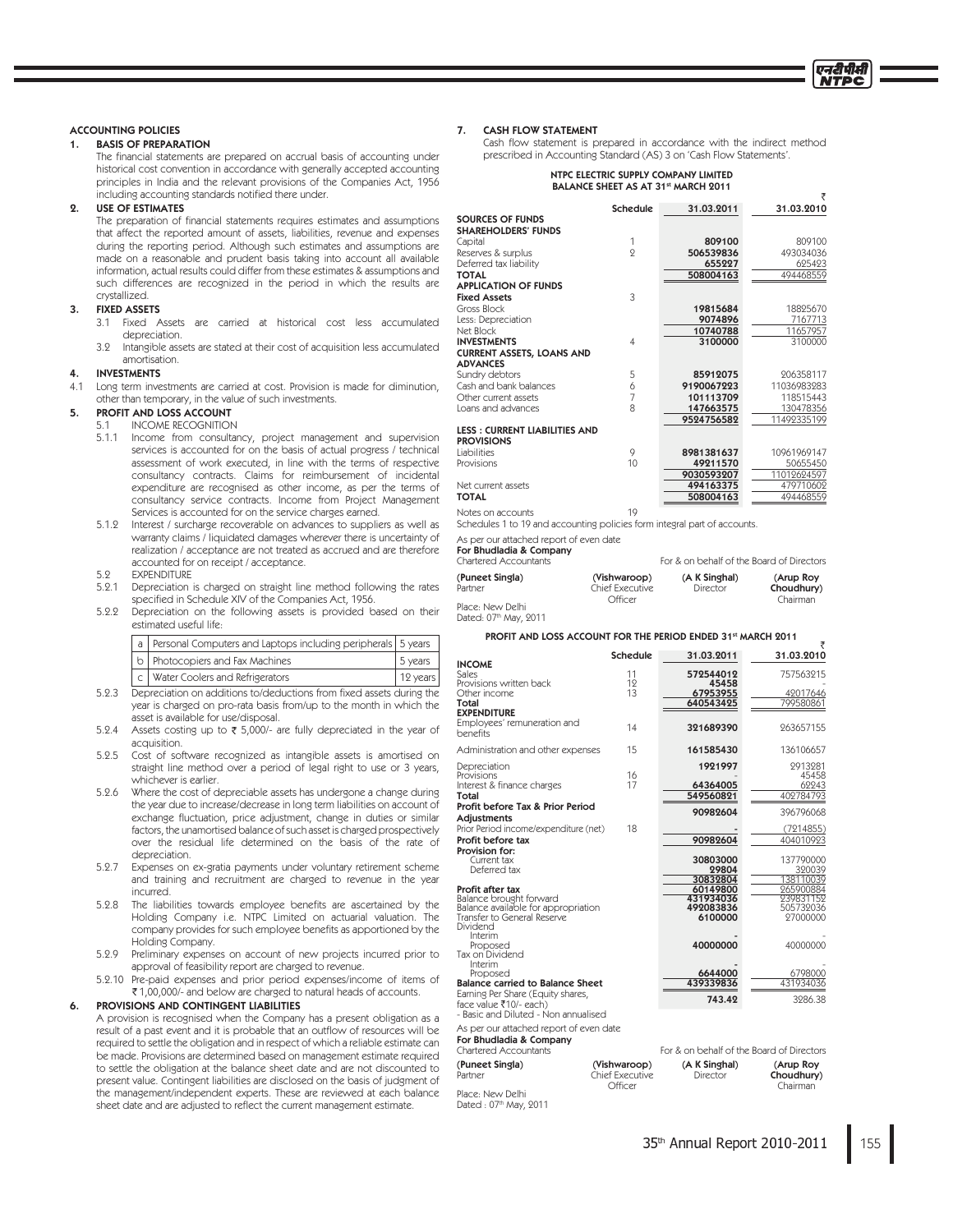| Schedule 1                                                                                           | NTPC ELECTRIC SUPPLY COMPANY LIMITED                                     |                                                               |                                  |                        | Schedule 2                               | <b>RESERVES AND SURPLUS</b>                                         |                                                                                    |                    |                          |                          |
|------------------------------------------------------------------------------------------------------|--------------------------------------------------------------------------|---------------------------------------------------------------|----------------------------------|------------------------|------------------------------------------|---------------------------------------------------------------------|------------------------------------------------------------------------------------|--------------------|--------------------------|--------------------------|
| <b>CAPITAL</b>                                                                                       |                                                                          |                                                               | 31.03.2011                       | ₹<br>31.03.2010        |                                          |                                                                     |                                                                                    |                    | 31.03.2011               | 31.03.2010               |
| Authorised                                                                                           |                                                                          |                                                               |                                  |                        | General Reserve                          |                                                                     |                                                                                    |                    |                          |                          |
| 10,000,000 equity shares of ₹ 10/- each (Previous                                                    |                                                                          |                                                               |                                  |                        |                                          | As per last Balance Sheet                                           |                                                                                    |                    | 61100000                 | 34100000                 |
| year 10,000,000 equity shares of ₹10/- each)                                                         |                                                                          |                                                               | 100000000                        | 100000000              |                                          |                                                                     | Add: Transfer from Profit & Loss Account                                           |                    | 6100000                  | 27000000                 |
| Issued, Subscribed and Paid-Up<br>80,910 equity shares of ₹ 10/- each (Previous year                 |                                                                          |                                                               |                                  |                        |                                          |                                                                     |                                                                                    |                    | 67200000                 | 61100000                 |
| 80,910 equity shares of ₹ 10/- each) are held by<br>the holding company, NTPC Ltd. and its nominees. |                                                                          |                                                               | 809100                           | 809100                 | Total                                    |                                                                     | Surplus, balance in Profit & Loss Account                                          |                    | 439339836<br>506539836   | 431934036<br>493034036   |
| Schedule 3                                                                                           |                                                                          |                                                               |                                  |                        |                                          |                                                                     |                                                                                    |                    |                          |                          |
| <b>FIXED ASSETS</b>                                                                                  |                                                                          |                                                               | <b>GROSS BLOCK</b>               |                        |                                          | <b>DEPRECIATION</b>                                                 |                                                                                    |                    | <b>NET BLOCK</b>         | ₹                        |
|                                                                                                      | As at                                                                    |                                                               | Deductions /                     | As at                  | As at                                    |                                                                     | For the Deductions /                                                               | Up to              | As at                    | As at                    |
| <b>TANGIBLE ASSETS</b>                                                                               | 01.04.2010                                                               |                                                               | Additions Adjustments 31.03.2011 |                        | 01.04.2010                               |                                                                     | year Adjustments                                                                   | 31.03.2011         | 31.03.2011               | 31.03.2010               |
| Temporary erection<br>Furniture, fixtures &                                                          | 190549                                                                   |                                                               |                                  | 190549                 | 190549                                   |                                                                     |                                                                                    | 190549             |                          |                          |
| other office equipment<br>EDP & WP machines<br><b>INTANGIBLE ASSETS</b>                              | 10415547<br>7282679                                                      | 1014375<br>28926                                              | 5690<br>47597                    | 11424232<br>7264008    | 3597062<br>2504888                       | 526421<br>1333895                                                   | 495<br>14319                                                                       | 4122988<br>3824464 | 7301244<br>3439544       | 6818485<br>4777791       |
| Software                                                                                             | 936895                                                                   |                                                               |                                  | 936895                 | 875215                                   | 61680                                                               |                                                                                    | 936895             |                          | 61680                    |
| Total<br>Previous period                                                                             | 18825670<br>13490095                                                     | 1043301<br>5146844                                            | 53287<br>(188731)                | 19815684<br>18825670   | 7167713<br>4163224                       | 1921997<br>2913281                                                  | 14814<br>(91208)                                                                   | 9074896<br>7167713 | 10740788<br>11657957     | 11657957<br>9326871      |
| Schedule 4<br><b>INVESTMENTS</b>                                                                     |                                                                          |                                                               |                                  |                        | Schedule 9<br><b>CURRENT LIABILITIES</b> |                                                                     |                                                                                    |                    |                          |                          |
| (Valuation as per Accounting Policy No. 4)                                                           |                                                                          |                                                               |                                  | ₹                      | <b>Sundry Creditors</b>                  |                                                                     |                                                                                    |                    | 31.03.2011               | 31.03.2010               |
|                                                                                                      | Number<br>of shares<br>Current Year Current Year<br>/ (Previous<br>Year) | Face value<br>per share<br>/ (Previous<br>$\text{Year}$ ) (₹) | 31.03.2011                       | 31.03.2010             | Book overdraft                           | For goods and services                                              | Other than Micro & Small Enterprises<br>Deposits, retention money from contractors |                    | 62037062<br>7361113      | 91656160<br>79426112     |
| <b>LONG TERM</b>                                                                                     |                                                                          |                                                               |                                  |                        | and others                               |                                                                     |                                                                                    |                    | 2269082                  | 1484088                  |
| Unquoted (fully paid-up)<br>Equity Shares in Joint                                                   |                                                                          |                                                               |                                  |                        |                                          | Advances from customers and others                                  |                                                                                    |                    | 71667258<br>380476146    | 172566360<br>587112819   |
| Venture Companies:<br>KINESCO Power and                                                              | 50000                                                                    | 10                                                            |                                  |                        | Other liabilities                        |                                                                     |                                                                                    |                    | 10128522<br>8440941192   | 38665738<br>10076776688  |
| Utilities Private Ltd.<br>Share application money                                                    | (50000)                                                                  | (10)                                                          | 500000                           | 500000                 | Total                                    | Amount payable to NTPC Ltd.                                         | Amount received against deposit works                                              |                    | 78168519<br>8981381637   | 86847543<br>10961969147  |
| pending allotment in:<br>KINESCO Power and Utilities Private Ltd.<br>Total                           |                                                                          |                                                               | 2600000<br>3100000               | 2600000<br>3100000     | Schedule 10<br><b>PROVISIONS</b>         |                                                                     |                                                                                    |                    |                          |                          |
| Schedule 5                                                                                           |                                                                          |                                                               |                                  |                        |                                          | Income/Fringe Benefit tax<br>As per last Balance Sheet              |                                                                                    |                    |                          |                          |
| <b>SUNDRY DEBTORS</b><br>(Considered good, unless otherwise stated)                                  |                                                                          |                                                               |                                  |                        |                                          | Additions during the year                                           |                                                                                    |                    | 30803000                 | 137790000                |
| Debts outstanding over six months                                                                    |                                                                          |                                                               |                                  |                        |                                          | Amount adjusted during the year<br>Less: Set off against taxes paid |                                                                                    |                    | (223746785)<br>254549785 | (183845694)<br>321635694 |
| Unsecured<br>Other debts                                                                             |                                                                          |                                                               | 298478                           | 107199668              | Proposed Dividend                        |                                                                     |                                                                                    |                    |                          |                          |
| Unsecured                                                                                            |                                                                          |                                                               | 85613597                         | 99158449               |                                          | As per last Balance Sheet                                           |                                                                                    |                    | 40000000                 | 25000000                 |
| Total                                                                                                |                                                                          |                                                               | 85912075                         | 206358117              |                                          | Additions during the year<br>Amounts used during the year           |                                                                                    |                    | 40000000<br>40000000     | 40000000<br>25000000     |
| Schedule 6<br><b>CASH AND BANK BALANCES</b>                                                          |                                                                          |                                                               |                                  |                        |                                          | Tax on Proposed Dividend                                            |                                                                                    |                    | 40000000                 | 40000000                 |
| Balances with scheduled banks<br>Current Account                                                     |                                                                          |                                                               | 306497156                        |                        |                                          | As per last Balance Sheet<br>Additions during the year              |                                                                                    |                    | 6798000<br>6644000       | 4248750<br>6798000       |
| Term Deposit Account                                                                                 |                                                                          |                                                               | 8883570067                       | 11036983283            |                                          | Amounts used during the year                                        |                                                                                    |                    | 6798000                  | 4248750                  |
| Total                                                                                                |                                                                          |                                                               | 9190067223                       | 11036983283            | Employee benefits                        |                                                                     |                                                                                    |                    | 6644000                  | 6798000                  |
| Schedule 7<br><b>OTHER CURRENT ASSETS</b>                                                            |                                                                          |                                                               |                                  |                        |                                          | As per last Balance Sheet<br>Additions during the year              |                                                                                    |                    | 3811992                  | 18552469                 |
| Interest accrued on short term deposits with<br>Indian banks<br>Other recoverables                   |                                                                          |                                                               | 99371209<br>1742500              | 102348186<br>16167257  |                                          |                                                                     | Amounts used/reversed during the year                                              |                    | 1244422<br>2567570       | 14740477<br>3811992      |
| Total                                                                                                |                                                                          |                                                               | 101113709                        | 118515443              | Others                                   | As per last Balance Sheet                                           |                                                                                    |                    | 45458                    |                          |
| Schedule 8<br><b>LOANS &amp; ADVANCES</b>                                                            |                                                                          |                                                               |                                  |                        |                                          | Additions during the year<br>Amounts used during the year           |                                                                                    |                    | 45458                    | 45458                    |
| (Considered good, unless otherwise stated)<br><b>ADVANCES</b>                                        |                                                                          |                                                               |                                  |                        | Total                                    |                                                                     |                                                                                    |                    | 49211570                 | 45458<br>50655450        |
| Others<br>Unsecured                                                                                  |                                                                          |                                                               | 604095                           | 1763411                | Schedule 11<br><b>SALES</b>              |                                                                     |                                                                                    |                    |                          |                          |
| CENVAT recoverable<br>Unsecured                                                                      |                                                                          |                                                               | 1501533                          | 6435249                | supervision fees                         | Consultancy, project management and                                 |                                                                                    |                    | 572544012                | 757563215                |
| <b>DEPOSITS</b><br>Advance tax & tax deducted at                                                     |                                                                          |                                                               |                                  |                        | Total                                    |                                                                     |                                                                                    |                    | 572544012                | 757563215                |
| source<br>Less: Provision for taxation                                                               |                                                                          | 400107732<br>254549785                                        |                                  | 443915391<br>321635694 | Schedule 12                              | PROVISIONS WRITTEN BACK                                             |                                                                                    |                    |                          |                          |
|                                                                                                      |                                                                          |                                                               | 145557947                        | 122279697              | Others                                   |                                                                     |                                                                                    |                    | 45458                    |                          |
| Total                                                                                                |                                                                          |                                                               | 147663575                        | 130478356              | Total                                    |                                                                     |                                                                                    |                    | 45458                    |                          |

एनटीपीसी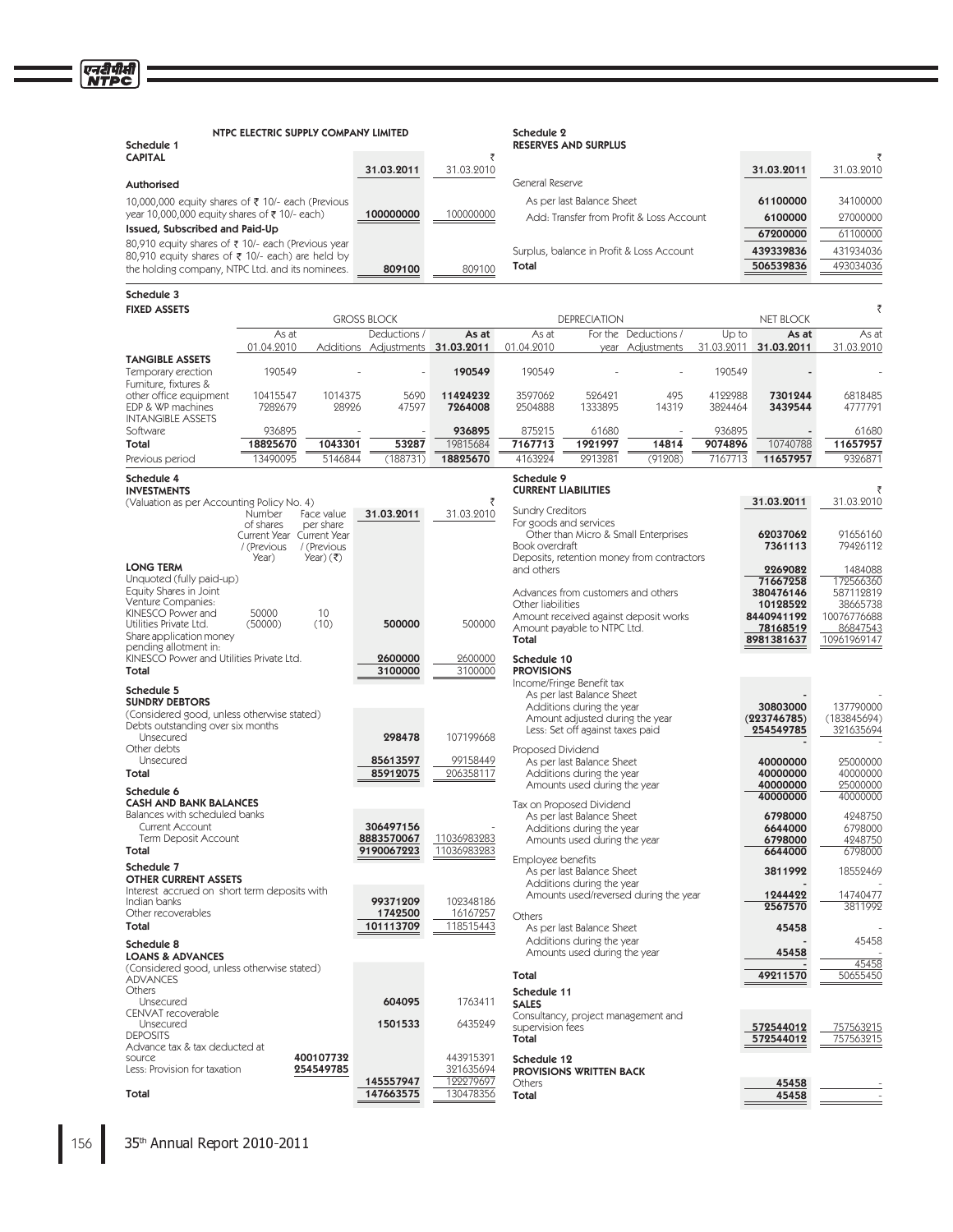

 $\overline{z}$ 

| Schedule 13<br><b>OTHER INCOME</b>                                                                                                                                                       | 31.03.2011                                                          | ₹<br>31.03.2010                                           | 3)       |
|------------------------------------------------------------------------------------------------------------------------------------------------------------------------------------------|---------------------------------------------------------------------|-----------------------------------------------------------|----------|
| Reimbursables billed to clients<br>Interest from Indian Banks (Gross)<br>513273198<br>(Tax deducted at source ₹64872199,<br>Previous period ₹ 57485910)                                  | 11809                                                               | 216036<br>399113336                                       |          |
| Less: Transferred to amount received<br>451784557<br>against deposit works - Schedule 9                                                                                                  |                                                                     | 357311726                                                 |          |
| Interest on Income Tax refunds<br>Others<br>Profit on disposal of fixed assets<br>Total                                                                                                  | 61488641<br>6441816<br>4704<br>6985<br>67953955                     | 41801610<br>42017646                                      | 4)       |
| Schedule 14<br><b>EMPLOYEES' REMUNERATION AND BENEFITS</b>                                                                                                                               |                                                                     |                                                           |          |
| Salaries, wages, bonus, allowances & benefits<br>Contribution to provident and other funds<br>Welfare expenses<br>Total                                                                  | 282960160<br>24727947<br>14001282<br>321689390                      | 225805546<br>25156602<br>12695007<br>263657155            |          |
| Schedule 15<br><b>ADMINISTRATION AND OTHER EXPENSES</b>                                                                                                                                  |                                                                     |                                                           | 5)       |
| Power charges<br>Rent<br>Repairs and maintenance                                                                                                                                         | 682044<br>4291505                                                   | 471463<br>4428865                                         |          |
| 46179261<br>Others                                                                                                                                                                       | 46179261                                                            | 37921986<br>37921986                                      |          |
| Insurance<br>Training and recruitment expenses<br>Communication expenses<br>Traveling expenses<br>Tender expenses<br>767200<br>Less: Receipt from sale of tenders<br>119250              | 419129<br>121454<br>4215396<br>30083774                             | 27752<br>108550<br>3583358<br>29422319<br>200915<br>13546 |          |
| Payment to Auditors<br>Advertisement & publicity                                                                                                                                         | 647950<br>105650<br>26664                                           | 187369<br>120291<br>277000                                |          |
| Security expenses<br>Entertainment expenses<br>Expenses for transit camp<br>Brokerage & commission<br>Books and periodicals<br>Professional charges & consultancy fees<br>Legal expenses | 720600<br>1533312<br>353890<br>11350<br>124154<br>48616539<br>12450 | 1413419<br>694346<br>33000<br>111139<br>35093276          |          |
| EDP hire and other charges<br>Printing and stationary<br>Expenses on hiring of vehicles                                                                                                  | 1107729<br>1192748<br>18849454                                      | 971672<br>1010304<br>17248251                             |          |
| Miscellaneous expenses<br>Total                                                                                                                                                          | 2290377<br>161585430                                                | 2982301<br>136106657                                      | 6)       |
| Schedule 16                                                                                                                                                                              |                                                                     |                                                           | 7)       |
| <b>PROVISIONS</b><br>Others<br>Total                                                                                                                                                     |                                                                     | 45458<br>45458                                            |          |
| Schedule 17<br><b>INTEREST AND FINANCE CHARGES</b>                                                                                                                                       |                                                                     |                                                           |          |
| Interest on:<br>Others                                                                                                                                                                   | 64361447                                                            | 3908                                                      | 8)<br>9) |
| Finance Charges:<br>Bank charges<br>Total                                                                                                                                                | 2558<br>64364005                                                    | 58335<br>62243                                            |          |
| Schedule 18<br>PRIOR PERIOD INCOME/EXPENDITURE (NET)<br><b>INCOME</b>                                                                                                                    |                                                                     |                                                           | 10)      |
| <b>EXPENDITURE</b><br>Salary, wages, bonus, allownaces & benefits<br>Depreciation<br>Total                                                                                               |                                                                     | (7198232)<br>(16623)<br>(7, 214, 855)                     |          |

# SCHEDULE - 19

NOTES ON ACCOUNTS

 $1)$ The Company is operating in a single segment, that is providing consultancy, project management and supervision services.

 $9)$ Earning per share:

The elements considered for calculation of Earning Per Share (Basic & Diluted) are as under:

|                                                                 | <b>Current Year</b> | Previous Year |
|-----------------------------------------------------------------|---------------------|---------------|
| । Net Profit after Tax used as numerator (₹)                    | 6,01,49,800         | 26,59,00,884  |
| Weighted average number of equity shares<br>used as denominator | 80,910              | 80,910        |
| Earning per share $(\overline{\zeta})$ – Basic & Diluted        | 743.42              | 3,286.38      |
| Face value per share $(\bar{\tau})$                             | 10.00               | 10.00         |

Disclosure regarding Operating Leases:

The company's significant leasing arrangements are in respect of operating leases of premises for residential use of employees, offices and transit camps. These leasing arrangements are usually renewable on mutually agreed terms but are not non-cancellable. Schedule 14 - Employees' remuneration and benefits<br>include ₹ 2,00,27,309 (Previous year ₹ 1,93,54,842) towards lease payments, net of recoveries, in respect of premises for residential use of employees. Lease payments in respect of premises for offices and transit camps amounting to ₹ 42,91,505 (Previous year ₹ 44,28,865) are shown as Rent in Schedule 15 -Administration and other expenses.

The item-wise details of deferred tax liability (net) are as under:

|                                                                                                                      | 31.03.2011 | 31.03.2010 |
|----------------------------------------------------------------------------------------------------------------------|------------|------------|
| Deferred tax liability<br>Difference of book depreciation and tax<br>depreciation                                    | 6,70,327   | 6,09,971   |
| Provisions disallowed for tax purposes<br>ii)<br>Less: Deferred tax assets<br>Provisions disallowed for tax purposes | (15, 100)  | 15,452     |
| Deferred Tax Liability (Net)                                                                                         | 6,55,227   | 0,25,423   |

The net increase in the deferred tax liability of  $\bar{\tau}$  29,804 (Previous year increase ₹ 3,20,039) has been debited to Profit and Loss Account.

Interest in Joint Venture Entities:

| Company                               | Proportion of ownership interest as on<br>(excluding Share Application Money) |            |  |
|---------------------------------------|-------------------------------------------------------------------------------|------------|--|
|                                       | 31.03.2011                                                                    | 31.03.2010 |  |
| KINESCO Power and Utilities Pvt. Ltd. | 50%                                                                           | 50%        |  |

The above entity is incorporated in India. The Company's share of the assets, liabilities, contingent liabilities and capital commitment as at 31<sup>st</sup> March 2011 and income and expenses for the year based on unaudited accounts are given below:  $\frac{3}{2}$ /lace

|   |                                               |                     | vid C         |
|---|-----------------------------------------------|---------------------|---------------|
|   |                                               | 31.03.2011          | 31.03.2010    |
| Α | Assets                                        |                     |               |
|   | • Long Term Assets                            | 674.95              | 670.28        |
|   | • Current Assets                              | 205.75              | 92.30         |
|   | Total                                         | 880.70              | 762.58        |
| R | Liabilities                                   |                     |               |
|   | • Long Term Liabilities                       | 85.13               | 33.35         |
|   | Current Liabilities & Provisions<br>$\bullet$ | 795.57              | 729.23        |
|   | Total                                         | 880.70              | 762.58        |
| C | Contingent Liabilities                        | 25.42               |               |
| D | Capital Commitments                           |                     |               |
|   |                                               | <b>Current Year</b> | Previous Year |
| E | Income                                        | 943.81              | 145.84        |
|   | Expenses                                      | 879.83              | 145.32        |

All the employees of the Company are on secondment from the Holding Company, i.e. NTPC Ltd.

Employees' remuneration and benefits include ₹ 1,88,90,019 (Previous year ₹ 1,63,37,914) in respect of gratuity, leave encashment, post retirement<br>medicalbenefits,transfertraveling allowance on retirement/death, long service<br>awards to employees, farewell gift on retirement and economic rehabili scheme as apportioned by the Holding Company i.e. NTPC Limited on actuarial valuation, being defined benefits, at the year end. Therefore, disclosures in compliance of AS - 15 are not being made as the same are being done by the Holding Company.

The common services being utilized by the Company for it's' office at<br>NOIDA are provided without any charges by the Holding Company.<br>₹ 45,17,84,557 (Previous year ₹ 35,73,11,726) towards interest earned on

investment of advances received from REC Ltd. is not the income of the Company as it is attributable to REC Ltd. and therefore has been reduced from interest income (Schedule - 13) and transferred to amount received against deposit works (Schedule - 9).

The Company recognizes revenue from Project Management Services only for The company reception of the main registrating simulation changes by differentiating it from Project Management Services, which are falling under the scope of AS - 7, as the former are on 'Deposit Work' basis, as per Accounting Policy 5.1.1. As per AS - 7, Project Management Services are included within the scope of 'Construction Contracts' under which proportionate completion method using gross value of the contract has been prescribed. An opinion of the Expert Advisory Committee of the Institute of Chartered Accountants of India has been sought on this issue pending which Accounting Policy 5.1.1 is followed.

Information in respect of cost plus consultancy contracts: ₹/lacs

|                                                                                         | <b>Current Year</b> Previous Year |           |
|-----------------------------------------------------------------------------------------|-----------------------------------|-----------|
| Amount of revenue recognised on cost plus<br>consultancy contract on deposit work basis | 4841.34                           | 6594.59   |
| Amount disbursed for cost plus consultancy<br>contracts                                 | 54653.28                          | 70973.96  |
| Amount of advance received from customers<br>for cost plus consultancy contracts        | 30551.50                          | 112934.66 |
| Gross amount due from customers for contract<br>works as an asset                       | Nil                               | Nil       |
| Gross amount due to customers for contract<br>works as a liability                      | 2.23                              | Nil       |
|                                                                                         |                                   |           |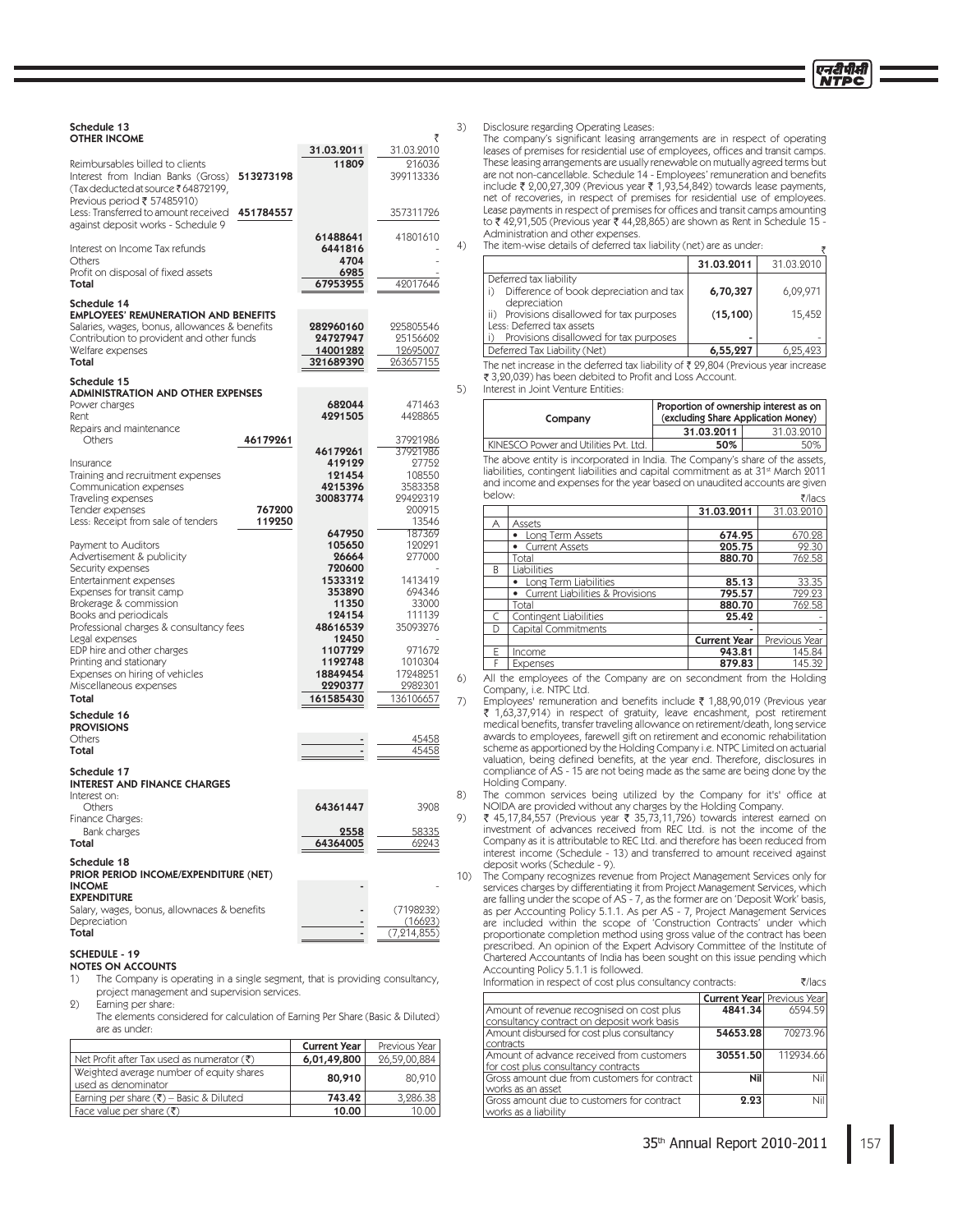11) Payment to the Statutory Auditors (Schedule 15)

एनदीपीसी **NTPC** 

|                      | <b>Current Year</b> | Previous Year |
|----------------------|---------------------|---------------|
| Audit Fees           | 66,000              | 72,500        |
| Tax audit Fees       | 24,500              | 21,000        |
| Reimbursements       |                     |               |
| - Traveling Expenses | 15,150              | 17,160        |
| - Service Tax        |                     | 9.631         |
|                      | 1 05 650            | 90.901        |

 $\overline{z}$ 

₹

 $12)$ Amounts due to Micro, Small and Medium Enterprises are ₹ Nil (Previous year ₹ Nil).

 $13)$ Estimated amount of contracts remaining to be executed on capital account and not provided for is ₹ Nil (Previous year ₹ Nil).

14) Contingent Liabilities - Company's liability towards reimbursement of Income<br>Tax on HRR perks amounting to ₹49,85,286 (Previous year ₹31,56,706) stayed by the Hon'ble Allahabad High Court.

15) Managerial remuneration paid/payable to Chief Executive Officer:

|                                                                                        |           | <b>Current Period</b>   Previous Period |
|----------------------------------------------------------------------------------------|-----------|-----------------------------------------|
| Salaries and allowances                                                                | 18,86,338 | 24.98.958                               |
| Contribution to provident fund & other<br>  funds including gratuity & group insurance | 1,61,418  | 2.72.220                                |
| Other benefits                                                                         | 99,681    | 1.58.618                                |

In addition to the above remuneration, the Chief Executive Officer has been allowed the use of staff car, including for private journeys, on payment of ₹ 780 per month, as contained in the Ministry of Finance (BPE) Circular No.2 (18)/pc/64 dt.29.11.64, as amended.

The provisions for / contribution to gratuity, leave encashment and postretirement medical facilities are ascertained on actuarial valuation done by the Holding Company i.e. NTPC Limited and apportioned on overall basis and hence not ascertainable separately.

16) Previous year's figures have been regrouped/rearranged wherever necessary.

17) Information pursuant to Part IV of Schedule VI of the Companies Act, 1956.

| ı. | <b>BALANCE SHEET ABSTRACT AND COMPANY'S GENERAL BUSSINESS PROFILE</b><br><b>Registration Details</b> | $ 0 5 5$<br>State Code:                               |
|----|------------------------------------------------------------------------------------------------------|-------------------------------------------------------|
|    |                                                                                                      |                                                       |
|    | 1 0 8 D <br>Registration No.<br>l U I<br>4 0                                                         | 21010121G1O<br>6 6 3 5                                |
|    | Date                                                                                                 | Month<br>Year                                         |
|    | Balance-Sheet date<br>3                                                                              | $\vert$ 1<br>9<br>3<br>0<br>$\Omega$<br>1.            |
| Ш. | Capital Raised during the year $(3 \text{ in}$ Thousands)                                            |                                                       |
|    | Public Issue                                                                                         | Right issue                                           |
|    | N                                                                                                    |                                                       |
|    | Bonus Issue                                                                                          | Private Placement                                     |
|    |                                                                                                      |                                                       |
|    | III. Position of Mobilization and Deployment of Funds (Amount in $\bar{\zeta}$ Thousands)            |                                                       |
|    | Total Liability                                                                                      | <b>Total Assets</b>                                   |
|    | 917<br>3                                                                                             | 8 5 9 7<br>3                                          |
|    | Source of Funds                                                                                      |                                                       |
|    | Paid-up Capital                                                                                      | Reserves & Surplus                                    |
|    | 019<br>8                                                                                             | 5<br>5<br>6<br>0<br>4<br>$^{()}$                      |
|    | Secured Loans                                                                                        | Unsecured Loans                                       |
|    | N                                                                                                    | N                                                     |
|    | Deferred Tax Liability                                                                               |                                                       |
|    | 515<br>6                                                                                             |                                                       |
|    | <b>Application of Funds</b>                                                                          |                                                       |
|    | <b>Net Fixed Assets</b>                                                                              | Investment                                            |
|    | $\overline{4}$                                                                                       | 3<br>0<br>0                                           |
|    | <b>Net Current Assets</b>                                                                            | Deferred Tax Asset                                    |
|    | 6 3<br>9 4 <br>$\cdot$ 1                                                                             |                                                       |
|    | Misc. Expenditure                                                                                    | <b>Accumulated Losses</b>                             |
|    | N                                                                                                    |                                                       |
|    | IV. Performance of Company(Amount in $\bar{z}$ Thousands)                                            |                                                       |
|    | Tumover                                                                                              | <b>Total Expenditure</b>                              |
|    | 9<br>5<br>4<br>4                                                                                     | 5<br>6<br>9<br>4                                      |
|    | Profit Before Tax                                                                                    | Profit After Tax                                      |
|    | 8 3<br>$0191$<br>9                                                                                   | $\mathbf{1}$<br>5<br>$\mathbf{0}$<br>$\mathbf 0$<br>6 |
|    |                                                                                                      |                                                       |

aming Per Share in # Dividend Rate<sup>®</sup>  $7|4|3|$ .  $|4|2|$  $19143.76$ V. Generic Name of three Principal Product/Services of Company (As per monetary terms) Item Code No.  $N$ A (ITC Code) Product Description:  $C$  |  $o$  |  $n$  |  $s$  |  $u$  |  $|t|$   $a$  |  $n$  |  $c$  |  $y$  |  $|s|$   $e$  |  $r$  |  $v$  |  $i$  |  $c$  |  $e$  |  $s$  | For and on behalf of Board of Directors

### For Bhudladia & Company Chartered Accountants

(Puneet Singla) (Vishwaroop)<br>Chief Executive Officer (A K Singhal) (Arup Roy Choudhury) Partner Director Chairman Place: New Delhi Dated: 7th May, 2011

CASH FLOW STATEMENT FOR THE YEAR ENDED 31st MARCH 2011

|    |                                                       | 31.03.2011              | 31.03.2010  |           |
|----|-------------------------------------------------------|-------------------------|-------------|-----------|
|    | A. CASH FLOW FROM                                     |                         |             |           |
|    | <b>OPERATING ACTIVITIES</b>                           |                         |             |           |
|    | Net Profit/(Loss) before<br>tax and Prior Period      | 90982604                | 396796068   |           |
|    | <b>Adiustments</b>                                    |                         |             |           |
|    | Adjustment for:                                       |                         |             |           |
|    | Depreciation                                          | 1921997                 |             | 2913281   |
|    | Provisions                                            |                         |             | 45458     |
|    | Interest Received                                     | (61488641)              | (41801610)  |           |
|    | Prior period adjustments (net)                        |                         |             | 7914855   |
|    | Provisions written back                               | (45458)                 |             |           |
|    | <b>Operating Profit before</b>                        | 31370502                | 365168059   |           |
|    | <b>Working Capital Changes</b>                        |                         |             |           |
|    | Adjustment for:                                       |                         |             |           |
|    | Trade & Other Receivables                             | 120446042               | (34218076)  |           |
|    | Trade Payables & Other<br><b>Liabilities</b>          | (1981831932)            | 4880505971  |           |
|    | Other Current Assets                                  | 14424757                |             | (3973374) |
|    | Loans & Advances                                      | 6093031<br>(1840868102) |             | (6607448) |
|    | Cash generated from                                   | (1809497599)            | 5900874496  |           |
|    | operations                                            |                         |             |           |
|    | <b>Direct Taxes Paid</b>                              | 54081250                | 140859715   |           |
|    | <b>Net Cash from Operating</b>                        | (1863578850)            | 5060014711  |           |
|    | <b>Activities - A</b>                                 |                         |             |           |
| В. | <b>CASH FLOW FROM</b><br><b>INVESTING ACTIVITIES</b>  |                         |             |           |
|    | Purchase of Fixed Assets                              | (1004828)               |             | (5244367) |
|    | Interest Received                                     | 64465618                | (30092790)  |           |
|    | Investment in Joint Venture                           |                         |             | (2600000) |
|    | Net cash flow from<br><b>Investing Activities - B</b> | 63460790                | (37937157)  |           |
|    | C. CASH FLOW FROM                                     |                         |             |           |
|    | <b>FINANCING ACTIVITIES</b>                           |                         |             |           |
|    | Dividend Paid                                         | (40000000)              | (25000000)  |           |
|    | Tax on Dividend                                       | (6798000)               |             | (4248750) |
|    | Net Cash flow from                                    | (46798000)              | (29248750)  |           |
|    | <b>Financing Activities - C</b>                       |                         |             |           |
|    | <b>D. OTHERS</b>                                      |                         |             |           |
|    | Net Increase/Decrease in<br>Cash & Cash equivalents   | (1846916059)            | 4992828804  |           |
|    | $(A + B + C + D)$                                     |                         |             |           |
|    | Cash & cash equivalents                               | 11036983283             | 6044154479  |           |
|    | (Opening balance)                                     |                         |             |           |
|    | Cash & cash equivalents                               | 9190067223              | 11036983983 |           |
|    | (Closing balance)                                     |                         |             |           |

Notes: Cash & Cash equivalents consist of Cash in Hand and Balance with Banks. Previous period's figures have been regrouped/rearranged wherever necessary.

For Bhudladia & Company For and on behalf of Board of Directors Chartered Accountants

(Puneet Singla) (Vishwaroop) (A K Singhal) (Arup Roy Choudhury) Chief Executive Officer Director Chairman Partner Place: New Delhi

Dated: 7th May, 2011

1.

### **AUDITORS' REPORT**

To the Members of NTPC ELECTRIC SUPPLY COMPANY LTD.

- We have audited the attached Balance Sheet of NTPC Electric Supply Company Ltd. (a wholly owned subsidiary of NTPC Ltd.) as at 31<sup>st</sup> March, 2011, the Profit<br>and Loss Account and also the Cash Flow Statement for the year ended on that date annexed thereto. These financial statements are the responsibility of the company's managment. Our responsibility is to express an opinion on these financial statements based on our audit.
- We conducted our audit in accordance with the Auditing Standards generally  $\circ$ accepted in India. Those standards require that we plan and perform the audit to obtain reasonable assurance about whether the financial statements are free from material misstatements. An audit includes examining, on test basis, evidence supporting the amounts and disclosures in the financial statements. An audit also includes assessing the accounting principles used and significant estimates made by the management, as well as evaluating the overall financial statement presentation. We believe that our audit provides a resonable basis for our opinion.

As required by the Companies (Auditors' Report) Order, 2003 ('CARO'), as amended, issued by the Central Government of India in terms of section 227(4A) of the Companies Act, 1956 and on the basis of such checks of the books and records of the Company as we considered approriate, we give in the annexure a statement on the matters specified in paragraphs 4 and 5 of the said order.  $\overline{4}$ . Attention is drawn to:

Note 10 in Schedule 19-notes on accounts, in respect of income  $4.1$ recognition policy for project management services for service charges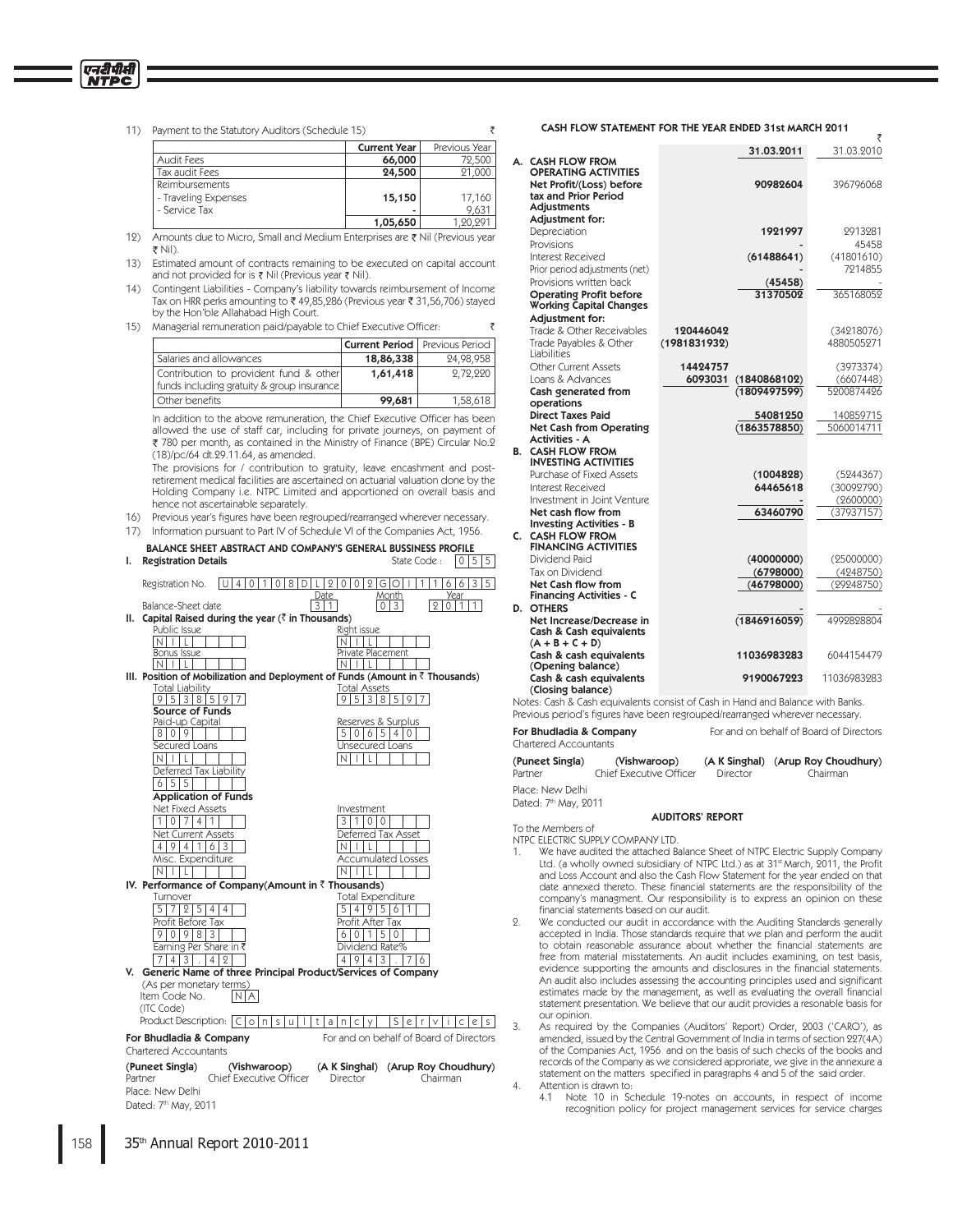

alone by differentiating them from those covered by Accounting Standard 7, pending expert opinion from ICAI on the matter.

- 49 The fact that technical estimates for the purpose of measurment of income as certified by the management have been relied upon by us.
- Note 7 in Schedule 19-Notes on accounts, in respect of accounting for 43 employee benefits. Compliance with discloure requirments in Accounting Standards 15-Employee Benefits, in the separate financial statement of a subsidary, whether required or not, in the context that the parent holding company is complying with the same in its financial statements in a matter, for which expert opinion from ICAI is awaited.
- Note 7 in Schedule 19-Notes on Accounts, in respect of employee  $44$ benefits does not specify about the measurment and recognition of provident fund expenses, forming part of employee benefits. According to the information gathered by us, provident fund expenses are defined benefits in the Company, which are accounted for on the basis of actual contribution. An expert opinion of ICAI on the matter whether accounting for the same is required under actuarial valuation or not is awaited.
- Further to our comments in Annexure referred to in para 3 & 4 above, we report that: 5. We have obtained all the information and explanations, which to the best  $(a)$ of our knowledge and belief were necessary for the purpose of our audit;
	- In our opinion, proper books of account as required by law have been kept  $(b)$
	- by the Company so far as appears from our examination of those books; The Balance Sheet, Profit and Loss Account and Cash Flow Statement dealt  $(C)$ with by this report are in agreement with the books of account;
	- $(d)$ In our opinion, the Balance Sheet, Profit and Loss Account and Cash Flow Statement dealt with by this report comply with the Accounting Standards referred to in sub-section (3C) of Section 211 of the Companies Act, 1956, except for items covered by points 4 above;
	- Being a Government Company, pursuant to the Notification No. GSR 829(E)  $(e)$ dated 17.07.2003 issued by Government of India, provisions of clause (9) of sub-section (1) of Section 274 of the Companies Act, 1956, are not applicable to the Company;
	- In our opinion, and according to the best of our information and according  $(f)$ to the explanations given to us, and subject to forgoing paragraph, the said accounts read with the Accounting Policies and Notes thereon in Schedule 19, give the information required by the Companies Act, 1956 in the manner so required and gives a true and fair view in conformity with the accounting principles generally accepted in India:
		- in the case of Balance Sheet, of the state of affairs of the Company as at 31st March 2011;
		- in the case of Profit and Loss Account, of the profit for the year  $\mathsf{h}$ ended on that date: and
		- in the case of Cash Flow Statement, of the cash flows for the year ended on that date.

For Bhudladia & Company Chartered Accountants Firm Reg No. 009511N

|                      | (Puneet Singla)        |
|----------------------|------------------------|
| Place: New Delhi     | Partner                |
| Date : 7th May, 2011 | Membership No.: 506277 |

### **ANNEXURE TO THE AUDITORS' REPORT**

(Referred to in paragraph 3 of our report of even date on the statement of accounts of M's NTPC Electric Supply Company Ltd., New Delhi for the year ended on 31st March 2011)

- $(a)$ The company has maintained proper records showing full particulars  $(i)$ including quantitative details and situation of fixed assets.
	- The fixed assets of the Company are verified by the management at the  $(b)$ intervals of two years. During the year physical verification of fixed assets has been carried out by an internal committee, appointed for the purpose. which is in our opinion considered resonable having regard to the size and nature of its assets. No material discrepancies were notice on such verification.
	- In our opinion and according to the explanations given to us, there is no  $(C)$ disposal of fixed assets during the year.
- $(i)$ The company does not have any inventory. Consequently, clauses (ii) (a) to (ii) (c) of paragraph 4 of CARO are not applicable to the Company.
- $(iii)$ According to information and explainations given to us, the company has not granted or taken any secured or unsecured loans, to companies, firms or other parties covered in the register maintained under section 301 of the Companies Act, 1956. Consequently, clauses (iii) (a) to (g) of paragraph 4 of CARO are not applicable
- $(iv)$ In our opinion and according to the information and explanations given to us, there is adequate internal control system commensurate with the size of the company and nature of its business for purchase of fixed assets and for sale of services. During the course of our audit, we have not observed any continuing failure to correct major weaknesses in internal control systems.
- $(v)$  $(a)$ According to the information and explainations given to us, we are of the opinion that there are no contracts or arrangement of the Company, referred to in Section 301 of the Companies Act, 1956, which requires to be entered in the register required to be maintained under that section.
	- According to the information and explainations given to us, there are no transactions of purchase of goods and materials and sale of goods, materials and services made in pursuance of contracts or arrangements entered in the register maintained under Section 301 of the Companies

Act, 1956, and aggregating during year to ₹ 5,00,000 or more with any party.

- The Company has not accepted any public deposits during the year.  $(vi)$
- $(vii)$ In our opinion, the Company has an internal audit systems commensurate with the size and nature of its business.
- The maintenance of cost records under section 209(1)(d) of the Companies Act (viii) 1956 is not applicable to the company, as the company has not commenced any activities related to distribution of electricity.  $(ix)$ 
	- The Company has been generally regular in depositing undisputed (a) statutory dues including Income Tax, Sale Tax, Wealth Tax, Service Tax, Custom Duty, Excise Duty, Cess and other statutory dues, with appropriate authorities. Being a wholly owened subsidary of M/s. NTPC Ltd. all the employees are on secondment basis, therefore Provident fund on their salaries is being deposited by the holding company.
	- According to the information and explanation given to us, there are no  $(b)$ undisputed statutory dues outstanding for period of more than six months from the date they became payble, as per books of accounts as at 31st March, 2011.
	- According to the information and explanation given to us, there are  $(c)$ disputed statutory dues, which have not been deposited as on 31<sup>st</sup> March, 2011 as given herein below:

| <b>Statue</b>           | Nature of Dues             | Amount<br>(₹) | Forum where<br>disputes are pending |
|-------------------------|----------------------------|---------------|-------------------------------------|
| Income Tax<br>Act, 1961 | TDS on perks<br>Income Tax | 49.85.286     | High Court, Allahbad                |

- The company has no accumulated losses and has not incurred cash losses during  $(x)$ the financial year covered by our audit and the immediately preceding financial year
- The Company has not taken any loans from any financial institutions, bank or by  $(x<sub>i</sub>)$ way of issue of debentures. Consequently, clause (xi) of paragraph 4 of CARO is not applicable.
- According to the information and explanations given to us, the Company has  $(xii)$ not granted loans and advances on basis of security by way of pledge of shares, debentures and other securities.
- The Company is not a chit fund or a nidhi / mutual benefit fund / society. Therefore,  $(xiii)$ clause (xiii) of paragraph 4 of CARO is not applicable to the Company.
- (xiv) The Company is not dealing in or trading in shares, securities, debentures and other investments. Consequenly, clause (xiv) of paragraph 4 of CARO is not applicable to the Company.
- The Company has not given any guarantees for loans taken by others from banks  $(xv)$ or financial institutions.
- (xvi) The Company has not raised any term loans.

Place: New Delhi

Place: New Delhi Dated: 16th May, 2011

Date: 7th May, 2011

- (xvii) According to the information and explanations given to us, the Company has not raised any short term or long-term funds.
- (xviii) According to the information and explanations given to us, the Company has not made preferential allotment of shares to companies, firms or other parties covered in the register maintained under Section 301 of the Companies Act, 1956. (xix) According to the information and explanations given to us, the Company has not
- issued any debentures during the year. According to the information and explanations given to us, the Company has not  $(xx)$
- raised money through a public issue during the year.
- (xxi) To the best of our knowledge and belief and according to the information and explanations given to us, we report that no fraud on or by the Company has been noticed or reported during the year.

| FOL BUILCHACHE & COUDOIDA    |
|------------------------------|
| <b>Chartered Accountants</b> |
| Firm Reg. No. 002511N        |
| (Puneet Singla)              |
| Partner                      |
| Membership No.: 506277       |
|                              |

COMMENTS OF THE COMPTROLLER AND AUDITOR GENERAL OF INDIA UNDER SECTION 619 (4) OF THE COMPANIES ACT, 1956, ON THE ACCOUNTS OF NTPC ELECTRIC SUPPLY COMPANY LIMITED FOR THE YEAR ENDED 31 MARCH 2011.

The preparation of financial statements of NTPC Electric Supply Company Limited, New Delhi, for the year ended 31 March 2011 in accordance with the financial reporting framework prescribed under the Companies Act, 1956, is the responsibility of the management of the Company. The statutory auditors appointed by the Comptroller and Auditors General of India under Section 619(9) of the Companies Act. 1956, are responsible for expressing opinion on these financial statements under Section 227 of the Companies Act, 1956, based on independent audit in accordance with the auditing and assurance standards prescribed by their professional body the Institute of Chartered Accountants of India. This is stated to have been done by them vide their Audit Report dated 07 May 2011.

I, on behalf of the Comptroller and Auditors General of India, have decided not to review the report of the statutory auditors' on the accounts of NTPC Electric Supply Company Limited, New Delhi for the year ended 31 March 2011 and as such have no comments to make under Section 619(4) of the Companies Act, 1956

For and on behalf of the Comptroller & Auditor General of India

(M. K. Biswas) Principal Director of Commercial Audit and<br>Ex-officio Member Audit Board-III, New Delhi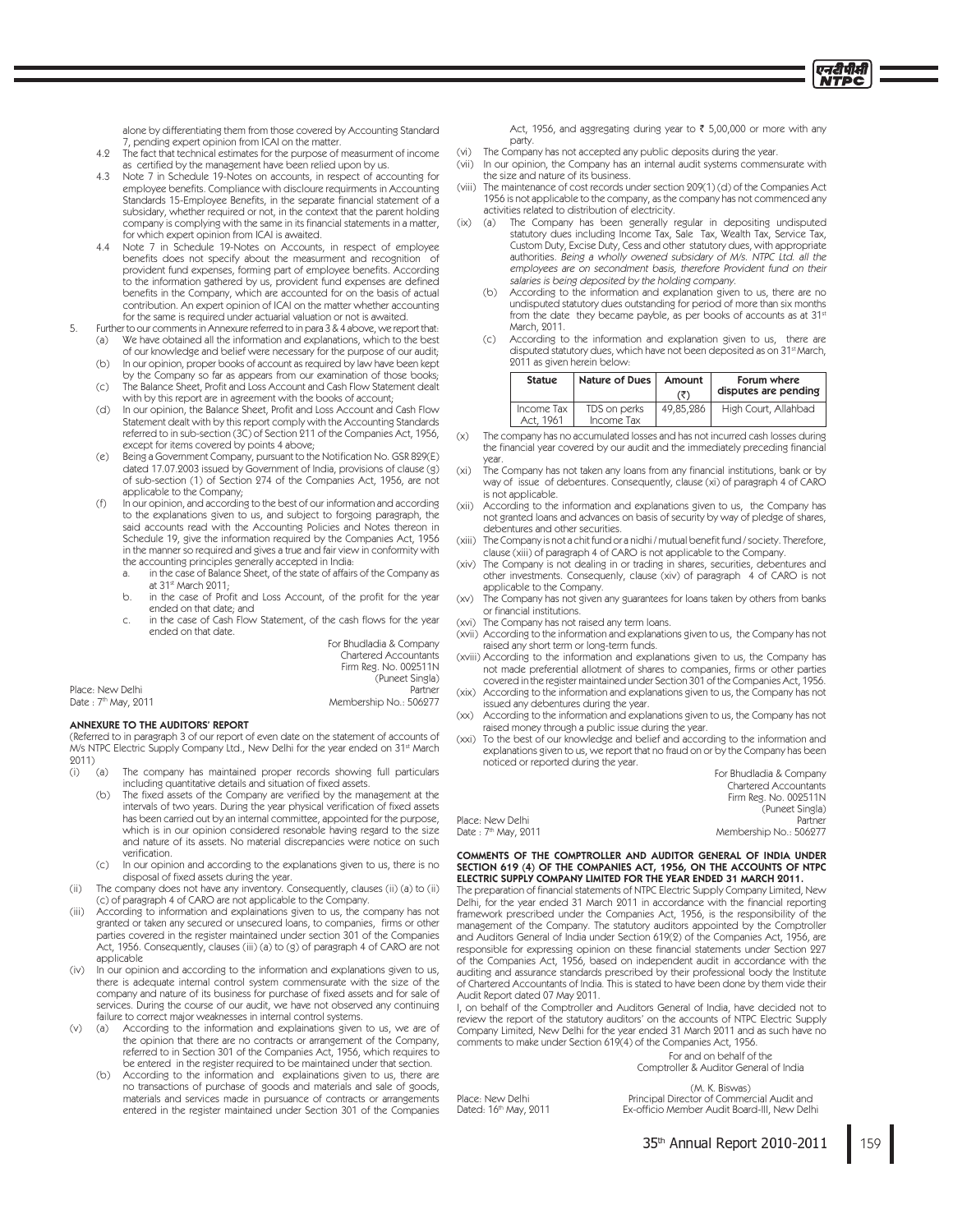### **NTPC HYDRO LIMITED**

### (A wholly owned subsidiary of NTPC Limited) **DIRECTORS' REPORT**

To

The Members.

Your Directors have pleasure in presenting their 9th Annual Report on the performance of the Company for the financial year ended 31<sup>st</sup> March, 2011 together with the Audited Accounts and Auditors' Report thereon.

### **OPERATIONAL REVIEW**

Your Company is presently executing two projects namely, Lata Tapovan Hydro Electric Project (171 MW), located in Chamoli District of Uttarakhand and Rammam Hydro Electric Project, Stage - III (120 MW) located in Darjeeling District of West Bengal and West Sikkim District of Sikkim.

Lata Tapovan HEP is being developed as a regional power station with 12% free power to the State of Uttarakhand. In respect of Lata Tapovan HEP, all requisite statutory clearances have been obtained and physical possession of land required for the project has also been obtained.

Rammam HEP, Stage - III, is being developed for the benefit of West Bengal and Sikkim. An interstate agreement between West Bengal and Sikkim in this regard have been signed. All requisite statutory clearances and physical possession of land has been obtained. Infrastructure Development activities like construction of approach road and bridges are under progress.

Both the projects have been planned for implementation through EPC routes and the EPC packages are under various stages of bidding. These projects are slated for commissioning during 12<sup>th</sup> Plan period.

Your company has entered into Power Purchase Agreements, for Lata Tapovan HEPP and Power Purchase Agreement for Rammam HPP is under discussion with concerned beneficiary.

Your Board of Directors in its 36<sup>th</sup> meeting has accorded in-principle approval for merger of NTPC Hydro limited with NTPC Limited.

### **FINANCIAL REVIEW**

The financial highlights of the Company are as under:

| <b>Particulars</b>                        | FY 2010-11 | FY 2009-10 |
|-------------------------------------------|------------|------------|
| Paid-up Share Capital                     | 113.96     | 100.80     |
| Share Capital Deposit - Pending Allotment | 0.5        | 1.75       |
| Net Block                                 | 99 47      | 99 49      |
| Capital Work in progress                  | 79.09      | 68.34      |
| Construction Stores & Advances            | 7 17       | 7.90       |
| Expenditure transferred to EDC            | 6.09       | 7 76       |

### MANAGEMENT DISCUSSION & ANALYSIS

Management Discussion analysis report for the year under review as stipulated under the provisions of the DPE Guideline on Corporate Governance is enclosed as Annexure-I.

### **FIXED DEPOSITS**

The Company has not accepted any fixed deposit during the financial year ending 31st March 9011.

### **AUDITORS' REPORT**

The Comptroller and Auditor General of India (C& AG) vide letter dated 22<sup>nd</sup> August 2009 had appointed M/S KSMN & Company, Chartered Accountants as Statutory Auditor of the Company for the financial year 2010-11. M/S KSMN & Company had conducted statutory audit of the books of accounts for the financial year 2010-11 and there is no adverse comment, observation or reservation in the Auditors' Report on the accounts of the Company.

### **COMPTROLLER & AUDITOR GENERAL REVIEW**

The Comptroller & Auditor General of India (C&AG) vide its letter dated 16th May 2011 have communicated that C&AG have decided not to review the report of the Statutory Auditors on the accounts of the Company for the year ended 31<sup>st</sup> March. 9011 and as such have no comments to make under Section 619(4) of the Companies Act, 1956. Copy of the letter received from C&AG is enclosed as an annexure to the report of the Statutory Auditors.

### **AUDIT COMMITTEE**

As per the provisions of Section 999A of the Companies Act 1956, your Company has constituted an Audit Committee of the Board of Directors. The Audit Committee Comprises of

- Shri A.K. Singhal, Director  $\mathbf{1}$
- $\overline{Q}$ Shri B.P.Singh, Director
- $\overline{3}$ . Shri D.K.Jain, Director

During the year under review two meetings of the Audit Committee were held on 05th May, 2010 and 17th December, 2010 respectively.

### **PARTICULARS OF EMPLOYEES**

As no employee in the Company is having earning over the amount specified under Sec. 217(2A) of Companies Act, 1956 read with the Companies (Particulars of Employees) Rules, 1975, therefore, particulars of employees are not required to be given.

### CONSERVATION OF ENERGY, TECHNOLOGY ABSORPTION, FOREIGN EXCHANGE **EARNING & OUTGO**

Since the projects undertaken by the Company are in implementation stages, there are no significant particulars, relating to conservation of energy & technology absorption as required to be given under the Companies (Disclosure of Particulars in the Report of Board of Directors) Rule, 1988.

During the period under review, there was no earning or expenditure in foreign currency

### DIRECTORS RESPONSIBILITY STATEMENT

Pursuant to Section 217(2AA) of the Companies Act 1956, your Directors confirm that:

- in the preparation of the Annual Accounts for the financial year ended 31st  $1$ March 2011, the applicable accounting standards have been followed alongwith proper explanation relating to material departures;
- $\circ$ the Directors have selected such accounting policies and applied them consistently, and made judgments and estimates that are reasonable and prudent so as to give a true and fair view of the state of affairs of the company as at 31<sup>st</sup> March 2011 and of the loss of the company for the said period:
- $3.$ the Directors had taken proper and sufficient care for the maintenance of adequate accounting records in accordance with the provisions of the Companies Act, 1956, for safeguarding the assets of the company and for preventing and detecting fraud and other irregularities; and
- $\overline{4}$ the Directors had prepared the annual accounts for the financial year ended 31st March 2011, on going concern basis.

### **BOARD OF DIRECTORS**

 $(3\overline{5})$  in Crore)

Consequent upon superannuation from the services of NTPC Limited, Shri R.S.Sharma ceased to be the Chairman of the Company w.e.f. 31<sup>st</sup> August, 2010. Your Board places on record its deep appreciation for the invaluable contribution made by him during his tenure. In exercise of powers conferred under Article 101 of the Articles of Association of the Company, NTPC Limited i.e. holding Company has appointed Shri Arup Roy Choudhury, Chairman & Managing Director, NTPC as Chairman on the Board of your Company w.e.f. 25<sup>th</sup> September 2010. In terms of Section 260 of the Companies Act, 1956, Shri Arup Roy Choudhury will hold office upto the date of ensuing Annual General Meeting. The Company has received requisite notice in writing from a member of the Company proposing their candidature for the office of Director liable to retire by rotation.

As per the provisions of the Companies Act, 1956, Shri B.P.Singh, Director shall retire by rotation at the ensuing Annual General Meeting of the Company and being eligible offers himself for re-appointment.

### **ACKNOWLEDGEMENT**

The Board of Directors wishes to place on record its appreciation for the support and co-operation extended by the NTPC Limited, the holding Company, Ministry of Power & other agencies of Govt, of India, Govt, of Uttrakhand, Govt, of West Bengal, Govt. of Sikkim, Auditors, Bankers and employees of the Company.

For and on behalf of the Board of Directors

Place : Delhi New Dated : July 06, 2011 (Arup Roy Choudhury) Chairman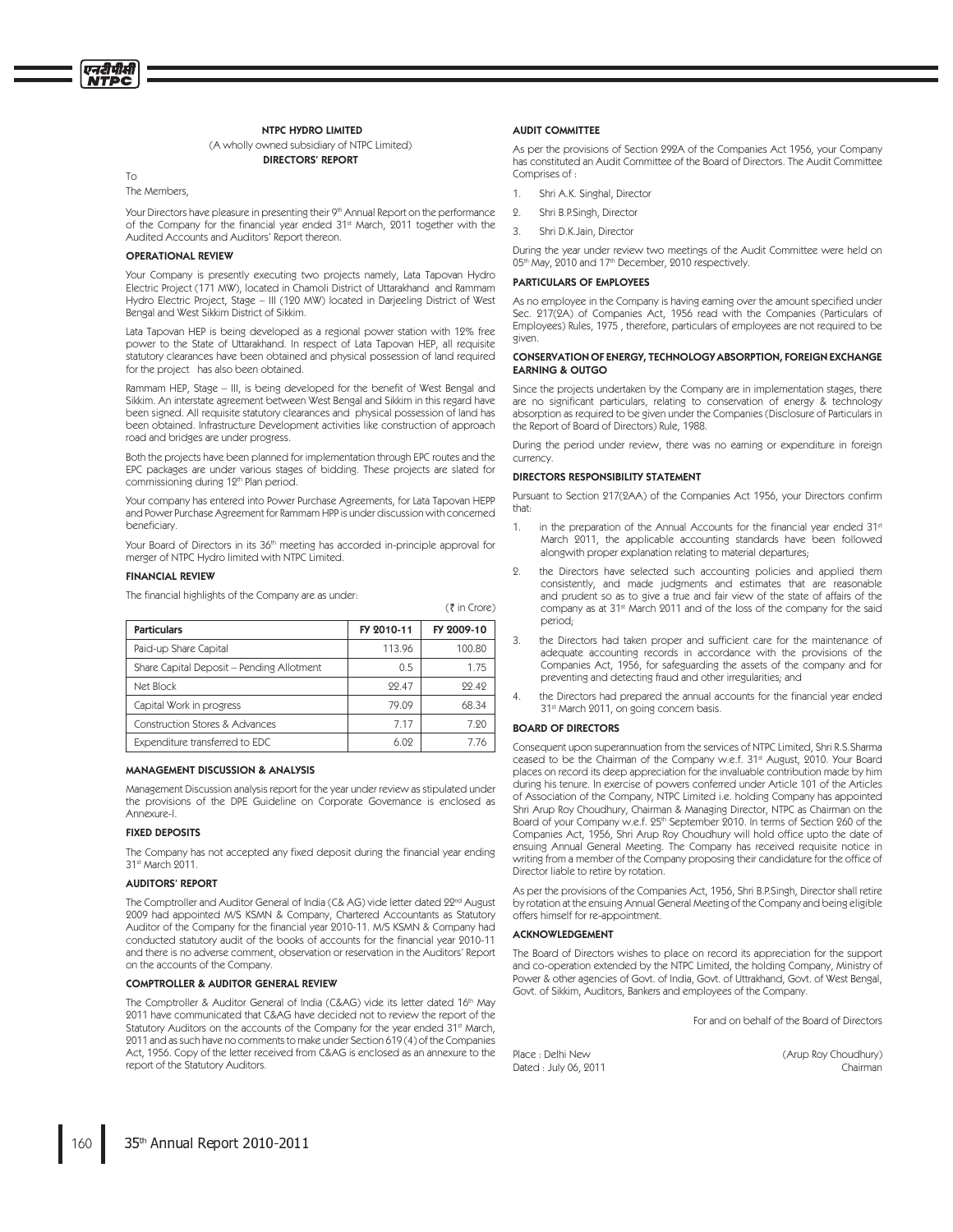

### **ANNEXURE-I**

### **MANAGEMENT DISCUSSION AND ANALYSIS REPORT**

### I. INDUSTRY STRUCTURE AND DEVELOPMENT

Energy is the lifeline of modern economies. It constitutes a part of basic infrastructure. The power sector provides one of the most important inputs for the development of a country and availability of reliable and affordable power is critical for its sustainable economic development.

As on 31<sup>st</sup> March, 2011, the total installed capacity in India was 173626.40 MW out of which, share of Thermal, Hydro, Nuclear and Renewable energy sources were as follows:

| INSTALLED CAPACITY (MW)                                |                  | <b>Installed</b><br>Capacity (MW) |
|--------------------------------------------------------|------------------|-----------------------------------|
| RENEWABLE 11%                                          | Thermal          | 112824.48                         |
| <b>HYDRO</b><br>22%                                    | Nuclear          | 4780.00                           |
| NUCLEAR-<br>THREMAL 64%<br>3%                          | Hydro            | 37567.40                          |
| <b>THRFMAI</b><br><b>HYDRO</b><br>NUCLEAR<br>RENEWABLE | Renewable Energy | 18454.52                          |
|                                                        | Total            | 173626.40                         |

### (Source: Central Electricity Authority)

Hydro power is a renewable, economic, non polluting and environmentally benign source of energy. Hydro power stations have the inherent ability for instantaneous starting, stopping, load variations etc. and help in improving reliability of power system. In addition to above, in hydro projects the generation cost reduces over time and also have long useful life. Hydro projects help in conserving scarce fossil fuel and also reduce emission of green house gases. Moreover, as hydro projects are mostly located in remote and backward areas, construction of hydro projects and infrastructure associated with the hydro projects help in opening avenues of development of remote and backward areas. The benefits of hydro power as a clean, environment friendly and economically attractive source of energy have now been sufficiently recognised.

Our Country has been endowed with enormous hydro power potential, last assessed to be 84000 MW at 60% load factor which assessed to be about 150000 MW in terms of installed Capacity. However, installed capacity of hydro electric projects was only 37,567 MW as on 31<sup>st</sup> March 2011.

In addition to above, 6782 MW of installed capacity has been accessed from small, mini and micro hydel schemes.

### **II. STRENGTHS**

Your company is presently executing two projects namely, Lata Tapovan Hydro Electric Project (171 MW), located in Chamoli District of Uttarakhand and Rammam Hydro Electric Project, Stage - III (120 MW) located in Darjeeling District of West Bengal and West Sikkim District of Sikkim. Your Company has received all statutory clearances for both projects and infrastructure development activities are presently being carried out. Both the projects are to be executed on EPC package basis, which are under various stages of bidding.

### Strong design and engineering support

Your Company is a wholly owned subsidiary of NTPC Limited. NTPC has installed capacity of more than 34000 MW. Currently, NTPC is developing three hydro projects namely Tapovan Visnugad Hydro Electric Project (520 MW), Koldam Hydro Electric Project (800 MW) and Singrauli CW discharge small hydro project (8MW). With a view to take advantage of expertise of NTPC in engineering, design, contractual and other technical issues, your company has entered into working arrangement with NTPC Limited under which all pre and post award engineering as well as processing and award of EPC packages in respect of Lata Tapovan Hydro Electric Project and Rammam Hydro Electric Project (Stage-III) will be done by NTPC.

### Power Purchase Agreements with customers

Your company has entered in to Power Purchase Agreements, for Lata Tapovan Hydro Electric Project, with North Delhi Power Ltd., BSES Yamuna Power Ltd., BSES Rajdhani Power Ltd., Dakshin Haryana Bijlee Vitran Nigam Ltd., Uttar Haryana Bijlee Vitran Ltd, Jaipur Vidyut Vitran Ltd., Ajmer Vidyut Vitran Nigam Ltd. and Jodhpur Vidyut Vitran Nigam Ltd., Himachal Pradesh State Electricity Board, Uttar Pradesh Power Corporation Ltd., Uttarakhand Power Corporation, Govt. of Jammu and Kashmir, Punjab State Power Corporation Ltd. and Electricity wing of Engineering Deptt of Union Territory of Chandigarh. The Power Purchase Agreements provide for opening of Letter of Credit, Default Escrow Arrangement and first charge on the Incremental receivables with a view to secure realization of payment.

Power Purchase Agreement for Rammam Hydro Electric Project is under discussion with concerned beneficiary.

### **III. OPPORTUNITIES**

Hydro power projects not only generate clean energy but also provide drinking water supply, irrigation, increased employment opportunities, industrial development etc. to the region. The Government of India has accorded a high priority to the development of Hydro Potential in the country and in recent years Government has taken a number of policy initiatives to address the issues impending the development of Hydro Power. Various reforms and initiatives like enactment of Electricity Act. 2003, ranking study of potential hydro sites by CEA in 2001, 50000 MW Hydro Electric initiative, National Water Policy-2005 etc. have been taken by the Government of India to accelerate development of Hydro Power in the Country. Further, the cabinet in January 2008 had approved a New Hydro Policy-2008 with a view to address various problems which have impeded the development of Hydro Power from time to time. Under 50000 MW Hydro Electric initiatives, CEA has prepared Pre-feasibility Report for 162 hydro projects in 16 states across India.

Both projects of your company are slated for commissioning during the 12<sup>th</sup> Plan period.

### **IV. OUTLOOK**

As per the assessment of CEA, the country is endowed with hydro potential of approx. 150000 MW. Further, Hydro power potential at 60% load factor, had been estimated at 84,000 MW. At present, installed Hydro Power Capacity of the Country is 37,567.40 MW only. Therefore, there is huge potential in the areas of Hydro Power which are yet to be harnessed.

### V. RISK & CONCERNS/WEAKNESS/ THREATS

Environmental & Forest Clearance, lack of infrastructure facilities like roads & construction power, issues relating to land acquisition and R&R, apportionment of catchment area treatment among various beneficiaries, net present value and its upfront payment for assessing the cost of forest diversion etc. are some of the areas of concern which has marred development of Hydro Power in the Country. Hydro Projects are highly capital intensive and have long gestation periods.

### **VI. INTERNAL CONTROL SYSTEM**

Your Company has adequate Internal Control system at its projects and administrative offices. Your Company is following defined Scheme of Delegation of Power for its employees. In order to ensure that all checks and balances and internal controls are in order, internal audit of all projects and administrative offices are carried out by independent firms of Chartered Accountants and findings of Internal Auditors are placed before the Audit Committee of the Board. Further, being a wholly owned subsidiary of NTPC, the internal control mechanism of the Company is also subject to review periodically by the Internal Audit Department of the NTPC.

### **VII. FINANCIAL PERFORMANCE**

During the financial year Paid-up share Capital of the Company has increased from ₹ 100.80 Crore to ₹ 113.96 crore. The Capital work in progress has increased by ₹ 10.75 Crore. The projects undertaken by the Company are in construction stage, therefore all the administrative expenditures of the Company are transferred to Capital work-in-progress.

### **VIII. HUMAN RESOURCE**

At present, 22 executives are posted in the Company and all employees are on secondment basis from NTPC Limited. Development of Human resource by imparting Training is a continuous process. In your Company, there is a policy of imparting minimum 7 days training in a year. Training programs are generally conducted in association with Power Management Institute, one of the leading training institute in Power Sector.

### IX. ENVIRONMENT PROTECTION

As a responsible corporate citizen, your Company is committed for protection of environment and ecological balance in areas around the project. Both projects undertaken by the Company have received environment clearances from the Ministry of Environment & Forests. The Company has made all payments, which were required to be made for compensatory afforestation to the State Governments.

### X. CAUTIONARY STATEMENT

Statements in the Management Discussion and Analysis, describing objectives, projections and estimates, are forward-looking statements and progressive, within the meaning of applicable security laws and regulations. Actual results may vary from those expressed or implied, depending upon economic condition, Government policies and other incidental/related factors

For and on behalf of the Board of Directors

Place : New Delhi Dated : July 06, 2011 (Arup Roy Choudhury) Chairman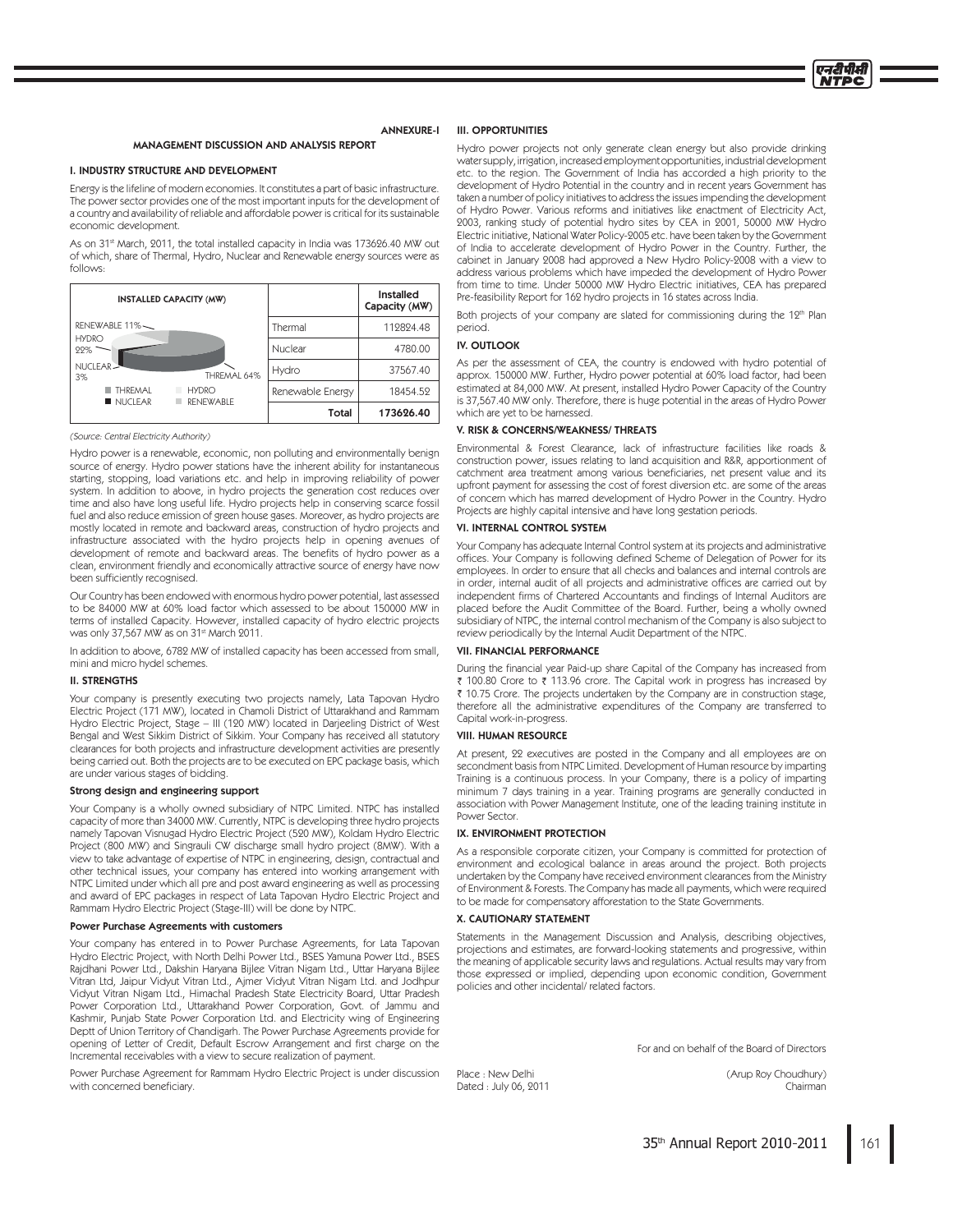### SIGNIFICANT ACCOUNTING POLICIES

### **BASIS OF PREPARATION**

एनदीपीसी **VTPC** 

> The financial statements are prepared on accrual basis of accounting under historical cost convention in accordance with generally accepted accounting principles in India and the relevant provisions of the Companies Act, 1956 including accounting standards notified there under.

### **USE OF ESTIMATES**

The preparation of financial statements requires estimates and assumptions that affect the reported amount of assets, liabilities, revenue and expenses during the reporting period. Although such estimates and assumptions are made on a reasonable and prudent basis taking into account all available information, actual results could differ from these estimates & assumptions and such differences are recognized in the period in which the results are crystallized

### **FIXED ASSETS**

- 3.1 Fixed Assets are carried at historical cost less accumulated depreciation.
- 3.2 Expenditure on renovation and modernization of fixed assets resulting in increased life and/or efficiency of an existing asset is added to the cost of related assets.
- 3.3 Intangible assets are stated at their cost of acquisition less accumulated amortisation.
- 3.4 Capital expenditure on assets not owned by the Company is reflected as a distinct item in Capital Work-in-Progress till the period of completion and thereafter in the Fixed Assets.
- 3.5 Deposits, payments/liabilities made provisionally towards compensation, rehabilitation and other expenses relatable to land in possession are treated as cost of land
- 3.6 In the case of assets put to use, where final settlement of bills with contractors is yet to be effected, capitalization is done on provisional basis subject to necessary adjustment in the year of final settlement.
- 3.7 Assets and systems common to more than one generating unit are capitalised on the basis of engineering estimates/assessments

### **CAPITAL WORK-IN-PROGRESS**

- 4.1 In respect of supply-cum-erection contracts, the value of supplies received at site and accepted is treated as Capital Work-in-Progress.
- 4.9 Administration and general overhead expenses attributable to construction of fixed assets incurred till they are ready for their intended use are identified and allocated on a systematic basis to the cost of related assets.
- 4.3 Deposit work/ cost plus contracts are accounted for on the basis of statements of account received from the contractors.
- 4.4 Unsettled liability for price variation/exchange rate variation in case of contracts are accounted for on estimated basis as per terms of the contracts.

### PROFIT AND LOSS ACCOUNT

### **EXPENDITURE**

 $5.1$ Depreciation is charged on straight line method following the rates and methodology notified by CERC Regulations, 2009 except for the following assets based on their estimated useful life

| Personal computers & laptops including peripherals 5 Years |          |
|------------------------------------------------------------|----------|
| 2   Photocopiers & Fax Machines                            | 5 Years  |
| 3   Water Coolers and Refrigerators                        | 12 Years |

- 5.2 Depreciation on addition to / deduction from fixed assets during the year is charged on pro-rata basis from / upto the month in which the asset is available for use / disposal.
- 5.3 Assets costing upto ₹ 5000/- are fully depreciated in the year of acquisition.
- 5.4 Cost of software recognized as intangible assets, is amortised on straight line method over a period of legal right to use or 3 years, whichever is earlier. Intangible assets - Others are amortized on straight line method over the period of legal right to use.
- 5.5 Where the cost of depreciable assets has undergone a change during the year due to increase/decrease in long term liabilities on account of exchange fluctuation, price adjustment, change in duties or similar factors, the unamortized balance of such asset is charged prospectively at the rates and methodology notified by CERC Regulations.
- 5.6 Capital expenditure on asset not owned by the company is amortised over a period of 4 years from the year in which the first unit of project concerned comes into commercial operation and thereafter from the year in which the relevant asset becomes available for use. However, such expenditure for community development in case of stations under operation is charged off to revenue.
- 5.7 Leasehold lands and buildings are fully amortised over 25 years or lease period whichever is lower following the rates and methodology notified by CERC Regulations. Leasehold land acquired on perpetual lease is not amortised.
- 5.8 Expenses on ex-gratia payments under voluntary retirement scheme, training & recruitment and research and development are charged to revenue in the year incurred.
- 5.9 Actuarial gains/losses in respect of 'Employee Benefit Plans' are recognized in the statement of Profit & Loss Account.
- 5.10 Prepaid expenses and prior period expenses /income of items of ₹ 100,000/- and below are charged to natural heads of accounts.

### PROVISIONS AND CONTINGENT LIABILITIES

A provision is recognized when the company has a present obligation as result of a past event and it is probable that an outflow of resources will be required to settle the obligation and in respect of which a reliable estimate can be made. Provisions are determined based on management estimate required to settle the obligation at the balance sheet date and are not discounted to present value. Contingent liabilities are disclosed on the basis of judgment of the management/independent experts. These are reviewed at each balance sheet date and are adjusted to reflect the current management estimate.

#### CASH FLOW STATEMENT  $7<sub>1</sub>$

Cash flow statement is prepared in accordance with the indirect method prescribed in Accounting Standard (AS) 3 on 'Cash Flow Statements'

₹

### NTPC HYDRO LIMITED BALANCE SHEET AS AT 31st March 2011

|                                                             | Schedule       | As at          | As at          |
|-------------------------------------------------------------|----------------|----------------|----------------|
|                                                             | No.            | 31.03.2011     | 31.03.2010     |
| <b>SOURCES OF FUNDS</b>                                     |                |                |                |
| Share Capital                                               | 1              | 1,139,595,000  | 1,007,990,400  |
| Share Capital Deposit-Pending                               |                |                |                |
| Allotment                                                   |                | 5,000,000      | 17,500,000     |
| <b>Total</b>                                                |                | 1,144,595,000  | 1,025,490,400  |
| <b>APPLICATION OF FUNDS</b>                                 |                |                |                |
| <b>FIXED ASSETS</b>                                         |                |                |                |
| <b>Gross Block</b>                                          | $\mathbf{Q}$   | 232,061,369    | 229,738,740    |
| Less: Depreciation                                          |                | 7,328,951      | 5,557,631      |
| Net Block                                                   |                | 224,732,418    | 224,181,109    |
| Capital Work in Progress                                    | 3              | 790,905,993    | 683,358,940    |
| Construction Stores &                                       |                |                |                |
| Advances                                                    | $\overline{4}$ | 71,667,987     | 71,997,329     |
|                                                             |                | 1,087,306,398  | 979,537,378    |
| <b>CURRENT ASSETS, LOANS</b><br><b>AND ADVANCES</b>         |                |                |                |
| Cash and Bank Balances                                      | 5              | 2,086,045      | 3,650,243      |
| Loans and Advances                                          | 6              | 312,249        | 4,407,926      |
| <b>Other Current Assets</b>                                 | 7              | 10,311         | 14,489         |
|                                                             |                | 2,408,605      | 8,072,658      |
| <b>LESS: CURRENT LIABILITIES &amp;</b><br><b>PROVISIONS</b> |                |                |                |
| <b>Current Liabilities</b>                                  | 8              | 26,442,624     | 43,180,657     |
| Provisions                                                  | 9              | 4,071          | 265,671        |
|                                                             |                | 26,446,695     | 43,446,328     |
| Net Current Assets                                          |                | (24, 038, 090) | (35, 373, 670) |
| PROFIT & LOSS ACCOUNT                                       |                | 81,326,692     | 81,326,692     |
| <b>Total</b>                                                |                | 1,144,595,000  | 1,025,490,400  |
| Jotes on Accounts                                           | 16             |                |                |

Schedules 1 to 16, significant accounting policies form integral part of accounts.

As per our report of even date For and on behalf of Board of Directors For M/s KSMN & COMPANY

# Chartered Accountants

Firm Reg. No. 001075N

| (Praveen Kumar Verma)    | (Manish Kumar)    | (A K Singhal) | (Arup Roy Choudhury) |
|--------------------------|-------------------|---------------|----------------------|
| Partner                  | Company Secretary | Director      | Chairman             |
| Membership No. 504686    |                   |               |                      |
| Place : New Delhi        |                   |               |                      |
| Dated : 29th April, 2011 |                   |               |                      |
|                          |                   |               |                      |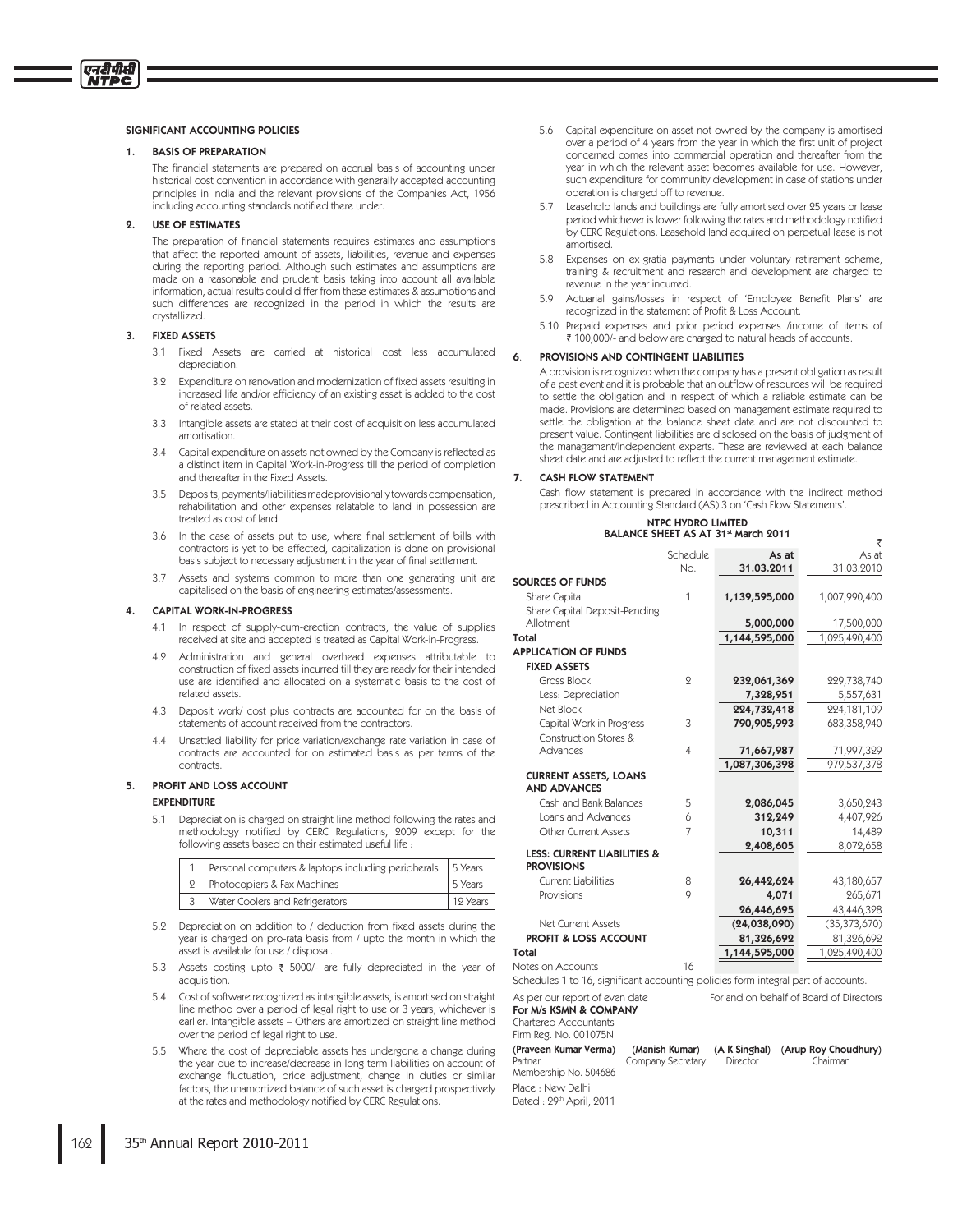एनटीपीसी **NTPC** 

₹

As at 31.03.2010

NTPC HYDRO LIMITED SCHEDULES – FORMING PART OF ACCOUNT

Total 1,139,595,000 1,007,990,400

As at 31.03.2011

5,000,000,000 5,000,000,000

1,139,595,000 1,007,990,400

| NTPC HYDRO LIMITED                                                   |  |  |  |  |  |
|----------------------------------------------------------------------|--|--|--|--|--|
| <b>PROFIT &amp; LOSS ACCOUNT FOR THE YEAR ENDED 31st MARCH, 2011</b> |  |  |  |  |  |
|                                                                      |  |  |  |  |  |

|                                                                            | Schedule<br>No. | <b>Current Year</b><br>31.03.2011 | Previous Year<br>31.03.2010 |
|----------------------------------------------------------------------------|-----------------|-----------------------------------|-----------------------------|
| <b>INCOME</b>                                                              |                 |                                   |                             |
| Other Income                                                               | 10              |                                   |                             |
| <b>EXPENDITURE</b>                                                         |                 |                                   |                             |
| Employees' remuneration and                                                |                 |                                   |                             |
| benefits                                                                   | 11              |                                   |                             |
| Administration & other expenses                                            | 12              |                                   |                             |
| Depreciation                                                               | 2               |                                   |                             |
| Finance charges                                                            | 13              |                                   |                             |
| <b>Total Expenditure</b>                                                   |                 |                                   |                             |
| Loss before Tax and Prior                                                  |                 |                                   |                             |
| <b>Period Adjustment</b>                                                   |                 |                                   |                             |
| Prior period expenditure                                                   | 14              |                                   |                             |
| Loss before Tax                                                            |                 |                                   |                             |
| Less: Allocated to EDC                                                     |                 |                                   |                             |
| <b>Loss after Tax</b>                                                      |                 |                                   |                             |
| Balance brought forward                                                    |                 | <u>81,326,692)</u>                | ΄81                         |
| <b>Balance carried to Balance Sheet</b>                                    |                 | (81, 326, 692)                    | (81,326,692)                |
| <b>Expenditure During Construction</b><br>Earning per share(Basic/Diluted) | 15              |                                   |                             |
| Notes on Accounts                                                          | 16              |                                   |                             |

Notes on Accounts<br>Schedules 1 to 16, significant accounting policies form integral part of accounts. For and on behalf of Board of Directors

**For M/s KSMN & COMPANY**<br>Chartered Accountants

Firm Reg. No. 001075N

| (Praveen Kumar Verma)   | (Manish Kumar)    |          | (A K Singhal) (Arup Roy Choudhury) |
|-------------------------|-------------------|----------|------------------------------------|
| Partner                 | Company Secretary | Director | Chairman                           |
| Membership No. 504686   |                   |          |                                    |
| Place: New Delhi        |                   |          |                                    |
| Dated: 29th April, 2011 |                   |          |                                    |

Schedule 2

| <b>FIXED ASSETS</b> |
|---------------------|
|                     |

| <b>FIXED ASSETS</b>                                       |                     |                  |                            |                     |                     |                 |                            |                          |                     |                     |
|-----------------------------------------------------------|---------------------|------------------|----------------------------|---------------------|---------------------|-----------------|----------------------------|--------------------------|---------------------|---------------------|
|                                                           |                     |                  | <b>Gross Block</b>         |                     |                     | Depreciation    |                            |                          | <b>Net Block</b>    |                     |
| <b>Fixed Assets</b>                                       | As at<br>01.04.2010 | <b>Additions</b> | Deductions/<br>Adjustments | As at<br>31.03.2011 | As at<br>01.04.2010 | For the<br>year | Deductions/<br>Adjustments | Upto<br>31.03.2011       | As at<br>31.03.2011 | As at<br>31.03.2010 |
| <b>TANGIBLE ASSETS</b>                                    |                     |                  |                            |                     |                     |                 |                            |                          |                     |                     |
| Land                                                      |                     |                  |                            |                     |                     |                 |                            |                          |                     |                     |
| (including development expenses)                          |                     |                  |                            |                     |                     |                 |                            |                          |                     |                     |
| Freehold                                                  | 156,146,927         | 471,633          |                            | 156,618,560         |                     |                 |                            | $\overline{\phantom{0}}$ | 156,618,560         | 156,146,927         |
| Leasehold                                                 | 14,248,631          |                  | (3, 286, 080)              | 17,534,711          | 987,293             | 580,135         | (343,519)                  | 1,910,947                | 15,623,764          | 13,261,338          |
| Plant & Machinery                                         | 78,825              |                  |                            | 78,825              | 21,347              | 3,630           | (431)                      | 25,408                   | 53,417              | 57,478              |
| Furniture, Fixtures & other office<br>equipments          | 4,841,852           |                  |                            | 4,841,852           | 2,097,573           | 248,523         | 33,086                     | 2,313,010                | 2,528,842           | 2,744,279           |
| EDP WP & SATCOM Equipments                                | 4,232,545           |                  |                            | 4,232,545           | 2,329,503           | 526,097         | 89,775                     | 2,765,825                | 1,466,720           | 1,903,042           |
| Electrical Installations                                  | 82,569              |                  |                            | 82,569              | 12,630              | 4,185           | 2,538                      | 14,277                   | 68,292              | 69,939              |
| Capital expenditure on assets not<br>owned by the company | 49,536,795          |                  | 1,435,084                  | 48,101,711          |                     |                 |                            |                          | 48,101,711          | 49,536,795          |
| <b>INTANGIBLE ASSETS</b>                                  |                     |                  |                            |                     |                     |                 |                            |                          |                     |                     |
| Software                                                  | 570,596             |                  |                            | 570,596             | 109,285             | 190,199         |                            | 299,484                  | 271,112             | 461,311             |
| Total                                                     | 229,738,740         | 471,633          | 1,850,996)                 | 232,061,369         | 5,557,631           | 1,552,769       | (218, 551)                 | 7,328,951                | 224,732,418         | 224, 181, 109       |
| Previous Year                                             | 81,494,996          | 151,306,738      | 3,062,994                  | 229,738,740         | 4,266,017           | 1,360,851       | 69,237                     | 5,557,631                | 224,181,109         | 77,228,979          |

 $\overline{\overline{\zeta}}$ 

Schedule 1 CAPITAL AUTHORISED

500,000,000 equity shares of ₹ 10/each (Previous year 500,000,000 equity

113,959,500 equity shares of ₹10/- each fully paid up (Previous year 100,799,040 equity shares of 10/- each fully paid up) held by the holding company, N T P C

shares of ₹10/- each)

Limited and its nominees

ISSUED,SUBSCRIBED AND PAID-UP

### Depreciation for the year is allocated as given below:-

**Charged to Profit & Loss Account** 2001 2001 2002 2004 2012 2013 2014 2015 2016 2017 2018 2019 2018 2019 2019 201

Transferred to Expenditure During Construction(Schedule 15)<br>Total Total and the contract of the contract of the contract of the contract of the contract of the contract of the contract of the contract of the contract of the contract of the contract of the contract of the contract of the

| <b>Current Year</b> Previous Year |  |
|-----------------------------------|--|
|                                   |  |

| 1,552,769 | 1,360,851 |
|-----------|-----------|
| 1,552,769 | 1,360,851 |

### Schedule 3 CAPITAL WORK-IN-PROGRESS

|                                                            | As at       | Additions   | Deductions & | Capitalised | As at       |
|------------------------------------------------------------|-------------|-------------|--------------|-------------|-------------|
|                                                            | 01.04.2010  |             | Adjustments  |             | 31.03.2011  |
| Roads, Bridge, Culverts & Helipads                         | 14,045,322  | 12,994,529  |              |             | 27,039,851  |
| Dams, Spillways                                            | 174,366,000 | 34,152,960  |              |             | 208,518,960 |
| Expenditure towards diversion of forest land               | 81,520,537  |             |              |             | 81,520,537  |
| Expenditure during construction                            | 360,466,558 | 60,162,108  |              |             | 420,628,666 |
| Survey, Investigation, Consultancy and Supervision Charges | 52,960,523  | 237,456     |              |             | 53,197,979  |
| Total                                                      | 683,358,940 | 107,547,053 |              |             | 790,905,993 |
| Previous Year                                              | 611,329,703 | 117,222,638 | (3,058,019)  | 48.251.420  | 683,358,940 |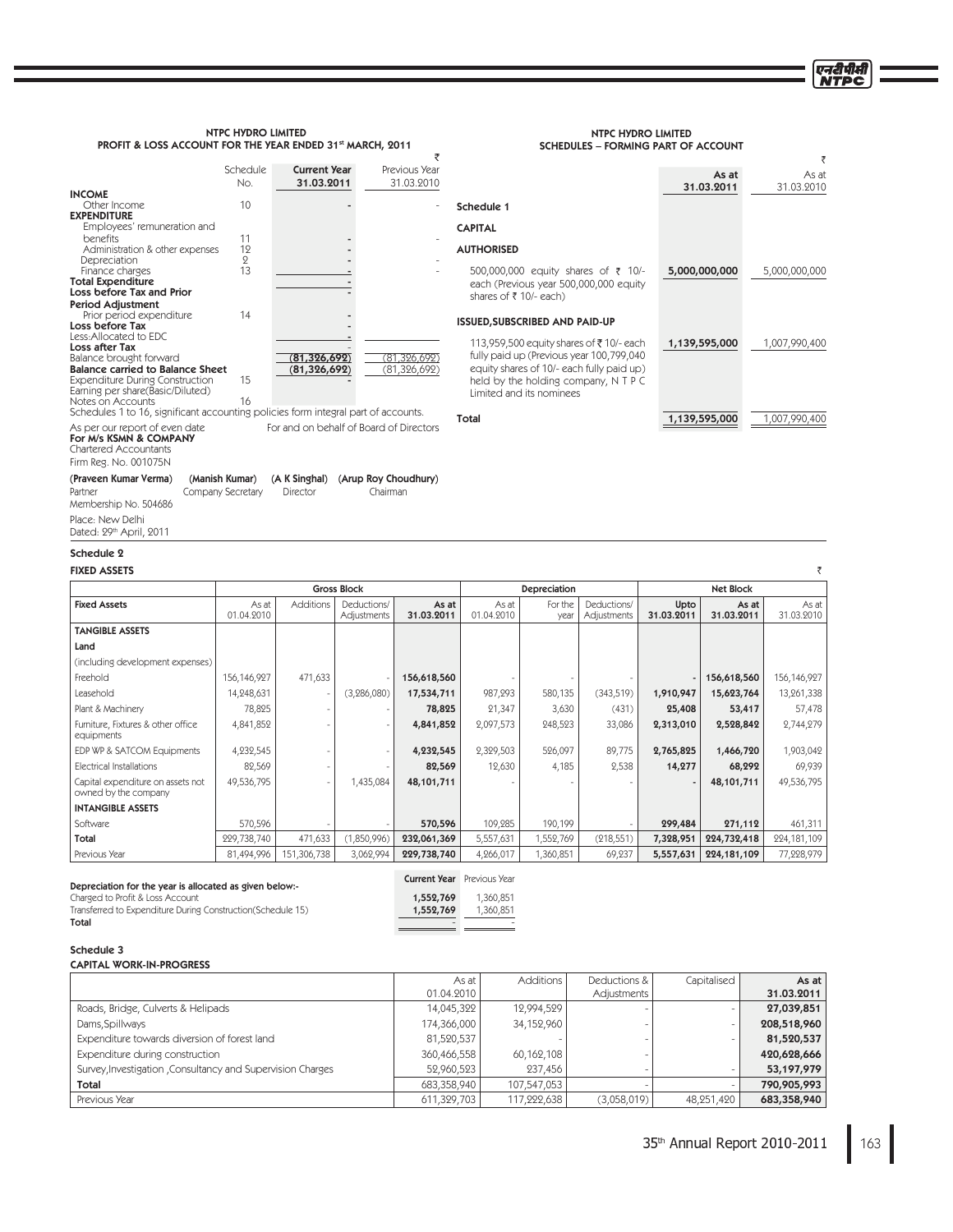| Schedule 4                                                                      |                     |             | Schedule 11                                                       |                     |               |
|---------------------------------------------------------------------------------|---------------------|-------------|-------------------------------------------------------------------|---------------------|---------------|
| <b>CONSTRUCTION STORES AND ADVANCES</b>                                         |                     | ₹<br>As at  | <b>EMPLOYEES' REMUNERATION AND BENEFITS</b>                       |                     |               |
|                                                                                 | As at<br>31.03.2011 | 31.03.2010  |                                                                   | As at               | As at         |
| ADVANCES FOR CAPITAL EXPENDITURE                                                |                     |             |                                                                   | 31.03.2011          | 31.03.2010    |
| Unsecured, considered good                                                      |                     |             | Employees; remuneration and benefits                              |                     |               |
| Covered by bank guarantees                                                      | 16,393,679          | 16,431,685  | Salaries, Wages, Bonus, Allowances & Benefits                     | 39,108,461          | 53,726,107    |
| Others                                                                          | 55,274,308          | 55,565,644  | Contribution to Provident and Other Funds                         | 3,475,157           | 5,046,215     |
| Total                                                                           | 71,667,987          | 71,997,329  | Welfare Expenses                                                  | 1,419,877           | 2,155,925     |
|                                                                                 |                     |             |                                                                   | 44,003,495          | 60,928,247    |
| Schedule 5<br><b>CASH &amp; BANK BALANCES</b>                                   |                     |             | Less: Transferred to Expenditure During<br>Construction-Sch.No.15 | 44,003,495          | 60,928,247    |
| Balances with scheduled banks                                                   |                     |             | Total                                                             |                     |               |
| <b>Current Accounts</b>                                                         | 2,036,045           | 3,600,243   |                                                                   |                     |               |
| Term Deposit Account*                                                           | 50,000              | 50,000      | Schedule 12                                                       |                     |               |
| Total                                                                           | 2,086,045           | 3,650,243   | <b>ADMINISTRATION &amp; OTHER EXPENSES</b>                        |                     |               |
|                                                                                 |                     |             |                                                                   | <b>Current Year</b> | Previous Year |
| *(Includes ₹ 50000 (Previous Year: 50000) deposited with state tax authorities  |                     |             | Power Charges                                                     | 110,040             | 208,182       |
| Schedule 6                                                                      |                     |             | Water Charges                                                     | 4,562               | 13,240        |
| <b>LOANS AND ADVANCES</b>                                                       |                     |             | Rent                                                              | 4,788,311           | 4,982,236     |
| <b>ADVANCES</b>                                                                 |                     |             | Repairs & Maintenance                                             |                     |               |
| Others                                                                          |                     |             | <b>Buildings</b>                                                  | 1,464,868           | 1,390,047     |
| Unsecured, considered good                                                      | 149,194             | 4, 163, 525 | Others                                                            | 958,717             | 1,234,748     |
| <b>DEPOSITS</b>                                                                 |                     |             | Insurance                                                         | 15,771              | 10,630        |
| Others                                                                          | 100,000             | 104,400     | <b>Communication Expenses</b>                                     | 1,723,799           | 783,587       |
| <b>ADVANCES</b><br>Advance Tax & Tax Deducted at                                |                     | 140,001     | Payment to Auditors - Audit Fee                                   | 88,240              | 99,270        |
| Source                                                                          | 63,055              |             | Advertisement & Publicity                                         | 30,000              | 110,000       |
| Total                                                                           | 312,249             | 4,407,926   | <b>Tender Expenses</b>                                            | 29,651              | 1,165,058     |
|                                                                                 |                     |             | Security Expenses                                                 | 383,010             | 463,705       |
| Schedule 7                                                                      |                     |             | <b>Entertainment Expenses</b>                                     | 193,906             | 248,952       |
| <b>OTHER CURRENT ASSETS</b>                                                     |                     |             | <b>Inland Travelling Expenses</b>                                 | 2,279,854           | 2,740,083     |
| Interest Accrued (on Term Deposits)                                             | 10,311              | 14489       | Expenses for guest house                                          |                     |               |
|                                                                                 |                     |             | 571,934                                                           |                     |               |
| Total                                                                           | 10,311              | 14489       | Less:Recoveries<br>11,790                                         |                     |               |
| Schedule 8                                                                      |                     |             |                                                                   | 560,144             | 708,187       |
| <b>CURRENT LIABILITIES</b>                                                      |                     |             | <b>Books and Periodicals</b>                                      | 15,113              | 21,221        |
| <b>Sundry Creditors</b>                                                         |                     |             | Professional charges and consultancy fees                         | 65,240              | 194,772       |
| For capital expenditure                                                         |                     |             | Legal Expenses                                                    | 7,645               | 1,550         |
| Other than micro & small enterprises                                            | 11,796,603          | 19,233,335  | EDP hire and other charges                                        | 559,026             | 531,976       |
| For goods and services                                                          |                     |             | Printing and Stationery                                           | 27,521              | 202,490       |
| Other than micro & small enterprises                                            | 4,061,432           | 5,032,073   | Miscellaneous Expenses                                            | 227,380             | 285,913       |
| Deposits, Retention Money from Contrac-                                         | 5,758,246           | 2,695,061   | Rates & Taxes                                                     | 503,500             | 109,536       |
| tors and Others<br>Less: Investments held as security                           |                     |             | <b>Community Development Expenses</b>                             | 52,000              |               |
|                                                                                 | 21,616,281          | 26,960,469  | Expenses on Hiring of vehicle                                     | 683,242             | 1,318,412     |
| Amount payable to NTPC Ltd.                                                     | 3,792,166           | 10,004,866  |                                                                   | 14,771,540          | 16,823,795    |
|                                                                                 | 25,408,447          | 36,965,335  | <b>Less:</b> Transferred to Expenditure During                    | 14,771,540          | 16,823,795    |
| Other Liabilities                                                               | 1,034,177           | 6,215,322   | Construction-Sch.No.15                                            |                     |               |
| Total                                                                           | 26,442,624          | 43,180,657  | Total                                                             |                     |               |
|                                                                                 |                     |             |                                                                   |                     |               |
| Schedule 9                                                                      |                     |             | Schedule 13                                                       |                     |               |
| <b>PROVISIONS</b>                                                               |                     |             | <b>FINANCE CHARGES</b>                                            |                     |               |
| Provision for Employee Benefits<br>Opening Balance                              | 265,671             | 2091825     | <b>Bank Charges</b>                                               | 10,041              | 6,211         |
| Addition during the year                                                        |                     |             | Less: Transferred to Expenditure During                           | 10,041              | 6,211         |
| Less : Used During The Year                                                     | 261,600             | 1826154     | Construction-Sch.No.15                                            |                     |               |
| Total                                                                           | 4,071               | 265671      | Total                                                             |                     |               |
|                                                                                 |                     |             |                                                                   |                     |               |
| Schedule 10                                                                     |                     |             | Schedule 14                                                       |                     |               |
| Other Income                                                                    |                     |             | PRIOR PERIOD EXPENDITURE                                          |                     |               |
| Income from other source                                                        |                     |             | <b>Expenditure</b>                                                |                     |               |
| Interest Accrued on Deposit (Gross)<br>(Tax deducted at source : Current Year - | 4,839               | 4775        | Salary, wages, bonus, allowances & benefits                       |                     | (1,591,792)   |
| NIL, Previous Year - NIL)                                                       |                     |             | <b>Travelling Expenses</b>                                        |                     | 148,375       |
| Miscellaneous Income                                                            | 83,477              | 7437        | Rent                                                              | (305, 972)          |               |
| Liquidated Damages Recovered                                                    |                     | 21528       | Depreciation                                                      | 218,551             | (64, 262)     |
|                                                                                 | 88,316              | 33740       |                                                                   | (87, 421)           | (1,507,679)   |
| Less: Transferred to Expenditure During                                         | 88,316              | 33740       | Less: Transferred to Expenditure During                           | (87, 421)           | (1,507,679)   |
| Construction-Sch.No.15                                                          |                     |             | Construction-Sch.No.15                                            |                     |               |
| Total                                                                           |                     |             | Total                                                             |                     |               |

एनरीपीसी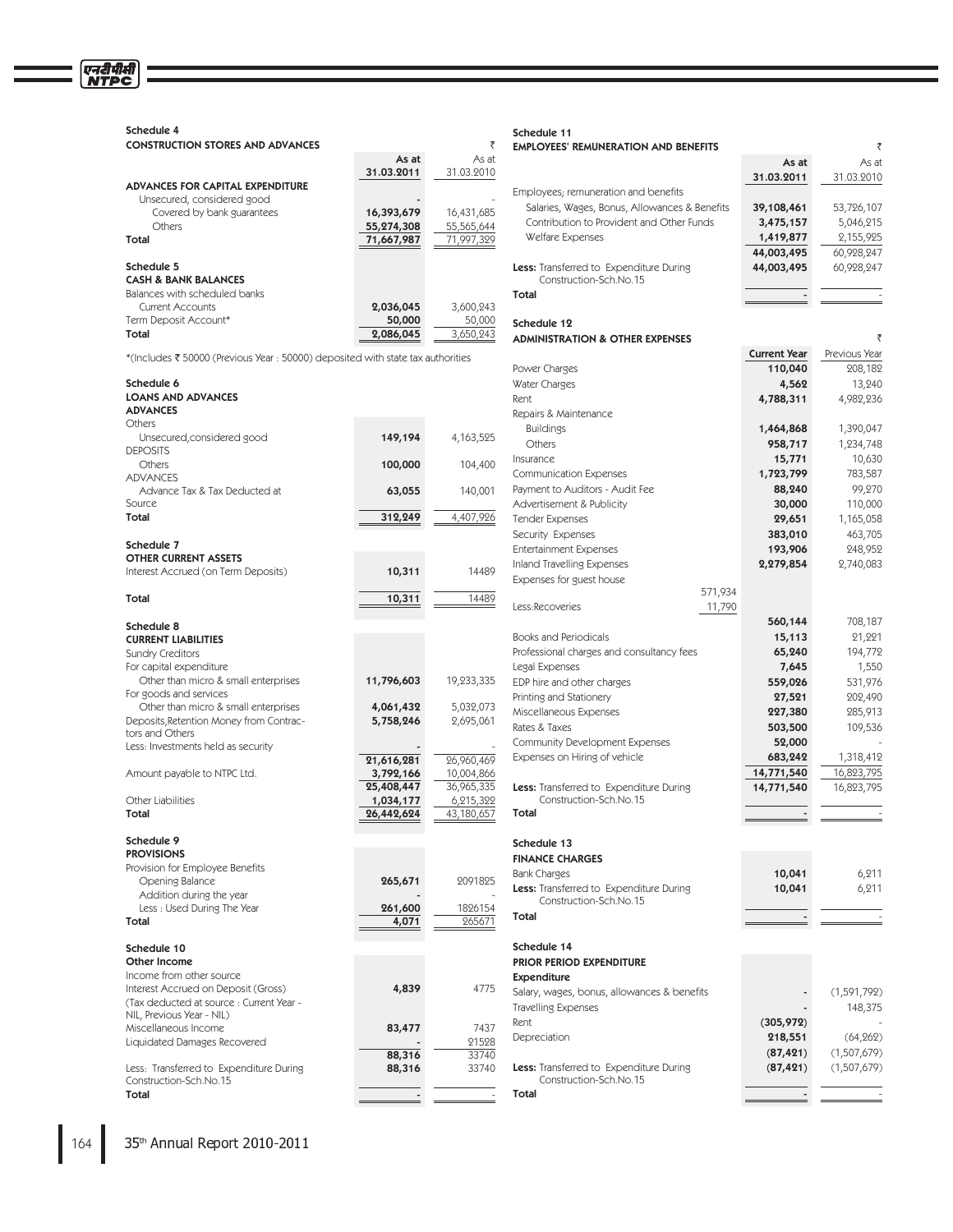Schedule 15 EXPENDITURE DURING CONSTRUCTION

| LAI LIVITUNL PUNINU                                             | <b>Current Year</b>  | Previous Year       |  |
|-----------------------------------------------------------------|----------------------|---------------------|--|
| A. Employees remuneration and other benefits                    |                      |                     |  |
| Salaries, Wages, Allowandes and Benefits                        | 39,108,461           | 53,726,107          |  |
| Contribution to provident and other funds                       | 3,475,157            | 5,046,215           |  |
| Welfare expenses                                                | 1,419,877            | 2,155,925           |  |
| Total (A)                                                       | 44,003,495           | 60,928,247          |  |
|                                                                 |                      |                     |  |
| <b>B. Administration &amp; Other Expenses</b>                   |                      |                     |  |
| Power                                                           | 110,040              | 208,182             |  |
| Water Charges                                                   | 4,562                | 13,240              |  |
| Rent                                                            | 4,788,311            | 4,982,236           |  |
| Repair & Maintenance                                            |                      |                     |  |
| <b>Buildings</b><br>Others                                      | 1,464,868<br>958,717 | 1,390,047           |  |
| Insurance                                                       | 15,771               | 1,234,748<br>10,630 |  |
| <b>Communication Expenses</b>                                   | 1,723,799            | 783,587             |  |
| Remuneration to Auditors                                        | 88,240               | 99,270              |  |
| Advertisement & Publicity                                       | 30,000               | 110,000             |  |
| <b>Tender Expenses</b>                                          | 29,651               | 1,165,058           |  |
| <b>Security Expenses</b>                                        | 383,010              | 463,705             |  |
| <b>Entertainment Expenses</b>                                   | 193,906              | 248,952             |  |
| Inland Travelling Expenses                                      | 2,279,854            | 2,740,083           |  |
| <b>Guest House Expenses</b>                                     |                      |                     |  |
| 571,934                                                         |                      |                     |  |
| Less:Recoveries<br>11,790                                       |                      |                     |  |
|                                                                 | 560,144              | 708,187             |  |
| Books & Periodicals<br>Professional Charges and Consultancy Fee | 15,113<br>65,240     | 21,221<br>194,772   |  |
| Legal Expenses                                                  | 7,645                | 1,550               |  |
| EDP Hire and other charges                                      | 559,026              | 531,976             |  |
| Printing and Stationary                                         | 27,521               | 202,490             |  |
| Miscellaneous Expenses                                          | 227,380              | 285,913             |  |
| Rates & Taxes                                                   | 503,500              | 109,536             |  |
| Community Development Expenses                                  | 52,000               |                     |  |
| Expenses on Hiring of vehicle                                   | 683,242              | 1,318,412           |  |
| Total (B)                                                       | 14,771,540           | 16,823,795          |  |
|                                                                 |                      |                     |  |
| C. Depreciation                                                 | 1,552,769            | 1,360,851           |  |
| Total $(C)$                                                     | 1,552,769            | 1,360,851           |  |
| D. Interest & Finance Charges Capitalised                       |                      |                     |  |
| <b>Bank Charges</b>                                             | 10,041               | 6,211               |  |
| Total (D)                                                       | 10,041               | 6,211               |  |
|                                                                 |                      |                     |  |
| E. Fringe Benefit Tax                                           |                      |                     |  |
| Total (E)                                                       |                      |                     |  |
|                                                                 |                      |                     |  |
| F. Prior Period Expenditure                                     |                      |                     |  |
| Expenditure                                                     |                      |                     |  |
| Depreciation                                                    | (87, 421)            | (1,507,679)         |  |
| Total (F)                                                       | (87, 421)            | (1,507,679)         |  |
| G. Other Income                                                 | 88,316               | 33,740              |  |
| Total (G)                                                       | 88,316               | 33,740              |  |
| Total (A+B+C+D+E+F-G)                                           | 60,162,108           | 77,577,685          |  |
|                                                                 |                      |                     |  |

### Schedule 16

### NOTES ON ACCOUNT

- 1. Estimated amount of contract remaining to be executed on capital account and not provided for ₹ 2360.58 lacs (Previous year ₹ 2847.91 lacs). [Net of advances].
- 2. The execution of lease agreement of 187.328 acres lease hold land of value ₹ 175.35 lacs (Previous year 187.324 acres, value ₹ 142.49 lacs) in favour of

the Lata Tapovan Hydro Power Project is still awaiting completion for legal formalities.

### 3. Disclosure Regarding Operating Leases:

The company's significant leasing arrangements are in respect of operating leases of premises for residential use of employees, offices and transit camps. These leasing arrangements are usually renewable on mutually agreed terms but are not non-cancellable. Employees' remuneration and benefits include ₹ 54,79,994 (Previous year ₹ 65,41,281) towards lease payments, net of recoveries, in respect of premises for residential use of employees. Lease payments in respect of premises for offices and transit camps are shown as Rent in Schedule-12 Administration and other expenses amounting ₹ 47,88,311 (Previous year ₹ 49,82,236).

Amount payable to NTPC Ltd. holding company has been shown ₹37,92,166 as part of the current liabilities. This amount is payable to NTPC Ltd. on account of net balance of transactions upto 31st March 2011.

### Earning Per Share

The elements considered for calculation for Earning per share (Basic and Diluted) are as under: -

|                                                                 | <b>Current Year</b> | Previous Year |
|-----------------------------------------------------------------|---------------------|---------------|
| Net Loss used as numerator                                      |                     |               |
| Weighted Average number of equity shares<br>used as denominator | 101267769           | 99639654      |
| Earning Per Share $(\overline{\tau})$ – Basic                   |                     |               |
| Weighted Average number of equity shares<br>used as denominator | 101267769           | 99639654      |
| Earning Per Share $(\overline{\xi})$ - Diluted                  |                     |               |
| Face Value per share $(\bar{\zeta})$                            |                     |               |

Balances shown under advances and creditors are subject to confirmation/ reconciliation and consequent adjustment, if any.

- 7. Contingent Liability: Company's liability towards reimbursement of Income Tax on HRR perks amounting to  $\bar{\tau}$  10,12,167 stayed by the Hon'ble Allahabad High Court (Previous year ₹ 5,53,120).
- 8. All the employees of the company are on secondment from the Holding Company.
- 9. The employees remuneration and benefits includes  $\bar{\tau}$  4949808 (Previous year ₹ 1308374) in respect of gratuity, leave encashment, post retirement medical benefits, transfer travelling allowance on retirement/death, long service awards to employees, farewell, gifts on retirement and economic rehabilitation scheme is apportioned by Holding Company i.e. NTPC Limited.

10. In the previous year, the Office of the Comptroller & Auditor General of India expressed an opinion that the rates of depreciation notified by the CERC shall be followed by the holding Company i.e NTPC Ltd. for providing depreciation in the accounts instead of the rates as per the Companies Act, 1956 in respect of generating assets. Accordingly, the Company revised its accounting policies relating to charging of depreciation w.e.f 1<sup>st</sup> April 2009 considering the rates and methodology notified by the CERC for determination of tariff through Regulations, 2009. In case of certain assets, the Company has continued to charge higher depreciation based on technical assessment of useful life of those assets. Consequent to this change, prior period depreciation written back is  $\bar{\tau}$  1,21,049. As a result, transfer to Expenditure During Construction (EDC) for the current year is lowered by ₹93470.

11. Managerial remuneration paid/payable to Chief Executive Officer

|                                                                                      |         | <b>Current Year</b>   Previous Year |
|--------------------------------------------------------------------------------------|---------|-------------------------------------|
| Salaries and allowances                                                              | 2831682 | 9649615                             |
| Contribution to provident fund & other<br>funds including gratuity & group insurance | 254836  | 179039                              |
| Other benefits                                                                       | 151759  |                                     |

12. Based on information available with the company, there are no suppliers/ contractors/service providers who are registered as micro, small or medium enterprise under "The Micro, Small and Medium Enterprises Development Act, 2006" as on 31.03.2011

13. Previous year figures have been regrouped / rearranged wherever necessary.

14. Information pursuant to part IV of schedule VI of the Companies Act, 1956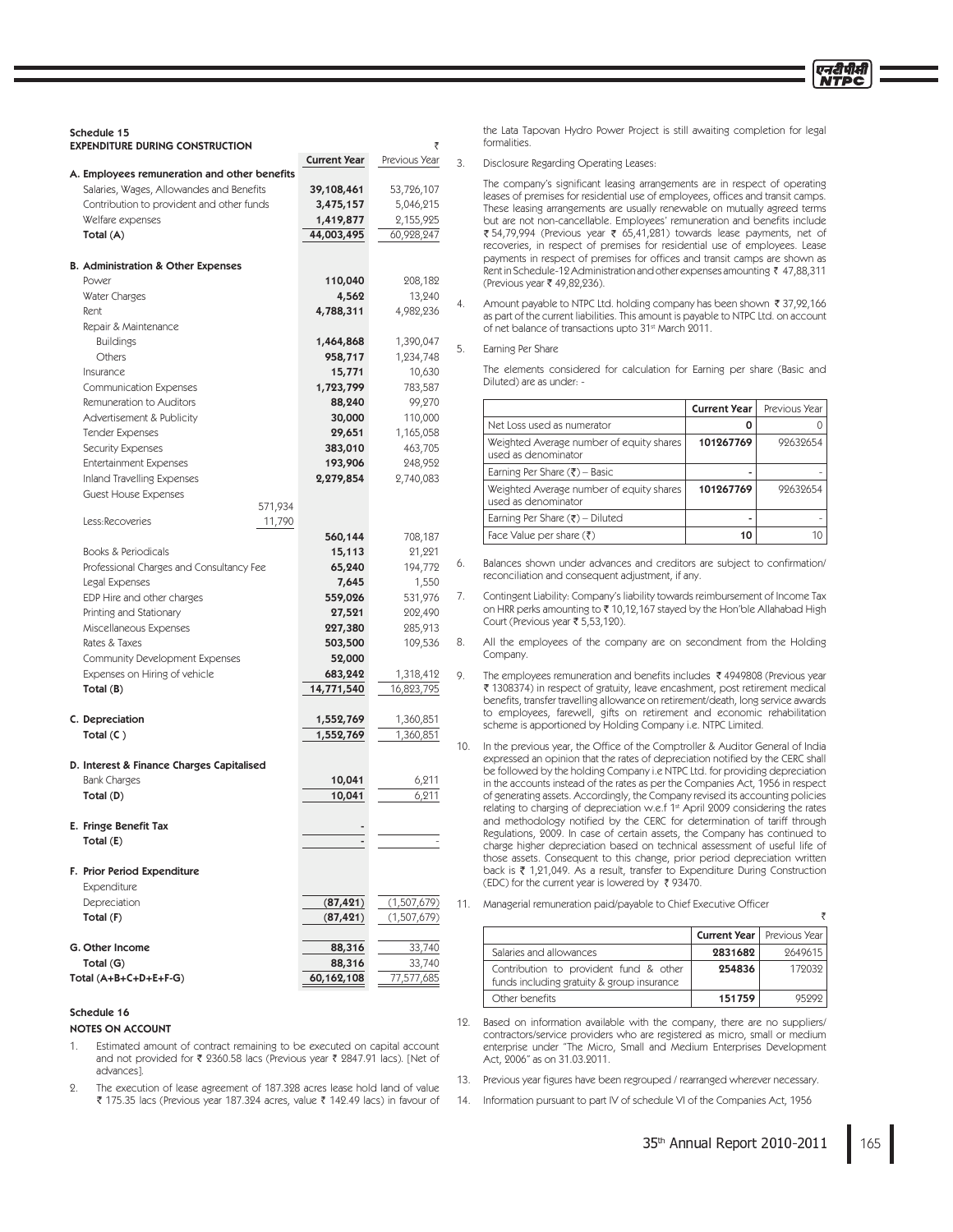| BALANCE SHEET ABSTRACT AND COMPANY'S GENERAL BUSSINESS PROFILE<br>ı.<br><b>Registration Details</b>                                                                                                                                                       |                                                  | 0 5<br>  5  <br>State Code:                                                                                                                                    |
|-----------------------------------------------------------------------------------------------------------------------------------------------------------------------------------------------------------------------------------------------------------|--------------------------------------------------|----------------------------------------------------------------------------------------------------------------------------------------------------------------|
| $\circ$  <br>Registration No.<br>  U   4   0  <br>1                                                                                                                                                                                                       | 1<br>ID I<br> 2 0 0 2 G 0                        | 801<br>3 <sup>1</sup><br>T.<br>1<br>1                                                                                                                          |
| Balance-Sheet date                                                                                                                                                                                                                                        | Date<br>Month<br>311<br>  0   3                  | Year<br> 2 <br>0 1<br>1                                                                                                                                        |
| Capital Raised during the year (Amount in $\bar{z}$ Thousands)<br>н.                                                                                                                                                                                      |                                                  |                                                                                                                                                                |
| Public Issue                                                                                                                                                                                                                                              | Right issue                                      |                                                                                                                                                                |
| Intill                                                                                                                                                                                                                                                    | 1 3 1 6 0 5                                      |                                                                                                                                                                |
| <b>Bonus Issue</b><br>  N       L                                                                                                                                                                                                                         | Private Placement<br>$N$ iil                     |                                                                                                                                                                |
| III. Position of Mobilization and Deployment of funds (Amount in ₹ Thousands)                                                                                                                                                                             |                                                  |                                                                                                                                                                |
| <b>Total Liability</b>                                                                                                                                                                                                                                    | <b>Total Assets</b>                              |                                                                                                                                                                |
| 1 7 1 0 4 <br>9<br>1                                                                                                                                                                                                                                      | 1 7 1 0<br>1                                     | 4 <sup>1</sup><br>$\mathbf{Q}$                                                                                                                                 |
| Source of Funds<br>Paid-up Capital                                                                                                                                                                                                                        | <u>Capital Deposit Account</u>                   |                                                                                                                                                                |
| 11139595                                                                                                                                                                                                                                                  | 5 0 0 0                                          |                                                                                                                                                                |
| Secured Loans                                                                                                                                                                                                                                             | Reserves & Surplus                               |                                                                                                                                                                |
| $N$ illi                                                                                                                                                                                                                                                  | $N$ $ $ $ $ $ $ $ $ $ $                          |                                                                                                                                                                |
| Deferred Tax Liability<br>$N$ illi                                                                                                                                                                                                                        | Unsecured Loans<br>$  \   \ L  $<br>IN I         |                                                                                                                                                                |
| <b>Application of Funds</b>                                                                                                                                                                                                                               |                                                  |                                                                                                                                                                |
| <u>Net Fixed Assets</u>                                                                                                                                                                                                                                   | Investment                                       |                                                                                                                                                                |
| 1 0 8 7 3 0 6<br>Net Current Assets                                                                                                                                                                                                                       | $N$ $ $ $ $ $ $ $ $<br>Misc. Expenditure         |                                                                                                                                                                |
| $-214101318$                                                                                                                                                                                                                                              | $N$ $ $ $ $ $ $ $ $ $ $                          |                                                                                                                                                                |
| <b>Accumulated Losses</b>                                                                                                                                                                                                                                 |                                                  |                                                                                                                                                                |
| 8 1 3 2 7                                                                                                                                                                                                                                                 |                                                  |                                                                                                                                                                |
| IV. Performance of Company(Amount in ₹ Thousands)                                                                                                                                                                                                         |                                                  |                                                                                                                                                                |
| Turnover (Including Other Income)<br>$N$   $ $   $ $                                                                                                                                                                                                      | <u> Total Expenditure</u><br>$N$ $ $ $ $ $ $ $ $ |                                                                                                                                                                |
| Loss before Tax                                                                                                                                                                                                                                           | Loss after Tax                                   |                                                                                                                                                                |
| $\lfloor N \rfloor + \lfloor L \rfloor$                                                                                                                                                                                                                   | $N$ $ $ $ $ $ $ $ $ $ $ $ $                      |                                                                                                                                                                |
| Earning per share in ₹<br>101.10101                                                                                                                                                                                                                       | Dividend Rate %<br>Intilli                       |                                                                                                                                                                |
| V. Generic Name of three Principal Product/Services of Company                                                                                                                                                                                            |                                                  |                                                                                                                                                                |
| (As per monetary terms)                                                                                                                                                                                                                                   |                                                  |                                                                                                                                                                |
| Product Description:                                                                                                                                                                                                                                      |                                                  | Item Code No.                                                                                                                                                  |
| GE[NERATION<br>O F                                                                                                                                                                                                                                        | l E I<br>IEICI<br>TIRI                           | NAT<br>CIIITIYI                                                                                                                                                |
| As per our report of even date<br>For M/s KSMN & COMPANY                                                                                                                                                                                                  |                                                  | For and on behalf of Board of Directors                                                                                                                        |
| Chartered Accountants                                                                                                                                                                                                                                     |                                                  |                                                                                                                                                                |
| Firm Reg. No. 001075N                                                                                                                                                                                                                                     |                                                  |                                                                                                                                                                |
| (Praveen Kumar Verma)<br>(Manish Kumar)                                                                                                                                                                                                                   | (A K Singhal)                                    |                                                                                                                                                                |
|                                                                                                                                                                                                                                                           |                                                  |                                                                                                                                                                |
| Company Secretary                                                                                                                                                                                                                                         | Director                                         | Chairman                                                                                                                                                       |
|                                                                                                                                                                                                                                                           |                                                  |                                                                                                                                                                |
|                                                                                                                                                                                                                                                           |                                                  |                                                                                                                                                                |
| Cash Flow Statement for the Period Ended on 31st March 2011                                                                                                                                                                                               |                                                  |                                                                                                                                                                |
|                                                                                                                                                                                                                                                           | Current Period 2010-11                           |                                                                                                                                                                |
|                                                                                                                                                                                                                                                           |                                                  |                                                                                                                                                                |
| <b>ACTIVITIES</b><br>Net Profit before tax and Prior Period                                                                                                                                                                                               |                                                  |                                                                                                                                                                |
| Adjustment                                                                                                                                                                                                                                                |                                                  |                                                                                                                                                                |
| Adjustment for:                                                                                                                                                                                                                                           |                                                  |                                                                                                                                                                |
| Depreciation<br><b>Operating Profit before Working</b>                                                                                                                                                                                                    |                                                  |                                                                                                                                                                |
| <b>Capital Changes</b>                                                                                                                                                                                                                                    |                                                  |                                                                                                                                                                |
| Adjustment for:                                                                                                                                                                                                                                           |                                                  |                                                                                                                                                                |
| Trade Payables and Other Liabilities<br>Loans and Advances                                                                                                                                                                                                | (16738034)<br>4145677                            | 31776122<br>(1539531)                                                                                                                                          |
| Other Current Assets                                                                                                                                                                                                                                      | 4178                                             | (4775)                                                                                                                                                         |
|                                                                                                                                                                                                                                                           | (12588179)                                       |                                                                                                                                                                |
| Cash generated from operations<br>Direct Taxes paid                                                                                                                                                                                                       |                                                  |                                                                                                                                                                |
| Net Cash from Operating Activities-A                                                                                                                                                                                                                      | (12588179)                                       |                                                                                                                                                                |
| <b>CASH FLOW FROM INVESTING</b>                                                                                                                                                                                                                           |                                                  |                                                                                                                                                                |
| <b>ACTIVITIES</b><br>Purchase of Fixed Assets & CWIP &                                                                                                                                                                                                    | (108030619)                                      |                                                                                                                                                                |
| Const Advance                                                                                                                                                                                                                                             |                                                  |                                                                                                                                                                |
| Net cash used in Investing Activities-B                                                                                                                                                                                                                   | (108030619)                                      |                                                                                                                                                                |
| <b>CASH FLOW FROM FINANCING</b>                                                                                                                                                                                                                           |                                                  |                                                                                                                                                                |
| <b>ACTIVITIES</b><br>Proceeds from Share Capital Deposits                                                                                                                                                                                                 | 119104600                                        |                                                                                                                                                                |
| Net cash flow from Financing                                                                                                                                                                                                                              | 119104600                                        |                                                                                                                                                                |
| <b>Activities-C</b>                                                                                                                                                                                                                                       |                                                  |                                                                                                                                                                |
| Net Increase/Decrease in Cash and<br>Cash equivalents (A-B+C)                                                                                                                                                                                             | (1514198)                                        |                                                                                                                                                                |
| Cash and cash equivalents                                                                                                                                                                                                                                 | 3600243                                          |                                                                                                                                                                |
| (Opening Balance)                                                                                                                                                                                                                                         |                                                  | (Arup Roy Choudhury)<br>Previous Period 2009-10<br>30231816<br>63055<br>30294871<br>(133400339)<br>(133400339)<br>98228400<br>98228400<br>(4877068)<br>8477311 |
| Cash and cash equivalents<br>(Closing Balance)                                                                                                                                                                                                            | 2086045                                          | 3600243                                                                                                                                                        |
|                                                                                                                                                                                                                                                           |                                                  |                                                                                                                                                                |
|                                                                                                                                                                                                                                                           |                                                  |                                                                                                                                                                |
| Partner<br>Membership No. 504686<br>Place: New Delhi<br>Dated: 29th April, 2011<br>S.N. Particulars<br>A CASH FLOW FROM OPERATING<br>В<br>c<br>As per our report of even date<br>For M/s KSMN & COMPANY<br>Chartered Accountants<br>Firm Reg. No. 001075N |                                                  | For and on behalf of Board of Directors                                                                                                                        |

# AUDITORS' REPORT

To the Members of NTPC Hydro Limited

 $(i)$ 

Chairman

- We have audited the attached balance sheet of NTPC Hydro Limited, as at 31<sup>st</sup> March. 2011 and also the profit and loss account for the year ended on that date annexed thereto. These financial statements are the responsibility of the Company's management. Our responsibility is to express an opinion on these financial statements based on our audit.
- 2. We conducted our audit in accordance with the auditing standards generally accepted in India. Those standards require that we plan and perform the audit to obtain reasonable assurance about whether the financial statements are free of material misstatement An audit includes examining, on a test basis, evidence supporting the amounts and disclosures in the financial statements. An audit also includes assessing the accounting principles used and significant estimates made by management, as well as evaluating the overall financial statement presentation We believe that our audit provides a reasonable basis for our opinion.
- 3. As required by the Companies (Auditors' Report) Order, 2003 as amended by the Companies (Auditors' Report) (Amendment) Order 2004 issued by the Central Government of India in terms of sub-secction (4A) of section 227 of the Companies Act, 1956 and on the basis of such checks of the books and records of the Company as we considered appropdate and according to the information and explanations given to us, we enclose in the Annexure a statement on the matters specified in paragraphs 4 and 5 of the said Order.
- Further to our comments in the Annexure referred to above, we report that
	- $(i)$ We have obtained all the information and explanations which to the best of our knowledge and belief were necessary for the purposes of our audit:
	- $(i)$ In our opinion, proper books of account as required by law have been kept by the Company so far as appears from our exaniination of those books:
	- (iii) The balance sheet, profit and loss account debit with by this report is in agreement with the books of account;
	- (iv) In our opinion, the balance sheet, profit and loss account and cash flow statement dealt with by this report comply with the accounting standards referred to in sub-section (3C) of section 211 of the Companies Act, 1956:
	- $(v)$ Being a Government Company, pursuant to GSR 829(E) dated 17.07.2003 issued by the Government of India, provisions of Clause g of sub-section (1) of section 274 of the Companies Act, 1956 are not applicable to the company
	- (vi) In our opinion and to the best of our infoimation and according to the explanations given to us, the said accounts give the information required by the Companies Act, 1956, in the manner so required and give a true and fair view in conformity with the accounting principles generally accepted in India:
		- $(a)$ In the case of the balance sheet, of the state of affairs of the Company as at 31<sup>st</sup> March, 2011;
		- $(b)$ In the case of the profit and loss account, of the Nil Profit/Loss for the year ended on that date; and
		- $\Gamma$ In case of Cash Flow Statement, of the cash flows for the year ended on that date

|                        | For K S M N & Company<br><b>Chartered Accountants</b><br>Firm Registration No. 001075N |
|------------------------|----------------------------------------------------------------------------------------|
| Place : New Delhi      | (CA Praveen Kumar Verma)<br>Partner                                                    |
| Date: 29th April, 2011 | Membership No. 504686                                                                  |

### Annexure referred to in paragraph 3 of our report of even date,

- (a) The Company has maintained proper records showing full particulars including quantitative details and situation of fixed assets.
- (b) All the fixed assets have been physically verified by the management once in every two year as per the defined policies of the company which is reasonable having regard to the size of the company and the nature of its assets. No material discrepancies were noticed on such verification.

Company Secretary

Directo

Membership No. 504686

Place: New Delhi<br>Dated: 29th April, 2011

Partner

एनदीपीसी **NTPC**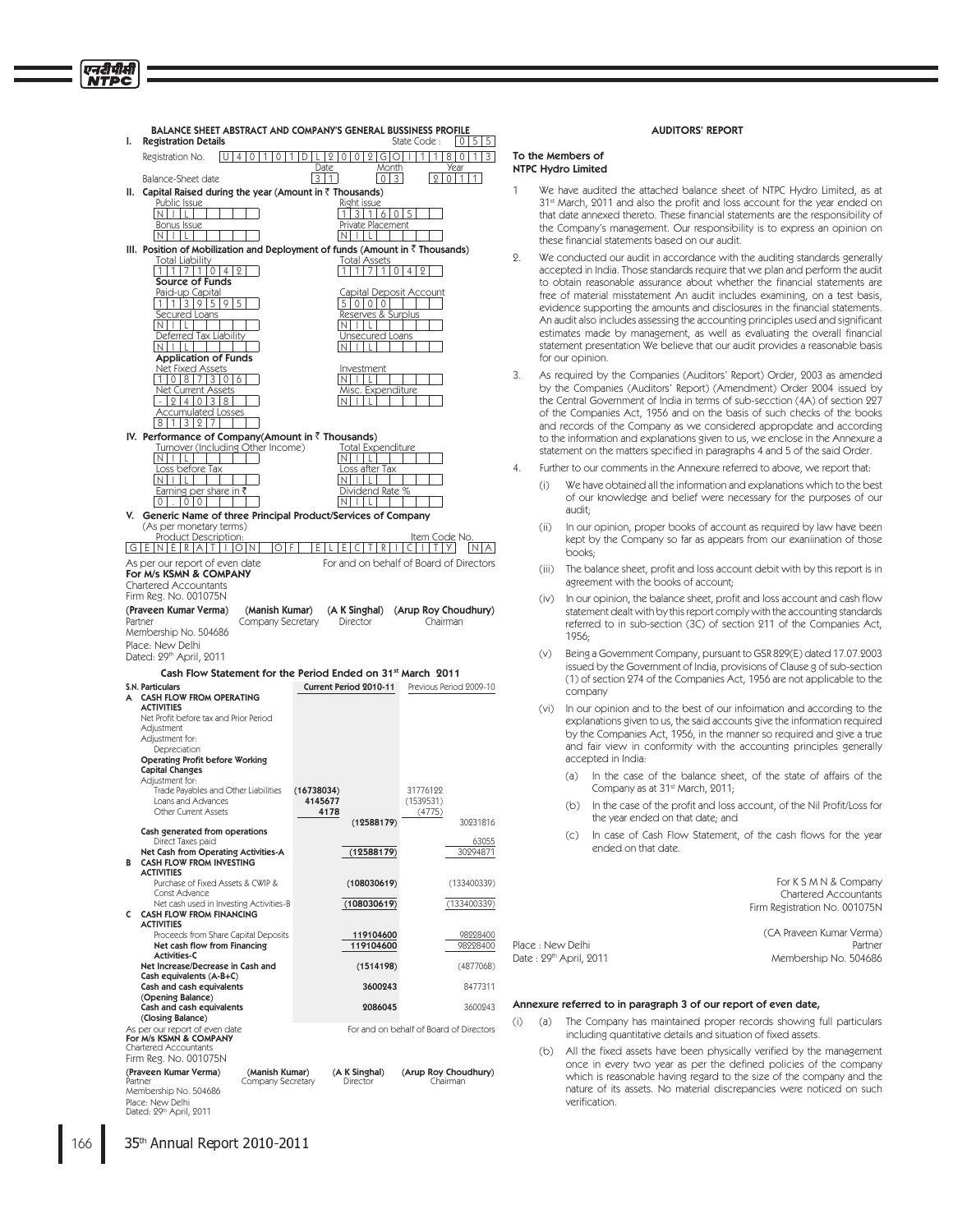- In our opinion and according to the infoniahon and explanations given  $(c)$ to us, no substantial part of fixed assets has been disposed off by the Company during the year
- $(ii)$ The company does not have any inventory accordingly the provisions of the Clause 4(ii)(a), (b) & (c) are not applicable to the company
- (iii) During the year the Company has not granted / taken any loans, secured or unsecured to/from companies, firm, or other parties covered in the register maintained under section 301 of the Company Act, 1956. Therefore, the provisions of clause 4(iii) (b), (c), (d), of the Companies (Auditors' Report) Order, 2003 as amended by the Companies (Auditors Report) (Amendment) Order, 2004 are not applicable to the Company.
- In our opinion and according to the information and explanations given to  $(iv)$ us, there are adequate internal control systems commensurate with the size of the Company and the nature of its business for the purchase of inventory and fixed assets & sale of goods. The company has not made any purchase & sale of goods. Further, on the basis of our examination and according to the information and explanation given to us, we have neither come across nor have been informed of any instance of major weakness in the aforesaid internal control procedures.
- According to the information and explanations given to us, we are of  $(v)$  $(a)$ the opinion that there are no transactions that need to be entered into the register maintained under section 301 of the Companies Act, 1956. Accordingly, clause 4(v) (b) of the order is not applicable to the Company.
	- (b) In view of clause (v) (a) above, clause (v) (b) is not applicable.
- According to the information and explanations given to us, the Company has  $(vi)$ not accepted any deposits from the public and consequently, the directives issued by the Reserve Bank of India and the provisions of Sections 58A, 58AA and other relevant provisions of the Companies Act, 1956 and the rules framed there under are not applicable to the company
- (vii) In our opinion, the Company has an internal audit system commensurate with the size and nature of its business.
- (viii) The maintenance of the cost records under section 209(1)(d) of the Companies Act, 1956 is not applicable to the company as the company has not commenced any activities relating to the distribution of the electilcity.
- According to the information and explanation given to us and on the  $(ix)$  $(a)$ basis of our examination of the books of accounts, the Company has been generally regular in depositing the undisputed statutory dues including Provident Fund, Investor Education and Protection Fund, Employees state Insurance, Income Tax, Sales Tax, Wealth Tax, Service Tax, Custom Duty, Excise Duty, Cess and any other material statutory dues applicable to it with the appropriate authorities. According to the information and explanation given to us, no undisputed amounts in respect of the above were in arrears, as at 31<sup>st</sup> March 2011 for a period of more than six months from the date they become payable.
	- (b) According to information and explanations given to us, there are no dues of Income Tax, Sales Tax, Wealth Tax Custom Duty, Excise Duty and Cess, which have not been deposited on account of any dispute.
- The Company does not have any accumulated losses at the end of the  $(x)$ financial year and has not incurred cash losses in the financial year and in the immediately preceding financial year.
- $(x<sub>i</sub>)$ The Company did not have any outstanding dues to any financial institution, banks or debenture holders during the year
- The Company has not granted any loans and advances on the basis of security  $(xii)$ by way of pledge of shares, debentures and other securities.
- (xiii) In our opinion, the Company is not a chit fund or a nidhi/mutual benefit fund/ society. Therefore, the provisions of clause 4(xiii) of the Companies (Auditors Report) Order, 2003 (as amended) are not applicable to the Company.
- (xiv) On the basis of examination of books of accounts and according to the information and explanation given to us, the Company is not dealing in or trading in shares, securities, debentures and other investments
- (xv) According to the information and explanations given to us, the Company has not given any guarantee for loans taken by others from Banks or financial institutions.
- (xvi) The Company has not taken any term loan during the year.
- (xvii) The Company has not raised short-term basis or long term funds during the
- (xviii) According to the information and explanation given to us, the company has made preferential allotment of shares to NTPC Limited, holding Company covered in the register maintained under Section 301 of Companies Act, 1956. In our opinion, the price at which shares have been issued is not prejudical to the interest of the company.
- (xix) The Company has not issued any debentures, consequenfly the provision of clause 4(xix) of the companies (Auditors Report) Order, 2003 (as amended) are not applicable to the Company.
- (xx) The Company has not raised any money by public issue.
- (xxi) According to the information and explanations given to us, no fraud on or by the Company has been noticed or reported during the year

For K S M N & Company Chartered Accountants Firm Registration No. 001075N (CA Praveen Kumar Verma) Partner Membership No. 504686

प्तदीपीरी

Place : New Delhi Date: 29th April, 2011

Place: New Delhi

Dated: 16th May, 2011

### COMMENTS OF THE COMPTROLLER AND ALIDITOR GENERAL OF INDIA LINDER SECTION 619 (4) OF THE COMPANIES ACT, 1956, ON THE ACCOUNTS OF NTPC HYDRO LIMITED FOR THE YEAR ENDED 31 MARCH 2011.

The preparation of financial statements of NTPC HYDRO LIMITED, New Delhi, for the year ended 31 March 2011 in accordance with the financial reporting framework prescribed under the Companies Act, 1956, is the responsibility of the management of the Company. The statutory auditors appointed by the Comptroller and Auditors General of India under Section 619(2) of the Companies Act, 1956, are responsible for expressing opinion on these financial statements under Section 227 of the Companies Act. 1956, based on independent audit in accordance with the auditing and assurance standards prescribed by their professional body the Institute of Chartered Accountants of India. This is stated to have been done by them vide their Audit Report dated 29th April, 2011.

I, on behalf of the Comptroller and Auditor General of India, have decided not to review the report of the statutory auditors' on the accounts of NTPC HYDRO LIMITED, New Delhi for the year ended 31 March 2011 and as such have no comments to make under Section 619(4) of the Companies Act, 1956.

> For and on behalf of the Comptroller & Auditor General of India

(M.K. Biswas) Principal Director of Commercial Audit and Ex-officio Member Audit Board-III, New Delhi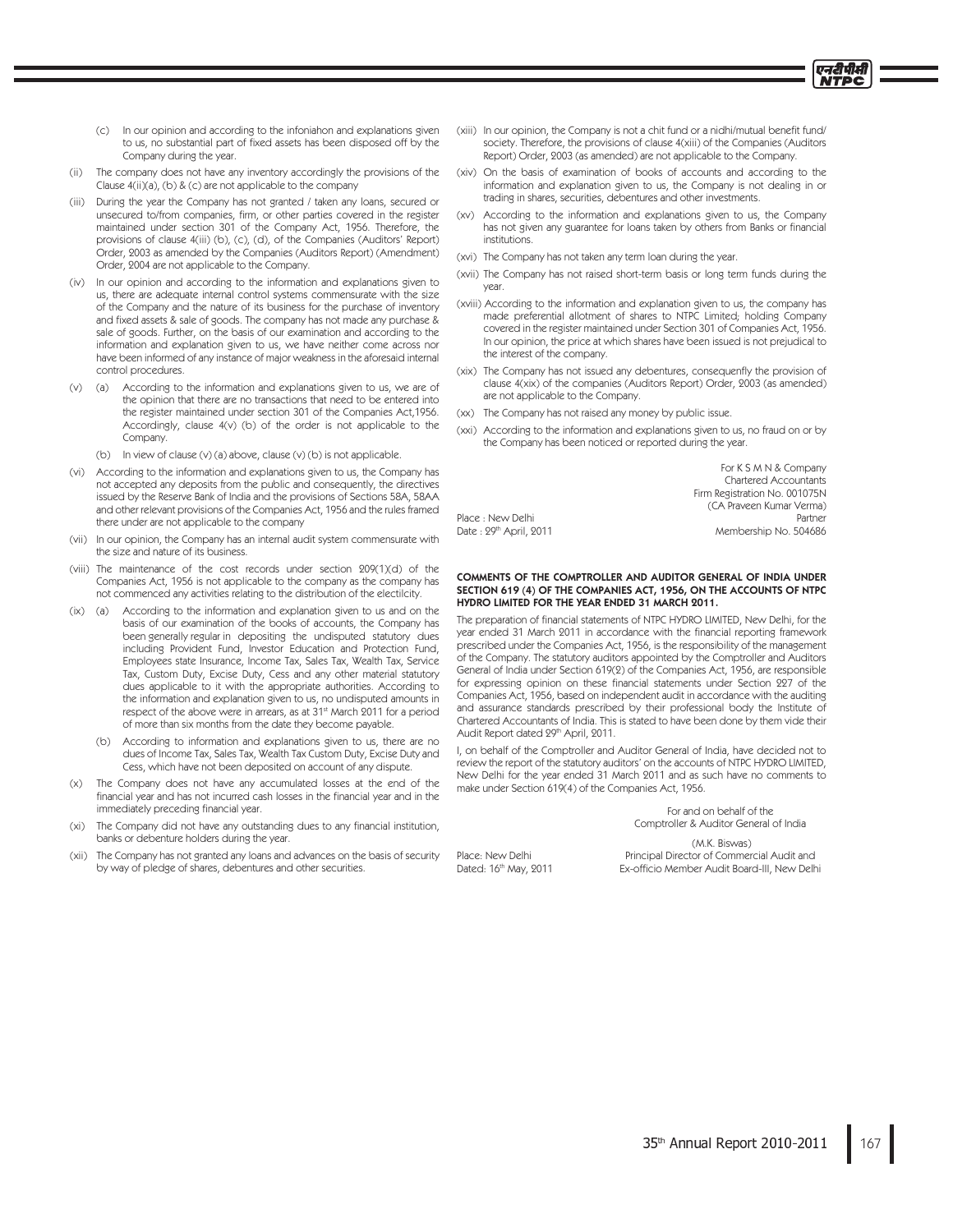### NTPC Vidyut Vyapar Nigam Limited (A wholly owned subsidiary of NTPC Limited) Directors' Report

To

Dear Members,

Your Directors have pleasure in presenting the Ninth Annual Report on the working of the Company for the financial year ended on 31st March 2011 together with Audited Statement of Accounts, Auditors' Report and Review by the Comptroller & Auditor General of India for the reporting period.

### FINANCIAL RESULTS  $(\bar{z} \text{ in } \text{Core})$

|                                    | FY 2010-11 | FY 2009-10 |
|------------------------------------|------------|------------|
| <b>Total Income/Revenue</b>        | 78.95      | 85.13      |
| <b>Total Expenditure</b>           | 33.82      | 42.05      |
| Profit before Tax                  | 45.13      | 43.08      |
| Less: Tax                          | 15.07      | 14.69      |
| Profit after tax                   | 30.06      | 28.39      |
| Balance brought forward            | 0.79       | 1.06       |
| Profit available for appropriation | 30.85      | 29.45      |
| Transfer to general reserve        | 13.00      | 17.00      |
| Dividend-Proposed                  | 15.00      | 10.00      |
| Tax on Dividend-Proposed           | 2.43       | 1.66       |
| Surplus carried forward            | 0.42       | 0.79       |
|                                    |            |            |

### DIVIDEND

Your Directors have recommended a dividend of  $\bar{\tau}$  15 Crore @  $\bar{\tau}$  7.5 per equity share on the face value of fully paid-up equity share capital of  $\bar{\tau}$  10 each, for the financial year 2010-11. The dividend shall be paid after your approval at this Annual General meeting.

### POWER TRADING-BUSINESS

In accordance with Central Electricity Regulatory Commission (CERC) notification your Company is a trading Licensee under Category I (highest category) .

During the financial year under review margin from trade of power was  $\bar{\tau}$  28.12 Crore from trade of 6933 million units including 3529 million units traded under SWAP arrangements, as compared to margin of  $\bar{\bar{\mathfrak{c}}}$  21.47 Crore from trade of power of 5549 million units including 2341 million units traded under SWAP arrangements in the financial year 2009-10. The overall volume of power traded by Company during the financial year 2010-11 has increased by 25% over last financial year 2009-10.

### BUSINESS INITIATIVES

The Cabinet has approved the Jawaharlal Nehru National Solar Mission (JNNSM) on November 19, 2009 with an aim to have capacity of 20,000 MW of solar power by 2022, with immediate target for 1000 MW by 2013 under Phase I.

Ministry of Power (MOP), Government of India, through a Presidential Directive, on December 22, 2009 has designated your company as the Nodal Agency for Phase I (1000 MW) under JNNSM for purchase of power from the solar power projects connected to grid at 33 KV and above at tariff regulated by CERC and for sale of such power bundled with power sourced from NTPC coal power stations to Distribution Utilities under Phase I (2010-2013) of JNNSM.

MOP and Ministry of New and Renewable Energy (MNRE) have finalised the Guidelines for selection of Projects under Migration and New Projects, which was subsequently notified by MNRE.

Under Migration Projects Scheme of JNNSM, 16 nos. of Solar Power Developers (SPDs) with a total capacity of 84 MW (Solar PV-54 MW, Solar Thermal-30 MW) were selected in 3 states viz. Rajasthan, Maharashtra and Punjab for 66MW, 11MW and 7 MW respectively and Power Purchase Agreements were signed with them on October 15, 2010 and corresponding Power Sale Agreements have been signed with the above State buying Utilities.

The 13 Solar PV Projects of 54 MW capacity are scheduled for commissioning in October, 2011 and 3 Solar Thermal Projects of 30 MW capacity are scheduled for commissioning in February, 2013.

Under New Projects Scheme, 30 Solar Power Developers for Solar PV Projects for a total of 150 MW and 7 Solar Power Developers for Solar Thermal Projects for a total of 470 MW were selected and Letters of Intent issued on December 11, 2010. The Power Purchase Agreements with 36 Solar Power Developers for 615 MW capacity (145MW-Solar PV, 470 MW-Solar Thermal) and corresponding Power Sale Agreements with Buying Utilities/ Discoms of the States of Andhra Pradesh, Karnataka, West Bengal, Rajasthan Orissa, Punjab, Uttar Pradesh and DVC have been concluded and solar capacity has been allocated to them as per principles finalised with MOP/ MNRE.

Meetings were convened by MOP on April 21, 2011 and June 3, 2011 regarding allocation of equivalent MW of power from NTPC coal stations for bundling with solar power from Migration Projects and New Projects.

The balance available capacity of 301 MW Solar PV shall be taken up under Batch Second of Phase-I (i.e. 2011-12), for which selection process is being taken up shortly as per the guidelines of MNRE.

Your Company has excelled in many fields including expanding customer base, selling captive power, selling of Independent Power Producers (IPP) Power, entering

into power banking arrangements and also selling un-requisitioned surplus power from NTPC stations. The customer base of the Company has increased to 65 which include private Discoms and also utilities. The Company had made strong presence in all the five regions of India.

Your Company has started trading of power from IPP viz. Jindal Power Limited, Adani Power Limited, Torrent Power Limited and Captive Power Plants of Chhattisgarh, Gujarat and Andhra Pradesh. This new business initiative has contributed significantly to the company's business volumes.

Power Banking arrangement - a new initiative by the company has resulted in not only stabilizing the power market but also lowering the market price. The banking volume of 2341 million units in financial year 2009-10 has been increased to 3529 million units during the financial year 2010-11.

The business initiative for sale of Fly ash and Cenosphere were started during the year 2005-06. During the financial year 2010-11, 2337115 MT of fly ash was sold as compared to 759056 MT of fly ash sold in the financial year 2009-10.

The domestic sale of Cenosphere is being conducted through E-auction portal of MSTC Limited, a public sector company. During the year under review the Company has sold 600 MT of Cenosphere as compared to 553 MT of Cenosphere in the financial year 2009-10.

### FIXED DEPOSITS

The Company has not accepted any fixed deposit during the financial year ending 31<sup>st</sup> March 9011.

### MANAGEMENT DISCUSSION AND ANALYSIS

Management Discussion and Analysis is enclosed at Annexure-I.

### AUDITORS' REPORT

The Comptroller and Auditor General of India (C&AG) have appointed M/s Aiyar & Co., Chartered Accountants as Statutory Auditors of the Company for the financial vear 2010-11.

There is no adverse comment, observation or reservation in the Auditors' Report on the accounts of the Company

### REVIEW OF ACCOUNTS BY THE COMPTROLLER & AUDITOR GENERAL OF INDIA

Supplementary Audit was conducted by the Comptroller & Auditor General of India under Section 619(3) (b) of the Companies Act, 1956. C&AG vide its letter dated May 24, 2011 communicated that on the basis of audit, nothing significant was noticed giving rise to any comment upon or supplement to Statutory Auditors' report under Section 619(4) of the Companies Act, 1956. A letter from C&AG on the accounts of the Company for the financial year 2010-11 is placed with the report of Statutory Auditors of your Company

### CONSERVATION OF ENERGY, TECHNOLOGY ABSORPTION, FOREIGN EXCHANGE EARNING AND OUTGO

There are no significant particulars, relating to conservation of energy, technology absorption under the Companies (Disclosure of particulars in the Report of Board of Directors) Rules, 1988, as your Company does not own any manufacturing facility.

During the financial year under review the Company did not have any foreign currency earnings. An expenditure of ₹0.29 Crore in foreign currency has been incurred for travelling of employees during the financial year under review.

### PARTICULARS OF EMPLOYEES

During the period under review the Company had no employees of the category, falling, under section 217 (2A) of the Companies Act, 1956 read with the Companies (Particulars of Employees) Rules, 1975.

### AUDIT COMMITTEE

As per the provisions of Section 292A of the Companies Act, 1956, your Company has an Audit Committee of the Board of Directors comprising of Shri A.K. Singhal, Shri S.P. Singh and Shri N.N. Misra, Directors of the Company. Two meetings of the Audit Committee were held during the financial year 2010-11. The senior-most Director on the Audit Committee Chaired the meeting and quorum is of two Directors.

### DIRECTORS' RESPONSIBILITY STATEMENT

As required under Section 217 (2AA) of the Companies Act, 1956, your Directors confirm that:

- $(i)$ in the preparation of the annual accounts, the applicable accounting standards had been followed along with proper explanation relating to material departures:
- $(ii)$ the Directors had selected such accounting policies and applied them consistently and made judgments and estimates that are reasonable and prudent so as to give a true and fair view of the state of affairs of the company at the end of the financial year 2010-11 and of the profit of the company for that period;
- $(iii)$ the Directors had taken proper and sufficient care for the maintenance of adequate accounting records in accordance with the provisions of the Companies Act, 1956 for safeguarding the assets of the company and for preventing and detecting fraud and other irregularities;
- $(iv)$ the Directors had prepared the annual accounts on going concern basis.

### BOARD OF DIRECTORS

Shri Arup Roy Choudhury, Chairman & Managing Director, NTPC Limited, consequent upon nomination received from NTPC Limited, has been appointed as an Additional Director and designated as Chairman of the Company w.e.f. September 3, 2010. Shri R.S. Sharma, consequent upon superannuation from services of NTPC Limited has ceased to be the Chairman of the Company w.e.f. August 31, 2010 (A/N).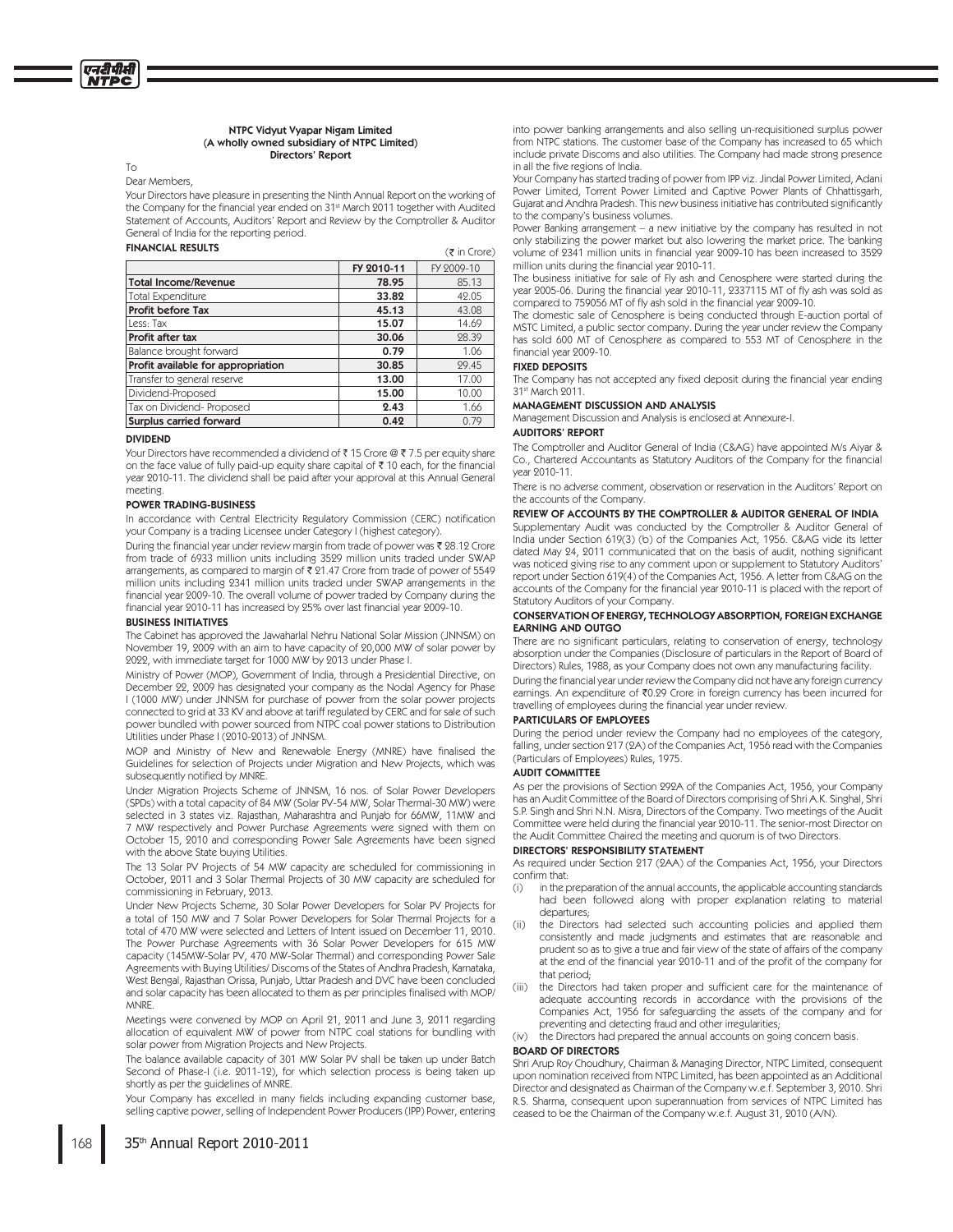Shri Chandan Roy, consequent upon superannuation from services of NTPC Limited has ceased to be the Director of the Company w.e.f. July 31, 2010 (A/N).

During the financial year under review the Board of Directors, consequent upon nomination received from NTPC Limited, had appointed Shri S.P. Singh, Director (HR), NTPC and Shri N.N. Misra, Director (Operations), NTPC, as Additional Directors of the Company

The Board wishes to place on record its deep appreciation for the valuable services rendered by Shri R.S. Sharma and Shri Chandan Roy during their association with the Company. Shri Arup Roy Choudhury, Shri S.P. Singh and Shri N.N. Misra hold office up to the date of this Annual General Meeting but are eligible for appointment. The Company has received a requisite notice in writing from NTPC Limited, proposing their candidatures for the office of Directors liable to retire by rotation.

### **ANNEXIIRE - I** MANAGEMENT DISCUSSION AND ANALYSIS

### **INDUSTRY STRUCTURE AND DEVELOPMENTS**

The inadequacy of generation has characterized the Power Sector operation in India. There is an inherent diversity in demand from various States and Regions resulting in periods of seasonal surplus in one area and period of deficit in another.

Diversities between availability and consumption of power leads to significant potential for trading and providing cheap and reliable power to consumers in deficit area. Trading is essential for resource optimization and meeting short-term demand by utilizing surpluses available. The need to meet the challenges posed by growing demands for power by buying power from surplus regions and supplying to deficit regions was felt in late nineties. The Electricity Act 2003, enacted on June 10, 2003 envisaged a multi-buyer and multi-seller market model, wherein, electricity trading is a critical element in the value chain to develop a competitive market for electricity. The Act recognizes trading in power as a distinct business activity.

The grant of Trading License for Inter-state trading is governed by CERC Regulations, 2009 including its Amendment dated 2nd June, 2010.

CERC has capped at a trading margin of 7 paisa per kWh in case the sale price is exceeding ₹ 3 per kWh and 4 paisa per kWh where sale price is less than or equal to ₹ 3 per kWh for short term trading. However, transactions through power swapping/ banking are out of purview of the CERC Regulations for Short Term Trading.

During the last four years, 50 traders have obtained licenses for serving the needs of the various clients, out of which 9 nos. of licensees have been surrendered/ cancelled. The traders are issued license under categories I, II or III depending on the volume of units proposed to be traded and net worth. During 2010-11 out of the electricity generation of approximately 810 billion units, approximately 54 billion units were traded, representing 6.6% of trading to total generation.

Structure of Power Industries in India\*

|       | Structure of Power Industries in India* | (Billion Units) |
|-------|-----------------------------------------|-----------------|
|       | $Long -Term(90%)$                       | 728             |
| (ii)  | Power Trading (6.6%)                    | 54              |
| (iii) | Balancing Market (UI)(3.4%)             | 98              |
|       | Total                                   | 810             |

The trading of Power in India\*

|       | Total                    | 54 |
|-------|--------------------------|----|
| 'iii) | Through Power Exchange   |    |
| .     | <b>Bilateral Direct</b>  |    |
|       | <b>Bilateral Trading</b> |    |

\*source: CERC

### **STRENGTH AND WEAKNESS**

Your Company's strength lies in its association with strong promoter viz. NTPC Limited having formidable network, established rapport, credibility with potential buyers & sellers and backed with professional manpower from NTPC

Your Company is exposed to credit risk due to buyer's inability to make timely payments without any strong payment security mechanism in place.

### **OPPORTUNITIES AND THREATS**

Ministry of Power, Government of India plans to enhance the existing inter regional power transfer capacity of 20750 MW to 32650 MW by 2012. This would provide considerable opportunities for enhancement of trading volumes. Many Independent Power Producers are setting up generation capacities reserved as merchant capacity for sale in the market. This will provide opportunity to the Company for capturing such merchant capacity for trading.

In recent times the number of private traders has increased and they are trading power without proper back-to-back payment security mechanism. In view of the above your company is having the threat of non timely payment by buyers. **OUTLOOK** 

### Your Company has been designated as one of the nodal agencies for cross border trading of power with Bhutan and the nodal agency for Bangladesh. Cross border trading of power from Bhutan is expected to commence from 2013-14 with the commissioning of new projects. The Company has also been designated as nodal agency under JNNSM Phase I for buying power from solar power developers in India

In accordance with the provisions of Companies Act, 1956, Shri Satish C. Mehta, Director shall retire by rotation at this Annual General Meeting of your Company and, being eligible, offers himself for reappointment.

### **ACKNOWLEDGMENT**

The Board of Directors wish to place on record their appreciation for the support and co-operation extended by NTPC Limited, the Central Electricity Regulatory Commission, the valued customers of the Company, various State Electricity Boards, the Auditors and the Bankers of the Company.

### For and on behalf of the Board of Directors

प्रदर्शिक

| Place: New Delhi    | (ARUP ROY CHOUDHURY) |
|---------------------|----------------------|
| Date: July 14, 2011 | Chairman             |

and selling to distribution utilities after bundling with unallocated capacity from NTPC power stations. The business under this segment is expected to commence from 2011-12 onwards

In line with the National Electricity Policy, 15% of power may be sold outside long term PPAs from NTPC stations. Your Company and NTPC shall sign MOU for marketing of such power.

Your Company is also selling fly ash from NTPC plant at Dadri, Unchahar and Kahalgaon. The Company is also in the process of starting sale of fly ash from Ramagundam, Farakka and Badarour.

### **RISKS AND CONCERNS**

The trading margin capped by CERC for electricity trading limits revenues of trading companies. The risk gets further enhanced due to large number of private players offering lower trading margin than the capped trading margin. Your Company continues to focus on increasing its market share in power trading and is taking appropriate initiatives to increase its business.

### **INTERNAL CONTROL**

Your Company has adequate internal control systems and procedures in place commensurate with the size and nature of its business. Your Company has adopted the internal control system of its holding company viz. NTPC Limited. The authorities vested in various levels are exercised within framework of appropriate checks and balances. Effectiveness of all checks and balances and internal control systems is reviewed during internal audit carried out by Internal Audit Department of NTPC Limited. An independent internal audit is also carried out by experienced firms of Chartered Accountants in close co-ordination with departments of the Company and Internal Audit Department of NTPC Limited. The Internal Audit Reports are regularly reviewed by the Audit Committee of the Board of Directors

# PERFORMANCE DURING THE YEAR

Operations

Your company has been issued license under category "I" which allows trading of 1000 million units and above every year without any upper limit.

The details of the power traded by the Company are as follows:

|                                             | FY 2010-11 | FY 2009-10    |
|---------------------------------------------|------------|---------------|
|                                             |            | Million units |
| Purchase & sale of power                    | 3404       | 3208          |
| Sale of power under Power SWAP Arrangements | 3529       | 9341          |
| Total                                       | 6933       | 5549          |

During the financial year 2010-11, your company traded 6933 million units of power, representing over 23% of total bilateral trading volume through traders. The overall volume of power traded by Company has increased by 25% over last year.

In past three years your company has developed a good customer base and has served over 65 customers including State Government / Private Power Utilities, Captive Power Generators etc. in all five regions in the country.

Your Company had pioneered the innovative arrangement called Power SWAP Arrangements which during the financial year 2010-11, resulted in business of 3529 million units as compared to 2341 million units in financial year 2009-10.

### **Financial Performance**

The main revenue of your Company has been realized by trading of power of 6933 million units contributing to 62% of total revenue. ₹ in Crore

|                                                     | FY 2010-11 |       |         | FY 2009-10 |
|-----------------------------------------------------|------------|-------|---------|------------|
| Sale of Power                                       | 1549.30    |       | 1829.49 |            |
| Less: Power Purchase                                | 1534.92    | 14.38 | 1816.96 | 12.53      |
| Power under SWAP Arrangements                       |            | 13.73 |         | 8.94       |
| Rebate on power purchase                            |            | 30.31 |         | 35.89      |
| Sale of fly Ash/ash products<br>(Before 03.11.2009) |            |       |         | 14.15      |
| Sale of Fly Ash and Cenosphere                      | 58.02      |       | 13.15   |            |
| Less: Transfer to Fly Ash<br>Utilization Fund       | 58.02      |       | 13.15   |            |
| other Income                                        |            | 20.53 |         | 13.62      |
| Total                                               |            | 78.95 |         | 85.13      |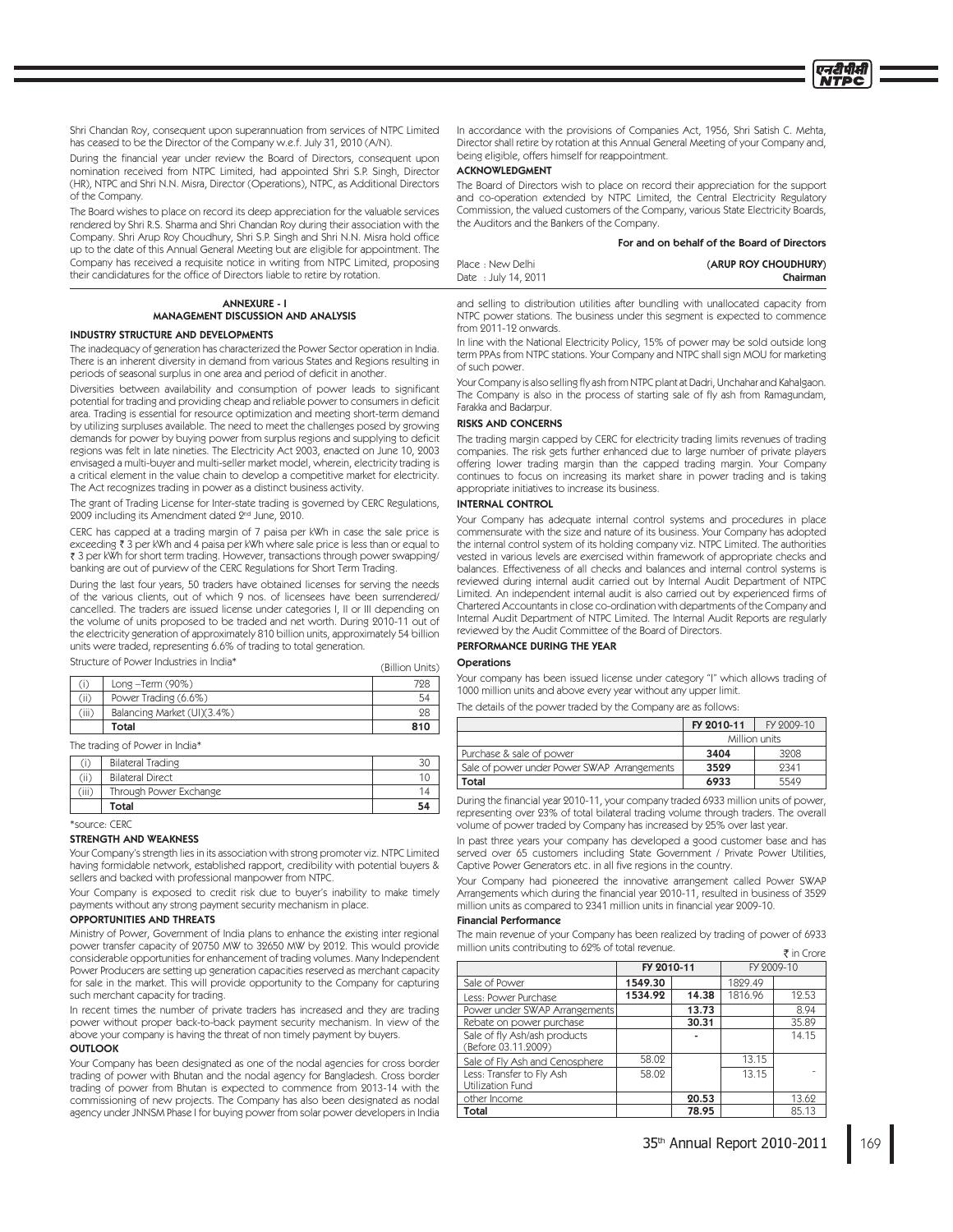During the financial year 2010-11, the Company had traded 6933 million units as compared to 5549 million units in financial year 2009-10. In addition to power trading, your Company is also trading fly ash. During the financial year 2010-11, the Company had sold 2337115 MT of fly ash as compared to 759056 MT during financial year 2009-10. The Company had also traded 600 MT of Cenosphere during the financial year under review as compared to 553 MT of Cenosphere during financial year 2009-10. The Ministry of Environment and Forest, Government of India, through its notification dated November 3, 2009, directed that the amount collected from sale of fly ash and fly ash based products should be kept in a separate account head and shall be utilized only for development of infrastructure or facilities, promotion and facilitation activities for use of fly ash until 100 % fly ash utilization level is achieved; thereafter as long as 100% fly ash utilization levels are maintained, the thermal power station would be free to utilize the amount collected for other development programmes also and in case, there is a reduction in the fly ash utilization levels in the subsequent year(s), the use of financial return from fly ash shall get restricted to development of infrastructure or facilities and promotion or facilitation activities for fly ash utilization until 100% fly ash utilization level is again achieved and maintained

In view of the above notification the Company had created fly ash utilization fund and transferred an amount of ₹58.02 Crore received from sale of fly ash and cenosphere during the current financial year as compared to ₹13.15 Crore transferred during the previous financial year for the period starting from November 3, 2009 (i.e. date of notification) to March 31, 2010.

The expenditure incurred on open access charges for the current year as well as previous year is negligible. The Total operating expenses of the Company are as follows:- $\bar{z}$  in Crore

|                                 | 2010-11 | 2009-10 |
|---------------------------------|---------|---------|
| Open access charges             | 0.12    | 0.Oʻ    |
| Cost of Ash/Ash products        | ۰       | 0.05    |
| Rebate on power sale            | 24.48   | 31.35   |
| Other operating expenses        | 8.97    | 10.53   |
| <b>Total operating expenses</b> | 33.57   | 41 94   |

Due to the Ministry of Environment and Forest. Government of India, notification operating expenses of only ₹ 2.22 Crore relating to fly ash business up to November 2, 2009 was included in the operating expenses. However, the full operating expenses of fly ash business during 2010-11 has been netted off with revenue from sale of fly ash and not included in operating expenses.

During the financial year 2010-11, the rebate on power sale is ₹ 24.48 Crore as compared to ₹31.35 Crore in the previous year.

The Total expenses including operating expenses of the Company are as follows:-

|                                             | 2010-11 | $9009 - 10$ |
|---------------------------------------------|---------|-------------|
| Total operating expenses                    | 33.57   | 41.94       |
| Depreciation                                | 0.06    | 0.07        |
| Interest & Finance Charges                  | 0.19    | 0.04        |
| Total Expenses including operating expenses | 33.82   | 42.05       |

The depreciation cost as compared to total expense is negligible since the fixed assets in the company are represented by furniture and fixtures, EDP machines etc. and the Gross Block was of the order of ₹0.66 Crore as on 31.3.2011. ₹ in Crore

|                                        | 2010-11 | $9009 - 10$ |
|----------------------------------------|---------|-------------|
| Profit before tax                      | 45.13   | 43.08       |
| Provision for current and deferred tax | 15.07   | 14.69       |
| Net profit after tax                   | 30.06   | 98.39       |

During the financial year under review even after transferring entire amount received from trade of fly ash and cenosphere to fly ash utilization fund the Company has earned the net profit after tax of ₹30.06 Crore as compared to ₹28.39 Crore earned in financial year 2009-10.

### **Dividend**

Your Directors have recommended a dividend of ₹15 Crore @ ₹7.5 per equity share on the face value of fully paid-up equity share capital of ₹10/- each, for the financial year 2010-11. The dividend shall be paid after your approval at this Annual General meeting.

### **Reserves & Surplus**

During the financial year 2010-11 a sum of ₹13 Crore have been added to General Reserve.

### Current Assets, Loans and Advances

The current assets, loans and advances at the end of the financial year 2010-11 were ₹269.73 Crore as compared to ₹ 209.63 Crore in financial year 2009-10 registering an increase of 99%

|                                          |            | $\bar{\tau}$ in Crore. |
|------------------------------------------|------------|------------------------|
|                                          | 31.03.2011 | 31.03.2010             |
| Inventories                              | 0.02       | 0.06                   |
| <b>Sundry Debtors</b>                    | 117.55     | 93.07                  |
| Cash and Bank balances                   | 144.71     | 119.99                 |
| Other Current assets                     | 3.21       | 1.82                   |
| Loans and Advances                       | 4.24       | 2.46                   |
| Total Current Assets, Loans and Advances | 269.73     | 209.63                 |

The increase was mainly on account of increase in Sundry Debtors and cash and bank balance. During the financial year under review Sundry Debtors has increased to ₹117.55 Crore from ₹93.07 Crore. The major amount of debtors has now been recovered from various buyers and balance amount would be realized soon. The Cash and Bank Balance has increased to ₹ 144.71 Crore from ₹ 112.22 Crore due to increase in CLTDs/FDRs

### **Current Liabilities and Provisions**

During the financial year 2010-11 Current Liabilities have decreased to ₹84.57 Crore as compared to ₹ 91.23 Crore in the financial year 2009-10, mainly on account of decrease in sundry creditors for power purchase. ₹ in Crore

|                                         |            | .          |
|-----------------------------------------|------------|------------|
|                                         | 31.03.2011 | 31.03.9010 |
| <b>Liabilities</b>                      | 84.57      | 91.93      |
| Provisions                              | 17.56      |            |
| <b>Total Liabilities and Provisions</b> | 102.13     | 103.00     |

The provisions for the financial year under review have increased to  $\bar{\tau}$  17.56 Crore as compared to ₹11.77 Crore in previous financial year, mainly on account of increase in proposed final dividend and tax thereon.

### **Cash Flow Statement**

|                                         | 2010-11 | 2009-10 |
|-----------------------------------------|---------|---------|
| Opening Cash and cash equivalents       | 112.22  | 121.65  |
| Net cash from operating activities      | 38.79   | (8.56)  |
| Net cash used in investing activities   | 5.36    | 8.49    |
| Net cash flow from financing activities | (11.66) | (9.36)  |
| Net Change in Cash and cash equivalents | 32.49   | (9.43)  |
| Closing cash and cash equivalents       | 144.71  | 119 99  |

The closing cash and cash equivalent for the financial year ended March 31, 2011 has increased 1.29 times from ₹ 112.22 Crore in the previous year to ₹144.71 Crore in the current year

### **Financial Indicators**

₹ in Crore

The various performance indicators for the financial year 2010-11 as compared to financial year 2009-10 are as under: -₹ in Crore

|   | <b>Description</b>                              | 2010-11 | 2009-10 |
|---|-------------------------------------------------|---------|---------|
| Α | Capital employed                                | 108.91  | 96.28   |
|   | ii) Net worth                                   | 108.91  | 96.28   |
| B | Return on Capital Employed (PBT/CE)             | 41.44%  | 44.74%  |
|   | ii) Return on net worth (PAT/NW)                | 27.60%  | 29.49%  |
|   | Dividend as % of Equity Capital (basic/average) | 75      | 50      |
| D | Earning per share in $\bar{\tau}$ (EPS)         | 15.03   | 14.90   |

The capital employed as well as net worth has increased due to addition of profit earned during the financial year 2010-11. The EPS of the Company has increased due to increase in profitability. The Return on Capital Employed and Return on Net Worth has reduced because of the increase in base figures of capital employed and net worth are not in proportion to an increase in revenue from trading of power and interest from investment of surplus funds and in the year 2009-10 the revenue included the receipt from sale of fly ash (₹ 12.07 Crore PBT and ₹ 7.97 Crore PAT) up to November 2, 2009

### **Human Resources**

As on 31<sup>st</sup> March 2011, there were 53 employees posted on secondment basis from holding company viz. NTPC Limited. To achieve the ambitious growth targets, the company has drawn professional manpower from NTPC who have rich experience in dealing in various technical, financial and commercial issues. Continual training and up-gradation of skills of employees is ensured through mandatory 7 man days of training every year

### **CAUTIONARY STATEMENT**

Statements in the Management Discussion and Analysis describes the Company's objectives, projections, estimates, expectations may be "forward-looking statements" within the meaning of applicable laws and regulations. Actual results may vary materially from those expressed or implied. Important factors that could make a difference to the Company's operations include economic conditions affecting demand/supply and price conditions in the markets in which the Company operates, changes in Government regulations & policies, tax laws and other statutes and incidental factors.

For and on behalf of the Board of Directors

Place : New Delhi Date: July 14, 2011 (ARUP ROY CHOUDHURY) Chairman

₹ in Crore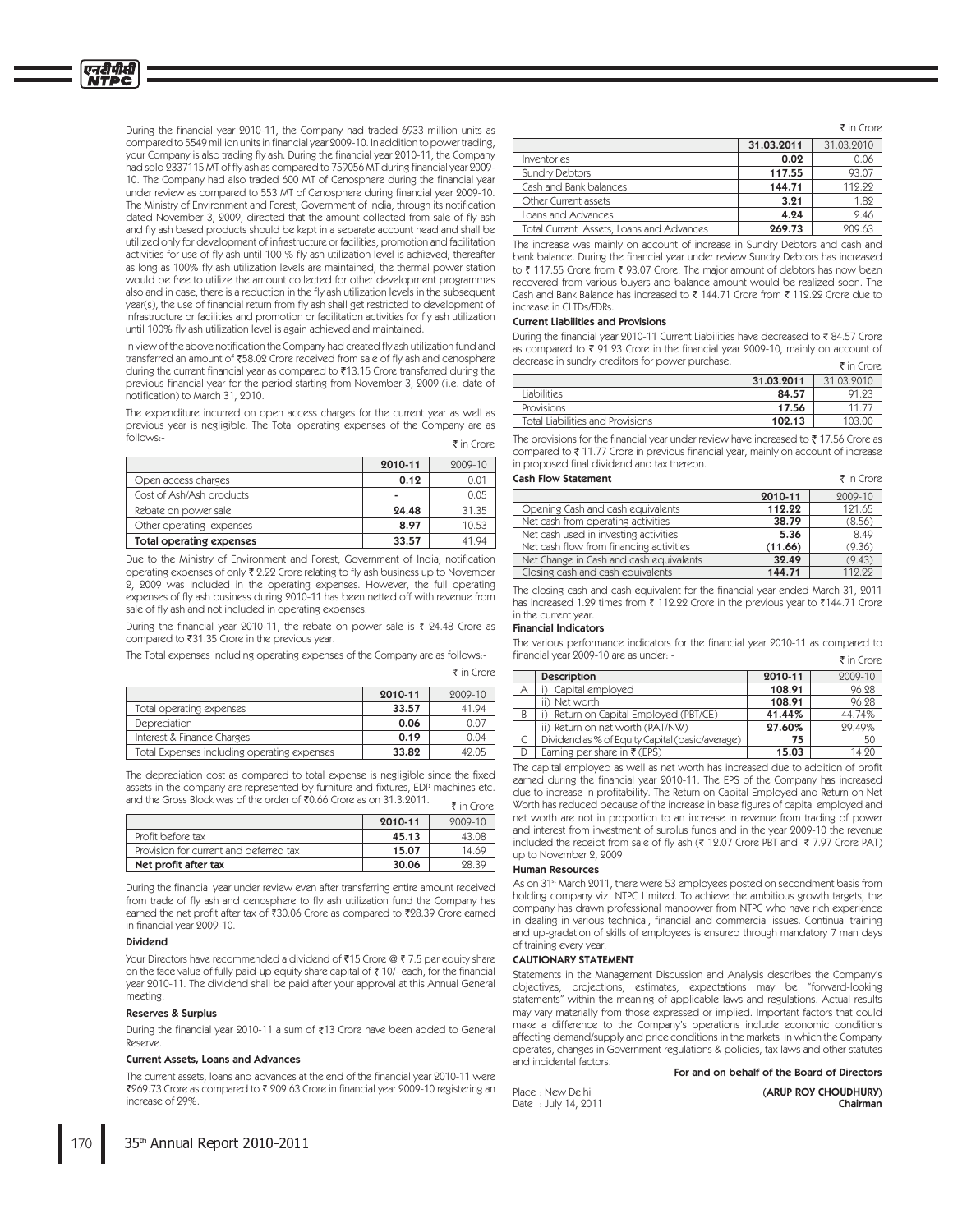$(3)$ 

 $(3)$ 

# NTPC VIDYUT VYAPAR NIGAM LIMITED

# **ACCOUNTING POLICIES**

### 1. BASIS OF PREPARATION

The financial statements are prepared on accrual basis of accounting under historical cost convention in accordance with generally accepted accounting principles in India and the relevant provisions of the Companies Act, 1 including accounting standards notified there under.

#### **USE OF ESTIMATES**  $\overline{Q}$

The preparation of financial statements requires estimates and assumptions that affect the reported amount of assets, liabilities, revenue and expenses during the reporting period. Although such estimates and assumptions are made on a reasonable and prudent basis taking into account all available information, actual results could differ from these estimates & assumptions and such differences are recognized in the period in which the results are crystallized.

#### $\mathbf{R}$ **FIXED ASSETS**

- $3.1.$ Fixed Assets are carried at historical cost less accumulated depreciation.
- Intangible assets are stated at their cost of acquisition less accumulated 39 amortisation

#### 4. **FOREIGN CURRENCY TRANSACTIONS**

- $4.1.$ Foreign currency transactions are initially recorded at the rates of exchange ruling at the date of transaction.
- 49 At the balance sheet date, foreign currency monetary items are reported using the closing rate.

#### 5. **INVENTORIES**

6.

- $5.1.$ Inventories are valued at the lower of cost, determined on weighted average basis, and net realizable value.
- 5.9. The diminution in value of obsolete / unserviceable items is ascertained on review and provided for.

## PROFIT AND LOSS ACCOUNT

## **6.1. INCOME RECOGNITION**

- 6.1.1. Sale of energy are accounted for based on rates agreed with the customers.
- 6.1.2. Sale of fly ash/ ash products are accounted for based on rates agreed with the customers. Amounts collected are kept under separate<br>account head "fly ash utilization fund" in accordance with the gazette notification dated 3<sup>rd</sup> November' 2009 issued by Ministry of Environment and Forests (MoEF), Government of India.
- 6.1.3. The surcharge on late payment/overdue sundry debtors for sale of energy is recognized when no significant uncertainty as to measurability lectability exists. or co

#### $6.2.$ **EXPENDITURE**

Depreciation is charged on straight line method at the rates specified in  $6.2.1.$ Schedule XIV of the Companies Act, 1956 except for the following<br>assets based on their estimated useful life as mentioned below:

| $\alpha$ | Personal Computers and Laptops including peripherals 5 Years |                     |
|----------|--------------------------------------------------------------|---------------------|
|          | b) Photocopiers and Fax Machines                             | 5 Years             |
|          | c) Air conditioners, Water coolers and Refrigerators         | $ 12 \text{ Years}$ |
|          |                                                              |                     |

- 6.2.2. Depreciation on additions to/ deductions from fixed assets during the year is charged on pro-rata basis from/up to the month in which the asset is available for use/disposal.
- 6.2.3. Assets costing up to ₹5000/- are fully depreciated in the year of acquisition.
- Cost of software recognized as intangible asset, is amortized on straight  $6.2.4.$ line method over a period of legal right to use or 3 years, whichever is earlier
- 6.2.5. Expenses on ex-gratia payments under voluntary retirement scheme, training & recruitment and research and development are charged to revenue in the year incurred.
- 6.2.6. Prepaid expenses and prior period expenses/income of items of ₹1,00,000/- and below are charged to natural heads of accounts.
- 6.2.7. The liabilities towards employee benefits are ascertained and provided annually by the Holding Company i.e. NTPC Ltd. on actuarial valuation anitative year end as per Accounting Standard (AS) 15. The company<br>charges such employee benefits as apportioned by the Holding  $Commonanv$

#### $\mathbf{z}$ **OPERATING LEASE**

Assets acquired on lease where a significant portion of the risk and rewards of the ownership are retained by the lessor are classified as operating leases. Lease rentals are charged to revenue

### PROVISIONS AND CONTINGENT LIABILITIES

A provision is recognized when the company has a present obligation as a result of a past event and it is probable that an outflow of resources will be required to settle the obligation and in respect of which a reliable estimate Figure 1 and the made. Provisions are determined based on management estimate required to settle the obligation at the balance sheet date and are not discounted to present value. Contingent liabilities are disclosed on the of judgment of the management/ independent experts. These are reviewed at each balance sheet date and are adjusted to reflect the current management estimate

#### $\circ$ **CASH FLOW STATEMENT**

Cash flow statement is prepared in accordance with the indirect method prescribed in Accounting Standard (AS) 3 on 'Cash Flow Statements'.

|                                                                             | Schedule No.   | 31.03.2011          | 31.03.2010           |
|-----------------------------------------------------------------------------|----------------|---------------------|----------------------|
| <b>SOURCES OF FUNDS</b>                                                     |                |                     |                      |
| <b>SHAREHOLDERS' FUNDS</b>                                                  |                |                     |                      |
| Share Capital                                                               | 1              | 200000000           | 200000000            |
| Reserves and Surplus                                                        | 9              | 889094005           | 762845863            |
| Sub-total (Shareholders' funds)<br><b>FLY ASH UTILIZATION FUND</b>          | 3              | 1089094005          | 962845863            |
|                                                                             |                | 589596896<br>149151 | 106227627            |
| <b>DEFERRED TAX LIABILITY (Net)</b><br><b>TOTAL</b>                         |                | 1678840052          | 161285<br>1069234775 |
| <b>APPLICATION OF FUNDS</b>                                                 |                |                     |                      |
| <b>FIXED ASSETS</b>                                                         | 4              |                     |                      |
| Gross Block                                                                 |                | 6566730             | 6110716              |
| Less: Depreciation                                                          |                | 3730047             | 3164013              |
| Net Block                                                                   |                | 2836683             | 9946703              |
| <b>CURRENT ASSETS, LOANS AND</b>                                            |                |                     |                      |
| <b>ADVANCES</b>                                                             |                |                     |                      |
| Inventories                                                                 | 5              | 226025              | 611996               |
| <b>Sundry Debtors</b>                                                       | 6              | 1175528357          | 930665567            |
| Cash and Bank balances                                                      | 7              | 1447042306          | 1122160031           |
| Other Current Assets                                                        | 8              | 32129710            | 18226374             |
| Loans and Advances                                                          | $\overline{Q}$ | 42373864            | 94659547             |
| Sub-total (Current Assets, Loans and                                        |                |                     |                      |
| Advances)                                                                   |                | 2697300262          | 2096315815           |
| <b>LESS: CURRENT LIABILITIES AND</b>                                        |                |                     |                      |
| <b>PROVISIONS</b>                                                           |                |                     |                      |
| Liabilities                                                                 | 10             | 845700045           | 912362491            |
| Provisions                                                                  | 11             | 175596848           | 117665252            |
| Sub-total                                                                   |                |                     |                      |
| (Current Liabilities and Provisions)                                        |                | 1021296893          | 1030027743           |
| <b>Net Current Assets</b>                                                   |                | 1676003369          | 1066288072           |
| <b>TOTAL</b>                                                                |                | 1678840052          | 1069234775           |
| Notes on accounts                                                           | 18             |                     |                      |
| Schedules 1 to 18 and accounting policies form an integral part of accounts |                |                     |                      |

BALANCE SHEET AS AT 31st MARCH 2011

For and on behalf of Board of Directors

As per our report of even date For Aiyar & Co.<br>Chartered Accountants

Firm Registration No.001174N (C.Chuttani) (Nitin Mehra) (A.K.Singhal) (Arup Roy Choudhury) Partner<br>M.No.90723 Company Secretary Director Chairman

Place · New Delhi Dated: 99.04.9011

### PROFIT & LOSS ACCOUNT FOR THE YEAR ENDED 31st MARCH 2011

|                                                                                | Schedule No. | <b>Current Year</b> | Previous Year |
|--------------------------------------------------------------------------------|--------------|---------------------|---------------|
| <b>INCOME</b>                                                                  |              |                     |               |
| Sales                                                                          | 19           | 281155124           | 356244155     |
| Rebate on power purchase                                                       |              | 303136135           | 358937862     |
| Other income                                                                   | 13           | 205226941           | 136156532     |
| Total                                                                          |              | 789518200           | 851338549     |
| <b>EXPENDITURE</b>                                                             |              |                     |               |
| Open access charges                                                            |              | 1220373             | 130000        |
| Cost of fly ash/ash products                                                   | 14           |                     | 546606        |
| Employees' remuneration and benefits                                           | 15           | 57430389            | 65555706      |
| Administration & other expenses                                                | 16           | 32299358            | 39707385      |
| Rebate on power sale                                                           |              | 244748386           | 313522931     |
| Depreciation                                                                   |              | 566034              | 674460        |
| Interest and finance charges                                                   | 17           | 1956513             | 408603        |
| Total                                                                          |              | 338221053           | 420545691     |
| Profit before Tax                                                              |              | 451297147           | 430799858     |
| Provision for:                                                                 |              |                     |               |
| a) Current tax                                                                 |              | 150727389           | 146849890     |
| b) Deferred tax                                                                |              | (12134)             | 25649         |
| Total (a+b)                                                                    |              | 150715255           | 146868469     |
| Profit after tax                                                               |              | 300581892           | 283924389     |
| Balance brought forward                                                        |              | 7961907             | 10646268      |
| Balance available for appropriation                                            |              | 308543799           | 294570657     |
| Transfer to General Reserve                                                    |              | 130000000           | 170000000     |
| Dividend-Proposed                                                              |              | 150000000           | 100000000     |
| Tax on Dividend                                                                |              | 24333750            | 16608750      |
| <b>Balance carried to Balance Sheet</b>                                        |              | 4210049             | 7961907       |
| Earning Per Share (Equity shares, face value ₹ 10/-<br>each)-Basic and diluted |              | 15.03               | 14.90         |

Notes on accounts 18 Schedules 1 to 18 and accounting policies form an integral part of accounts. For and on behalf of Board of Directors As per our report of even date

# For Aiyar & Co.<br>Chartered Accountants<br>Firm Registration No.001174N

M.No.90723

Place: New Delhi Dated: 29.04.2011

(C.Chuttani) (Nitin Mehra) Partner

Company Secretary

(A.K.Singhal) Director

(Arup Roy Choudhury) Chairman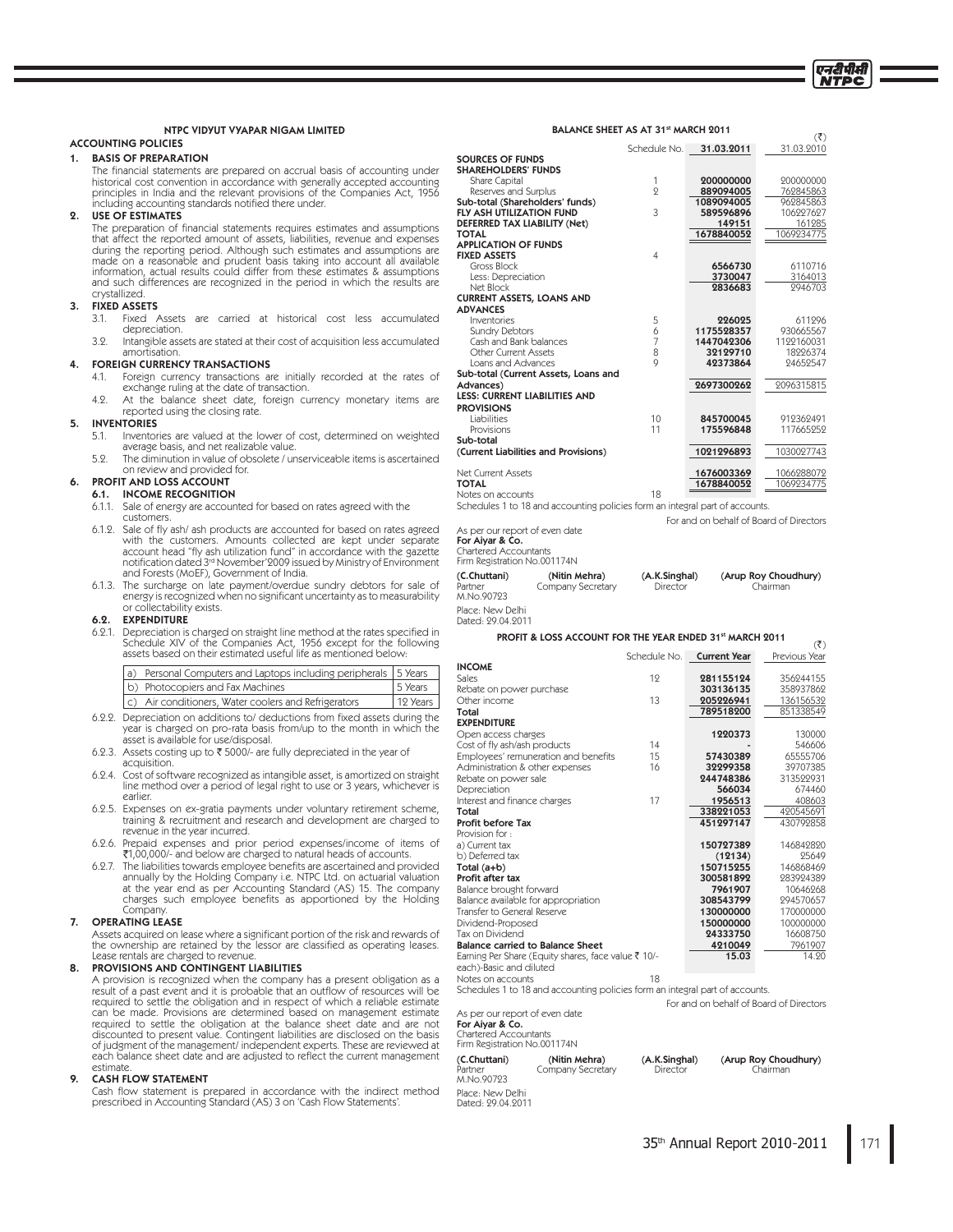Schedule 4

| SCHEDULES FORMING PART OF ACCOUNTS                                                                         |                        |                        |                                                       |          |            | (3)        |
|------------------------------------------------------------------------------------------------------------|------------------------|------------------------|-------------------------------------------------------|----------|------------|------------|
|                                                                                                            |                        | $(\overline{\zeta})$   |                                                       |          | 31.03.2011 | 31.03.2010 |
| Schedule 1                                                                                                 | 31.03.2011             | 31.03.2010             | Schedule 3                                            |          |            |            |
| <b>SHARE CAPITAL</b><br><b>AUTHORISED</b>                                                                  |                        |                        | <b>FLY ASH UTILIZATION FUND</b>                       |          |            |            |
| 2,00,00,000 equity shares of ₹10/-each (Previous                                                           |                        |                        | As per last Balance Sheet                             |          | 106227627  |            |
| Year 2,00,00,000 equity shares of ₹ 10/-each)<br><b>ISSUED, SUBSCRIBED AND PAID UP</b>                     | 200000000              | 200000000              | Add: Transfer from Sales (Schedule 12)                |          | 580162287  | 131515160  |
| 2,00,00,000 equity shares of ₹10/-each fully paid-<br>up (Previous year 2,00,00,000 equity shares of       |                        |                        | Less: Utilized during the year                        |          |            |            |
| ₹ 10/- each fully paid up). All shares are held by the<br>holding company, NTPC Limited and its' nominees. | 200000000              | 200000000              | Cost of fly ash ash/ash products<br>(Schedule 14)     | 2205544  |            | 1355403    |
| Schedule 2<br><b>RESERVES AND SURPLUS</b>                                                                  |                        |                        | Employees' Remuneration and benefits<br>(Schedule 15) | 55768507 |            | 9426267    |
| General Reserve<br>As per last Balance Sheet<br>Add: Transfer from Profit & Loss Account                   | 754883956<br>130000000 | 584883956<br>170000000 | Administration & Other Expenses<br>(Schedule 16)      | 38818967 |            | 14505863   |
| Surplus in Profit & Loss Account                                                                           | 884883956<br>4210049   | 754883956<br>7961907   |                                                       |          | 96793018   | 25287533   |
| Total                                                                                                      | 889094005              | 762845863              | Total                                                 |          | 589596896  | 106227627  |

**FIXED ASSETS**  $(\overline{\overline{\zeta}})$ **Gross Block Net Block** Depreciation As at<br>31.03.2010 Deductions/ Deductions/ As at  $As$  at As at As at upto 1.04.2010 Additions 31.03.2011 1.04.2010 For the year 31.03.2011 31.03.2011 Adjustments Adjustments **TANGIBLE ASSETS** Plant & Machinery 1195000 1195000 37842 56762 94604 1100396 1157158 Furniture, fixtures & other 446699 1373453 456014 1829467 227125 673824 1155643 926754 office equipment 2506919 213622 EDP & WP machines 3301185 794266 3301185 2720541 580644 **INTANGIBLE ASSETS** 172553 Software 241078 241078 68595 241078 68525 Total 6110716 456014 6566730 3164013 566034 3730047 2836683 2946703 Previous year 4291433 1843953 24670 6110716 2517464 674460 27911 3164013 2946703 1773969 **Current Year** Preious Year **Deductions/Adjustments from Gross Block includes** 29380 Disposal/Retirement of assets Assets capitalised with retrospective effect  $\overline{a}$  $(4710)$ Others 24670 Deductions/Adjustments from Depreciation includes Disposal/Retirement of assets 27911 Others  $27911$ 

|                                                   |                        | $(\overline{\zeta})$  |                                            |            | (3)        |
|---------------------------------------------------|------------------------|-----------------------|--------------------------------------------|------------|------------|
|                                                   | 31.03.2011             | 31.03.2010            |                                            | 31.03.2011 | 31.03.2010 |
| Schedule 5                                        |                        |                       | Schedule 8                                 |            |            |
| <b>INVENTORIES</b>                                |                        |                       | <b>OTHER CURRENT ASSETS</b>                |            |            |
| (Valuation as per Accounting Policy No.5)         |                        |                       | Interest accrued on Term Deposits          | 32129710   | 18226374   |
| Cenosphere                                        | 226025                 | 611296                |                                            |            |            |
| Schedule 6                                        |                        |                       | Schedule 9                                 |            |            |
| <b>SUNDRY DEBTORS</b>                             |                        |                       | <b>LOANS AND ADVANCES</b>                  |            |            |
| (Considered good, unless otherwise stated)        |                        |                       | (Considered good, unless otherwise stated) |            |            |
| Debts outstanding over six months                 |                        |                       | <b>ADVANCES</b>                            |            |            |
| Unsecured                                         |                        |                       | (Recoverable in cash or in kind or         |            |            |
| Other debts                                       |                        |                       | for value to be received)                  |            |            |
| Unsecured                                         | 1175528357             | 930665567             | RLDCs-open access                          |            |            |
| Total                                             | 1175528357             | 930665567             | Unsecured                                  | 125000     | 1851503    |
|                                                   |                        |                       | Advance Income/ Fringe Benefit Tax         |            |            |
| Schedule 7                                        |                        |                       | and tax deducted at source                 | 706994457  | 540647668  |
| <b>CASH &amp; BANK BALANCES</b>                   |                        |                       | Less: Provision for taxation               | 689325593  | 536976624  |
| Balances with scheduled banks                     |                        |                       |                                            | 17668864   | 3671044    |
| - Current Account<br>- Term Deposit Account*      | 10630349<br>1436411957 | 2654668<br>1119505363 | <b>DEPOSITS</b>                            |            |            |
| Total                                             | 1447042306             | 1122160031            | Deposits with suppliers and others         | 24580000   | 19130000   |
| * ₹ 45,000/- (Previous year ₹ 45,000/-) deposited |                        |                       | Total                                      | 42373864   | 24652547   |
| as security with Sales Tax Authority              |                        |                       |                                            |            |            |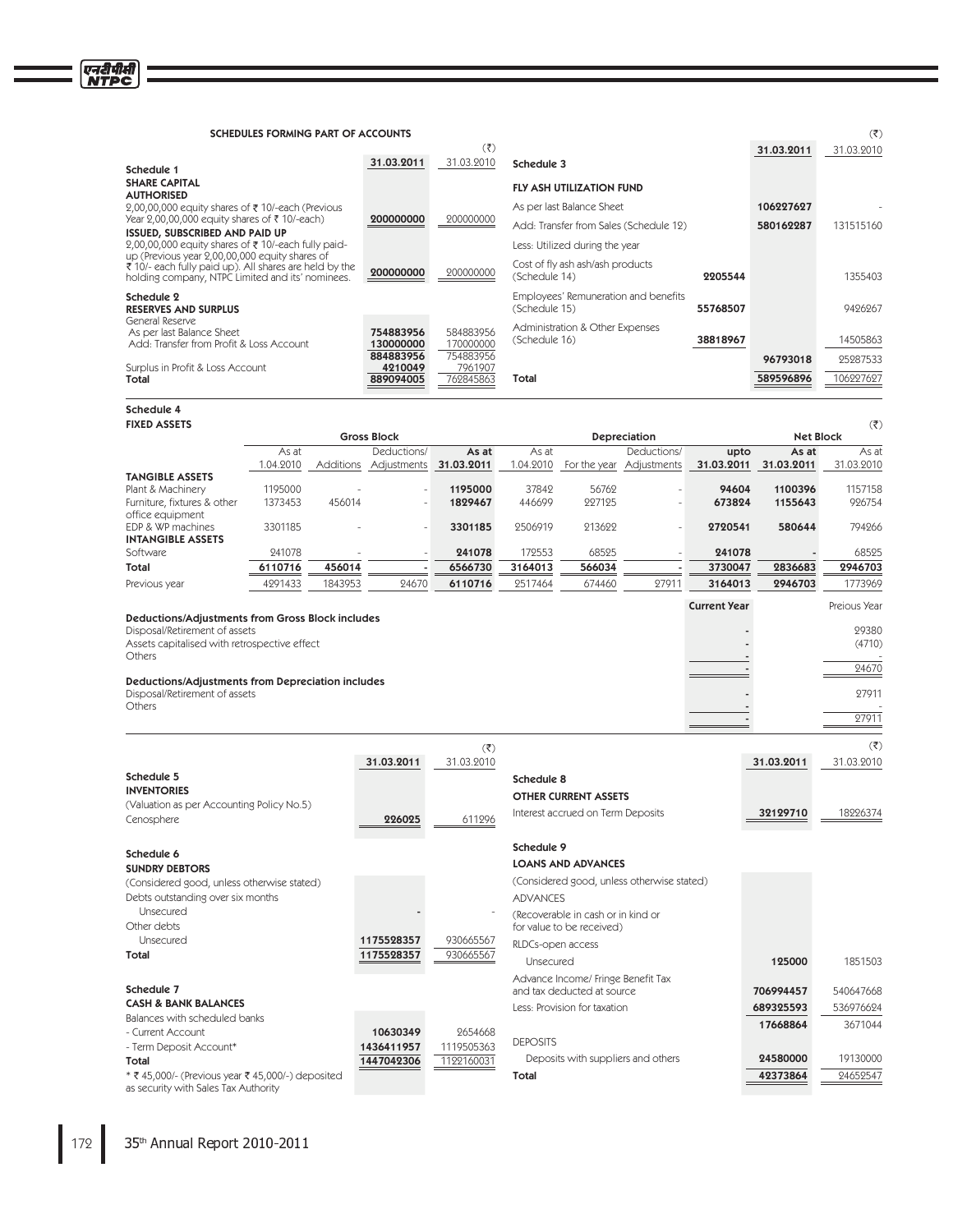एनटीपीसी  $(\overline{\overline{\varsigma}})$ <u>Vear</u> 203

|                                               |             | 31.03.2011          | 31.03.2010           |                                                               |         | <b>Current Year</b> | Previous Year |
|-----------------------------------------------|-------------|---------------------|----------------------|---------------------------------------------------------------|---------|---------------------|---------------|
| Schedule 10                                   |             |                     |                      | Schedule 14                                                   |         |                     |               |
| <b>CURRENT LIABILITIES</b>                    |             |                     |                      | <b>COST OF FLY ASH/ASH PRODUCTS</b>                           |         |                     |               |
| <b>Sundry Creditors</b>                       |             |                     |                      | - Fly Ash                                                     | 709787  |                     | 447203        |
| For goods and services                        |             |                     |                      | - Cenosphere                                                  | 1495757 |                     | 1454806       |
| Other than Micro and Small Enterprises        |             | 748135235           | 782731049            |                                                               |         | 2205544             | 1902009       |
| Holding Company -NTPC Limited                 |             | 12540121            | 85024537             | Less: Transferred to Fly Ash                                  |         |                     |               |
| Deposits, retention money from buyers         |             | 41352102            | 21034153             | Utilization Fund (Schedule 3)                                 |         |                     |               |
|                                               |             | 802027458           | 888789739            | - Fly Ash                                                     | 709787  |                     | 26472         |
| Advances from customers and others            |             | 40142353            | 21140610             | - Cenosphere                                                  | 1495757 |                     | 1328931       |
| Other liabilities                             |             | 3530234             | 2432142              |                                                               |         | 2205544             | 1355403       |
| Total                                         |             | 845700045           | 912362491            | Total                                                         |         |                     | 546606        |
|                                               |             |                     |                      |                                                               |         |                     |               |
|                                               |             |                     |                      | Schedule 15                                                   |         |                     |               |
| Schedule 11                                   |             |                     |                      | <b>EMPLOYEES' REMUNERATION AND BENEFITS</b>                   |         |                     |               |
| <b>PROVISIONS</b>                             |             |                     |                      | Salaries, wages, bonus, allowances & benefits                 |         | 97371114            | 65125850      |
| Income/ Fringe Benefit Tax                    |             |                     |                      | Contribution to provident and other funds                     |         | 8364160             | 5900404       |
| As per last balance sheet                     |             |                     |                      | Welfare expenses                                              |         | 7463622             | 3955719       |
| Additions during the year                     |             | 152348969           | 146842820            |                                                               |         | 113198896           | 74981973      |
| Amount adjusted during the year               |             | (536976624)         | (390133804)          |                                                               |         |                     |               |
| Less: Set off against taxes paid              |             | 689325593           | 536976624            | Less: Transferred to Fly Ash Utilization Fund<br>(Schedule 3) |         | 55768507            | 9426267       |
|                                               |             |                     |                      | Total                                                         |         | 57430389            | 65555706      |
| Proposed dividend                             |             |                     |                      |                                                               |         |                     |               |
| As per last balance sheet                     |             | 100000000           | 80000000             |                                                               |         |                     |               |
| Additions during the year                     |             | 150000000           | 100000000            | Schedule 16                                                   |         |                     |               |
| Amounts used during the year                  |             | 100000000           | 80000000             | <b>ADMINISTRATION &amp; OTHER EXPENSES</b>                    |         |                     |               |
|                                               |             | 150000000           | 100000000            | Power Charges                                                 |         | 1527447             | 887100        |
| Tax on proposed dividend                      |             |                     |                      | Rent                                                          |         | 29084055            | 26990857      |
| As per last balance sheet                     |             | 16608750            | 13596000             | Repairs & Maintenance                                         |         |                     |               |
| Additions during the year                     |             | 24333750            | 16608750             | - Office                                                      | 2023407 |                     | 2956989       |
| Amounts paid during the year                  |             | 16608750            | 13596000             | - Others                                                      | 433815  |                     | 100433        |
|                                               |             | 24333750            | 16608750             |                                                               |         | 2457222             | 3057422       |
| Employee benefits                             |             |                     |                      | Insurance                                                     |         | 66774               |               |
| As per last balance sheet                     |             | 1056502             | 4093248              | Rates and taxes                                               |         | 3000000             | 3005000       |
| Additions during the year                     |             | 320664              | 18760                |                                                               |         | 17500               | 12800         |
| Amounts reversed during the year              |             |                     | 1699131              | Training & recruitment expenses                               |         |                     |               |
| Amounts paid during the year                  |             | 114068              | 1356375              | Communication expenses                                        |         | 538457              | 639086        |
|                                               |             | 1263098             | 1056502              | Travelling expenses                                           |         | 6417511             | 3780226       |
| Total                                         |             | 175596848           | 117665252            | Tender expenses                                               | 3446095 |                     | 2699405       |
|                                               |             |                     |                      | Less: Receipt from sale of tenders                            | 530000  |                     | 280000        |
|                                               |             |                     | $(\overline{\zeta})$ |                                                               |         | 2916095             | 2419405       |
|                                               |             | <b>Current Year</b> | Previous Year        | Payment to Auditors                                           |         | 47940               | 96513         |
| Schedule 12                                   |             |                     |                      | Advertisement and publicity                                   |         | 8024654             | 10000         |
| <b>SALES</b>                                  |             |                     |                      | Entertainment expenses                                        |         | 1015283             | 452930        |
| Power                                         | 15493019006 |                     | 18294915737          | Brokerage & commission                                        |         | 367430              | 226071        |
| Less: Power Purchase                          | 15349194705 |                     | 18169623104          | Ash utilisation & marketing expenses                          |         | 3646216             | 8008339       |
|                                               | 143824301   |                     | 125292633            | Books and periodicals                                         |         | 15592               | 26494         |
| Power under swap arrangements                 | 137330823   |                     | 89419146             | Professional charges and consultancy fee                      |         | 7354635             | 3077468       |
|                                               |             | 281155124           | 214711779            | Legal expenses                                                |         | 1792220             | 61482         |
| Fly Ash                                       | 568474221   |                     | 266322943            | EDP hire and other charges                                    |         | 174152              | 62429         |
| Cenosphere                                    | 11688066    |                     | 6724593              | Printing and stationery                                       |         | 614118              | 399486        |
|                                               | 580162287   |                     | 273047536            | Miscellaneous expenses                                        |         | 2041024             | 1000140       |
| Less: Transfered to Fly Ash                   | 580162287   |                     | 131515160            |                                                               |         |                     |               |
| Utilization Fund (Schedule 3)                 |             |                     |                      |                                                               |         | 71118325            | 54213248      |
|                                               |             |                     | 141532376            | Less: Transferred to Fly Ash Utilization Fund<br>(Schedule 3) |         | 38818967            | 14505863      |
| Total                                         |             | 281155124           | 356244155            | Total                                                         |         | 32299358            | 39707385      |
|                                               |             |                     |                      |                                                               |         |                     |               |
|                                               |             |                     |                      |                                                               |         |                     |               |
| Schedule 13                                   |             |                     |                      | Schedule 17                                                   |         |                     |               |
| <b>OTHER INCOME</b>                           |             |                     |                      | <b>INTEREST AND FINANCE CHARGES</b>                           |         |                     |               |
| Interest (Gross) (Tax deducted at source      |             |                     |                      | Interest on:                                                  |         |                     |               |
| ₹ 83,30,789/-, Previous year ₹ 1,16,02,442/-) |             | 76304879            | 82303612             | Cash credit                                                   |         | 98353               | 70672         |
| Interest/surcharge received from customers    |             | 877424              | 314168               | Others                                                        |         | 1622700             | 1210          |
| Earnest money/Security deposit forfeited      |             | 77247890            | 53534909             |                                                               |         | 1721053             | 71882         |
| Miscellaneous income                          |             | 50796748            | 3262                 | Finance Charges:                                              |         |                     |               |
| Gain on Asset Sale                            |             |                     | 581                  | Bank charges                                                  |         | 235460              | 336721        |

 $205226941$ 

136156532

 $\overline{a}$ 

Total

 $(\overline{\overline{\xi}})$ 

Total

1956513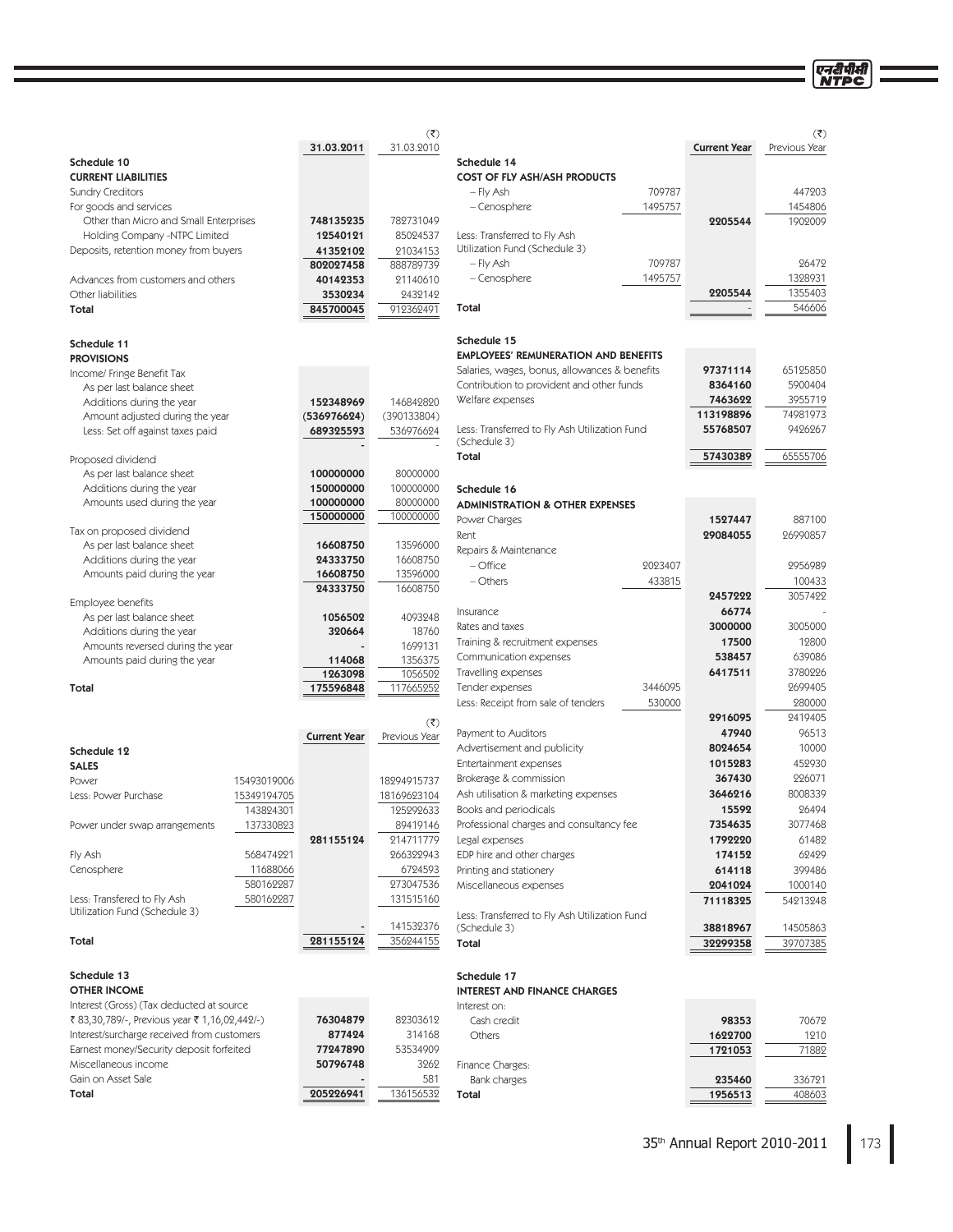### **SCHEDULE 18**

एनदीपीसी **NTPC** 

### **NOTES ON ACCOUNTS**

- $\mathbf{1}$ Balances shown under debtors, advances and creditors in so far as these have not been since realized/discharged or adjusted are subject to confirmation/ reconciliation and consequential adjustment, if any.
- Sales and Purchases of energy (in million units) are recognized on the basis of monthly Regional Energy Accounts (REA) issued by the concerned Regional Power Committee (RPC).
- Sale of power under SWAP arrangements is billed by margin only to buyers. During the year, revenue on account of above has been recognized for ₹ 13,73,30,823/- (previous year ₹ 8,94,19,146/-) in schedule 12. 602 MUs power supplied by the sellers under SWAP arrangements are yet to be returned back by the buyers
- The Company sells fly ash and cenosphere given free of cost by its  $\overline{4}$  $(a)$ holding company NTPC Limited. Consequent to the gazette notification dated 3rd November'2009 issued by Ministry of Environment and Forests (MoEF), Government of India, whereby the amounts collected from sale of fly ash and fly ash based products shall be kept in a separate account head and shall be utilized only for development of infrastructure or facilities, promotion and facilitation activities for use of fly ash until 100% fly ash utilization level is achieved. In compliance of the said notification, the company has created a fly ash utilization fund in its accounts to which the entire sale proceeds of fly ash and Cenosphere for the year amounting to ₹ 58,01,62,287/-(previous year ₹13,15,15,160/-) has been transferred. The company utilized a sum of ₹ 9,67,93,018/-(previous year ₹ 2,52,87,533/-) towards direct/indirect expenses as determined and approved by the management. During the year, the indirect expenses such as employee costs, administration and other expenses amounting to ₹ 5,98,67,837/- have been allocated in the ratio of gross margin on sales of power and fly ash & its products as compared to allocation of indirect expenses based on number of employees in the previous year. Due to change in the basis of allocation of indirect expenses, there is an increase in the profit for the current year by ₹2,61,95,422/- with consequent effect in the balance of fly ash utilization fund in the Balance Sheet. The Interest income has been considered as an 'Other Income' and hence not allocated
	- (b) Considering the opinion of the tax consultants, there is a transfer of sale proceeds (income) by overriding effect because the sale proceeds do not belong to the company since it has to be used for specified purposes. The amounts collected shall be a liability being collected as a trustee and there will be no tax liability. Hence, no provision has been made for Income Tax on the net receipts arising on account of sale of fly ash and Cenosphere
- Sale of Power includes compensation received of ₹1,30,46,400/-(previous  $5^{\circ}$ year ₹52,50,59,097/-) due to lesser drawl of power by the buyers
- Power purchase includes compensation payment of ₹1,29,33,504/- (previous 6. year ₹ 52,49,34,604/-) due to lesser drawl of power by the Company.
- Employees' remuneration and benefits include ₹ 1,48,28,333/-(previous year  $\overline{7}$ ₹ (-) 8,67,511/-) in respect of gratuity, leave, post retirement medical facility, transfer travelling allowance on retirement / death, long service award to employees, farewell gift on retirement and family economic rehabilitation scheme as apportioned by the Holding Company i.e. NTPC Limited on actuarial valuation basis at the end of the year.
- 8. All the employees of the Company are on secondment basis from its Holding Company i.e. NTPC Limited.
- Company pays fixed contribution to provident fund at predetermined rates to  $\circ$ a separate trust created by the holding company i.e. NTPC Limited.
- 10. Segment information:
	- a) Business Segments
		- The Company's principal business are trading of energy and trading of fly ash/ ash products. The amount collected from sale of fly ash/ash products are dealt with as per Accounting Policy no. 6.1.2.
	- b) Segment Revenue and Expense:

Revenue directly attributable to the segments is considered as Segment Revenue. Expenses directly attributable to the segments and indirect expenses allocated on a reasonable basis are considered as Segment Expenses.

Segment Assets and Liabilities:  $\mathcal{L}$ )

> Segment assets include all operating assets in respective segment comprising of net fixed assets and current assets, loans and advances. Segment liabilities include operating liabilities and provisions.

|                                                                       |                     | <b>Business Segments</b> | Total               |                                 |                     |               |
|-----------------------------------------------------------------------|---------------------|--------------------------|---------------------|---------------------------------|---------------------|---------------|
| <b>Particulars</b>                                                    |                     | <b>Energy Trading</b>    |                     | Fly Ash/Ash products<br>trading |                     |               |
|                                                                       | <b>Current Year</b> | Previous Year            | <b>Current Year</b> | Previous Year                   | <b>Current Year</b> | Previous Year |
| <b>REVENUE</b>                                                        |                     |                          |                     |                                 |                     |               |
| Sales                                                                 | 281155124           | 214711779                |                     | 141532376                       | 281155124           | 356244155     |
| Other Income                                                          | 127829106           | 51820650                 | 1092956             | 2031689                         | 128922062           | 53852339      |
| Total                                                                 | 408984230           | 266532429                | 1092956             | 143564065                       | 410077186           | 410096494     |
| <b>Segment Results</b>                                                | 375522012           | 227835995                | 1092956             | 120691722                       | 376614968           | 348527717     |
| Unallocated<br>Corporate Interest<br>and Other Income                 |                     |                          |                     |                                 | 76304879            | 82304193      |
| Unallocated<br>Corporate expenses,<br>interest and finance<br>charges |                     |                          |                     |                                 | 1622700             | 39052         |
| Income Taxes(Net)                                                     |                     |                          |                     |                                 | 150715255           | 146868469     |
| Profit after Tax                                                      |                     |                          |                     |                                 | 300581892           | 283924389     |
| <b>OTHER</b><br><b>INFORMATION</b>                                    |                     |                          |                     |                                 |                     |               |
| Segment assets                                                        | 1632899913          | 1434957896               | 837438458           | 394641996                       | 2470338371          | 1759599192    |
| Unallocated<br>Corporate and other<br>assets                          |                     |                          |                     |                                 | 229798574           | 339663326     |
| <b>Total Assets</b>                                                   |                     |                          |                     |                                 | 2700136945          | 2099262518    |
| <b>Segment Liabilities</b>                                            | 746376357           | 842265236                | 686653448           | 174949242                       | 1433029805          | 1017214478    |
| Unallocated<br>Corporate and other<br>liabilities                     |                     |                          |                     |                                 | 178013135           | 119202177     |
| <b>Total Liabilities</b>                                              |                     |                          |                     |                                 | 1611042940          | 1136416655    |
| Depreciation                                                          |                     |                          |                     |                                 | 566034              | 674460        |
| Non Cash Expenses<br>other than<br>Depreciation                       |                     |                          |                     |                                 |                     |               |
| Capital Expenditure                                                   |                     |                          |                     |                                 | 456014              | 1847194       |

The operations of the Company are mainly carried out within the country  $d)$ and therefore, geographical segments are inapplicable.

Disclosure regarding leases:  $11.$ 

> Expenses on operating leases of the premises for residential use of the employees amounting to ₹ 1,14,57,702/- (Previous year ₹ 83,16,090/-) are included in Schedule 15-"Employees remuneration and benefits". Similarly, lease payments in respect of premises for offices are shown in Rent in Schedule 16-"Administration and Other Expenses". The significant leasing arrangements for such leases are entered into by the Company and its Holding Company i.e. NTPC Limited and these leasing arrangements are usually renewable on mutually agreed terms but are not non-cancelable.

12. Earnings per share:

> The elements considered for calculation of Earning per share (Basic and Diluted) are as under:

|                                                                  | <b>Current Year</b> | Previous Year |
|------------------------------------------------------------------|---------------------|---------------|
| Net Profit/(Loss) after Tax used as<br>numerator $(\bar{\zeta})$ | 3,00,581,892        | 28,39,24,389  |
| Weighted average number of equity shares<br>used as denominator  | 2,00,00,000         | 2,00,00,000   |
| Earning/(Loss) per share $(\bar{\tau})$                          | 15.03               | 14.90         |
| Face value per share $(\bar{\tau})$                              | 10                  |               |

In compliance of Accounting Standard -22 on "Accounting for taxes on  $13$ Income" issued by the Institute of Chartered Accountants of India, the item

35th Annual Report 2010-2011

 $(7)$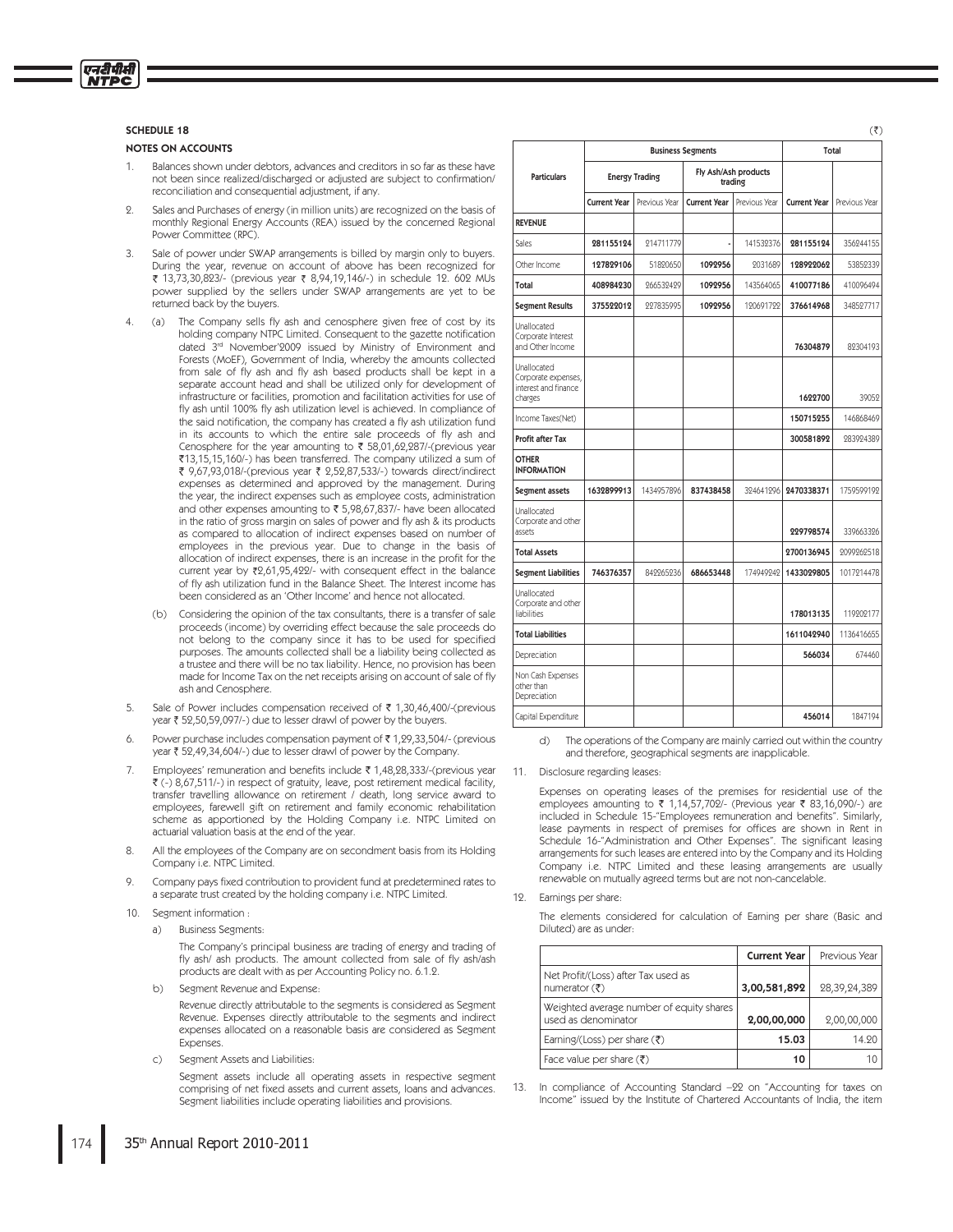For and on behalf of Board of Directors

wise details of Deferred tax liability (net) are as under:

|         |                                                         | 31.03.2011 | 31.03.2010 |
|---------|---------------------------------------------------------|------------|------------|
|         | <b>Deferred Tax Liability</b>                           |            |            |
| i)      | Difference of book Depreciation and<br>tax Depreciation | 1,49,151   | 1,61,285   |
|         | <b>Less: Deferred Tax Assets</b>                        |            |            |
| $\vert$ | Provisions Disallowed for Tax<br>Purposes               | NIL        | NIL        |
|         | Deferred tax Liability (Net)                            | 1,49,151   | 1,61,285   |

The net decrease in deferred tax liability of  $\bar{\tau}$  12,134/- (previous year increase ₹ 25,649/-) has been credited to Profit & Loss Account.

- 14. As required by Accounting Standard (AS) 28 'Impairment of Assets' notified under the Companies (Accounting Standards) Rules,2006, there has been no impairment loss during the year.
- 15. Payment to the Statutory Auditors (Schedule 16):

# Current Year | Previous Year Audit Fees **50,000** 60,000 5BY"VEJU'FFT - Certification Fees
and the set of the set of the set of the set of the set of the set of the set of the set of the set of the set of the set of the set of the set of the set of the set of the set of the set of the set of t Reimbursements -Service Tax (Net)  $(2060)^*$  9,013  $47,940$  96,513

\* Net of service tax provision reversal of ₹7,210/- of previous year.

### 16. Contingent Liabilities:

a) Claims against the Company not acknowledged as debts in respect of: Claims made by Kerala State Electricity Board (KSEB) towards energy charges, contingent liability of  $\bar{x}$  1,37,91,836/- (Previous year ₹ 1,37,91,836) has been estimated.

b) Disputed Income Tax Matters:

Disputed Income Tax matters pending before various Appellate Authorities amounting to ₹ 57,89,628/-(Previous year ₹ 9,83,565/-) are disputed by the Company and Contested before various Appellate Authorities. However, the Company has paid said amount under protest.

 $\mathsf{C}$ ) Others:

> One of the Solar Power Developers has challenged the encashment/ forfeiture of Earnest Money Deposit and Bid Bond amounting to ₹ 7,65,65,000/- before the Hon'ble Delhi High Court.

17. Managerial remuneration paid/payable to Chief Executive Officer:

|                                                                                      | <b>Current Year</b> | Previous Year |
|--------------------------------------------------------------------------------------|---------------------|---------------|
| Salaries and allowances                                                              | 25,53,152           | 24,90,838     |
| Contribution to provident fund & other<br>funds including gratuity & group insurance | 2,16,043            | 1,96,343      |
| Other benefits                                                                       | 1,56,871            | 1,15,304      |
| Directors' fees                                                                      | nil                 | NII           |

The provisions for/contribution of gratuity, leave encashment and postretirement medical facilities etc. are ascertained on actuarial valuation by the Holding Company i.e. NTPC Ltd. and hence not ascertainable separately.

### 18. Quantitative information:

|    |                                       | <b>Current Year</b> | Previous Year |
|----|---------------------------------------|---------------------|---------------|
| a) | Trading of energy (MUs)               |                     |               |
|    | Power                                 | 3404                | 3908          |
|    | Power Under Swap Arrangements         | 3529                | 9341          |
| b) | Trading of Fly Ash / Cenosphere (MTs) |                     |               |
|    | Fly Ash                               | 2337115             | 759056        |
|    | Cenosphere                            | 600                 | 553           |

- 19. Expenditure in foreign currency (₹):
- a) Traveling Expenses **1988 18 PMB** 2, 92,562 MIL 20. Figures have been rounded off to nearest rupees.
- 21. Previous year figures have been regrouped/ rearranged wherever necessary.

 $($ ₹)

 $($ ₹ $)$ 

 $( \overline{\overline{z}} )$ 

M.No.90723 Place: New Delhi Dated: 29.04.2011

As per our report of even date For Aiyar & Co. Chartered Accountants

Firm Registration No.001174N

(C.Chuttani) (Nitin Mehra) (A.K.Singhal) (Arup Roy Choudhury) Partner Company Secretary Director Chairman M.No.90723

Place: New Delhi

Dated: 29.04.2011

|     |                                                                   | Information pursuant to Part IV of Schedule VI of the Companies Act, 1956<br>BALANCE SHEET ABSTRACT AND COMPANY'S GENERAL BUSSINESS PROFILE |                                       |
|-----|-------------------------------------------------------------------|---------------------------------------------------------------------------------------------------------------------------------------------|---------------------------------------|
| ı.  | <b>Registration Details</b>                                       | State Code:                                                                                                                                 | 0<br>5 <sup>1</sup><br>5              |
|     | 10181<br>4 <sup>1</sup><br>$\circ$<br>1<br>Registration No.<br>UI | 2 <sup>1</sup><br>0 0 2 G 0 <br>1<br>DIL<br>$\mathbf{I}$<br>1<br>7                                                                          | 5<br>8 <sup>1</sup><br>$\overline{4}$ |
|     |                                                                   | Date<br>Month                                                                                                                               | Year                                  |
|     | Balance-Sheet date                                                | 3<br>$\mathbf{1}$<br>0 3 <br>$\overline{2}$                                                                                                 | 0 <sup>11</sup><br>1                  |
| II. | Capital Raised during the year (Amount in ₹ Thousands)            |                                                                                                                                             |                                       |
|     | Public Issue                                                      | Right issue                                                                                                                                 |                                       |
|     | $\overline{N}$<br>l L<br>$\mathbf{I}$                             | N.<br>L<br>-1                                                                                                                               |                                       |
|     | Bonus Issue                                                       | Private Placement                                                                                                                           |                                       |
|     | NIILI                                                             | NI I<br>$\perp$                                                                                                                             |                                       |
|     |                                                                   | III. Position of Mobilization and Deployment of funds (Amount in $\bar{\tau}$ Thousands)                                                    |                                       |
|     | <b>Total Liability</b>                                            | <b>Total Assets</b>                                                                                                                         |                                       |
|     | 3<br>$\overline{2}$<br>700<br>7<br>1                              | 9<br>$\Omega$<br>3<br>7<br>7<br>$\Omega$<br>1                                                                                               |                                       |
|     | <b>Source of Funds</b>                                            |                                                                                                                                             |                                       |
|     | Paid-up Capital                                                   | Reserves & surplus                                                                                                                          |                                       |
|     | 2 0 0 0 0 0                                                       | 88909<br>$\overline{4}$                                                                                                                     |                                       |
|     | Fly Ash Utilization Fund                                          | Secured Loans                                                                                                                               |                                       |
|     | 5 8 9 5 9<br>7                                                    | ΝI<br>$\overline{\phantom{a}}$<br>L                                                                                                         |                                       |
|     | Unsecured Loans                                                   | Deferred Tax Liabilities                                                                                                                    |                                       |
|     | N<br>$  \  $ L                                                    | $\overline{4}$<br>9<br>1                                                                                                                    |                                       |
|     | <b>Application of Funds</b>                                       |                                                                                                                                             |                                       |
|     | Net Fixed Assets<br>2 8 3 7                                       | Investment<br>N<br>$\perp$<br>-1.                                                                                                           |                                       |
|     | <b>Net Current Assets</b>                                         | Misc. Expenditure                                                                                                                           |                                       |
|     | 6 7 6 0 0 1 3<br>1                                                | N.<br>I<br>L                                                                                                                                |                                       |
|     | <b>Accumulated Losses</b>                                         |                                                                                                                                             |                                       |
|     | $\mathsf{N}$<br>$\mathbf{I}$<br>L                                 |                                                                                                                                             |                                       |
|     | IV. Performance of Company (Amount in ₹ Thousands)                |                                                                                                                                             |                                       |
|     | Turnover                                                          | Total Expenditure                                                                                                                           |                                       |
|     | 895<br>7 <sup>1</sup><br>$\mathbf{1}$<br>8                        | 3 3 8 2 2 <br>$\mathbf{1}$                                                                                                                  |                                       |
|     | Profit before Tax                                                 | Profit after Tax                                                                                                                            |                                       |
|     | 4 5 1 2 9 7                                                       | 3 I<br>0<br>$\overline{0}$<br>5 8 2                                                                                                         |                                       |
|     | Earning per share in ₹                                            | Dividend Rate %                                                                                                                             |                                       |
|     | 5<br>3<br>10                                                      | 5                                                                                                                                           |                                       |
| V.  |                                                                   | Generic Name of three Principal Product/Services of Company                                                                                 |                                       |
|     | (As per monetary terms)                                           |                                                                                                                                             |                                       |
|     | Product Description:                                              | Item Code No.                                                                                                                               |                                       |
|     | <b>TRADING OF ENERGY</b>                                          | N<br>A                                                                                                                                      |                                       |
|     | TRADING OF FLY ASH AND ASH BASED PRODUCTS                         |                                                                                                                                             |                                       |
|     |                                                                   | For and on behalf of Board of Directors                                                                                                     |                                       |
|     | As per our report of even date                                    |                                                                                                                                             |                                       |
|     | For Aiyar & Co.                                                   |                                                                                                                                             |                                       |
|     | <b>Chartered Accountants</b>                                      |                                                                                                                                             |                                       |
|     | Firm Registration No.001174N                                      |                                                                                                                                             |                                       |
|     |                                                                   |                                                                                                                                             |                                       |
|     | (C.Chuttani)<br>(Nitin Mehra)                                     | (A.K.Singhal)<br>(Arup Roy Choudhury)                                                                                                       |                                       |

Partner Company Secretary Director Chairman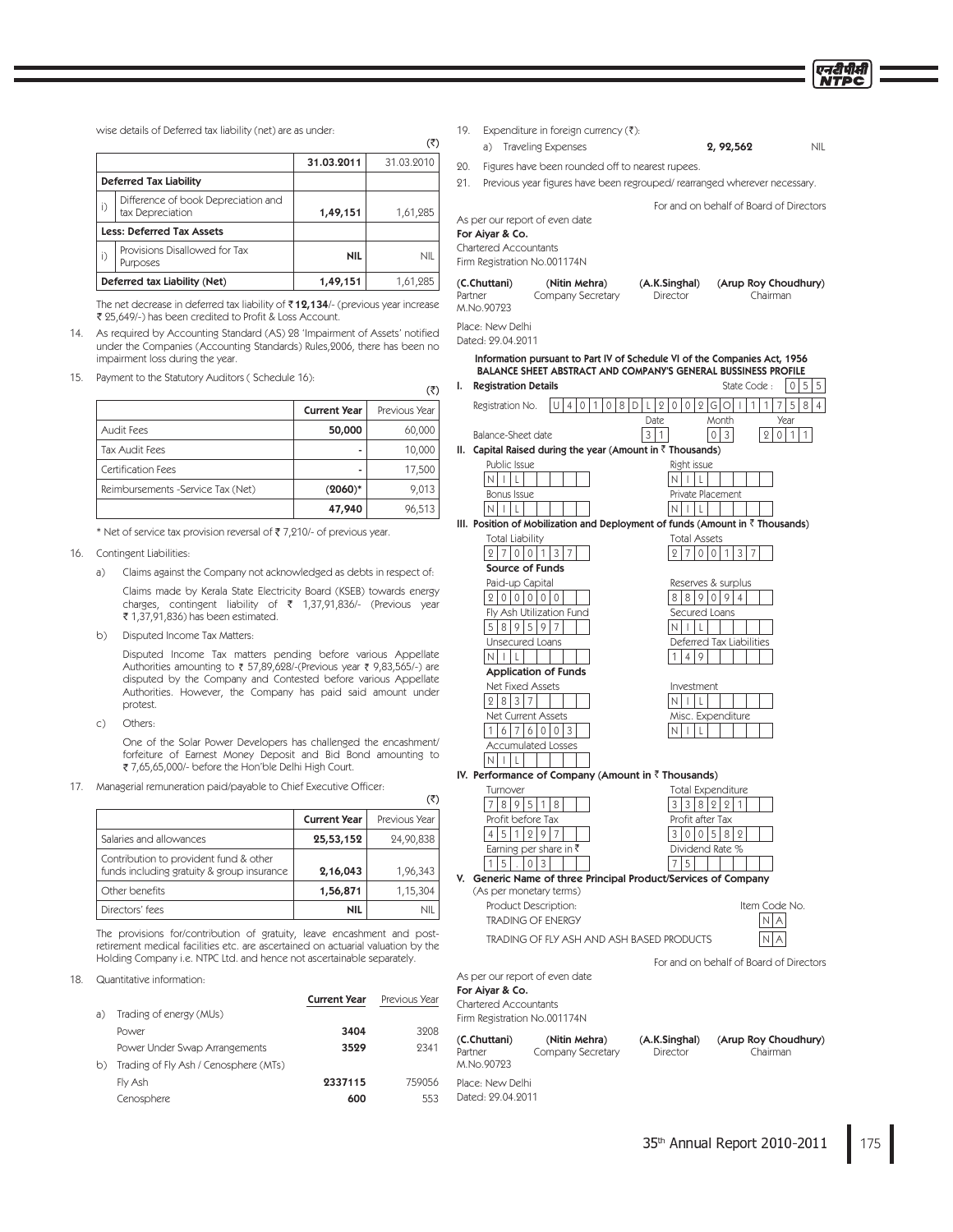### CASH FLOW STATEMENT FOR THE YEAR ENDED 31ST MARCH 2011

|    |                                                                                                                                                                                                                                                                                                                                                                                      |             | Current Year     | Previous Year                          |
|----|--------------------------------------------------------------------------------------------------------------------------------------------------------------------------------------------------------------------------------------------------------------------------------------------------------------------------------------------------------------------------------------|-------------|------------------|----------------------------------------|
| А. | <b>CASH FLOW FROM</b><br><b>OPERATING ACTIVITIES</b>                                                                                                                                                                                                                                                                                                                                 |             |                  |                                        |
|    | Net profit before tax                                                                                                                                                                                                                                                                                                                                                                |             | 451297147        | 430792858                              |
|    | Adjustment for:                                                                                                                                                                                                                                                                                                                                                                      |             |                  |                                        |
|    | Depreciation                                                                                                                                                                                                                                                                                                                                                                         | 566034      |                  | 674460                                 |
|    | Interest Charges                                                                                                                                                                                                                                                                                                                                                                     | 1621580     |                  |                                        |
|    | Interest income                                                                                                                                                                                                                                                                                                                                                                      | (76304879)  |                  | (82303612)                             |
|    | Gain on Sale of Assets                                                                                                                                                                                                                                                                                                                                                               |             |                  | (581)                                  |
|    |                                                                                                                                                                                                                                                                                                                                                                                      |             | (74117265)       | (81629733)                             |
|    | <b>Operating Profit before</b><br><b>Working Capital Changes</b>                                                                                                                                                                                                                                                                                                                     |             | 377179882        | 349163125                              |
|    | Adjustment for:                                                                                                                                                                                                                                                                                                                                                                      |             |                  |                                        |
|    | Trade and other receivables                                                                                                                                                                                                                                                                                                                                                          | (244862790) |                  | (309732472)                            |
|    | Inventories                                                                                                                                                                                                                                                                                                                                                                          | 385271      |                  | 1045972                                |
|    | Trade payable and other<br>liabilities                                                                                                                                                                                                                                                                                                                                               | (66455850)  |                  | (75891031)                             |
|    | Loans and advances                                                                                                                                                                                                                                                                                                                                                                   | (3723497)   |                  | (19946503)                             |
|    | Increase in Fly Ash Utilization<br>Fund                                                                                                                                                                                                                                                                                                                                              | 483369269   |                  | 106227627                              |
|    |                                                                                                                                                                                                                                                                                                                                                                                      |             | 168712403        | (298296407)                            |
|    | Cash generated from<br>operations                                                                                                                                                                                                                                                                                                                                                    |             | 545892285        | 50866718                               |
|    | Direct taxes paid                                                                                                                                                                                                                                                                                                                                                                    |             | (158016000)      | (136536758)                            |
|    | <b>Net Cash from Operating</b><br><b>Activities-A</b>                                                                                                                                                                                                                                                                                                                                |             | 387876285        | (85670040)                             |
| В. | <b>CASH FLOW FROM INVESTING</b><br><b>ACTIVITIES</b>                                                                                                                                                                                                                                                                                                                                 |             |                  |                                        |
|    | Purchase of fixed assets                                                                                                                                                                                                                                                                                                                                                             | (456014)    |                  | (1848663)                              |
|    | Disposal of fixed assets                                                                                                                                                                                                                                                                                                                                                             |             |                  | 2050                                   |
|    | Interest on Investments<br>Received                                                                                                                                                                                                                                                                                                                                                  | 62401543    |                  | 98383724                               |
|    | Income Tax on Interest on                                                                                                                                                                                                                                                                                                                                                            |             |                  |                                        |
|    | Investments                                                                                                                                                                                                                                                                                                                                                                          | (8330789)   |                  | (11602442)                             |
|    | Net Cash used in Investing<br><b>Activities -B</b>                                                                                                                                                                                                                                                                                                                                   |             | 53614740         | 84934669                               |
| C. | <b>CASH FLOW FROM</b><br><b>FINANCING ACTIVITIES</b>                                                                                                                                                                                                                                                                                                                                 |             |                  |                                        |
|    | Dividend paid                                                                                                                                                                                                                                                                                                                                                                        |             | (100000000)      | (80000000)                             |
|    | Tax on dividend                                                                                                                                                                                                                                                                                                                                                                      |             | (16608750)       | (13596000)                             |
|    | Net Cash flow from Financing<br><b>Activities-C</b>                                                                                                                                                                                                                                                                                                                                  |             | (116608750)      | (93596000)                             |
|    | Net Increase/(Decrease) in<br>Cash and Cash equivalents<br>$(A+B+C)$                                                                                                                                                                                                                                                                                                                 |             | 324882275        | (94331371)                             |
|    | <b>Cash and Cash equivalents</b><br>(Opening balance) *                                                                                                                                                                                                                                                                                                                              |             | 1122160031       | 1216491402                             |
|    | <b>Cash and Cash equivalents</b><br>(Closing balance)*                                                                                                                                                                                                                                                                                                                               |             | 1447042306       | 1122160031                             |
|    | $\overline{O}$ $\overline{O}$ $\overline{O}$ $\overline{O}$ $\overline{O}$ $\overline{O}$ $\overline{O}$ $\overline{O}$ $\overline{O}$ $\overline{O}$ $\overline{O}$ $\overline{O}$ $\overline{O}$ $\overline{O}$ $\overline{O}$ $\overline{O}$ $\overline{O}$ $\overline{O}$ $\overline{O}$ $\overline{O}$ $\overline{O}$ $\overline{O}$ $\overline{O}$ $\overline{O}$ $\overline{$ |             | $11 - 100 - 100$ | $\sim$ 444 $\sim$ $\sim$ $\sim$ $\sim$ |

NOTES: 1. Cash and Cash Equivalents consist of Cash in Hand & Balance with Banks.

2. Previous year figures have been regrouped/rearranged wherever necessary.

\*Includes ₹ 45000/- (Previous year ₹ 45000/-) deposited as security with Sales Tax Authority.

For and on behalf of Board of Directors

### As per our report of even date For Aiyar & Co. Chartered Accountants Firm Registration No.001174N

(C.Chuttani) (Nitin Mehra) (A.K.Singhal) (Arup Roy Choudhury)

Place: New Delhi Dated: 29.04.2011

M No 90793

1BSUOFS \$PNQBOZ4FDSFUBSZ %JSFDUPS \$IBJSNBO

Place: New Delhi

Dated: 29th April, 2011

### AUDITORS' REPORT

### To the Members of NTPC VIDYUT VYAPAR NIGAM LIMITED

 $\sqrt{4}$ 

- We have audited the attached Balance Sheet of NTPC VIDVIIT VYAPAR NIGAM LIMITED as at 31st March 2011, the Profit and Loss Account and also the Cash Flow Statement for the year ended on that date annexed thereto. These financial statements are the responsibility of the company's management. Our responsibility is to express an opinion on these financial statements based on our audit.
- 2. We conducted our audit in accordance with Auditing Standards generally accepted in India. Those standards require that we plan and perform the audit to obtain reasonable assurance about whether the financial statements are free from material misstatement. An audit includes examining, on test basis, evidence supporting the amounts and disclosures in the financial statements. An audit also includes assessing the accounting principles used & significant estimates made by the management, as well as evaluating the overall financial statement presentation. We believe that our audit provides a reasonable basis for our opinion.
- 3. As required by the Companies (Auditors' Report) Order, 2003 as amended by the Companies (Auditor's Report) (Amendment) order, 2004, issued by the Central Government of India in terms of sub-section (4A) of section 227 of the Companies Act, 1956 and on the basis of such cheques of the books and records of the Company as we considered appropriate and according to the information and explainations given to us, we enclosed in the annexure a statement on the matters specified in the paragraph 4 and 5 of the said Order
- 4. Further to our comments in the annexure referred to in para 3 above, we report that:
	- a. We have obtained all the information and explanations, which to the best of our knowledge and belief were necessary for the purpose of our audit:
	- b. In our opinion, proper books of account as required by law have been kept by the company so far as it appears from our examination of those books:
	- c. The Balance Sheet, Profit and Loss Account and Cash Flow Statement dealt with by this report are in agreement with the books of account:
	- d. In our opinion, the Balance Sheet, Profit and Loss Account and Cash Flow Statement dealt with by this report comply with the accounting standards referred to in sub-section (3C) of Section 211 of the Companies Act, 1956
	- e. Being a Government Company, pursuant to the Notification no. GSR 829 (E) dated 21.10.2003 issued by Government of India, provisions of clause (g) of sub-section (1) of section 274 of the Companies Act, 1956, are not applicable to the Company:
	- f. In our opinion, and to the best of our information and according to the explanations given to us, the said accounts read with the Accounting Policies and Notes thereon in Schedule 18, give the information required by the Companies Act, 1956 in the manner so required and give a true and fair view in conformity with the accounting principles generally accepted in India:
		- in the case of Balance Sheet, of the state of affairs of the Company as at 31st March, 2011;
		- in the case of Profit and Loss Account, of the profit for the year ended on that date; and
		- iii. in the case of Cash Flow Statement, of the cash flows for the year ended on that date

For Aiyar & Co. Chartered Accountants Firm Reg. No. 001174N (C. Chuttani)<br>Partner 1988 - Partner Maria Barbara (1988) - Partner Maria Barbara (1988) - Partner M. No. 90793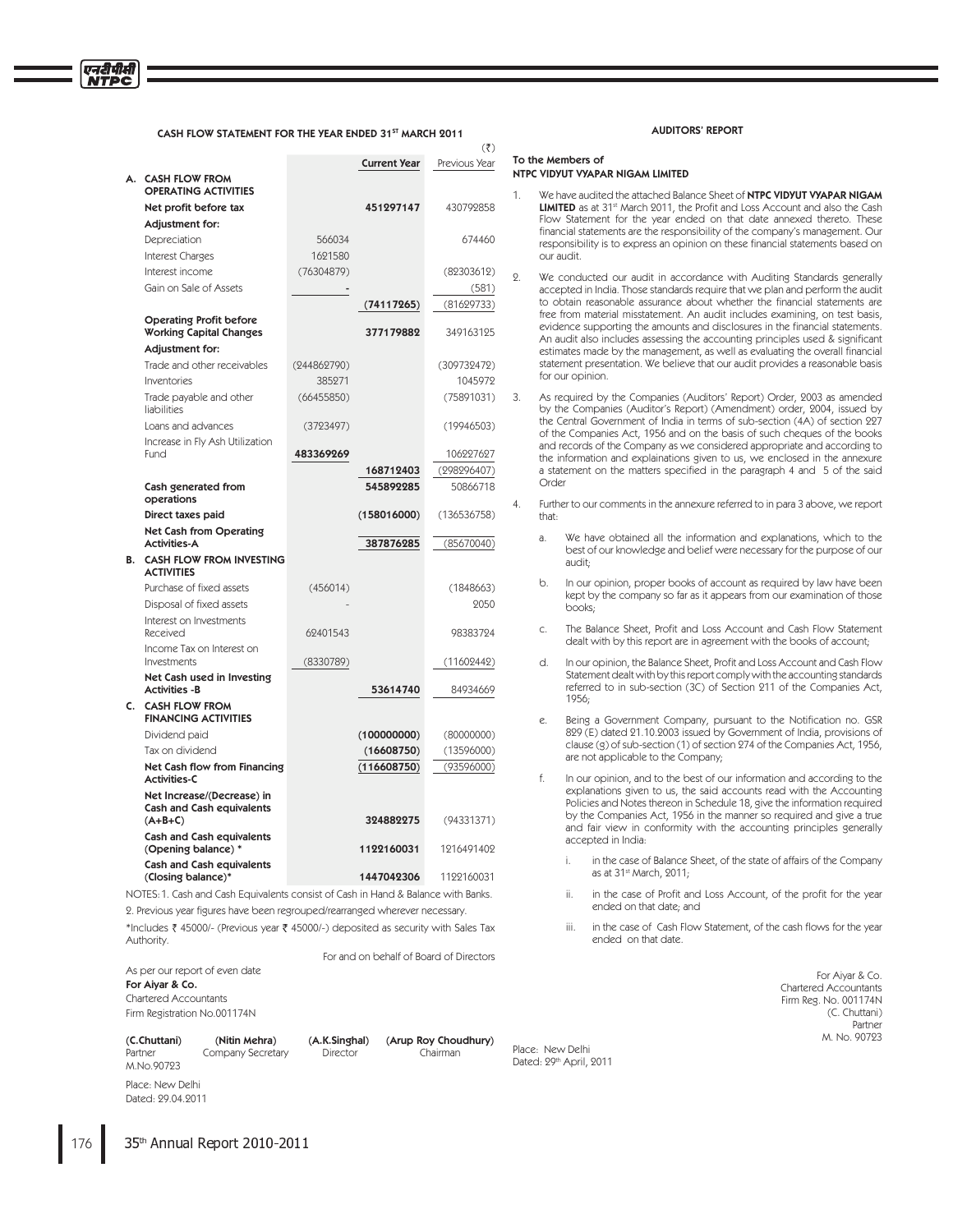### **ANNEXURE TO THE AUDITORS' REPORT**

Statement referred to in paragraph (3) of our report of even date to the members of NTPC VIDYUT VYAPAR NIGAM LIMITED on the accounts for the year ended 31st March 2011.

- (a) The Company has maintained proper records showing full particulars  $(i)$ including quantitative details and situation of fixed assets.
	- As explained to us the fixed assets have been physically verified by  $(h)$ the management at resonable intervals having regard to the size of the Company and nature of its assets. No material discrepancies were noticed on such physical verification.
	- $(c)$ Substantial part of fixed assets has not been disposed off during the year.
- (ii) (a) As explained to us inventories have been physically verified by the management at reasonable intervals during the year.
	- (b) The procedures of physical verification of inventory followed by the management are reasonable and adequate in relation to the size of the company and the nature of its business.
	- (c) The company is maintaining proper records of inventory. No material discrepancies were noticed on physical verification of inventories.
- The company has not granted any loans secured or unsecured to any  $(iii)$  (a) company, firm or other party listed in the register maintained under section 301 of the Companies Act, 1956.

In view of clause (iii) (a) above, the clause (iii) (b), (iii) (c) and (iii) (d) are not applicable.

(b) The company has not taken any loans, secured or unsecured from companies, firms or other parties covered in the register maintained under section 301 of the Companies Act, 1956.

In view of the clause (iii) (e) above, the clause (iii) (f) and (iii) (g) are not applicable

- (iv) In our opinion and according to the information and explanations given to us, there are adequate internal control system commensurate with the size of the company and the nature of its business with regard to purchase of inventory, fixed assets and also for sale of goods and services. During the course of audit, we have not observed any continuing failure to correct major weakness in internal control system.
- According to the information and explanation given to us, during the  $(v)$  $(a)$ year under audit there have been no contracts or arrangements which need to be entered in the register maintained under section 301 of the companies Act, 1956.
	- (b) In view of clause (v) (a) above, the clause (v) (b) is not applicable.
- (vi) The company has not accepted deposits from the public.
- (vii) In our opinion, the company has an Internal Audit system commensurate with the size and nature of its business
- (viii) The Central Government has not prescribed maintenance of cost accounts and records under section 209 (1) (d) of the Companies Act, 1956.
- (a) The employees of NVVN are on secondment basis from its holding company  $(ix)$ i.e. NTPC Ltd. The holding company is regular in depositing statutory dues including dues like Provident Fund with appropriate authorities. Moreover. Income Tax and Sales Tax are being deposited by the company. According to the information and explainations given to us, there are no undisputed Provident fund, Income Tax, Sales Tax, etc. in arrear as at 31.03.2011 for a period of more than six month from the date they became payable

(b) According to the information and explainations given to us, there no due of Sales Tax, Income Tax and other applicable statutory dues which have not been deposited on account of any dispute

- The company has no accumulated losses and has not incurred cash losses  $(x)$ during the financial year covered by our audit and the immediately preceding financial year.
- $(xi)$ In our opinion and according to the information and explanations given to us, the company has not defaulted in repayment of dues to financial institutions, banks or debenture holders.
- (xii) According to the information and explanations given to us, company has not granted loans and advances on the basis of security by way of pledge of shares debentures and other securities
- (xiii) The company is not a chit fund or a nidhi/ mutual benefit fund/ society. Therefore, the provisions of clause 4 (xiii) (a), (b), (c) & (d) of the Order are not applicable to the company
- (xiv) The company is not dealing in or trading in shares, securities, debentures and other investments. Accordingly, the provisions of clause 4(xiv) of the Order is not applicable to the company.
- (xv) The company has not given any guarantees for loans taken by others from banks or financial institutions.
- (xvi) The company have not taken term loan during the year and as such provision of para (xvi) of the order is not applicable to the company.
- (xvii) According to the information and explanations given to us and on overall examination of the balance sheet of the company, we report that no funds raised on short term basis have been used for long term investment.
- (xviii) According to the information and explanations given to us, the company has not made preferential allotment of shares during the year.
- (xix) According to the information and explanations given to us, the Company has not issued debentures during the year, therefore the provision of para (xix) of the order is not applicable to the Company.
- (xx) According to the information and explanations given to us, the company has not raised any money by public issue during the year.
- (xxi) To the best of our knowledge and belief and according to the information and explanations given to us, no fraud on or by the Company has been noticed or reported during the year.

For Aiyar & Co. **Chartered Accountants** Firm Reg. No. 001174N (C. Chuttani) Partner M No 90793

प्रदर्शिक ITPC

Place: New Delhi Dated: 99th April, 2011

Place: New Delhi

Dated: 24th May, 2011

### COMMENTS OF THE COMPTROLLER AND AUDITOR GENERAL OF INDIA UNDER SECTION 619 (4) OF THE COMPANIES ACT, 1956, ON THE ACCOUNTS OF NTPC VIDYUT VYAPAR NIGAM LIMITED, NEW DELHI FOR THE YEAR ENDED, 31 MARCH, 2011

The preparation of financial statements of NTPC Vidyut Vyapar Nigam Limited, New Delhi, for the year ended 31 March 2011 in accordance with the financial reporting framework prescribed under the Companies Act, 1956, is the responsibility of the management of the Company. The statutory auditors appointed by the Comptroller and Auditors General of India under Section 619(2) of the Companies Act, 1956 are responsible for expressing opinion on these financial statements under Section 227 of the Companies Act, 1956, based on independent audit in accordance with the auditing and assurance standards prescribed by their professional body, the Institute of Chartered Accountants of India. This is stated to have been done by them vide their Audit Report dated 29 April 2011.

L on behalf of the Comptroller and Auditor General of India, have conducted a supplementary audit under Section 619(3) (b) of the Companies Act, 1956 of the financial statements of NTPC Vidyut Vyapar Nigam Limited, New Delhi for the year ended 31 March 2011. This supplementary audit has been carried out independently without access to the working papers of the statutory auditors and is limited primarily to inquiries of the statutory auditors and company personnel and a selective examination of some of the accounting records. On the basis of my audit nothing significant has come to my knowledge which would give rise to any comment upon or supplement to Statutory Auditors' report under Section 619(4) of the Companies Act, 1956

> For and on behalf of the Comptroller & Auditor General of India

(M. K. Biswas) Principal Director of Commercial Audit & Ex-officio Member Audit Board-III, New Delhi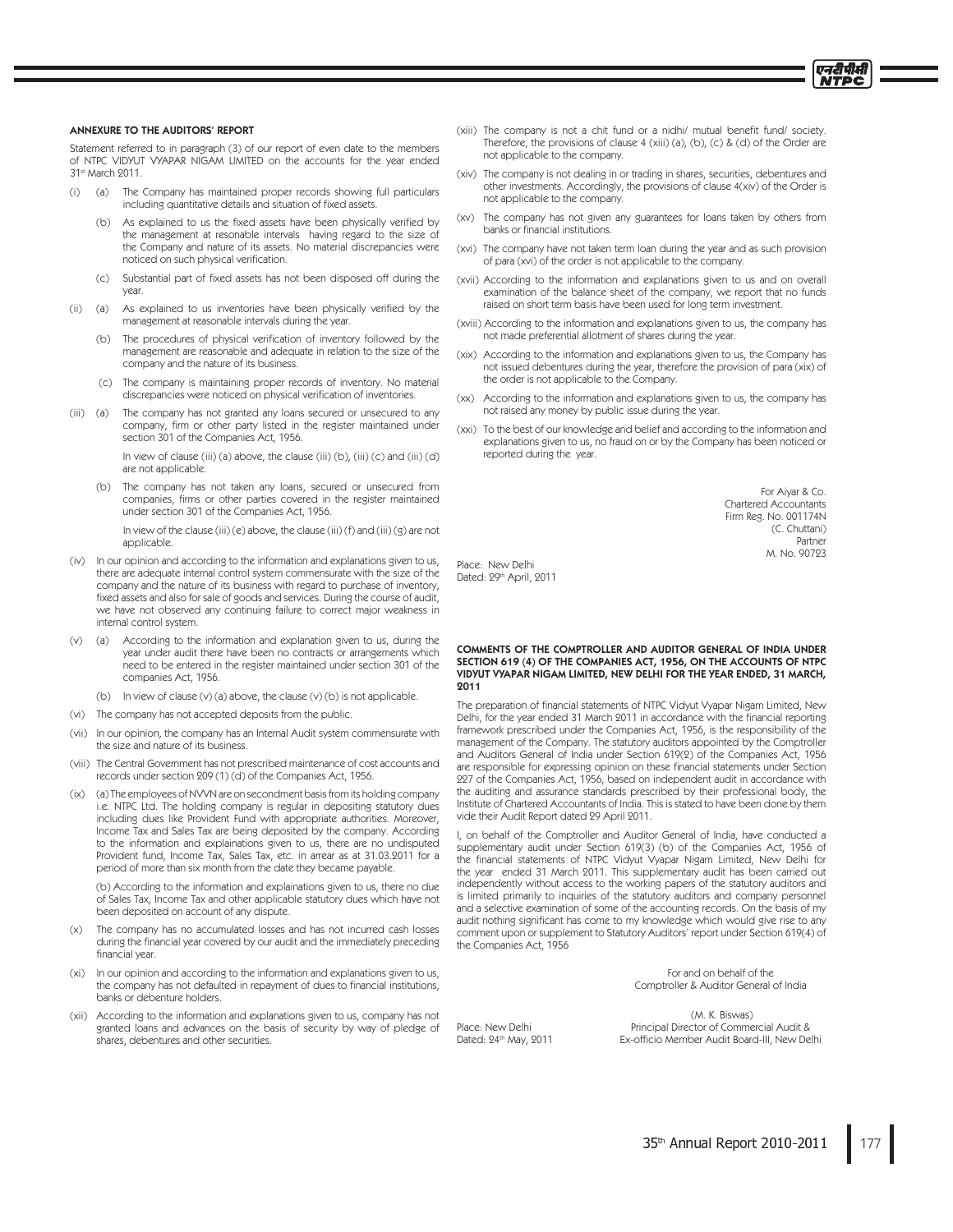### KANTI BIJLEE UTPADAN NIGAM LIMITED **DIRECTORS' REPORT**

Dear Members.

Your Directors have pleasure in presenting the Fifth Annual Report on the working of the Company together with Audited Accounts and Auditors' Report thereon for year ended on 31st March 2011.

Your Board approved the following Vision and Mission for the Company:

### **VISION**

एनटीपीसी

To become a world class and eco friendly power generating company contributing for the development of the State and Nation.

### **MISSION**

- 1. Playing a significant role in the growth of the Indian power sector.
- Maintaining a high standard of social responsibility  $\circ$
- $3.$ Ensuring best monitoring and maintenance practices to develop & operate power plants in cost effective manner.
- Nurturing an exciting & challenging work environment.
- $\overline{b}$ Upholding the principles of trust, corporate governance and transparency in all aspects of business

### **OPERATIONAL AND COMMERCIAL PERFORMANCE**

Your Company placed order for locomotive for MGR under R&M of Stage-I. Contract for Renovation & Modernisation of Boiler, Turbine and Auxiliary Package was awarded to Bharat Heavy Electricals Limited. Further, your Company has awarded contracts for major packages for Stage-II (2X195MW) expansion of the project like main plant, civil works, power transformer package etc. Test pile has been completed and job pile in the area of boiler and chimney has started.

During the year, the power station of the Company had generated 319.57MUs at the availability factor of 46.32%. The plant operated at an average PLF of 33.16 % during the year. The Auxiliary power consumption was 14.52 % of generation as against 14.08 % of generation during last year as sufficient coal could not be procured for shortage of funds. Your Company has requested BSEB for making timely payment towards sale of energy.

Your Board has accorded in-principle approval for tying up loan with the consortium led by State Bank of India for debt portion for Stage-II of the project.

### MILESTONES ACHIEVED

Your Company's 220KV bus was charged after a gap of 10 years. Coal feeding through Wagon Tippler commenced during the year giving an advantage over manual coal handling. Restoration of station transformer was done and LP turbine crack was repaired to improve vacuum from -0.87 Kg/cm<sup>2</sup> to -0.92 Kg/cm<sup>2</sup>.

### **FINANCIAL REVIEW**

The financial highlights of the Company for the year ended on 31<sup>st</sup> March 2011 are as under:- $(3)$ 

| <b>Particulars</b>                            | FY 2010-11     | FY 2009-10      |
|-----------------------------------------------|----------------|-----------------|
| Paid-up Share Capital                         | 88,50,75,370   | 88,50,75,370    |
| Share Capital Deposit Pending Allotment       | 2,56,15,22,337 | 4,38,00,000     |
| Reserve & Surplus                             | 2,98,04,80,256 | 1,87,49,07,150  |
| Secured Loans                                 | 61,11,30,179   | 38, 37, 31, 637 |
| Net Block                                     | 1,60,03,97,525 | 27,80,57,653    |
| Capital Work-in-Progress                      | 1,59,97,08,335 | 1,46,87,33,115  |
| <b>Construction Stores &amp; Advances</b>     | 4,10,41,68,904 | 1,41,59,18,574  |
| Current Assets, Loans and Advances            | 7,912,39,607   | 29,52,01,898    |
| Current Liabilities & Provisions              | 1,20,39,11,807 | 27,11,75,900    |
| <b>Net Sales</b>                              | 48,58,07,317   |                 |
| Other Income                                  | 2,48,32,980    | 0               |
| Expenditure, Prior Period Adjustments and Tax | 65,64,67,059   | 7,50,950        |
| Loss after Tax                                | 14,58,26,762   | 7,50,950        |
| Earning Per Share $(\bar{\zeta})$             | (1.66)         | (0.13)          |

The financial statements and the performance of the Company have been discussed in the Management Discussion & Analysis section which is at Annex-1 to this Report. **FIXED DEPOSITS** 

The Company has not accepted any fixed deposit during the financial year ending 31st March 2011.

### CONSERVATION OF ENERGY, TECHNOLOGY ABSORPTION, FOREIGN EXCHANGE **EARNING & OUTGO**

Your Company has initiated a proposal for energy audit at MTPS for further reduction in Auxiliary power consumption. After the R&M of both the units (2X110MW) would be completed, consumption of auxiliary power and fossil fuel would be reduced. Your Company has successfully introduced SAP system in all modules to get leverage from information technology.

During the period under review the Company had no earning or outgo in foreign exchange.

### **INCLUSIVE GROWTH**

As a socially conscious organization, the Company has helped people in need through medical camp organized at Darmali Ramnath Village and sweaters were distributed amongst the school children of Darmali Ramnath Village.

All statutory benefits were extended to contract labour and medical checkup for all contract labour through KBUNL/ Government Hospitals was taken up. Safety training was provided to all the contract labour.

### **AUDIT COMMITTEE**

During the year, the Audit Committee of the Board of Directors had been Diamond with S/Shri A.K. Singhal, N.N. Misra, V.C. Gupta and Lallan Prasad,<br>Directors as members of the Committee. Two meetings of the Audit Committee were held during the year i.e. 11.05.2010 and 25.03.2011.

### **AUDITORS' REPORT**

The Comptroller & Auditor General of India through letter dated 21.07.2010 had appointed M/s GRA & Associates, Chartered Accountants as Statutory Auditors of the Company for the financial year 2010-2011. The Statutory Auditors has submitted their report and there is no adverse comment or remark in their report.

### **COMPTROLLER & AUDITOR GENERAL REVIEW**

Comptroller & Auditor General of India (C&AG) vide letter dated 16<sup>th</sup> May 9011 has decided not to review the report of the Statutory Auditors on the accounts of the Company for the year ended 31<sup>st</sup> March 2011 and as such has no comments to make under Section 619(4) of the Companies Act, 1956.

As advised by the office of the C&AG, No comments of C&AG on the accounts of the Company for the year 2010-2011 are being placed with the report of the Statutory Auditors.

### PARTICULARS OF EMPLOYEES

There being no employee in the Company with earning over  $\bar{\tau}$  60,00,000/- in aggregate if employed throughout the year or ₹ 5,00,000/- per month in aggregate, if employed for part of the year, the particulars of employees as prescribed under Sec. 217(2A) of Companies Act, 1956 read with the Companies (Particulars of Employees) Rules, 1975 are not required to be furnished.

### DIRECTORS' RESPONSIBILITY STATEMENT

Pursuant to Section 217(2AA) of the Companies Act, 1956, your Directors confirm that: i) in the preparation of the annual accounts for the Financial Year ending on 31<sup>st</sup>

- March 2011, the applicable accounting standards have been followed alongwith proper explanation relating to material departures;
- ii) the Directors had selected such accounting policies and applied them consistently and made judgments and estimates that are reasonable and prudent so as to give a true and fair view of the state of affairs of the company as at the end of Financial Year 2010-2011 and of the loss of the company for the said period;
- iii) the Directors had taken proper and sufficient care for the maintenance of adequate accounting records in accordance with the provisions of the Companies Act, 1956, for safeguarding the assets of the company and for preventing and detecting fraud and other irregularities; and
- iv) the Directors had prepared the annual accounts for the Financial Year ending on 31<sup>st</sup> March 2011, on going concern basis.

### **BOARD OF DIRECTORS**

Shri R.S. Sharma ceased to be the Chairman of the Company with effect from August 31, 2010 on attaining the age of superannuation. Shri Arup Roy Choudhury, CMD, NTPC took over as the Chairman of the Company with effect from September 29, 9010

Shri R.C. Shrivastav ceased to be the Director w.e.f. June 30, 2010 consequent upon attaining the age of superannuation. Shri R.K. Sharma and Shri Vivek Kumar Singh ceased to be the Director w.e.f. July 27, 2010.

Shri G.J. Deshpande was appointed as the Director of the Company with effect from July 27, 2010 and he ceased to be the Director of the Company w.e.f. December 94 9010

Shri V.C. Gupta, Member (Finance & Revenue), BSEB and Shri Lallan Prasad, Member (Generation), BSEB were appointed as the Director of the Company with effect from July 27, 2010 and August 28, 2010 respectively. Shri U.P. Pani, Regional Executive Director (ER-HQ-I), NTPC was appointed as the Director w.e.f. December 24, 2010. The Board wishes to place on record its deep appreciation for the valuable services rendered by S/ Shri R.S. Sharma, R.C. Shrivastav, R.K. Sharma, Vivek Kumar Singh and G.J. Deshpande during their association with your Company.

As per the provisions of the Companies Act, 1956, Shri N.N. Misra and Shri V.C. Gupta, Directors shall retire by rotation at the ensuing Annual General Meeting and being eligible, offers themselves for re-appointment.

### **ACKNOWLEDGEMENT**

Your Directors acknowledge with deep sense of appreciation for co-operation extended by Ministry of Power/ Government of India, Government of Bihar, Bihar State Electricity Board, Planning Commission, Central Electricity Regulatory Commission, Ministry of Environment and Forests and Airports Authority of India.

Your Directors also convey their gratitude to the Holding Company i.e. NTPC Ltd., Auditors, Bankers, contractors, vendors and consultants of the Company

We wish to place on record our appreciation for the untiring efforts and contributions by the employees at all levels to ensure that the Company continues to grow and excel. For and on behalf of the Board of Directors

Place: New Delhi Dated: July 09, 2011 (Arup Roy Choudhury) Chairman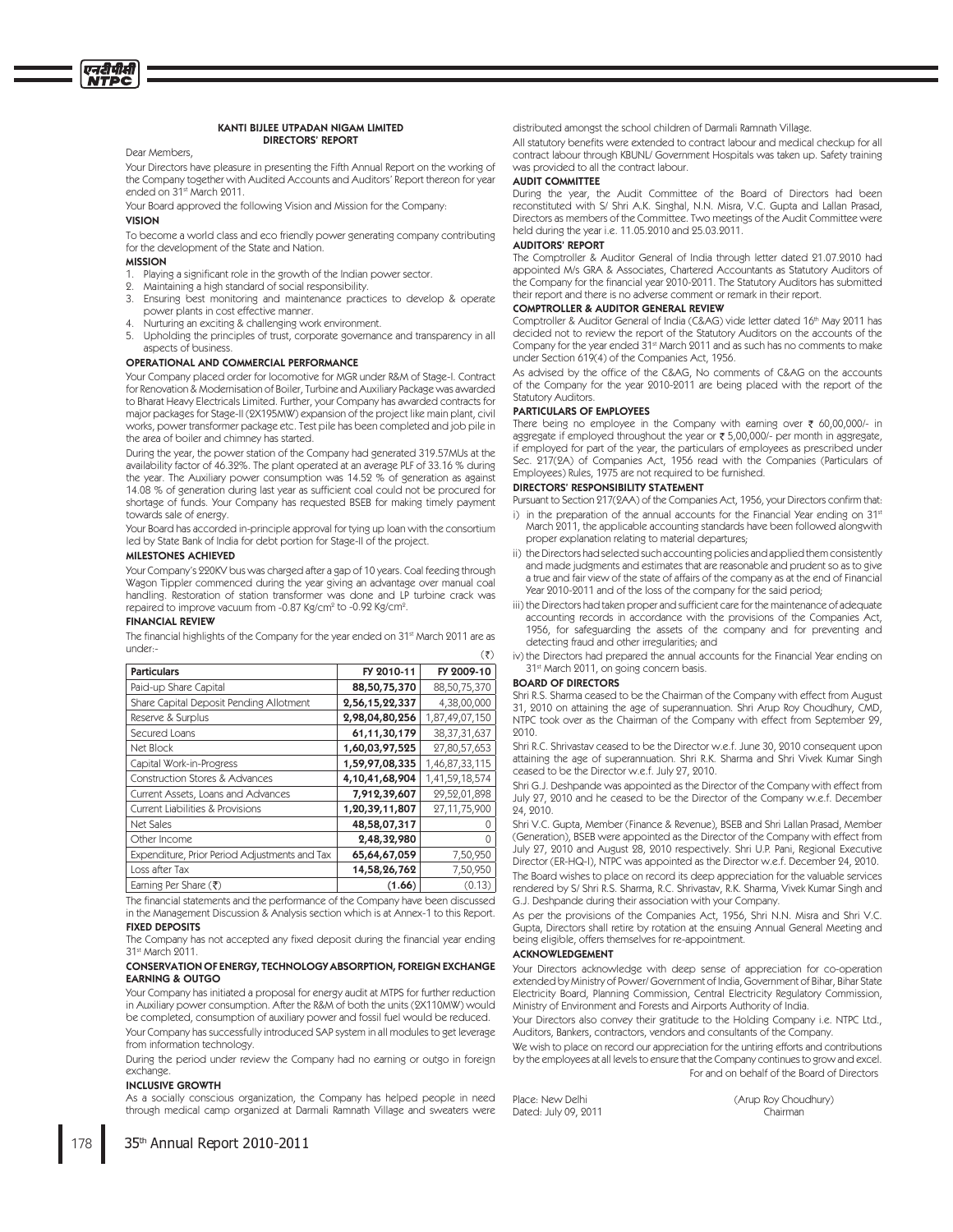

# Annex-1 to the Directors' Report MANAGEMENT DISCUSSION AND ANALYSIS

### **INDUSTRY SECTOR AND DEVELOPMENTS**

Electricity is an essential requirement for all facets of our life. It has been recognized as a basic human need. It is a critical infrastructure on which the socio-economic development of the country depends.

Recognizing that electricity is one of the key drivers for rapid economic growth and poverty alleviation, the nation has set itself the target of providing access to all households in next five years. As per Census 2001, about 44% of the households do not have access to electricity. Hence meeting the target of providing universal access is a daunting task requiring significant addition to generation capacity and expansion of the transmission and distribution network.

Indian Power sector is witnessing major changes. Growth of Power Sector in India since its Independence has been noteworthy. However, the demand for power has been outstripping the growth of availability. Substantial peak and energy shortages prevail in the country. This is due to inadequacies in generation, transmission & distribution as well as inefficient use of electricity. Very high level of technical and commercial losses and lack of commercial approach in management of utilities has led to unsustainable financial operations. Cross-subsidies have risen to unsustainable levels. Inadequacies in distribution networks has been one of the major reasons for poor quality of supply.

Electricity industry is capital-intensive having long gestation period. Resources of power generation are unevenly dispersed across the country. Electricity is a commodity that can not be stored in the grid where demand and supply have to be continuously balanced. The widely distributed and rapidly increasing demand requirements of the country need to be met in an optimum manner.

# **GENERATION**

### **Existing Installed Capacity**

As the Indian economy continues to surge ahead, its power sector has been expanding concurrently to support the growth rate. The demand for power is growing exponentially and the scope for the growth of this sector is immense. The total installed capacity in the country as on March 31, 2011 is 173626.40 MW.

The total thermal capacity, including gas stations and diesel generation accounts for about 65% of installed capacity of the country followed by hydro capacity at 21.6%. Nuclear stations account for 2.8% and the balance 10.6% is contributed by Renewable Energy Sources.

| <b>Total Capacity</b> | <b>MW</b> | % share |
|-----------------------|-----------|---------|
| Thermal               | 119894.48 | 65%     |
| Hydro                 | 37567.40  | 21.6%   |
| <b>Nuclear</b>        | 4780      | 2.8%    |
| R.E.S.@               | 18454.59  | 10.6%   |
| Total                 | 173626.40 | 100%    |

@ Renewable Energy Sources

Source: CEA's Executive Summary

### Generation

The total power generation in the country during the year 2010-11 was 811.143 BUs as compared to 771.551 BUs generated during the last year registering a growth of  $313%$ 

The sector-wise Electricity Generation Target and achievement during 2010-11 were as under

| Total<br>Generation | <b>Target</b><br>(Million Units) | <b>Achievement</b><br>(Million Units) | $%$ of<br>achievement |
|---------------------|----------------------------------|---------------------------------------|-----------------------|
| Thermal             | 690856.5                         | 664913.61                             | 96.94                 |
| <b>Hydro</b>        | 111359                           | 114995.7                              | 109.64                |
| <b>Nuclear</b>      | 99000                            | 96984.8                               | 119.48                |
| Total               | 824208.5                         | 805494.11                             | 97.72                 |

Source: CEA's Executive Summary

### **Capacity Utilisation**

Capacity utilisation in the Indian power sector is measured by Plant Load Factor (PLF). The All-India PLF for the power sector was 75.10% during 2010-11.

# **SWOT ANALYSIS**

# Strength/ Opportunity:

In the scenario of high demand versus low supply of power, implementing the Company's project is justified. The Company has tied up loan portion of its financing plan with State Bank of India. It has full support of NTPC, the promoter and major stake holder. The holding Company, i.e. NTPC Limited is providing engineering and management expertise from planning to commission and operating power plant. R&M of Stage-I (2X110MW) is being done by Bharat Heavy Electricals Limited and Main Plant order of Stage-II (2X195MW) has been awarded to Bharat Heavy Electricals Limited. Balance of plant of Stage-I & Stage-II is being carried out by the Company itself.

### **Weakness/Threats:**

Your Company has been facing constraint in respect of availability of coal, delayed realisation of sale proceeds from BSEB. The area in which the plant is located

# experiences heavy rainfall and floods.

**RISK AND CONCERN** 

The risks to which company is exposed and the initiatives taken by the company to mitigate such risks are given below:

Hazard risks are related to natural hazards arising out of accidents and natural calamities like fire, earthquake or cyclone, floods etc

Risk associated with protection of environment, safety of operations and health of people at work is monitored regularly with reference to statutory regulations prescribed by the govt. authorities and company is formulating its own guideline in this regard. Risk arising out of accidents, fire etc is protected through insurance policies and limited through contractual agreements wherever possible.

Financial Risks are concerned with delayed realisation of sale proceeds from BSEB, servicing of debt, etc

The Company is persistently taking up with BSEB for timely payment of sale proceeds. Rising prices of Coal & oil and its subsequent impact on cost of energy sales to BSEB needs to be addressed.

Operational risks are associated with systems, processes and people and cover areas such as succession planning, attrition and retention of people, operational failure or interruption, disruption in supply chain, failure of research & development facilities and faulty application of information technology.

The Company has always endeavour to give best to their employees in form of salary. perquisites and other facilities including paying of profit related payment. The .<br>Company is employing professional experts of various fields and being deputed from NTPC and BSEB. The Company has taken up expansion plan to succeed in this competitive environment.

The policies and process framework of the company supported by the proactive approach of management mitigate operational risks to great extent.

### **INTERNAL CONTROL**

The Company has robust internal systems and processes for efficient conduct of business. The Company is complying with relevant laws and regulations. It is following delegation of powers as is being followed in NTPC Limited. The accounts are being prepared in accordance with the Accounting Standards issued by Institute of Chartered Accountants of India from time to time and as per the guidelines issued from NTPC Limited. The Company has implemented SAP in all modules like HR, Accounting, Engineering, etc. It is helping the Company a lot in retrieving data and maintaining systematic backup.

In order to ensure that all checks and balances are in place and all internal systems are in order, regular and exhaustive internal audits are conducted by experienced firm of Chartered Accountants in coordination with Internal Audit Department of NTPC Limited. The Company has constituted an Audit Committee this year. The scope of this Committee includes compliance with Internal Control Systems.

### **FINANCIAL DISCUSSION AND ANALYSIS**

During the financial year 2010-11, Unit#2 of Stage-I of the plant was declared commercial on 15.10.2010 at 60% capacity. In the pre-commissioning period, the energy sent out was 169.29 MUs and the total generation was 199.40 MUs. After the plant was declared commercial, the energy sent out was 103.94 MUs and the .<br>generation was 120.17 MUs. During the previous year, the energy sent out was 396 MUs and the total generation was 461 MUs. The decrease in generation during the period under review was due to non-payment of dues by BSEB due to which coal could not be procured for generation. During the stability period, billing for energy sent out had been accounted at mutually agreed rate of ₹3.65p/kWh. Post COD also, the billing had been done at the mutually agreed rate of ₹ 3.65p/kWh subject to retrospective adjustment on final tariff notification by Central Electricity Regulatory Commission.

During the Financial Year 2010-11, capital work-in-progress amounting to ₹ 1,43,52,02,567/- pertaining to Unit#2 of Stage-I had been capitalized on declaration of Unit#2 commercial. The net block rose to ₹1,60,03,97,525/- as on 31.03.2011 from 27,80,57,653/- as on 31.03.2010. The Capital Work-in-progress was

1,59,97,08,335/- as on 31.03.2011. The Net Current Assets stood at  $\overline{3}(-)$  41, 26, 72, 200/-.

The net sales made during the period of commercial operation amounted to ₹ 48,58,07,317/- and other income was ₹ 2,48,32,980/-. After deducting the expenditure of ₹ 65,64,68,669/-, there was a loss of ₹ 14,58,26,761/- for the period ending 31.03.2011.

During the Financial Year 2010-11, depreciation on the assets of the generation of electricity business is charged on straight line method following the rates and methodology notified by the CERC Regulations, 2009. Consequent to this change, prior period depreciation written back is ₹ 3,64,688/- and depreciation for the year ended 31<sup>st</sup> March, 2011 is lower by ₹ 65,86,633/-. As a result, loss before tax for the year ended 31<sup>st</sup> March 2011 is lower by ₹ 65,86,633/-

### **HUMAN RESOURCE**

Presently, the Company has total strength of 159 employees, out of which, 118 employees are deputed from the Holding Company i.e. NTPC Limited, 32 employees are deputed from BSEB and 9 employees are on the rolls of KBUNL. Out of the total strength, the company has employed 10 SC candidates and 7 ST candidates as a socially responsible and conscious organisation.

The Company is paying adequate perks and also making employees part of profit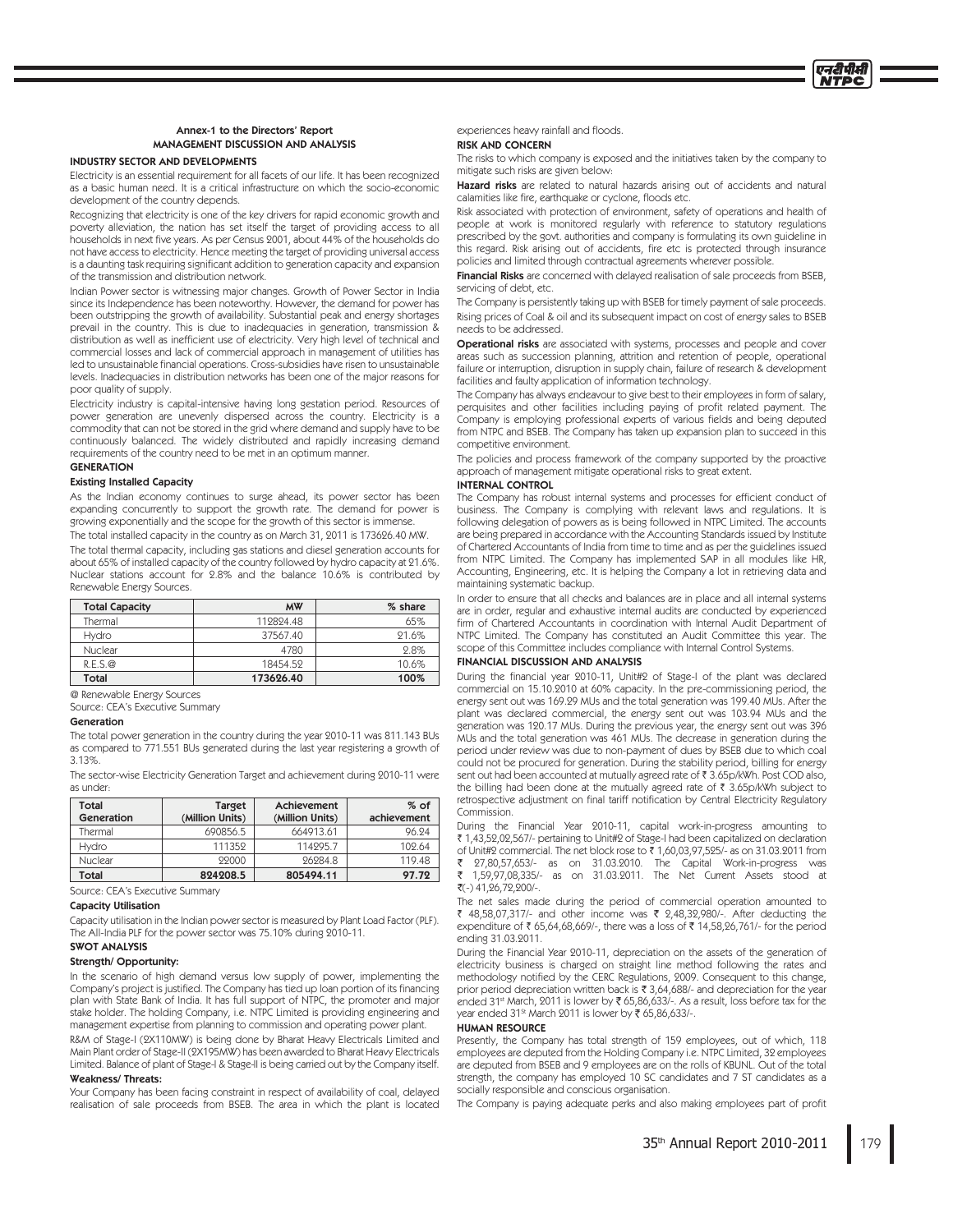sharing by giving Profit Related Payment. They are being imparted training for their professional upgradation from time to time as an endeavour of your company to become a learning organisation. The Company had paid  $\bar{\tau}$  21,69,48,778/- towards Salaries, Wages, Allowances, Benefits, Contribution to Provident and other Funds and welfare expenses.

Safe methods are practised in all areas of Operation & Maintenance and Construction & erection activities for the protection of workers against injury and diseases. Occupational safety at workplace is given utmost importance.

### **OUTLOOK**

The company's outlook appears to be very bright. It will generate sufficient revenue for growth and development of the company once there the funds are available and this will also boost employment opportunities to the local inhabitants.

### **KANTI BULFE UTPADAN NIGAM LIMITED**

# **ACCOUNTING POLICIES 2010-11**

#### **BASIS OF PREPARATION** 1.

The financial statements are prepared on accrual basis of accounting under historical cost convention in accordance with generally accepted accounting principles in India and the relevant provisions of the Companies Act, 1956 including accounting standards notified there under.

#### **USE OF ESTIMATES**  $\circ$

The preparation of financial statements requires estimates and assumptions that affect the reported amount of assets, liabilities, revenue and expenses during the reporting period. Although such estimates and assumptions are made on a reasonable and prudent basis taking into account all available information, actual results could differ from these estimates & assumptions and such differences are recognized in the period in which the results are crystallized.

#### **GRANTS-IN-AID**  $\overline{3}$ .

Grants-in-aid received from the Central Government or other authorities towards capital expenditure are treated initially as capital reserve and subsequently adjusted as income in the same proportion as the depreciation written off on the assets acquired out of the grants.

Where the ownership of the assets acquired out of the grants vests with the Government, the grants are adjusted in the carrying cost of such assets.

Grants from Government and other agencies towards revenue expenditure are recognized over the period in which the related costs are incurred and are deducted from the related expenses.

### **FIXED ASSETS**

Fixed Assets are carried on historical cost.

Expenditure on renovation and modernization of fixed assets resulting in increased life and/or efficiency of an existing asset is added to the cost of related assets.

Intangible assets are recorded at their cost of acquisition.

Capital expenditure on assets not owned by the Company is reflected as a distinct item in Capital Work-in-Progress till the period of completion and thereafter in the Fixed Assets.

Deposits, payments/liabilities made provisionally towards compensation, rehabilitation and other expenses related to land in possession are treated as cost of land

In the case if assets put to use, where final settlement of bills with contractors is yet to be effected, capitalization is done on provisional basis subject to necessary adjustment in the year of final settlement.

Assets and systems common to more than one generating unit are capitalized on the basis of engineering estimates/assessments.

### **CAPITAL WORK-IN-PROGRESS**

In respect of supply-cum-erection contracts, the value of supplies received at site and accepted is treated as Capital Work-in-Progress.

Administration and general overhead expenses attributable to construction of fixed assets are identified and allocated on a systematic basis and included in the cost of related assets till they are ready for their intended use.

Deposit work/cost plus contracts are accounted for on the basis of statements of account received from the contractors.

# **FOREIGN CURRENCY TRANSACTIONS**

Foreign currency transactions are initially recorded at the rates of exchange rulling at the date of transaction.

At the balance sheet date, foreign currency monetary items are reported using the closing rate. Non-monetary items denominated in foreign currency are reported at the exchange rate ruling at the date of transaction.

Exchange differences (loss), arising from translation of foreign currency loans relating to fixed assets/capital work-in-progress to the extent regarded as an adjustment to interest cost are treated as borrowing cost. Exchange differences (gain) are adjusted in the cost of related assets to the extent the related exchange loss was regarded as borrowing cost in the earlier periods till the

### **CAUTIONARY STATEMENT**

Statements in the Management Discussion and Analysis, describing objectives, projections and estimates, are forward-looking statements and progressive, within the meaning of applicable security laws and regulations. Actual results may vary from those expressed or implied, depending upon economic condition, Government policies and other incidental/related factors.

For and on behalf of the Board of Directors

| Place: New Delhi     | (Arup Roy Choudhury) |
|----------------------|----------------------|
| Dated: July 09, 2011 | Chairman             |

related assets are ready for their intended use.

Exchange differences are recognized as income or expense in the period in which they arise.

#### **BORROWING COSTS** 7.

Borrowing costs attributable to the fixed assets during construction/renovation and modernization are capitalized. Such borrowing costs are apportioned on the average balance of capital work-in-progress for the year. Other borrowing costs are recognized as an expense in the period in which they are incurred.

#### 8. **INVENTORIES**

Inventories are valued at the lower of cost, determined on weighted average basis, and net realizable value.

Diminution in the value of obsolete, unserviceable and surplus stores and spares is ascertained on review and provided for.

### **EXPENDITURE**

- Depreciation on the assets of the generation of electricity business is 91 charged on straight line method following the rates and methodology notified by the CERC Regulations, 2009.
- 9.2 Depreciation on the assets of the coal mining, oil & gas exploration and consultancy business, is charged on straight line method following the rates specified in Schedule XIV of the Companies Act, 1956.
- Depreciation on the following assets is provided based on their estimated useful life:

| a)           | Kutcha Roads                                                                                                                                                                                                                                                            | 2 years             |
|--------------|-------------------------------------------------------------------------------------------------------------------------------------------------------------------------------------------------------------------------------------------------------------------------|---------------------|
|              | b) Enabling works<br>- residential buildings including their internal<br>electrification.<br>non-residential buildings including their internal<br>electrification, water supply, sewerage & drainage<br>works, railway sidings, aerodromes, helipads and<br>airstrips. | 15 years<br>5 years |
| $\mathsf{C}$ | Personal computers & laptops including peripherals                                                                                                                                                                                                                      | 5 years             |
|              | Photocopiers and Fax Machines                                                                                                                                                                                                                                           | 5 years             |
| e)           | Water coolers and Refrigerators                                                                                                                                                                                                                                         | 12 years            |

- 9.4 Depreciation on additions to/deductions from fixed assets during the year is charged on pro-rata basis from/up to the month in which the asset is available for use/disposal.
- 9.5 Assets costing up to ₹ 5000/- are fully depreciated in the year of acquisition.
- 9.6 Cost of software recognized as intangible asset, is amortised on straight line method over a period of legal right to use or 3 years, whichever is earlier. Intangible assets - Others are amortized on straight line method over the period of legal right to use.
- 9.7 Where the cost of depreciable assets has undergone a change during the year due to increase/decrease in long term liabilities on account of exchange fluctuation, price adjustment, change in duties or similar factors, the unamortised balance of such asset is charged prospectively at the rates and methodology notified by CERC Regulations.
- 9.8 Where the life and/or efficiency of an asset is increased due to renovation and modernization, the expenditure thereon along-with its unamortized depreciable amount is charged prospectively over the revised useful life determined by technical assessment.
- 9.9 Machinery spares which can be used only in connection with an item of plant and machinery and their use is expected to be irregular, are capitalised and fully depreciated over the residual useful life of the related plant and machinery at the rates and methodology notified by CERC Regulations for such items of plant and machinery.
- 9.10 Capital expenditure on assets not owned by the company is amortised over a period of 4 years from the year in which the first unit of project concerned comes into commercial operation and thereafter from the year in which the relevant asset becomes available for use. However, such expenditure for community development in case of stations under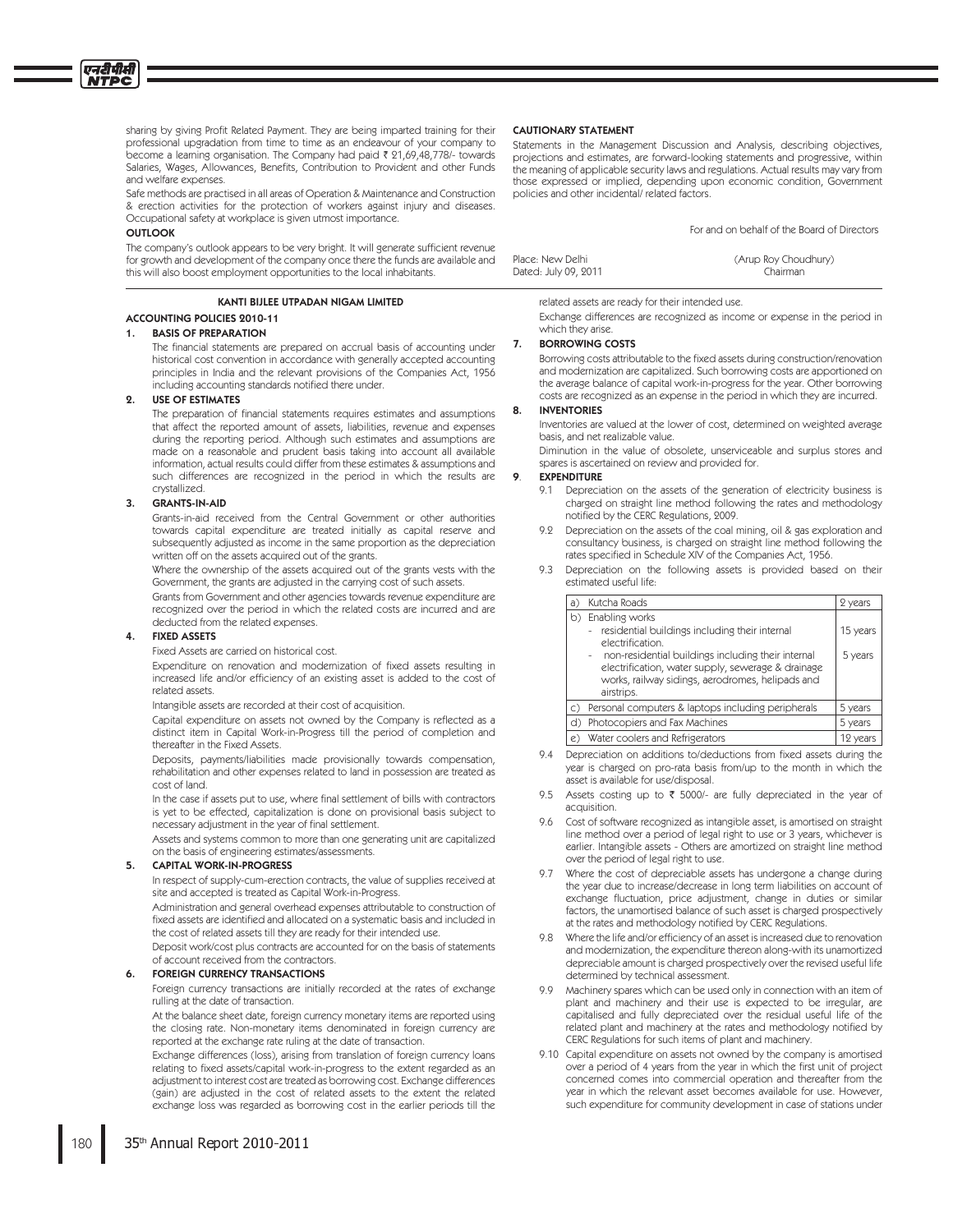एनटीपीर्स **İTPC** 

(Amount in ₹)

operation is charged off to revenue.

- 9.11 Leasehold land and buildings are fully amortised over 25 years or lease period whichever is lower following the rates and methodology notified by CERC Regulations. Leasehold land acquired on perpetual lease is not amortised.
- 9.12 Land acquired under Coal Bearing Areas (Acquisition & Development) Act, 1957 is amortised on the basis of lease period or balance useful life of the respective project whichever is earlier
	- 9.13 Expenses on ex-gratia payments under voluntary retirement scheme, training & recruitment and research and development are charged to revenue in the year incurred.
	- 9.14 Preliminary expenses on account of new projects incurred prior to approval of feasibility report/techno economic clearance are charged to revenue.
	- 9.15 Actuarial gains/losses in respect of 'Employee Benefit Plans' are recognised in the statement of Profit & Loss Account.
	- 9.16 Net pre-commissioning income/expenditure is adjusted directly in the cost of related assets and systems.
- 9.17 Expenses and prior period expenses/income of items of ₹100,000/- and below are charged to natural heads of accounts.
- 9.18 Carpet coal is charged off to coal consumption. However, during precommissioning period, carpet coal is retained in inventories and charged off to consumption in the first year of commercial operation. Transit and handling losses of coal as per norms are included in cost of coal.

10. PROVISIONS AND CONTINGENT LIABILITIES

A provision is recognized when the company has a present obligation as a result of a past event and it is probable that an outflow of resources will be required to settle the obligation and in respect of which a reliable estimate can be made. Provisions are determined based on management estimate required to settle the obligation at the balance sheet date and are not discounted to present value. Contingent liabilities are disclosed on the basis of judgment of the management/independent experts. These are reviewed at each balance sheet date and are adjusted to reflect the current management estimate.

### 11. CASH FLOW STATEMENT

Cash flow statement is prepared in accordance with the indirect method prescribed in Accounting Standard (AS) 3 on 'Cash Flow Statement'.

### KANTI BIJLEE UTPADAN NIGAM LTD. BALANCE SHEET AS AT 31<sup>ST</sup> MARCH, 2011

# KANTI BIJLEE UTPADAN NIGAM LTD. PROFIT & LOSS ACCOUNT FOR THE YEAR ENDED 31<sup>ST</sup> MARCH, 2011

|                                           |                               | Schedule       | As at                                                                        | As at                |                                                                              | Schedule | For the year                                | For the year         |
|-------------------------------------------|-------------------------------|----------------|------------------------------------------------------------------------------|----------------------|------------------------------------------------------------------------------|----------|---------------------------------------------|----------------------|
|                                           |                               |                | 31.03.2011                                                                   | 31.03.2010           |                                                                              |          | ended March                                 | ended March          |
|                                           |                               |                |                                                                              |                      |                                                                              |          | 31, 2011                                    | 31, 2010             |
| <b>SOURCES OF FUNDS</b>                   |                               |                |                                                                              |                      | <b>INCOME</b>                                                                |          |                                             |                      |
| <b>SHAREHOLDERS' FUNDS</b>                |                               |                |                                                                              |                      | Sales (Gross)                                                                | 14       | 485486583.50                                | 0.00                 |
| Share capital                             |                               | 1              | 885075370.00                                                                 | 885075370.00         | Energy internally consumed                                                   |          | 320734.20                                   | 0.00                 |
|                                           | Share Capital Deposit pending |                |                                                                              |                      | Other income                                                                 | 15       | 24832980.04                                 | 0.00                 |
| Allotment                                 |                               |                | 2561522337.00                                                                | 43800000.00          | <b>Total</b>                                                                 |          | 510640297.74                                | 0.00                 |
| Reserves and surplus                      |                               | $\overline{2}$ | 2980480256.00                                                                | 1874907150.00        | <b>EXPENDITURE</b>                                                           |          |                                             |                      |
|                                           |                               |                | 6427077963.00                                                                | 2803782520.00        | Fuel                                                                         |          | 353324561.67                                | 0.00                 |
| <b>LOAN FUNDS</b>                         |                               |                |                                                                              |                      | Employees' remuneration and                                                  | 16       | 104094008.10                                | 0.00                 |
| Secured Ioans                             |                               | 3              | 611130179.00                                                                 | 383731637.00         | benefits                                                                     |          |                                             |                      |
| <b>TOTAL</b>                              |                               |                | 7038208142.00                                                                | 3187514157.00        | Generation, administration & other                                           | 17       | 50678199.75                                 | 741820.00            |
| <b>APPLICATION OF FUNDS</b>               |                               |                |                                                                              |                      | expenses                                                                     |          |                                             |                      |
| <b>FIXED ASSETS</b>                       |                               | $\overline{4}$ |                                                                              |                      | Depreciation                                                                 |          | 109807982.70                                | 0.00                 |
| Gross Block                               |                               |                | 1774138423.54                                                                | 334868757.22         | Provisions                                                                   | 18       | 336890.46                                   | 0.00                 |
| Less: Depreciation                        |                               |                | 173740898.42                                                                 | 56811103.96          | Interest and finance charges                                                 | 19       | 38227027.16                                 | 9130.00              |
| Net Block                                 |                               |                | 1600397525.12                                                                | 278057653.26         | Total                                                                        |          | 656468669.84                                | 750950.00            |
| Capital Work-in-Progress                  |                               | 5              | 1599708335.41                                                                | 1468733115.70        | Profit before Tax and Prior                                                  |          | (145828372.10)                              | (750950.00)          |
| Construction stores and                   |                               | 6              |                                                                              |                      | <b>Period Adjustments</b>                                                    |          |                                             |                      |
| advances                                  |                               |                | 4104168904.10                                                                | 1415918574.31        | PriorPeriodincome/expenditure(net)                                           | 20       | (1610.24)                                   | 0.00                 |
|                                           |                               |                | 7304274764.63                                                                | 3162709343.27        | Profit before tax                                                            |          | (145826761.86)                              | (750950.00)          |
| <b>CURRENT ASSETS, LOANS AND ADVANCES</b> |                               |                |                                                                              |                      | Provision for:                                                               |          |                                             |                      |
| Inventories                               |                               | 7              | 24207989.20                                                                  | 9685075.00           | Current tax                                                                  |          | 0.00                                        | 0.00                 |
| <b>Sundry Debtors</b>                     |                               | 8              | 430925117.50                                                                 | 131240801.00         | Profit after tax                                                             |          | (145826761.86)                              | (750950.00)          |
| Cash and Bank balances                    |                               | 9              | 224230095.76                                                                 | 140862411.46         | Balance brought forward                                                      |          | (778815.50)                                 | (27865.50)           |
| Other Current Assets                      |                               | 10             | 4861631.00                                                                   | 2594755.08           | <b>Balance carried to Balance Sheet</b>                                      |          | (146605577.36)                              | (778815.50)          |
| Loans and Advances                        |                               | 11             | 107014773.47                                                                 | 10818855.50          | <b>Expenditure during construction</b>                                       | 91       |                                             |                      |
|                                           |                               |                | 791239606.93                                                                 | 295201898.04         | period (net)                                                                 |          |                                             |                      |
| <b>LESS: CURRENT LIABILITIES AND</b>      |                               |                |                                                                              |                      | Earning Per Share (Equity shares,                                            |          | (1.66)                                      | (0.13)               |
| <b>PROVISIONS</b>                         |                               |                |                                                                              |                      | face value ₹10/- each) - Basic and                                           |          |                                             |                      |
| <b>Current Liabilities</b>                |                               | 12             | 1173849583.92                                                                | 246353691.31         | Diluted $(\overline{\mathfrak{k}})$                                          |          |                                             |                      |
| Provisions                                |                               | 13             | 30062223.00                                                                  | 24822209.00          | Notes on Accounts                                                            | 22       |                                             |                      |
|                                           |                               |                | 1203911806.92                                                                | 271175900.31         |                                                                              |          |                                             |                      |
| <b>Net current assets</b>                 |                               |                | (412672199.99)                                                               | 24025997.73          | Schedules 1 to 21 and accounting policies form an integral part of accounts. |          |                                             |                      |
| Profit & Loss account                     |                               |                | 146605577.36                                                                 | 778815.50            |                                                                              |          |                                             |                      |
| <b>TOTAL</b>                              |                               |                | 7038208142.00                                                                | 3187514156.50        |                                                                              |          | For and on behalf of the Board of Directors |                      |
| Notes on Accounts                         |                               | 22             |                                                                              |                      | As per our report of even date                                               |          |                                             |                      |
|                                           |                               |                | Schedules 1 to 21 and accounting policies form an integral part of accounts. |                      | For GRA & Assiciates                                                         |          |                                             |                      |
|                                           |                               |                | For and on behalf of the Board of Directors                                  |                      | <b>Chartered Accountants</b>                                                 |          |                                             |                      |
| As per our report of even date            |                               |                |                                                                              |                      | (Ruchi Aggarwal)<br>(S. K. Agrawal)                                          |          | (P. K. Rai)                                 | (Arup Roy Choudhury) |
| For GRA & Assiciates                      |                               |                |                                                                              |                      | Partner<br>Company Secretary                                                 |          | Director                                    | Chairman             |
| <b>Chartered Accountants</b>              |                               |                |                                                                              |                      | M No.093590                                                                  |          |                                             |                      |
| (S. K. Agrawal)                           | (Ruchi Aggarwal)              |                | (P. K. Rai)                                                                  | (Arup Roy Choudhury) | Place : New Delhi                                                            |          |                                             |                      |
| Partner                                   | Company Secretary             |                | Director                                                                     | Chairman             | Dated: 2 <sup>nd</sup> May, 2011                                             |          |                                             |                      |
| M No.093590                               |                               |                |                                                                              |                      |                                                                              |          |                                             |                      |

 $(Am$ ount in  $\bar{z}$ )

Place : New Delhi

Dated: 2<sup>nd</sup> May, 2011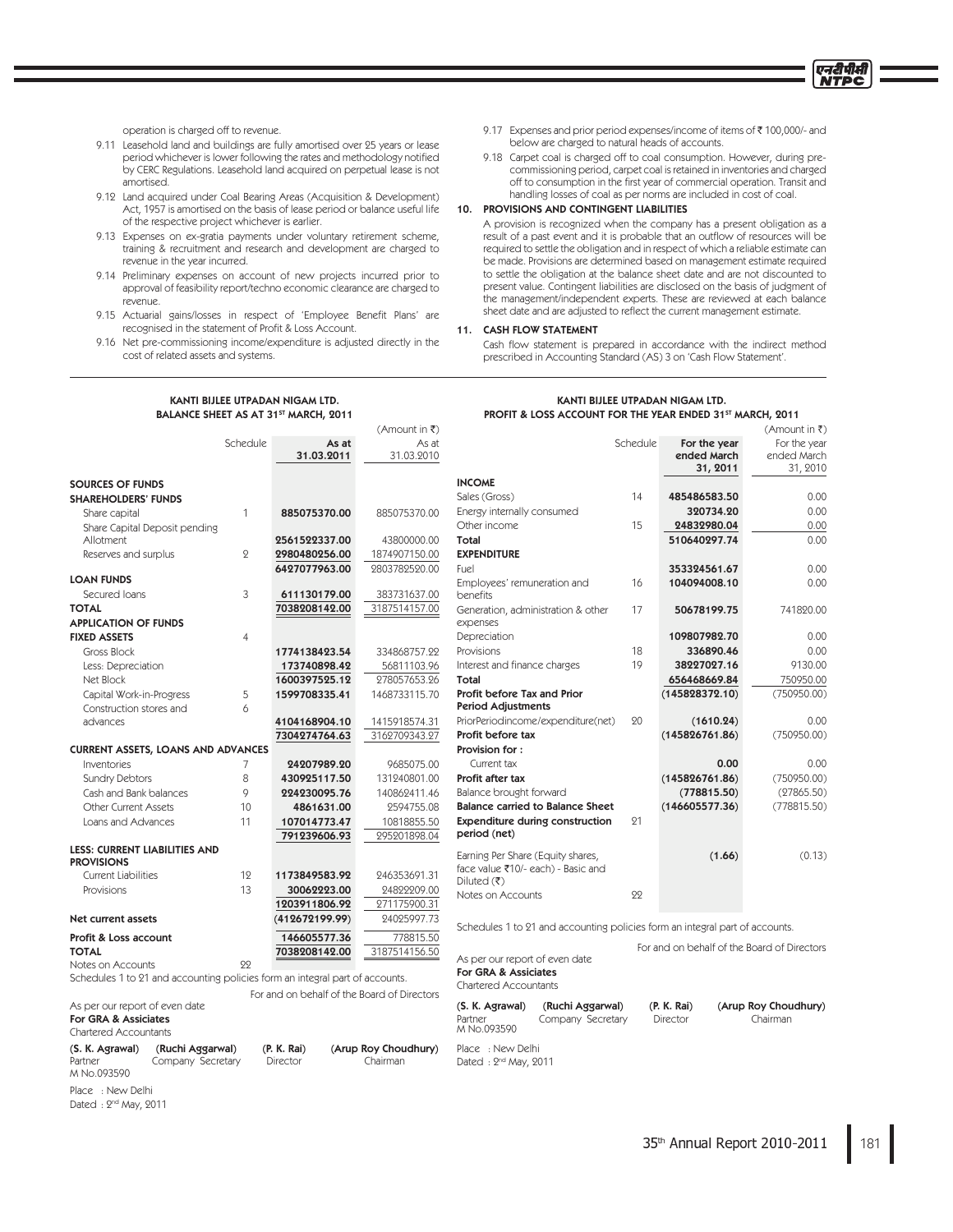|                                                                                                                                                                    |                     | (Amount in ₹)       |                                                                                                                                                                                              |                     | $(Am$ ount in ₹)    |
|--------------------------------------------------------------------------------------------------------------------------------------------------------------------|---------------------|---------------------|----------------------------------------------------------------------------------------------------------------------------------------------------------------------------------------------|---------------------|---------------------|
|                                                                                                                                                                    | As at<br>31.03.2011 | As at<br>31.03.2010 |                                                                                                                                                                                              | As at<br>31.03.2011 | As at<br>31.03.2010 |
| Schedule 1                                                                                                                                                         |                     |                     | Schedule 2                                                                                                                                                                                   |                     |                     |
| <b>SHARE CAPITAL</b>                                                                                                                                               |                     |                     | <b>RESERVES AND SURPLUS</b>                                                                                                                                                                  |                     |                     |
| <b>AUTHORISED</b>                                                                                                                                                  |                     |                     | Capital Reserve-grants from GOI                                                                                                                                                              |                     |                     |
| 1,000,000,000 equity shares of ₹10/- each <b>10000000000.00</b>                                                                                                    |                     | 1000000000.00       | As per last Balance Sheet                                                                                                                                                                    | 1874907150.00       | 1194907150.00       |
| (previous year 100,000,000 equity shares of                                                                                                                        |                     |                     | Add: Grants received during the year                                                                                                                                                         | 1129144894.00       | 750000000.00        |
| ₹ 10/- each)                                                                                                                                                       |                     |                     | Less: Grants utilised as depreciation for<br>the year on assets created out of the grants                                                                                                    | (23571788.00)       |                     |
| ISSUED, SUBSCRIBED AND PAID-UP                                                                                                                                     |                     |                     | Closing Balance                                                                                                                                                                              | 2980480256.00       | 1874907150.00       |
| 88,507,537 equity shares of ₹10/- each fully<br>paid-up (previous year 88,507,537 equity                                                                           | 885075370.00        | 885075370.00        | Total                                                                                                                                                                                        | 2980480256.00       | 1874907150.00       |
| shares of ₹10/- each fully paid-up)                                                                                                                                |                     |                     | Schedule 3                                                                                                                                                                                   |                     |                     |
| (57151000 held by NTPC Ltd. and their<br>nominees received in cash and 31356537                                                                                    |                     |                     | <b>SECURED LOANS</b>                                                                                                                                                                         |                     |                     |
| equity shares fully paid up held by Bihar<br>State Electricity Board and their nominees,<br>in considerartion other than cash. (Previous                           |                     |                     | Cash Credit from scheduled banks<br>(Secured against Inventory and Trade<br>Debtors acquired from cash credit Loan)                                                                          | 393987321.00        | 120874493.00        |
| year: 57151000 equity shares of ₹10 each<br>held by NTPC Ltd. and their nominees<br>and31356537 shares ₹ 10 each fully paid<br>up held by BSEB and their nominees) | 885075370.00        | 885075370.00        | Loan from Holding Company NTPC Ltd<br>(Secured by equitable mortgage through<br>deposit of title deed), (Due for repayment<br>within one year ₹ 37142857.00, Previous<br>year ₹ 45714286.00) | 217142858.00        | 262857144.00        |
|                                                                                                                                                                    |                     |                     | Total                                                                                                                                                                                        | 611130179.00        | 383731637.00        |

# Schedule 4 and 2008 and 2008 and 2008 and 2008 and 2008 and 2008 and 2008 and 2008 and 2008 and 2008 and 2008

| <b>FIXED ASSETS</b>                                                                            | (Amount in ₹)                 |               |                            |                         |                    |                 |                            |                    |                     |                     |  |
|------------------------------------------------------------------------------------------------|-------------------------------|---------------|----------------------------|-------------------------|--------------------|-----------------|----------------------------|--------------------|---------------------|---------------------|--|
|                                                                                                |                               |               | <b>Gross Block</b>         |                         |                    |                 | Depreciation               |                    |                     | <b>Net Block</b>    |  |
|                                                                                                | As at<br>01.04.2010           | Additions     | Deductions/<br>Adjustments | As at<br>31.03.2011     | Upto<br>01.04.2010 | For<br>the year | Deductions/<br>Adjustments | Upto<br>31.03.2011 | As at<br>31.03.2011 | As at<br>31.03.2010 |  |
| <b>TANGIBLE ASSETS</b>                                                                         |                               |               |                            |                         |                    |                 |                            |                    |                     |                     |  |
| Land:<br>(including development expenses)                                                      |                               |               |                            |                         |                    |                 |                            |                    |                     |                     |  |
| Freehold                                                                                       |                               |               |                            |                         |                    |                 |                            |                    |                     |                     |  |
| Leasehold                                                                                      | 0.00                          |               | (33.00)                    | 33.00                   |                    | 1.19            | (3.07)                     | 4.26               | 28.74               |                     |  |
| Roads, bridges, culverts & helipads                                                            | 12430863.00                   | 0.00          | 0.00                       | 12430863.00             | 1958837.14         | 418893.10       | (13291.36)                 | 2391021.60         | 10039841.40         | 10472025.86         |  |
| Building:                                                                                      |                               |               |                            |                         |                    |                 |                            |                    |                     |                     |  |
| Freehold                                                                                       |                               |               |                            |                         |                    |                 |                            |                    |                     |                     |  |
| Main plant                                                                                     | 113508719.00                  | 0.00          | 0.00                       | 113508719.00            | 25746613.91        | 6471974.33      | 713127.58                  | 31505460.66        | 82003258.34         | 87762105.09         |  |
| Others                                                                                         | 188064475.00                  | 3434191.00    | 0.00                       | 191498666.00            | 22946623.07        | 7157255.42      | (586412.80)                | 30690291.29        | 160808374.71        | 165117851.93        |  |
| Water Supply, drainage & sewerage system                                                       | 4444628.00                    | 0.00          | 0.00                       | 4444628.00              | 812427.84          | 148454.83       | 78269.01                   | 882613.66          | 3562014.34          | 3632200.16          |  |
| MGR track and signalling system                                                                | 0.00                          | 18393666.00   | 0.00                       | 18393666.00             |                    | 919683.30       | 0.00                       | 919683.30          | 17473982.70         |                     |  |
| Plant and machinery                                                                            | 770385.00                     | 1411310955.19 | 0.00                       | 1412081340.19           | 109109.29          | 100379027.68    | 641.40                     | 100487495.57       | 1311593844.62       | 661275.71           |  |
| Furniture, fixtures & other office equipment                                                   | 8237138.48                    | 1953082.99    | (6800.00)                  | 10197021.47             | 2298273.73         | 925381.29       | 1857.68                    | 3221797.34         | 6975224.13          | 5938864.75          |  |
| EDP, WP machines and satcom equipment                                                          | 4360337.44                    | 330381.00     | 0.00                       | 4690718.44              | 1787636.30         | 868057.88       | 129403.28                  | 2526290.90         | 2164427.54          | 2572701.14          |  |
| Vehicles including speedboats                                                                  | 280545.00                     | 0.00          | 280545.00                  | 0.00                    | 191007.55          | 47497.85        | 238505.40                  | 0.00               | 0.00                | 89537.45            |  |
| Construction equipments                                                                        | 1832516.00                    | 4096846.10    | 466944.77                  | 5462417.33              | 327707.26          | 453009.28       | 500729.65                  | 279986.89          | 5182430.44          | 1504808.74          |  |
| <b>Electrical installations</b>                                                                | 0.00                          | 366565.02     | 0.00                       | 366565.02               |                    | 27030.48        | 0.00                       | 27030.48           | 339534.54           |                     |  |
| Communication equipments                                                                       | 35776.00                      | 76790.50      | 0.00                       | 112566.50               | 141.61             | 2669.78         | (47.11)                    | 2858.50            | 109708.00           | 35634.39            |  |
| Hospital equipments                                                                            | 34946.00                      | 0.00          | 0.00                       | 34946.00                | 26987.38           | 423.30          | 1553.75                    | 25856.93           | 9089.07             | 7958.62             |  |
| Assets held for disposal valued at net book<br>value or net realisable value whichever is less | 0.00                          | 0.00          | (47845.29)                 | 47845.29                | 0.00               | 0.00            | 0.00                       | 0.00               | 47845.29            |                     |  |
| <b>INTANGIBLE ASSETS</b>                                                                       |                               |               |                            |                         |                    |                 |                            |                    |                     |                     |  |
| Software                                                                                       | 868428.30                     | 0.00          | 0.00                       | 868428.30               | 605736.28          | 174770.76       | 0.00                       | 780507.04          | 87921.26            | 262692.02           |  |
| Total                                                                                          | 334868757.22                  | 1439962477.80 |                            | 692811.48 1774138423.54 | 56811101.36        | 117994130.47    | 1064333.41                 | 173740898.42       | 1600397525.12       | 278057655.86        |  |
| Previous year                                                                                  | 323301752.22                  | 1309651.00    | 10260552.00                | 334868757.22            | 29726171.00        | 16273605.96     | 10811327.00                | 56811103.96        | 278057653.26        | 293575581.22        |  |
|                                                                                                |                               |               |                            |                         |                    |                 |                            |                    |                     |                     |  |
| Deduction/Adjustments from Gross Block for the year includes:                                  |                               |               |                            |                         | 2011               | 2010            |                            |                    |                     |                     |  |
|                                                                                                | Disposal/retirement of assets |               |                            |                         |                    | 0.00            |                            |                    |                     |                     |  |
| Cost adjustments                                                                               |                               |               | (6800.00)                  |                         | 0.00               |                 |                            |                    |                     |                     |  |
| Assets capitalised with retrospective effect / write back of excess<br>capitalisation          |                               |               |                            |                         | (33.00)            |                 |                            |                    |                     |                     |  |
| Others                                                                                         |                               |               |                            | 699644.48               |                    | 0.00            |                            |                    |                     |                     |  |
| Total                                                                                          |                               |               |                            | 692811.48               |                    | 0.00            |                            |                    |                     |                     |  |
| Deduction/Adjustments from Depreciation for the year includes:                                 |                               |               |                            |                         |                    |                 |                            |                    |                     |                     |  |

| Disposal/Retirement of assets                                                                                          |              |             |
|------------------------------------------------------------------------------------------------------------------------|--------------|-------------|
| Prior Period depreciation due to Assets capitalised with retrospective<br>effect / Write back of excess capitalisation | (3.07)       | 0.00        |
| <b>Others</b>                                                                                                          | 1064336.48   | 0.00        |
| Total                                                                                                                  | 1064333.41   | 0.00        |
| Deduction/adjustments from depreciation for the year includes:                                                         |              |             |
| Charged to Profit and Loss Account                                                                                     | 109807982.70 | 0.00        |
| Depreciation transferred to EDC(net)-(Schedule-21)                                                                     | 8186147.77   | 16273605.96 |
| Total                                                                                                                  | 117994130.47 | 16273605.96 |
|                                                                                                                        |              |             |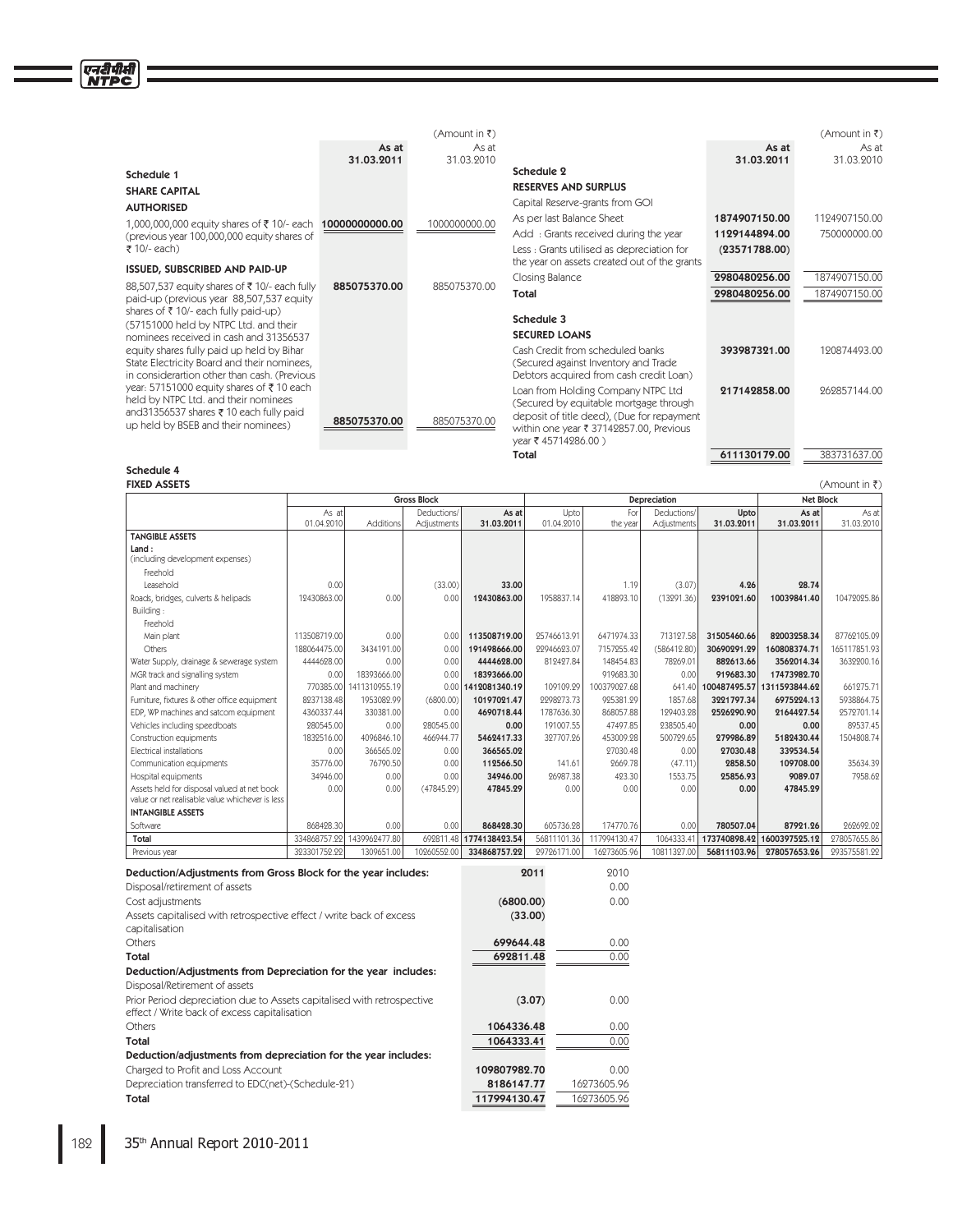एनटीपीसी

Schedule 5<br>CAPITAL WORK-IN-PROGRESS

| <b>CAPITAL WORK-IN-PROGRESS</b><br>$(Am$ ount in ₹)        |                |                  |                |               |                |  |  |
|------------------------------------------------------------|----------------|------------------|----------------|---------------|----------------|--|--|
|                                                            | As at          | <b>Additions</b> | Deductions &   | Capitalised   | As at          |  |  |
|                                                            | 01.04.2010     |                  | Adjustments    |               | 31.03.2011     |  |  |
|                                                            |                |                  |                |               |                |  |  |
|                                                            |                |                  |                |               |                |  |  |
|                                                            |                |                  |                |               |                |  |  |
| Development of land                                        |                | 103783517.19     | 0.00           | 0.00          | 103783517.19   |  |  |
| Roads, bridges, culverts & helipads                        |                | 609634.37        | 0.00           | 0.00          | 609634.37      |  |  |
| Buildings:                                                 |                |                  |                |               |                |  |  |
| Main plant                                                 |                | 0.00             | 0.00           | 0.00          | 0.00           |  |  |
| Others                                                     | 3387707.45     | 2070245.66       | 0.00           | 3434191.00    | 2023762.11     |  |  |
| Temporary erection                                         |                | 42221321.33      | 0.00           | 0.00          | 42221321.33    |  |  |
| MGR track and signalling system                            |                | 19462394.05      | 0.00           | 18393666.00   | 1068728.05     |  |  |
| Plant and machinery                                        | 2083564936.14  | 1276379639.32    | 906263598.18   | 1409640612.47 | 1044040364.81  |  |  |
| Construction equipments                                    |                | 2913160.92       | (862718.31)    | 3382433.00    | 393446.23      |  |  |
| <b>Electrical Installations</b>                            |                | 4759.63          | (346905.37)    | 351665.00     |                |  |  |
| <b>Sub Total</b>                                           | 2086952643.59  | 1447444672.47    | 905053974.50   | 1435202567.47 | 1194140774.09  |  |  |
| <b>Expenditure pending allocation</b>                      |                |                  |                |               |                |  |  |
| Survey, investigation, consultancy and supervision charges | 11800237.06    | 393767324.30     | 0.00           | 0.00          | 405567561.36   |  |  |
| Pre-commisioning expenses (net)                            | (630019765.05) | (146652431.85)   | (776672197.00) | 0.00          | 0.10           |  |  |
| Expenditure during construction period (net) *             |                | 255341229.54     | 0.00           | 0.00          | 255341229.54   |  |  |
| Less: Allocated to related works                           | 0.00           | (255341229.68)   |                | 0.00          | (255341229.68) |  |  |
| <b>Grand Total</b>                                         | 1468733115.60  | 1694559564.78    | 128381777.50   | 1435202567.47 | 1599708335.41  |  |  |
| Previous year                                              | 1294929342.00  | 173783684.00     | (20090.00)     | 0.00          | 1468733116.00  |  |  |

\* Brought from expenditure during construction period (net) - Schedule 21

|                                                |               | (Amount in $\overline{\xi}$ ) |                                                               |                              | (Amount in $\bar{z}$ )       |
|------------------------------------------------|---------------|-------------------------------|---------------------------------------------------------------|------------------------------|------------------------------|
|                                                | As at         | As at                         |                                                               | As at                        | As at                        |
|                                                | 31.03.2011    | 31.03.2010                    |                                                               | 31.03.2011                   | 31.03.2010                   |
| Schedule 6                                     |               |                               | Schedule 8                                                    |                              |                              |
| <b>CONSTRUCTION STORES AND ADVANCES</b>        |               |                               | <b>SUNDRY DEBTORS</b>                                         |                              |                              |
| <b>CONSTRUCTION STORES *</b>                   |               |                               | (Considered good, unless otherwise stated)                    |                              |                              |
| (At cost)                                      |               |                               | Debts outstanding over six months                             |                              |                              |
| <b>Steel</b>                                   | 4855409.52    | 1538017.91                    | Unsecured,                                                    | 0.00                         | 0.00                         |
| Cement                                         | 899238.65     |                               |                                                               | 0.00                         | 0.00                         |
| Others                                         | 792292469.54  | 133212419.00                  | Other debts                                                   |                              |                              |
|                                                | 798047117.71  | 134750436.21                  | Unsecured                                                     | 430925117.50<br>430925117.50 | 131240801.00<br>131240801.00 |
| Less: Provision for shortages                  |               | 487615.00                     | Total                                                         | 430925117.50                 | 131240801.00                 |
|                                                | 798047117.71  | 134262821.21                  |                                                               |                              |                              |
| <b>ADVANCES FOR CAPITAL EXPENDITURE</b>        |               |                               | Schedule 9                                                    |                              |                              |
| Secured                                        |               |                               | <b>CASH &amp; BANK BALANCES</b>                               |                              |                              |
| Unsecured, considered good                     |               |                               | Cash In hand                                                  | 0.00                         | 100168000.00                 |
| Covered by bank guarantees                     | 1217166610.69 |                               | (includes cheques, drafts, stamps on hand                     |                              |                              |
| Others                                         | 2088955175.70 | 1281655753.10                 | Current year-nil, previous year                               |                              |                              |
|                                                | 3306121786.39 | 1281655753.10                 | ₹100168000/-)                                                 |                              |                              |
| Total                                          | 4104168904.10 | 1415918574.31                 | Balances with scheduled banks                                 |                              |                              |
| * Includes material in transit, under          |               |                               | Current accounts (a)                                          | 9179826.04                   | 6376826.82                   |
| inspection and with contractors                | 667236879.00  | 0.00                          | Term deposit accounts (b)                                     | 215050269.72                 | 34317584.64                  |
|                                                |               |                               | Total                                                         | 224230095.76                 | 140862411.46                 |
| Schedule 7                                     |               |                               | Schedule 10                                                   |                              |                              |
| <b>INVENTORIES</b>                             |               |                               | <b>OTHER CURRENT ASSETS</b>                                   |                              |                              |
| (Valuation as per Accounting Policy No. 8)     |               |                               | Interest accrued:                                             |                              |                              |
| Components and spares                          | 628177.25     | 0.00                          | Term deposits                                                 | 4861631.00                   | 2501019.08                   |
| Loose tools                                    |               |                               | Others                                                        |                              | 93736.00                     |
| Coal                                           | 14503502.00   | 9681955.00                    | Total                                                         | 4861631.00                   | 2594755.08                   |
| Fuel oil                                       | 9300244.16    |                               |                                                               |                              |                              |
| Chemicals & consumables                        | 3120.00       | 3120.00                       | Schedule 11                                                   |                              |                              |
| Others                                         | 597451.25     |                               | <b>LOANS AND ADVANCES</b>                                     |                              |                              |
|                                                | 25032494.66   | 9685075.00                    | (Considered good, unless otherwise stated)                    |                              |                              |
| Less: Provision for shortages                  | 40495.00      |                               | <b>LOANS</b>                                                  |                              |                              |
| Provision for obsolete/ unserviceable          |               |                               | <b>ADVANCES</b>                                               |                              |                              |
| items/                                         | 784010.46     |                               | (Recoverable in cash or in kind or for value)                 |                              |                              |
|                                                |               |                               | to be received)                                               |                              |                              |
| Total                                          | 24207989.20   | 9685075.00                    | Contractors & suppliers, including material<br>issued on loan |                              |                              |
| Inventories include material in transit, under |               |                               | Secured                                                       |                              |                              |
| inspection and with contractors                | 8594053.00    | 0.00                          | Unsecured                                                     | 94961459.18                  | 0.00                         |

183 35<sup>th</sup> Annual Report 2010-2011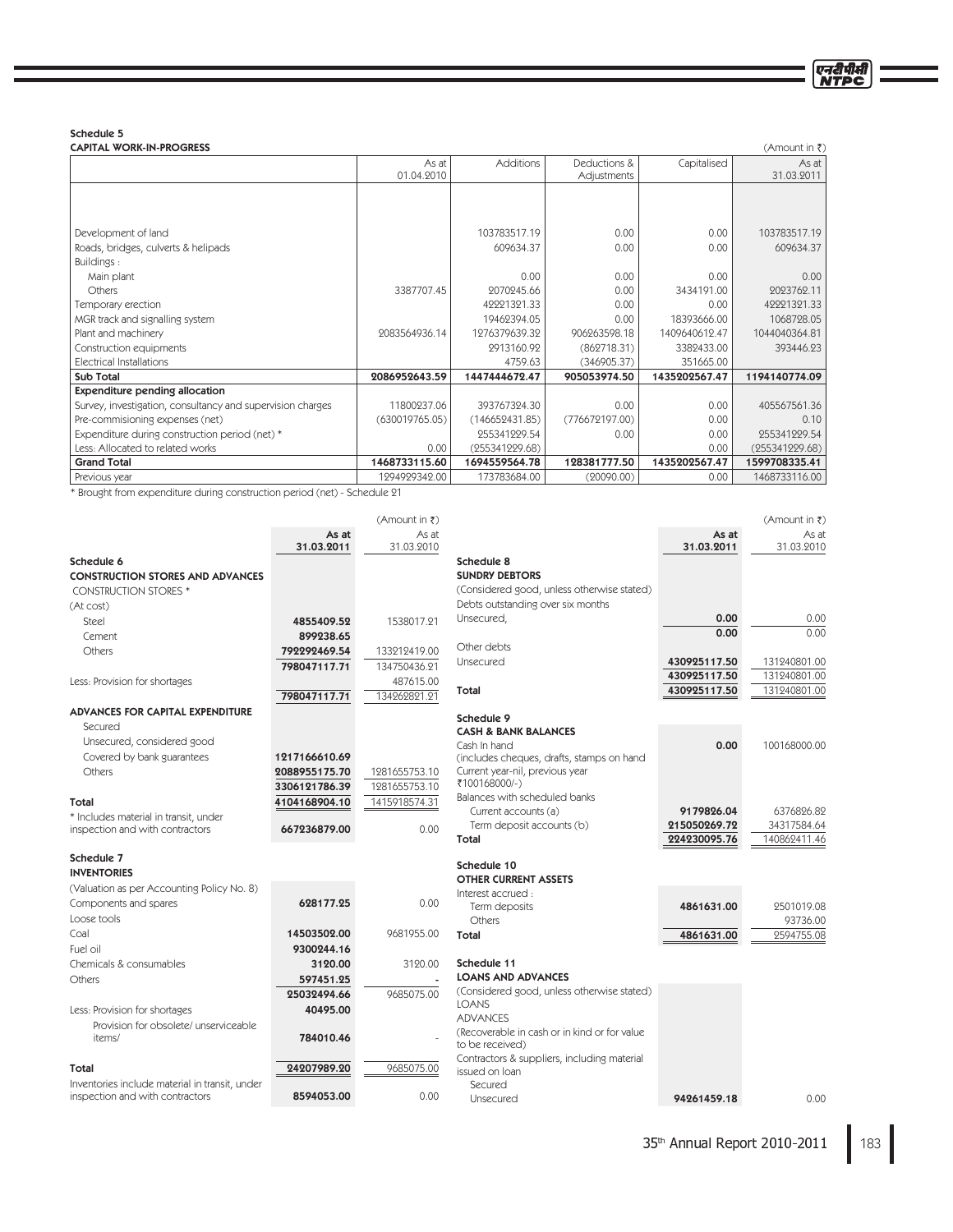|                                                     |                     | (Amount in ₹)       |                                                                      |                             | (Amount in ₹)               |
|-----------------------------------------------------|---------------------|---------------------|----------------------------------------------------------------------|-----------------------------|-----------------------------|
|                                                     | As at<br>31.03.2011 | As at<br>31.03.2010 |                                                                      | For the year<br>ended March | For the year<br>ended March |
| Schedule 11 (Cont.)                                 |                     |                     |                                                                      | 31, 2011                    | 31, 2010                    |
| Employees (including imprest)                       |                     |                     | Schedule 16                                                          |                             |                             |
| Unsecured                                           | 5000.00             | 177309.00           | <b>EMPLOYEES' REMUNERATION AND</b>                                   |                             |                             |
| Considered doubtful                                 |                     | 0.00                | <b>BENEFITS</b>                                                      |                             |                             |
|                                                     |                     |                     | Salaries, wages, bonus, allowances &                                 |                             |                             |
| Advance tax & tax deducted at source                | 1791410.00          | 988718.00           | benefits                                                             | 186135763.54                | 148282311.53                |
| Others                                              |                     |                     | Contribution to provident and other funds                            | 15154372.00                 | 9343938.41                  |
| Unsecured                                           | 668027.29           | 1167030.50          | Welfare expenses                                                     | 15658643.01                 | 9810761.39                  |
|                                                     | 96725896.47         | 9333057.50          |                                                                      | 216948778.55                | 167437011.33                |
| <b>DEPOSITS</b>                                     |                     |                     | Less: Transferred to expenditure during                              |                             |                             |
| Deposits with customs, port trust and               |                     |                     | construction period (net)                                            | 112854770.45                | 167437011.33                |
| others                                              | 10288877.00         | 8485798.00          | - Schedule 21                                                        |                             |                             |
| Total                                               | 107014773.47        | 10818855.50         | Total                                                                | 104094008.10                | 0.00                        |
| Schedule 12                                         |                     |                     |                                                                      |                             |                             |
| <b>CURRENT LIABILITIES</b>                          |                     |                     | Schedule 17                                                          |                             |                             |
| Sundry creditors                                    |                     |                     | <b>GENERATION, ADMINISTRATION &amp; OTHER EXPENSES</b>               |                             |                             |
| For capital expenditure                             |                     |                     | Power charges                                                        | 320734.20                   | 0.00                        |
|                                                     | 125110.29           |                     | Less: Recovered from contractors &<br>employees                      | 232815.13                   | 0.00                        |
| Micro & small enterprises<br>Others                 |                     | 94139195.01         |                                                                      | 87919.07                    | 0.00                        |
|                                                     | 788141684.61        |                     | Stores consumed                                                      | 266537.20                   | 3231437.56                  |
| For goods and services                              |                     |                     | Rent                                                                 |                             | 616372.00                   |
| Micro & small enterprises                           | 54348.51            |                     | Less:Recoveries                                                      |                             | 0.00                        |
| Others                                              | 176299147.42        | 59990646.34         |                                                                      | 0.00                        | 616372.00                   |
| Holding Company-NTPC Limited                        | 144260262.95        | 67760128.13         | Repairs & maintenance                                                |                             |                             |
| Deposits, retention money from contractors          |                     |                     | <b>Buildings</b>                                                     | 7614108.48                  | 1727677.98                  |
| and others                                          | 26036331.99         | 15256320.45         | Plant & machinery                                                    |                             |                             |
| Less: Bank deposits/Investments held as<br>security | 899476.00           | 1255500.00          | Power stations                                                       | 45957742.83                 | 72185515.62                 |
|                                                     | 1134017409.77       | 228120789.93        |                                                                      | 45957742.83                 | 72185515.62                 |
| Other liabilities                                   | 39832174.15         | 18232901.38         | Others                                                               | 295803.21                   | 45351.00                    |
| Total                                               |                     |                     | Insurance                                                            | 7206494.70                  | 5316032.00                  |
|                                                     | 1173849583.92       | 246353691.31        | Rates and taxes                                                      | 63184.00                    | 764786.00                   |
| Schedule 13                                         |                     |                     | Water cess & environment protection cess                             | 316971.00                   | 0.00                        |
| <b>PROVISIONS</b>                                   |                     |                     | Training & recruitment expenses                                      | 145257.00                   | 254205.00                   |
|                                                     |                     |                     | Less: Fees for application and training                              | 0.00                        | 0.00                        |
| Employee benefits                                   |                     |                     |                                                                      | 145257.00                   | 254205.00                   |
| As per last balance sheet                           | 24822209.00         | 15547730.00         | Communication expenses                                               | 2018187.89                  | 2677138.57                  |
| Additions during the year                           | 5783269.00          | 12953470.00         | Travelling expenses                                                  | 12279241.68                 | 8924039.00                  |
| Amounts paid during the year                        | (543255.00)         | 3678991.00          | Tender expenses                                                      | 2104294.00                  | 662982.00                   |
| Amounts reversed during the year                    |                     |                     | Less: Receipt from sale of tenders                                   | 188852.00                   | 0.00                        |
|                                                     | 30062223.00         | 24822209.00         |                                                                      | 1915442.00                  | 662982.00                   |
| Total                                               | 30062223.00         | 24822209.00         | Payment to auditors                                                  | 109169.00                   | 107256.00                   |
|                                                     |                     |                     | Advertisement and publicity                                          | 19200.00                    | 54850.00                    |
|                                                     |                     | (Amount in ₹)       | Security expenses                                                    | 53139482.22                 | 43592273.57                 |
|                                                     | For the year        | For the year        | Entertainment expenses                                               | 557529.87                   | 389406.00                   |
|                                                     | ended March         | ended March         | Expenses for guest house                                             | 4395675.00                  | 3535124.15                  |
|                                                     | 31, 2011            | 31, 2010            | Less:Recoveries                                                      | 59555.00                    | 0.00                        |
| Schedule 14                                         |                     |                     |                                                                      | 4336120.00                  | 3535124.15                  |
| <b>SALES</b>                                        |                     |                     | Ash utilisation & marketing expenses                                 | 191094.75                   | 0.00                        |
| Energy Sales (including electricity duty)           | 485486583.50        | 0.00                | Less: Sale of ash products                                           | 0.00                        | 0.00                        |
| Total                                               | 485486583.50        | 0.00                |                                                                      | 191094.75                   | 0.00                        |
|                                                     |                     |                     | Books and periodicals                                                |                             | 75010.00                    |
| Schedule 15                                         |                     |                     | Professional charges and consultancy fees                            | 2104244.00                  | 1006572.00                  |
| <b>OTHER INCOME</b>                                 |                     |                     | Legal expenses                                                       | 15905100.00                 | 252913.00                   |
| Income from Others                                  |                     |                     | EDP hire and other charges                                           | 934937.00                   | 170264.00                   |
| Interest (Gross) (Tax deducted at source            |                     |                     | Printing and stationery                                              | 341366.84                   | 610674.00                   |
| ₹ 802672.00, previous year ₹ 309009.00)             |                     |                     | Hiring of vehicles                                                   | 9114310.26                  | 4252027.76                  |
| Indian banks                                        | 8301390.00          | 2933282.72          | Miscellaneous expenses                                               | 1033002.21                  | 846080.34                   |
| Others                                              | 901356.00           | 0.00                |                                                                      | 165952445.21                | 151297987.55                |
| Miscellaneous income                                | 24587508.01         | 1752897.41          |                                                                      |                             |                             |
|                                                     | 33790254.01         | 4686180.13          | Less: Transferred to Expenditure during<br>construction period (net) |                             |                             |
| Less: Transferred to                                |                     |                     | - Schedule 21                                                        | 115274245.46                | 150556167.55                |
| Expenditure during construction period              |                     |                     | Total                                                                | 50678199.75                 | 741820.00                   |
| (net) - Schedule 21                                 | 8957273.97          | 4686180.13          |                                                                      | 1147020127                  | 22504546.00                 |

50678199.75 Spares consumption included in repairs and maintenance 11679321.37 33506566.00

Total 24832980.04 2000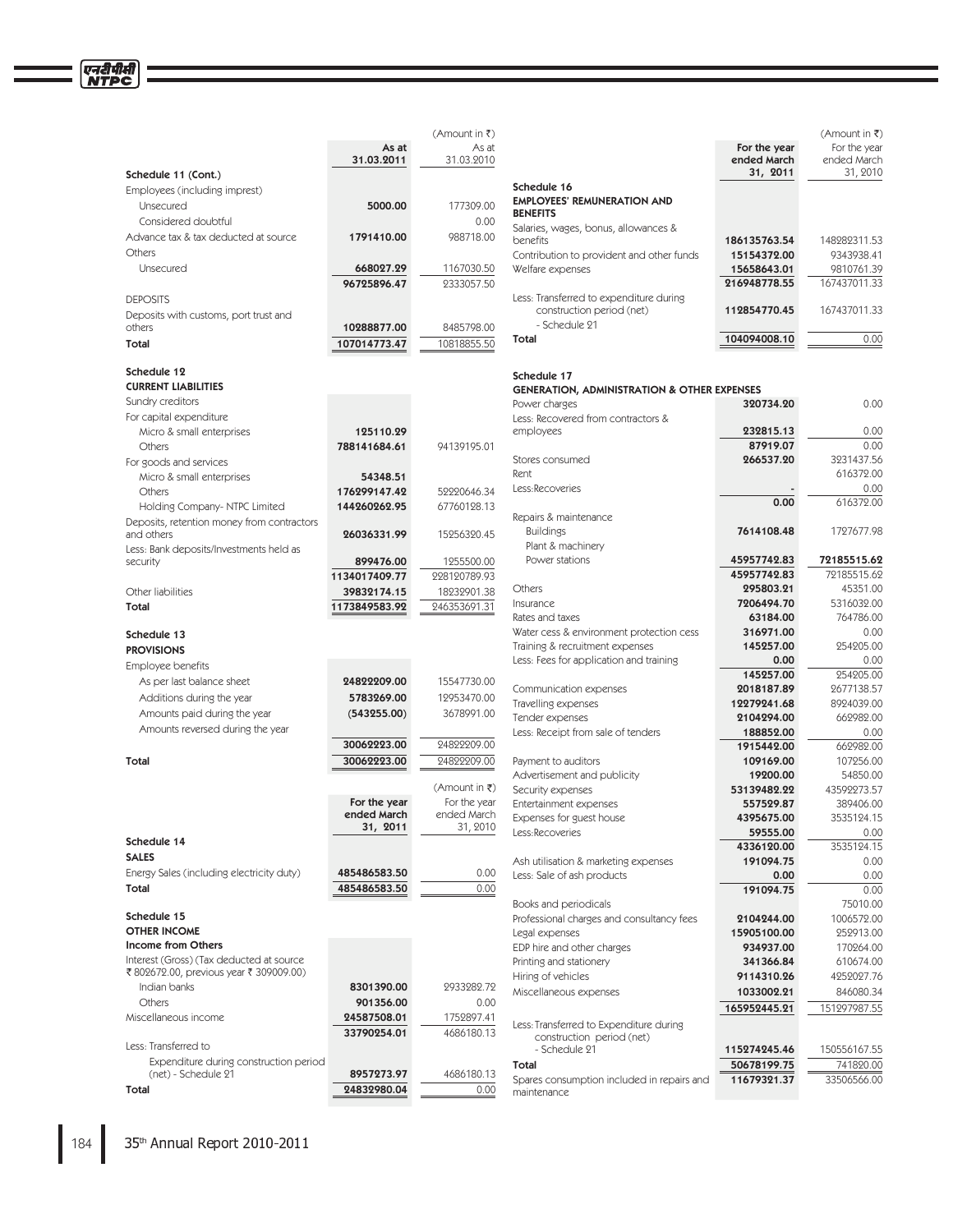एनटीपीसी

|                                                              |                          | (Amount in ₹) |                                                                                                                                                                     |               | (Amount in ₹) |
|--------------------------------------------------------------|--------------------------|---------------|---------------------------------------------------------------------------------------------------------------------------------------------------------------------|---------------|---------------|
|                                                              | For the year             | For the year  |                                                                                                                                                                     | For the year  | For the year  |
|                                                              | ended March              | ended March   |                                                                                                                                                                     | ended March   | ended March   |
|                                                              | 31, 2011                 | 31, 2010      |                                                                                                                                                                     | 31, 2011      | 31, 2010      |
| Schedule 18                                                  |                          |               | Schedule 21 (Cont.)                                                                                                                                                 |               |               |
| <b>PROVISIONS</b>                                            |                          |               | Entertainment expenses                                                                                                                                              | 178936.00     | 389406.00     |
| Obsolete/Dimunition in the value of surplus                  |                          |               | Guest house expenses                                                                                                                                                | 2449000.00    | 3535124.40    |
| stores                                                       | 336890.46                | 447120.00     | Books and periodicals                                                                                                                                               | 0.00          | 75010.00      |
| Shortage in construction stores                              | 0.00                     | 40495.00      | Professional charges and consultancy fee                                                                                                                            | 1677759.00    | 1006572.00    |
| Sub-Total                                                    | 336890.46                | 487615.00     | Legal expenses                                                                                                                                                      | 15905100.00   | 252913.00     |
| Less: Transferred to expenditure during                      | 0.00                     | 487615.00     | EDP Hire and other charges                                                                                                                                          | 6000.00       | 170264.00     |
| construction period (net)-Schedule 21                        |                          |               | Printing and stationery                                                                                                                                             | 207032.60     | 610674.00     |
| Total                                                        | 336890.46                | 0.00          | Miscellaneous expenses                                                                                                                                              | 6101412.23    | 5098108.10    |
| Schedule 19                                                  |                          |               |                                                                                                                                                                     |               |               |
| <b>INTEREST AND FINANCE CHARGES</b>                          |                          |               | Total (B)                                                                                                                                                           | 115274245.46  | 151043782.75  |
| Interest on:                                                 |                          |               | C. Depreciation                                                                                                                                                     | 8186147.77    | 16273605.96   |
| Rupee term loans                                             | 65324745.00              | 40399089.00   | Total $(A+B+C)$                                                                                                                                                     | 236315163.68  | 334754400.04  |
| <b>Finance Charges:</b>                                      |                          |               | D. Interest and Finance Charges                                                                                                                                     |               |               |
| Bank charges                                                 | 1248700.68               | 1361042.00    | Interest on                                                                                                                                                         |               |               |
| <b>Others</b>                                                |                          | 9130.00       | Rupee term loans                                                                                                                                                    | 28142372.84   | 40399089.00   |
|                                                              | 1248700.68               | 1370172.00    | Others                                                                                                                                                              | 204045.68     | 1361042.00    |
| Sub-Total                                                    | 66573445.68              | 41769261.00   | Total(D)                                                                                                                                                            | 28346418.52   | 41760131.00   |
| Less: Transferred to expenditure during                      |                          |               | E. Less: Other Income                                                                                                                                               |               |               |
| construction period (net) - Schedule 21                      | 28346418.52              | 41760131.00   | Interest from                                                                                                                                                       |               |               |
| Total                                                        | 38227027.16              | 9130.00       | Indian banks                                                                                                                                                        | 7495910.00    | 2933282.72    |
|                                                              |                          |               | Miscellaneous income                                                                                                                                                | 1461363.97    | 1752897.41    |
| Schedule 20                                                  |                          |               | TOTAL (E)                                                                                                                                                           | 8957273.97    | 4686180.13    |
| PRIOR PERIOD INCOME/EXPENDITURE (NET)                        |                          |               | F. Prior Period Adjustments                                                                                                                                         | (363078.69)   | 33695288.00   |
| <b>INCOME</b>                                                |                          |               |                                                                                                                                                                     | 255341229.54* | 405523638.91  |
| <b>Sales</b>                                                 | 0.00                     | 0.00          | GRAND TOTAL (A+B+C+D-E+F)                                                                                                                                           |               |               |
| <b>EXPENDITURE</b>                                           |                          |               | * Balance carried to Capital Work-in-progress - (Schedule 5)                                                                                                        |               |               |
| Depreciation                                                 | (364688.93)              | 10811327.00   |                                                                                                                                                                     |               |               |
| Others                                                       |                          | 22883961.00   | Schedule-22                                                                                                                                                         |               |               |
|                                                              | (364688.93)              | 33695288.00   | <b>Notes on Accounts:</b>                                                                                                                                           |               |               |
| Net Expenditure/(Income)                                     | (364688.93)              | 33695288.00   |                                                                                                                                                                     |               |               |
| Less: Transferred to                                         |                          |               | The Office of the Comptroller & Auditor General of India expressed an opinion<br>1.<br>that the rates of depreciation notified by the CERC shall be followed by the |               |               |
| Expenditure during construction period (net)-<br>Schedule 21 |                          | 33695288.00   | Company for providing depreciation in the accounts instead of the rates as per                                                                                      |               |               |
| Total                                                        | (363078.69)<br>(1610.24) | 0.00          | the Companies Act, 1956 in respect of generating assets. Accordingly, the                                                                                           |               |               |
|                                                              |                          |               | Company revised its accounting policies relating to charging of depreciation                                                                                        |               |               |
| Schedule 21                                                  |                          |               | w.e.f 1st April 2009 considering the rates and methodology notified by the                                                                                          |               |               |
| <b>EXPENDITURE DURING CONSTRUCTION PERIOD (NET)</b>          |                          |               | CERC for determination of tariff through Regulations, 2009. In case of certain                                                                                      |               |               |
| A. Employees remuneration and other                          |                          |               | assets, the Company has continued to charge higher depreciation based on<br>technical assessment of useful life of those assets. Consequent to this change,         |               |               |
| benefits                                                     |                          |               | prior period depreciation written back is ₹ 3,64,688/-. Depreciation for the year                                                                                   |               |               |
| Salaries, wages, allowances and benefits                     | 98654556.23              | 148282311.53  | ended 31 <sup>st</sup> March 2011 is lower by ₹ 65,86,633/- . As a result, loss before tax for                                                                      |               |               |
| Contribution to provident and other funds                    | 6805127.00               | 9343938.41    | the year ended 31 <sup>st</sup> March 2011 is lower by ₹ 65,86,633/-                                                                                                |               |               |
| Welfare expenses                                             | 7395087.22               | 9810761.39    | (i) Both the units of the transferred station were under renovation &<br>2.                                                                                         |               |               |
| Total (A)                                                    | 112854770.45             | 167437011.33  | modernization since the date of transfer. Unit no-2 of the station has been                                                                                         |               |               |
| <b>B. Other Expenses</b>                                     |                          |               | declared under commercial operation since 15.10.2010 and                                                                                                            |               |               |
| Power charges                                                | 0.00                     | 0.00          | ₹ 1,435,202,567/- related to unit no-2 capitalized on 14.10.2010.                                                                                                   |               |               |
| Less: Recovered from contractors &                           |                          |               | The infirm power generated from the unit-02 $(1 \times 110 \text{ MW})$ of plant during<br>(ii)                                                                     |               |               |
| employees                                                    | 145398.34                | 0.00          | the stability period (upto 14.10.2010) has been accounted at mutually                                                                                               |               |               |
|                                                              | (145398.34)              | 0.00          | agreed rate of ₹ 3.65 p/kWh between BSEB & KBUNL. Energy Charges                                                                                                    |               |               |

Rent **0.00** 616372.00

Buildings **5961566.66** 1727677.98 Others 26286535.40 75462304.18

Insurance **3963709.70** 5316032.20 Rates and taxes **316971.00** 764786.00 Communication expenses **887841.71** 2677138.37 Travelling expenses **6551190.92** 8924039.00 Fender expenses **185523.00** 2185523.00 662982.00 Less: Income from sale of tenders **106852.00** 0.00

Advertisement and publicity **19200.00** 54850.00 Security expenses **42793191.58** 43592273.52

Payment to auditors and the set of the set of the set of the set of the set of the set of the set of the set of the set of the set of the set of the set of the set of the set of the set of the set of the set of the set of

32248102.06

**2078671.00** 662982.00<br>**35526.00** 107256.00

Repairs & maintenance

mutually<br>Charges accrued and related expenses including fuel & other direct expenses during stabilization period has been accounted as pre-commissioning income/expenditure. In-firm power sent out during the F.Y.2010-11(upto 14.10.2010) is 169.29 mu (previous year 396mu). 3. As per the MOU dt.9<sup>th</sup> May 2006, Govt. of India sanctioned a grant of ₹350.00 crore through Govt of Bihar for renovation & modernization of the taken over

station under RSVY grant. M/s BHEL has been paid an advance of ₹ 240 crores till 31.03.2011 and KBUNL has been paid  $\overline{\xi}$  55 crores out of the sanctioned amount and the same have been accounted as 'Grants-in-Aid' in Schedule 2 as Capital Reserve.

4. (i) Tariff petition has been filed with CERC for fixation of tariff for the period 15.10.2010 to 31.03.2014 vide tariff petition dated 07.10.2010.In the meantime the billing and accounting for the post COD period i.e 15.10.2010 to 31.10.2011 amounting to ₹ 38.95 crore has been made at the rate of ₹3.65/unit, the mutually agreed rate between KBUNL and BSEB (applicable for pre-commissioning period) subject to retrospective adjustment on final tariff notification by CERC.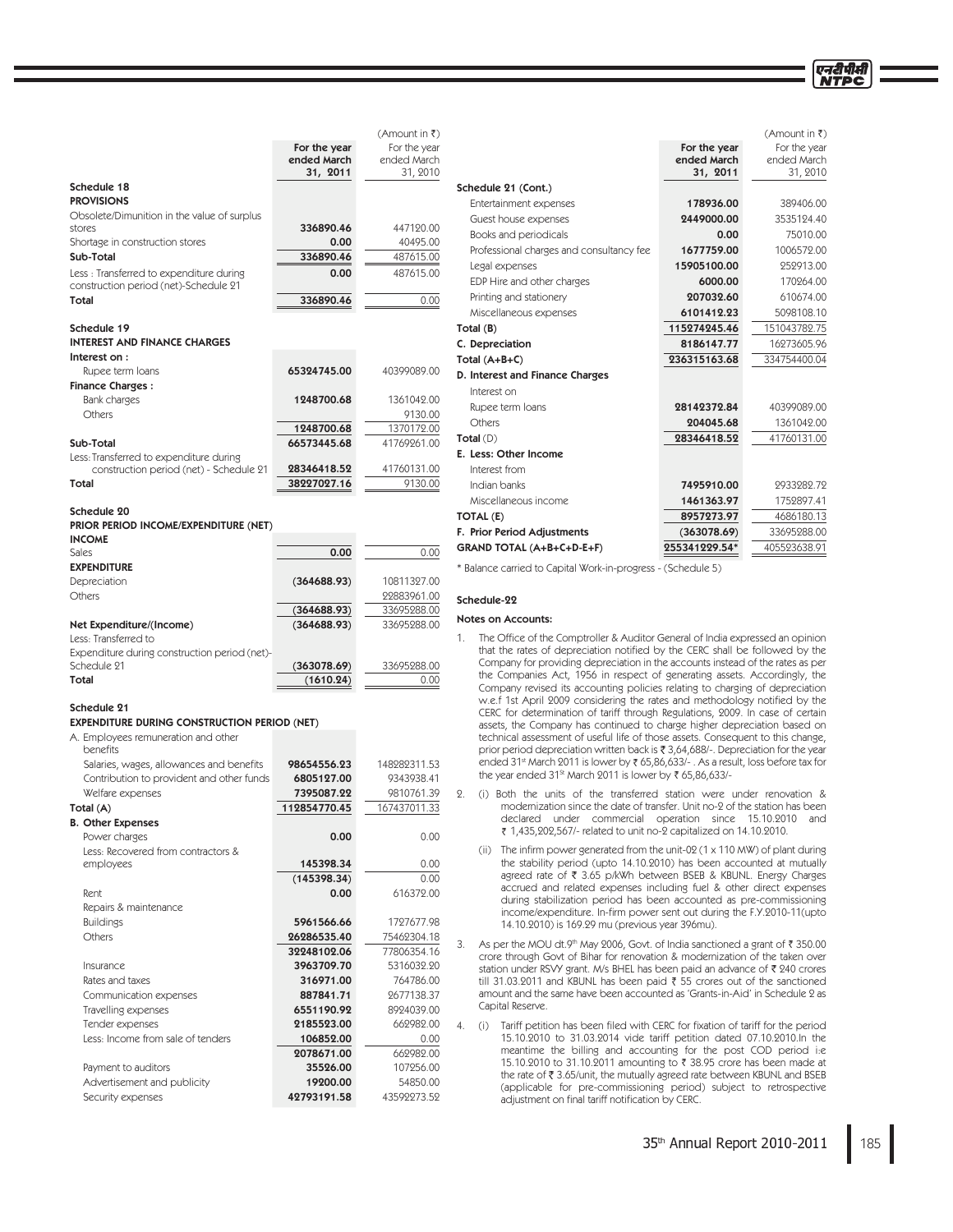- (ii) Vide clause no. 2.2.3 of Power purchase agreement, the single beneficiary i.e. BSEB is liable to pay the entire capacity charges for any reduction in generation on account of non payment of dues. In line with the PPA clause, capacity charges for the period of plant shutdown during post COD period due to non availability of fuel consequent to non payment of dues by BSEB amounting to ₹ 10,60,08,855/- billed and accounted.
- Disclosure As Per accounting Standard-15  $5^{\circ}$

Employees' remuneration and benefits includes ₹ 29,697,049/-(previous year ₹ 17,705,599/-) in respect of gratuity, leave, post retirement medical facility, transfer traveling allowance on retirement / death, long service award to employees, farewell gift on retirement and family economic rehabilitation scheme as apportioned by the Holding Company i.e. NTPC Limited on actuarial valuation basis at the end of the year and for employee on deputation from BSEB {₹ 19,058,066/-(previous year ₹ 13,957,664/-)}.

#### **Related Party Disclosures:** 6

Remuneration to key management personnel for the year is NIL (previous year NIL)

### $7.$ **Operating leases-**

The Company's significant leasing arrangements are in respect of operating leases of Premises for residential use of employees. These leasing arrangements are usually renewable on mutually agreed terms but are not non-cancelable. Employee's remuneration and benefits include  $\bar{\xi}$  45,11,244/-(Previous Year ₹ 53,50,838/-) towards lease payments, net of recoveries, in respect of premises for residential use of employees.

#### 8. Earning per share :-

The elements considered for calculation of Earning per Share (Basic and Diluted) are as under:

|                                                                 | <b>Current year</b> | Previous year |
|-----------------------------------------------------------------|---------------------|---------------|
| Net Profit after tax used as numerator $(\bar{\tau})$           | (145827323)         | (750950)      |
| Weighted average number of equity shares<br>used as denominator | 88507537            | 5913098       |
| Earning per share $(\bar{\tau})$                                | (1.65)              | (0.13)        |
| Diluted Earning Per Share (₹)                                   |                     |               |
| Face value per share $(\bar{\zeta})$                            | $10/-$              | 10/-          |

9. Payment to the Statutory auditors:-

|                       | <b>Current Year</b> | Previous Year |
|-----------------------|---------------------|---------------|
| Audit Fee (₹)         | 55150               | 35332         |
| Certification Fee (₹) | 33090               |               |

10. Interest payable to Micro, Small & Medium scale Enterprises is NIL.

11. Estimated amount of contracts remaining to be executed on Capital account and not provided for is ₹ 1225.02 Crores (Previous Year 139.12 Crores).

12. Value of components, stores and spares parts consumed (indigenous) ₹ 8209.83 lakhs (previous year ₹ 10723.86 lakhs)

- 13. (i) Licensed capacity Not applicable.
	- (ii) Installed capacity 2x110 MW (Since 15.10.2010 one unit no. 02 has been declared for commercial operation and Unit no 1 is under Renovation & Modernization)
	- (iii) Quantitative information in respect of Generation and Sale of Electricity :

| Pre-Commissioning Period<br>$(01.04.10-14.10.10)$ | Current year | Previous year |
|---------------------------------------------------|--------------|---------------|
| Generation (in MUs)                               | 199.40       | 461           |
| Sales (in MUs)                                    | 169.29       | 396           |
| Commercial period: (14.10.10 to 31.03.11)         |              |               |
| Generation (in MUs)                               | 120.17       | ΝIΙ           |
| Sales (in MUs)                                    | 103.94       | ΝIΙ           |

14. Figures have been rounded off to nearest rupee.

16. (i) Balances shown under advances, creditors and material lying with

contractors and material issued on loan in so far as these have since not been realized/discharged or adjusted are subject to confirmation / reconciliation and consequential adjustment, if any

- (ii) In the opinion of the management, the value of current assets, loans and advances on realization in the ordinary course of business, will not be less than the value at which these are stated in the Balance Sheet.
- 17. Information pursuant to Ministry of Environment & Forests notification no. s. o. 2804(E) New Delhi the 3rd November, 2009 for ash:
	- (i) Unit no.-2 (1\*110MW) has been declared for commercial operation w.e.f:15/10/2010.
	- (ii) Only slurry ash generated (1.80 Lacs.MT) & there is no sale of ash.
	- (iii) Pond & Slurry ash is used for site filling of area for Stage-II (2x195MW) of **KBUNL**
	- (iv) For use of Pond ash work shop was organized on 06.02.2010 with brick manufacturers and others.
- 18. Information pursuant to Part IV of Schedule VI of the Companies Act, 1956.

### BALANCE SHEET ABSTRACT AND COMPANY'S GENERAL BUSSINESS PROFILE **Registration Details** State Code:  $\mathbf{L}$ 1015 Registration No.  $|U|$  4 0 1 0 2 D L 2 0 0 6 6 0 1 Date Month  $3|1$ Balance-Sheet date 03  $2|0|1$ II. Capital Raised during the year (Amount in ₹ Thousands) Public Issue Right issue  $N$   $|$   $|$   $|$   $|$  $N$   $|$   $|$   $|$   $|$ **Bonus Issue** Private Placement  $N|I|L|$  $N$   $L$   $L$ III. Position of Mobilization and Deployment of funds (Amount in ₹ Thousands) **Total Liability Total Assets**  $7038208$  $7038208$ Source of Funds Reserves & Surplus Paid-up Capita  $885075$  $2980480$ Secured Loans Unsecured Loans  $611130$  $N$ ||L| **Application of Funds** Net Fixed Assets Investment  $7|3|0|4|2|7|4$  $N|I|L|$ Net Current Assets Misc. Expenditure  $\left| \left( -\right) \right| 4 \left| 1 \right| 2 \left| 6 \right| 7 \left| 2 \right|$  $N|I|L$ IV. Performance of Company(Amount in ₹ Thousands) Turnover **Total Expenditure**  $485486$  $656469$ Profit/Loss before Tax Profit/Loss after Tax  $145827$  $1|4|5|8|2|7$ Earning per share in ₹ Dividend Rate%  $\begin{bmatrix} 6 & 6 \end{bmatrix}$  $N$   $|$   $|$   $|$   $|$ V. Generic Name of three Principal Product/Services of Company (As per monetary terms) Product Description Item Code No |G|E|N|E|R|A|T|I|O|N lol f  $E[L]E[C|T|R|L[C|L|T|Y]$  $NA$ For & On Behalf of the Board of Directors

As per our report of even date

For GRA & Associates Chartered Accountants

| (S.K. Agarwal) | (Ruchi Aggarwal)  |
|----------------|-------------------|
| Partner        | Company Secretary |
| M. No 093590   |                   |

 $(P.K.$  Rai) (A.R. Choudhury) Director Chairman

Place: New Delhi Dated: 2<sup>nd</sup> May, 2011

<sup>15.</sup> Previous year figures have been regrouped /rearranged wherever necessary.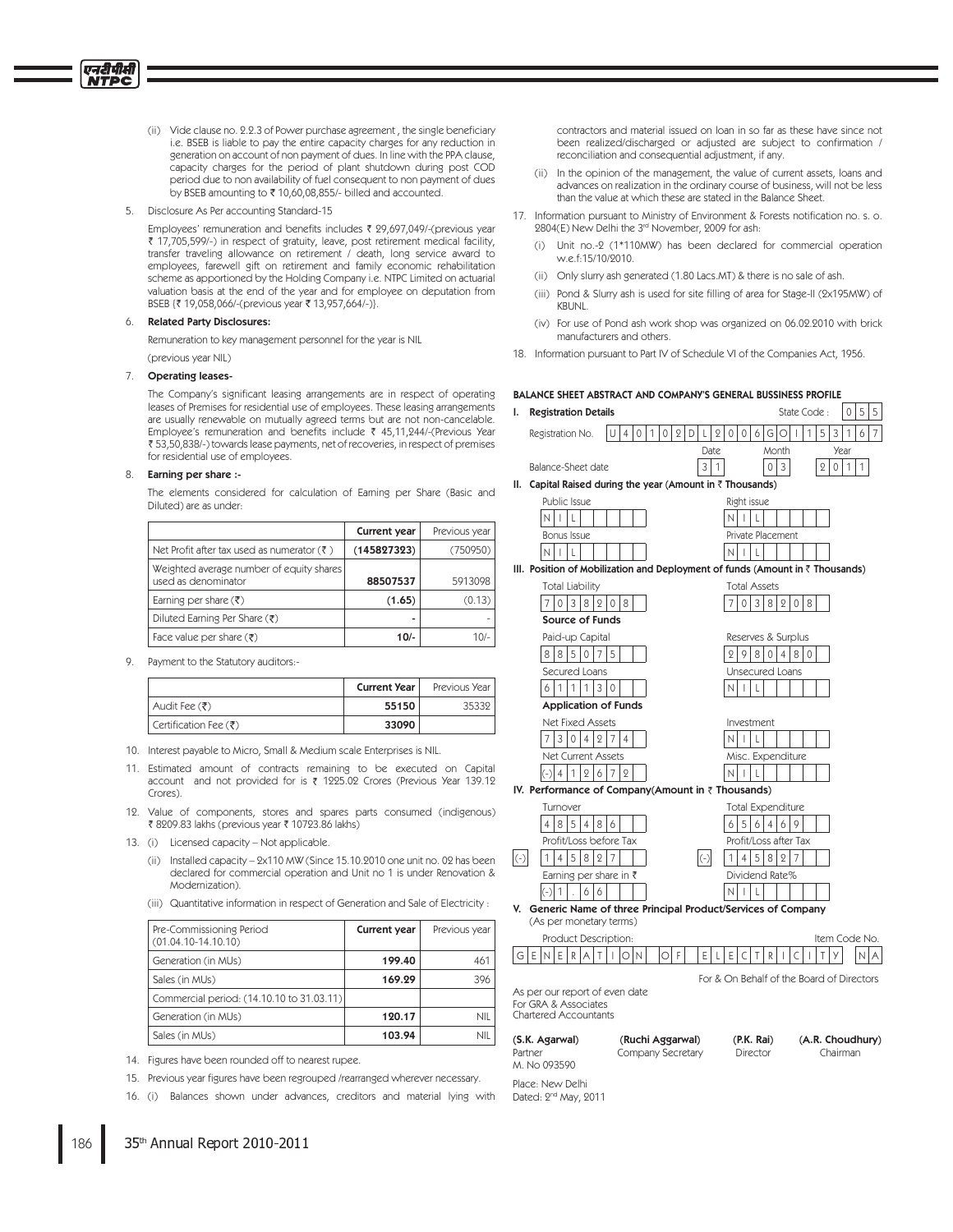

### CASH FLOW STATEMENT FOR THE YEAR ENDED 31st MARCH, 2011

| Amount (₹)                                                          |              |              |  |
|---------------------------------------------------------------------|--------------|--------------|--|
|                                                                     | For the year | For the year |  |
|                                                                     | ended March  | ended March  |  |
|                                                                     | 31, 2011     | 31, 2010     |  |
| A. CASH FLOW FROM OPERATING ACTIVITIES                              |              |              |  |
| Net Profit/(Loss) before tax and Prior<br><b>Period Adjustments</b> | (145826762)  | (750950)     |  |
| Adjustment for:                                                     |              |              |  |
| Depreciations<br>116929795                                          |              | 0            |  |
| Provisions<br>336890                                                |              | 0            |  |
| Interest income<br>(8301390)                                        | 108965295    | $\Omega$     |  |
| <b>Operating Profit before Working Capital</b><br>Changes           | (36861467)   | (750950)     |  |
| Adjustment for:                                                     |              |              |  |
| Trade and other receivables<br>(299684317)                          |              | (89497452)   |  |
| Inventories<br>(14859804)                                           |              | 91199180     |  |
| 932735907<br>Trade Payables & Other<br>Liabilities                  |              | (172103767)  |  |
| Loans & advances<br>(96195918)                                      |              | 116566353    |  |
| <b>Other Current Assets</b><br>(2266876)                            | 519728992    | (2277424)    |  |
| Cash generated from operations                                      | 482867525    | (126864060)  |  |
| Income Tax/Advance Tax Paid                                         | 0            | (668677)     |  |
| Net Cash from Operating Activities - A                              | 482867525    | (127532737)  |  |
| <b>B. CASH FLOW FROM INVESTING ACTIVITIES</b>                       |              |              |  |
| <b>Fixed Capital Expenditure</b>                                    | (4258495216) | (906900091)  |  |
| Net Cash Flow from Investing Activities - B                         | (4258495216) | (906900091)  |  |
| C. CASH FLOW FROM FINANCING ACTIVITIES                              |              |              |  |
| Proceeds from Loan                                                  | 227398542    | 63045351     |  |
| Grants-in-aid received                                              | 1105573106   | 750000000    |  |
| Interest income                                                     | 8301390      | 0            |  |
| Proceeds from Issue of Share Capital/Share<br>Capital Deposit       | 2517722337   | 313075370    |  |
| Net Cash Flow from Financing Activities - C                         | 3858995375   | 1126120721   |  |
| Net increase/Decrease in cash and cash<br>equivalents (A+B+C)       | 83367685     | 91687893     |  |
| Cash and cash equivalents (Opening<br>Balance)                      | 140862411    | 49174518     |  |
| Cash and cash equivalents (Closing<br>Balance)                      | 224230096    | 140869411    |  |

 $NOTFS$ 

1. Cash and cash equivalents consists of Cash in hand and balance with Banks

2. Previous year's figures have been regrouped/rearranged wherever necessary.

For & On Behalf of the Board of Directors As per our report of even date For GRA & Associates Chartered Accountants

### (S.K. Agarwal) (Ruchi Aggarwal) (P.K. Rai) (A.R. Choudhury) 1BSUOFS \$PNQBOZ4FDSFUBSZ %JSFDUPS \$IBJSNBO M. No 093590

Place: New Delhi Dated: 2<sup>nd</sup> May, 2011

## AUDITOR'S REPORT

To the Members of

KANTI BIJLEE UTPADAN NIGAM LTD.

- 1. We have audited the attached Balance Sheet of KANTI BIJLEE UTPADAN **NIGAM LTD.** (a Subsidiary of NTPC Ltd.) as at 31<sup>st</sup> March 2011, the Profit and Loss Account and also the cash flow statement for the period ended on that date annexed thereto. These financial statements are the responsibility of company's management. Our responsibility is to express an opinion on these financial statements based on our audit.
- 2. We conducted our audit in accordance with auditing standards generally accepted in India. Those standards require that we plan and perform the audit to obtain reasonable assurance about whether the financial statements are

free of material misstatement. An audit includes examining, on a test basis, evidence supporting the amounts and disclosures in the financial statements. An audit also includes assessing the accounting principles used and significant estimates made by the management, as well as evaluating the overall financial statement presentation. We believe that our audit provides a reasonable basis for our opinion.

3. As required by the Companies (Auditor's Report) Order, 2003 issued by the Central Government of India in terms of sub section (4A) of the section 227 of the Companies Act 1956, we enclose in annexure a statement on the matters specified in paragraphs 4 and 5 of the said order.

Further to our comments in the Annexure referred to above, we report that :

- (a) We have obtained all the information and explanations, which to the best of our knowledge and belief were necessary for the purpose of our Audit.
- $(b)$ In our opinion proper books of account, as required by law, have been kept by the Company so far as it appears from our examination of such hooks
- (c) The Balance Sheet, Profit and Loss Account and Cash Flow Statement dealt by this report are in agreement with the books of accounts
- (d) In our opinion, the Balance Sheet, Profit and Loss Account and Cash Flow Statement, subject to notes to accounts annexed thereto, dealt with by this report comply with the accounting standards referred to in sub-section (3C) of section 211 of the Companies Act, 1956.
- $(e)$ Being a Government Company, pursuant to the Notification No. GSR 829(E) dated 17.07.2003 issued by Government of India, provision of clause (g) or sub-section (1) of section 274 of the Companies Act, 1956 are not applicable to the company;
- $(f)$ In our opinion and to the best of our information and according to the explanation given to us, the said accounts give the information required by the Companies Act 1956, in the manner so required and give a true and fair view in conformity with the accounting principles generally accepted in India:
	- $(i)$ in the case of the Balance Sheet, of the state of the affairs of the Company as at 31<sup>st</sup> March, 2011
	- $(i)$ in the case of the Profit & Loss Account, of the loss of the Company for the period ended on that date and
	- (iii) In the case of Cash Flow Statement, of the cash flow for the period ended on that date.

For GRA & Associates Chartered Accountants (Shyam Kishor Agarwal) Place: New Delhi Date : 03-05-2011 M. No. 093590

### ANNEXURE TO AUDITORS' REPORT

{Referred to in paragraph (3) of our report of even date} Re: KANTI BIJLEE UTPADAN NIGAM LTD.

- $(i)$ (a) The company has been formed to take over the assets of Muzaffarpur Power Station from BSEB, the fixed assets records of the same has been maintained and physical verification has been done. However in case of purchases made by the company, the records regarding the same are being maintained. In view of the above the company has maintained proper records showing full particulars including quantitative details and situation of fixed assets.
- (b) There is a regular program of verification, which, in our opinion, is reasonable having regard to the size of the company and the nature of its assets and according to the information and explanations given to us no material discrepancies were noticed on such verification.
	- $(c)$ During the year under reference there has been no substantial disposal of fixed assets of the company.
- $(ii)$  $(a)$ The company has been formed to take over the assets of Muzaffarpur Power Station from BSEB, the fixed assets records of the same has been maintained and physical verification has been done. However in case of purchases made by the company, the records regarding the same are being maintained in view of this inventory has been physically verified during the year by the management. In our opinion, the frequency of verification is reasonable.
- (b) The procedures of physical verification of inventory followed by the management are reasonable and adequate in relation to the size of the company and the nature of its business.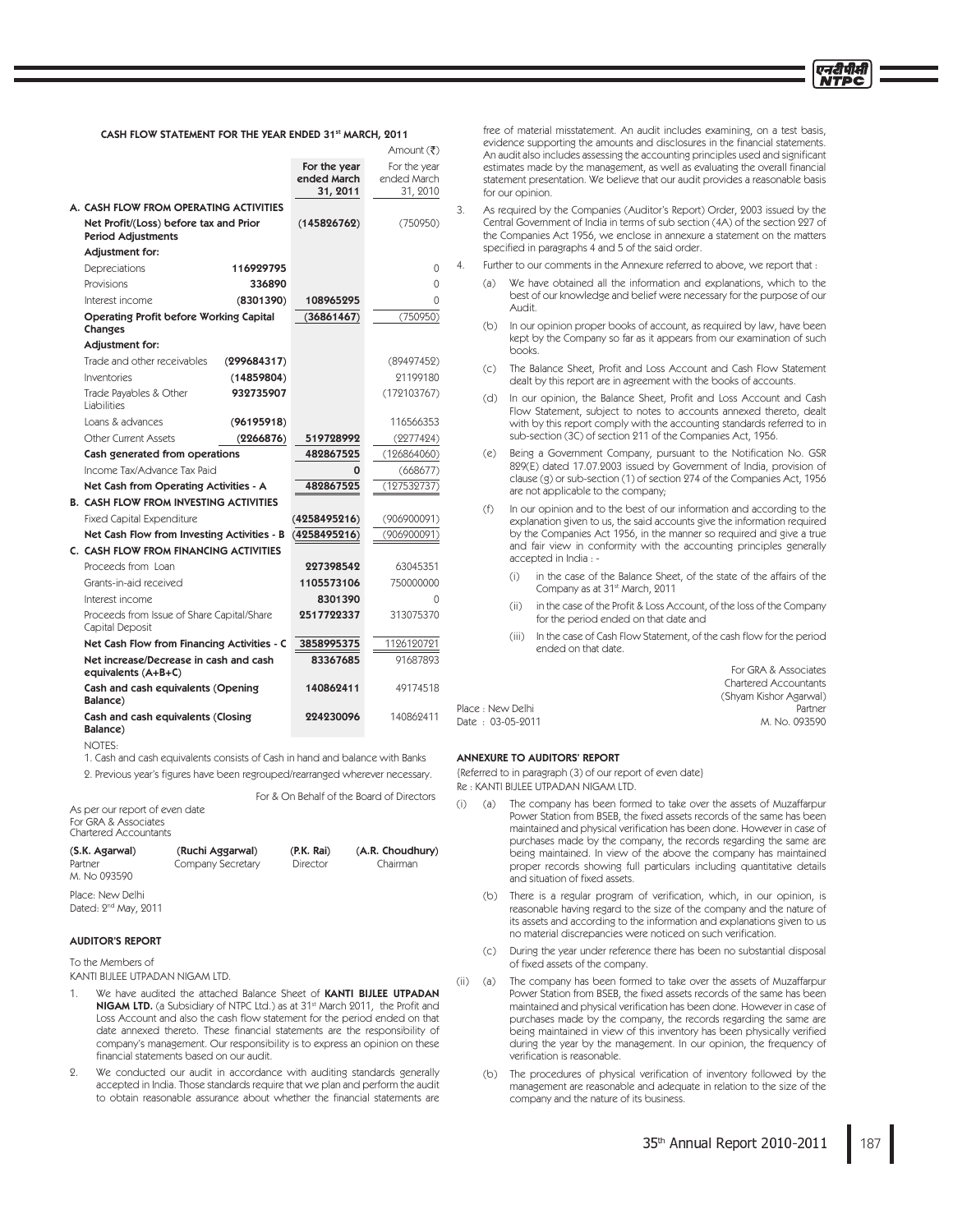- The company is maintaining proper records of inventory. The  $(c)$ discrepancies noticed on verification between the physical stocks and the book records were not material.
- The company has not granted any loans, secured or unsecured to (iii) (a) companies, firms or other parties covered in the register maintained under section 301 of the Act.
	- (b) Not Applicable.

एनदीपीसी **ITPC** 

- (c) Not Applicable.
- (d) Not Applicable.
- The company has taken secured loan from NTPC its holding company. The  $(e)$ maximum amount involved during the year was ₹ 27,72,87,915/- and the year-end balance of loans taken from such party was ₹ 21,71,42,858/-.
- In our opinion, the rate of interest and other terms and conditions on which loans have been taken from the companies, firms or other parties listed in the register maintained under section 301 of the Companies Act, 1956 are not, prima facie, prejudicial to the interest of the company.
- The company is regular in repaying the principal amounts as stipulated  $(q)$ and has been regular in the payment of interest.
- (iv) In our opinion and according to the information and explanations given to us, there are adequate internal control procedures commensurate with the size of the company and the nature of its business with regard to purchases of inventory, fixed assets and sale of goods and services. During the course of our audit, we have not observed any continuing failure to correct any major weaknesses in internal control system.
- (v) (a) According to the information and explanations given to us, we are of the opinion that there are no transactions that needed to be entered into the register maintained under section 301 of the Companies Act, 1956.
	- (b) Not Applicable.
- (vi) In our opinion and according to the information and explanations given to us, the company has not accepted any deposits, from the public, covered by the directives issued by the Reserve Bank of India, the provisions of section 58-A, 58AA or any other relevant provisions of the Companies Act, 1956 and rules framed thereunder. No order has been passed by the Company Law Board or National Company Law Tribunal or Reserve Bank of India or any Court or any other Tribunal.
- (vii) In our opinion, the company has an internal audit system commensurate with the size and nature of its businesses.
- (viii) According to the information and explanation given to us and on the basis of records produced for our verification, we are of the opinion that the maintenance of cost records under Section 209(1)(d) of the Companies Act, 1956, are not applicable on the company
- $(ix)$  (a) According to the information and explanations given to us, the company is regular in depositing with appropriate authorities undisputed statutory dues including provident fund, investor education protection fund, and employees state insurance, income tax, sales tax, Wealth Tax, Service tax, custom duty, excise duty, cess and other material statutory dues applicable to it.

According to the information and explanations given to us, no undisputed amounts payable in respect of income tax, wealth tax, sales tax, customs duty, excise duty and cess were in arrears, as at the last day of the financial year, for a period of more than six months from the date they became payable

- (b) According to the information and explanation given to us, there are no dues of Income tax, Sale tax, Wealth tax, Service tax, Custom duty, Excise duty and cess which have not been deposited on account of any dispute.
- Not applicable as the company has been formed only on 6th September, 2006  $(x)$ and a period of more than five years has not elapsed since its registration.
- In our opinion and according to the information and explanations given to us,  $(x<sub>i</sub>)$ the company has not defaulted in repayment of dues to a financial institution, bank or debenture holders
- (xii) The company has not granted any loans or advances on the basis of security by way of pledge of shares, debentures and other securities.
- (xiii) In our opinion and according to the information and explanation given to us, the company is not a chit fund or a nidhi / mutual benefit fund / society. Therefore, the provisions of clause 4(xiii) of the Companies (Auditor's Report) Order, 2003 are not applicable to the company.
- (xiv) According to the information and explanations given to us, the company is not dealing in or trading in shares, securities, debentures and other investment. Accordingly, the provisions of clause 4(xiv) of the Companies (Auditor's Report) Order, 2003 are not applicable to the company
- (xv) According to the information and explanations given to us, the company has not given guarantees for loans taken by others from banks or financial institutions.
- (xvi) In our opinion and according to the information and explanations given to us, the term loans have been applied for the purpose for which they were raised
- (xvii) In our opinion and according to the information and explanations given to us and on an overall examination of the balance sheet of the company, we report that the no funds raised on short-term basis have been used for long-term investment.
- (xviii) According to the information and explanations given to us, the company has not made any preferential allotment of shares to parties and companies covered in the register maintained under section 301 of the Act, during the year under reference.
- (xix) According to the information and explanations given to us the company has not issued any debentures.
- (xx) According to the information and explanation given to us the company has not raised any money by way of public issues
- (xxi) According to the information and explanations given to us, no fraud on or by the company has been noticed or reported during the course of our audit.

| For GRA & Associates         |
|------------------------------|
| <b>Chartered Accountants</b> |
| (Shyam Kishor Agarwal)       |
| Partner                      |
| M No 093590                  |

# COMMENTS OF THE COMPTROLLER AND AUDITOR GENERAL OF INDIA UNDER SECTION 619 (4) OF THE COMPANIES ACT, 1956, ON THE ACCOUNTS OF KANTIBIJLEE UTPADAN NIGAM LTD., NEW DELHI FOR THE YEAR ENDED 31 MARCH  $2011.$

The preparation of financial statements of KANTI BIJLEE UTPADAN NIGAM LTD., New Delhi, for the year ended 31 March 2011 in accordance with the financial reporting framework prescribed under the Companies Act, 1956, is the responsibility of the management of the Company. The statutory auditors appointed by the Comptroller and Auditor General of India under Section 619(2) of the Companies Act, 1956, are responsible for expressing opinion on these financial statements under Section 227 of the Companies Act, 1956, based on independent audit in accordance with the auditing and assurance standards prescribed by their professional body the Institute of Chartered Accountants of India. This is stated to have been done by them vide their Audit Report dated 3 May 2011.

I, on behalf of the Comptroller and Auditor General of India, have decided not to review the report of the statutory auditors' on the accounts of KANTI BIJLEE UTPADAN NIGAM LTD., New Delhi for the year ended 31 March 2011 and as such have no comments to make under Section 619(4) of the Companies Act, 1956.

> For and on behalf of the Comptroller & Auditor General of India

Place: New Delhi Dated: 16th May, 2011

Place : New Delhi

Date: 03-05-9011

(M. K. Biswas) Principal Director of Commercial Audit and Ex-officio Member Audit Board-III, New Delhi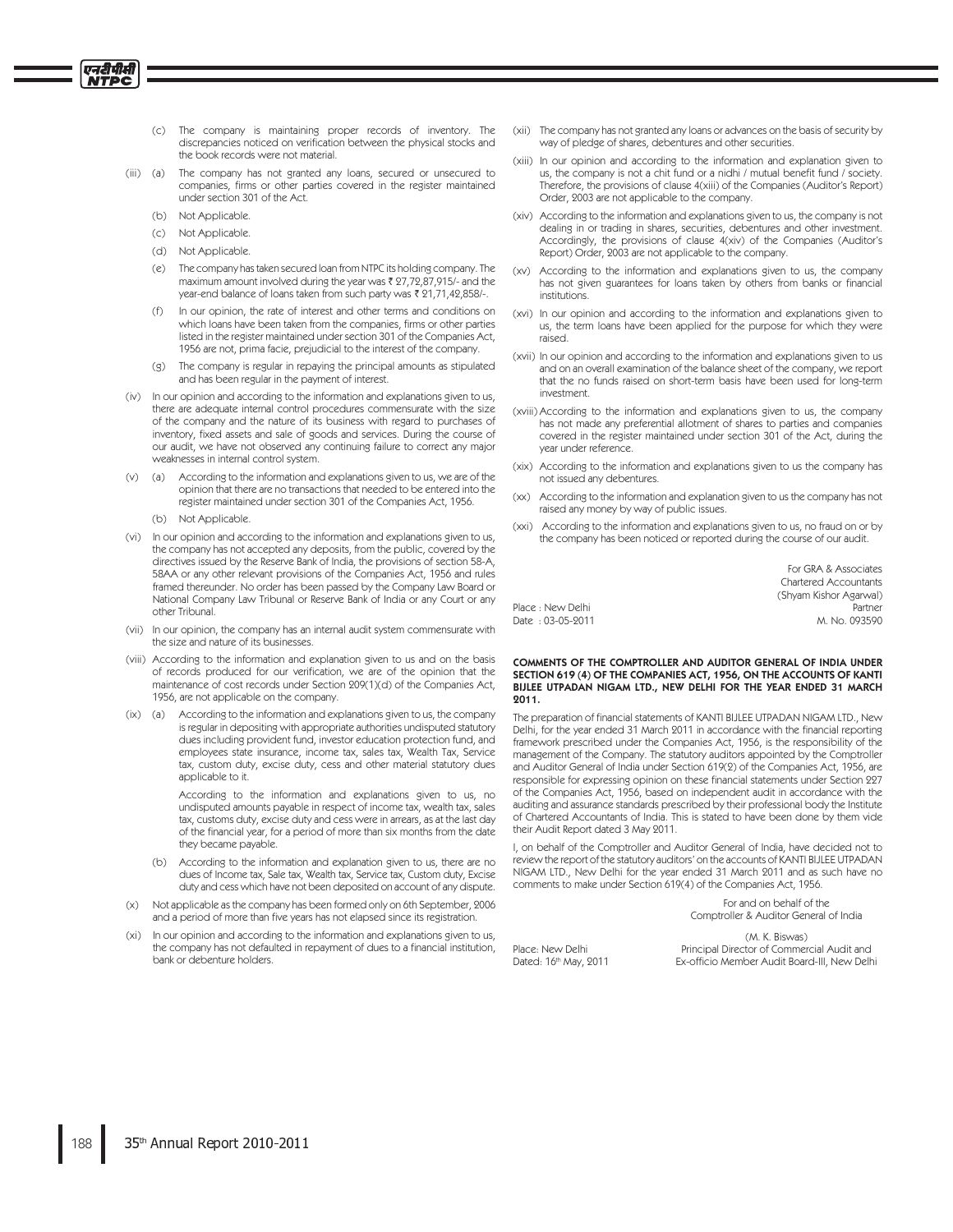

### **BHARTIYA RAIL BIJLEE COMPANY LIMITED DIRECTORS' REPORT**

Dear Members,

Your Directors have pleasure in presenting the Fourth Annual Report on the working of the Company together with Audited Accounts and Auditors' Report thereon for the year ended 31st March 2011.

### **OPERATIONAL REVIEW**

Your Company is setting up 4X250 MW Power Project at Nabinagar, Bihar to meet the traction and non-traction electric power requirement of Railways. For setting up this project, 1596.94 acres of land was to be acquired, out of which 1328.15 acres of land has been acquired. The Company is in the process of acquiring balance land of 268.79 acres. Out of total acquired land, for 1040.96 acres of land, mutation has been completed and for balance 287.18 acres of land, mutation is in progress. All major contracts for the aforesaid power project have been awarded except that for Locomotives. Due to non-availability of land for commencement of work by BHEL as per the contractual schedule, the Company made discussions with BHEL for revised effective date and time for completion of facilities and finally agreed at revised installation prices for execution of contract.

Your Company has also signed Power Purchase Agreement with Ministry of Railways for allocation of 90% of power and with Bihar State Electricity Board for allocation of balance 10% power

The Company has tied up loan with Rural Electrification Corporation and Power Finance Corporation Limited amounting to ₹ 3746.75 crore, which is 70% of the total cost of the Project.

As a proactive measure of securing coal for the project, the Company is able to get Letter of Assurance from Central Coalfields Limited for 5 Million Tonnes Per Annum of Coal on 15.11.2010.

### **FINANCIAL REVIEW**

The financial highlights of the Company for the year ended on 31st March 2011 are as under:-

| <b>Particulars</b>                        | FY 2010-11         | FY 2009-10     |
|-------------------------------------------|--------------------|----------------|
| Paid-up Share Capital                     | 4,80,00,00,000     | 4,00,00,00,000 |
| Share Capital Deposit Pending Allotment   | 2,91,46,39,000     | 1,46,15,39,000 |
| Secured Loans                             | 1,24,55,31,352     |                |
| Net Block                                 | 1,82,22,01,517     | 1,46,41,23,501 |
| Capital Work in Progress                  | 2,04,43,59,389     | 82,43,59,877   |
| <b>Construction Stores &amp; Advances</b> | 4, 12, 91, 52, 396 | 3,06,56,76,691 |
| Current Assets, Loans and Advances        | 1,43,47,28,932     | 19,91,30,940   |
| Current Liabilities                       | 47,53,90,870       | 9,66,39,613    |
| Net Current Assets                        | 95,93,38,062       | 10,24,91,327   |
| Loss                                      | 51,18,988          | 48,87,604      |
| Earning Per Share                         | 0.00               | 0.00           |

The financial statements and the performance of the Company have been discussed in the Management Discussion & Analysis section which is at Annex-1 to this Report.

### **AUDIT COMMITTEE**

An Audit Committee of the Board of Directors of the Company was constituted in accordance with Section 292A of the Companies Act, 1956 comprising S/ Shri B.P. Singh, R.K.S. Gahlowt and Sudhir Kumar Saxena, Directors as members of the Committee. During the financial year, one meeting of the Audit Committee was held on 06.05.2010.

### **FIXED DEPOSITS**

The Company has not accepted any fixed deposit during the period ending 31st March 9011

### **PARTICULARS OF EMPLOYEES**

There being no employee in the Company with earning over ₹ Sixty Lac in aggregate if employed throughout the year or ₹ Five Lac per month in aggregate, if employed for part of the year, the particulars of employees as prescribed under Sec. 217(2A) of Companies Act, 1956 read with the Companies (Particulars of Employees) Rules, 1975 are not required to be furnished

### **AUDITORS' REPORT**

The Comptroller & Auditor General of India through letter dated 15th July 2010 has appointed M's H.S. Madan & Co., Chartered Accountants as Statutory Auditors of the Company for the Financial Year 2010-11. The Statutory Auditors has submitted their report and there is no adverse comment or remark in their report.

### **COMPTROLLER & AUDITOR GENERAL REVIEW**

The Comptroller & Auditor General of India (C&AG) through letter dated 27th May 2011 has conveyed that a supplementary audit was conducted under Section 619(3) (b) of the Companies Act, 1956 of the financial statements of the Company for the year ended 31 March 2011. On the basis of audit nothing significant has come to the knowledge of C&AG which would give rise to any comment upon or supplement to Statutory Auditors' report under Section 619 (4) of the Companies Act, 1956.

As advised by the office of the C&AG, the above comments of C&AG and Management Replies' thereto on the accounts for the year 2010-11 are being placed with the report of the Statutory Auditors.

### CONSERVATION OF ENERGY, TECHNOLOGY ABSORPTION, FOREIGN EXCHANGE **FARNING & OUTGO**

As a measure to conserve energy, the Company has installed solar lights in the affected villages. During the period under review the Company had no earning in foreign currency. However, there was an outgo of Euro 3,65,693/-.

### DIRECTORS' RESPONSIBILITY STATEMENT

Pursuant to Section 217(2AA) of the Companies Act, 1956, your Directors confirm that:

- $\overline{1}$ in the preparation of the annual accounts for the year ended 31<sup>st</sup> March 2011, the applicable accounting standards have been followed alongwith proper explanation relating to material departures;
- $\ddot{\mathbf{I}}$ the Directors had selected such accounting policies and applied them consistently and made judgments and estimates that are reasonable and prudent so as to give a true and fair view of the state of affairs of the company as at the end of 31st March 2011 and of the loss of the company for the said period;
- iii) the Directors had taken proper and sufficient care for the maintenance of adequate accounting records in accordance with the provisions of the Companies Act, 1956, for safeguarding the assets of the company and for preventing and detecting fraud and other irregularities; and
- iv) The Directors had prepared the annual accounts for the year ended 31st March 2011, on going concern basis.

# **DIRECTORS**

 $(\overline{\zeta})$ 

Shri Chandan Roy ceased to be the Chairman of the Company w.e.f. 31.07.2010 on attaining the age of superannuation. Shri B.P. Singh, Director (Projects) has taken over as the Chairman of the Company w.e.f. 20.08.2010

Shri A.K. Singhal ceased to be the Director of the Company w.e.f. 20.08.2010 and Shri R.K.S. Gahlowt, Executive Director, NTPC was nominated as a Director on the Board of your Company w.e.f. 20.08.2010.

Shri G.J. Deshpande ceased to be the Director of the Company w.e.f. 09.12.2010 on his transfer from Patna to New Delhi and in his place Shri U.P. Pani. Executive Director was appointed as Director on the Board w.e.f. 09.12.2010.

The Board wishes to place on record its deep appreciation for the valuable services rendered by S/ Shri Chandan Roy, A.K. Singhal and G.J. Deshpande during their association with your Company

As per the provisions of the Companies Act, 1956, Shri S.K. Saxena, Director shall retire by rotation at the ensuing Annual General Meeting and being eligible, offers himself for re-appointment.

### **ACKNOWLEDGEMENT:**

Your Directors acknowledge with deep sense of appreciation for the co-operation extended by Ministry of Power and Ministry of Railways.

Your Directors also convey their gratitude to the Holding Company i.e. NTPC Ltd., Auditors, Bankers, contractors, vendors and consultants of the Company.

We wish to place on record our appreciation for the untiring efforts and contributions by the employees at all levels to ensure that the Company continues to grow and excel.

> For and on behalf of the Board of Directors  $(B.P.$  Singh) Chairman

PLACE: New Delhi DATE: July 07, 2011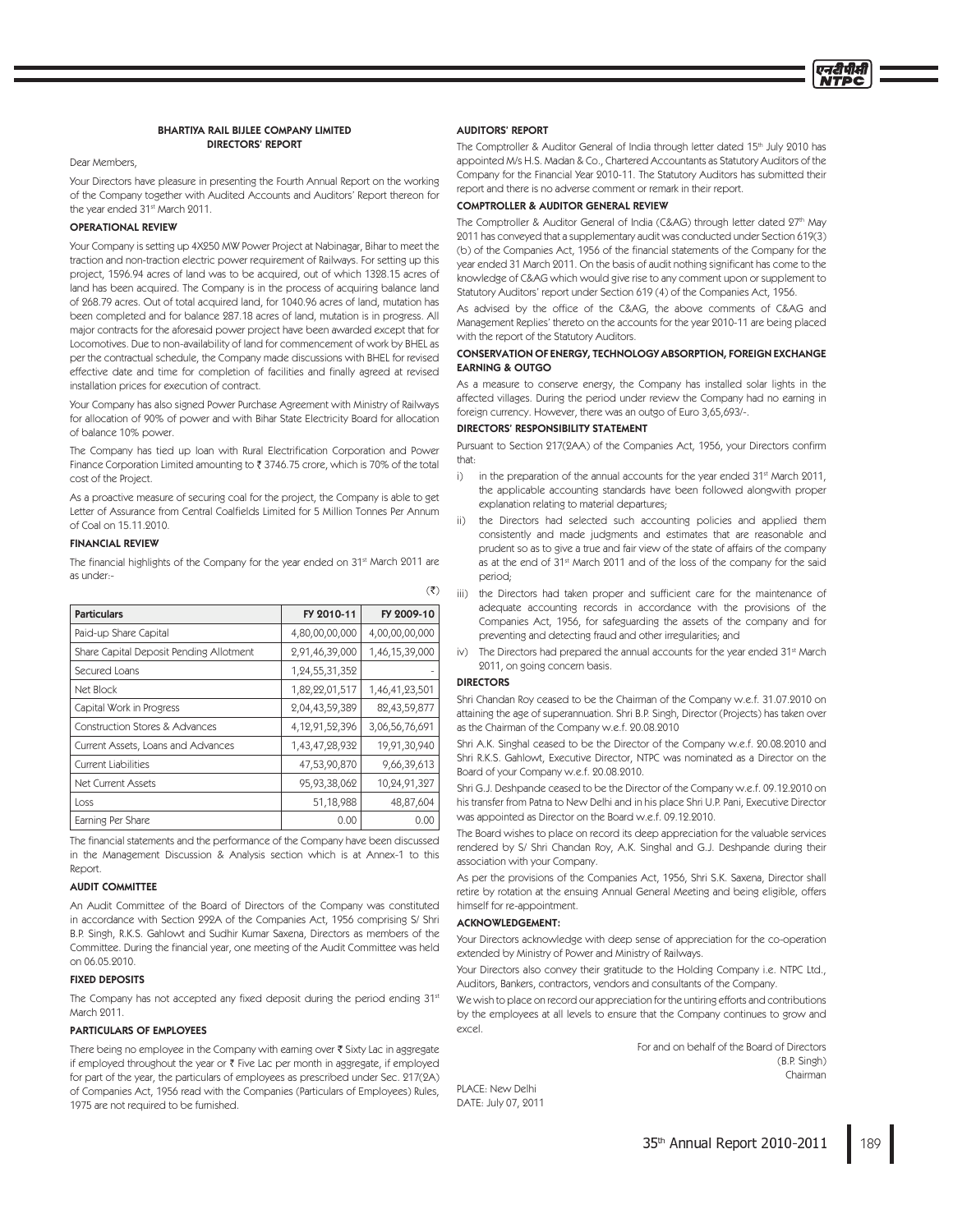### Annex-1 to the Directors' Report MANAGEMENT DISCUSSION AND ANALYSIS

### **INDUSTRY SECTOR AND DEVELOPMENTS**

Indian Power sector is witnessing maior changes. Growth of Power Sector in India since its Independence has been noteworthy. However, the demand for power has been outstripping the growth of availability. Substantial peak and energy shortages prevail in the country. This is due to inadequacies in generation, transmission & distribution as well as inefficient use of electricity. Very high level of technical and commercial losses and lack of commercial approach in management of utilities has led to unsustainable financial operations. Cross-subsidies have risen to unsustainable levels. Inadequacies in distribution networks has been one of the major reasons for poor quality of supply.

### **GENERATION**

एनटीपीसी **ITPC** 

### **Existing Installed Capacity**

The total installed capacity in the country as on March 31, 2011 is 173626.40 MW.

The total thermal capacity, including gas stations and diesel generation accounts<br>for about 65% of installed capacity of the country followed by hydro capacity at 21.6%. Nuclear stations account for 2.8% and the balance 10.6% is contributed by Renewable Energy Sources.

| <b>Total Capacity</b> | <b>MW</b> | % share |
|-----------------------|-----------|---------|
| Thermal               | 119894.48 | 65%     |
| Hydro                 | 37567.40  | 21.6%   |
| Nuclear               | 4780      | 2.8%    |
| R.E.S.Q               | 18454.59  | 10.6%   |
| Total                 | 173626.40 | 100%    |

@ Renewable Energy Sources

Source: CEA's Executive Summary

### **Existing Generation**

The total power generation in the country during the year 2010-11 was 811.143 BUs as compare to 771.551 BUs generated during the last year registering a growth of 3.13%

The sector-wise Electricity Generation Target and achievement during 2010-11 were as under:

| <b>Total Generation</b> | <b>Target</b><br>(Million Units) | <b>Achievement</b><br>(Million Units) | % of achievement |
|-------------------------|----------------------------------|---------------------------------------|------------------|
| Thermal                 | 690856.5                         | 664913.61                             | 96.94            |
| Hydro                   | 111359                           | 114295.7                              | 109.64           |
| Nuclear<br>22000        |                                  | 96984.8                               | 119.48           |
| Total                   | 824208.5                         | 805494.11                             | 97.72            |

### **Capacity Utilisation**

Capacity utilisation in the Indian power sector is measured by Plant Load Factor (PLF). The All-India PLF for the power sector was 75.10% during 2010-11.

### **SWOT ANALYSIS**

### Strength/ Opportunity:

In the scenario of demand of power by Railways, implementing the Company's project is justified. The Company is backed by strong stakeholders i.e. Ministry of Railways, NTPC Limited and BSEB. The Company is able to acquire major portion of land for establishing the project. NTPC is the consultant for the Company which is having wide experience in engineering and management expertise from planning to commissioning and operating power plants. Also, Bharat Heavy Electricals Limited is the EPC contractor. The Company has tied up loan with Power Finance Corporation Limited and with Rural Electrification Corporation Limited for meeting its debt portion.

### **Weakness/Threats:**

The major threat the company is facing in acquiring land. There has been increasing prices in the feed stock. The site where the project is located is prone to huge rainfall and floods. Being the area locally disturbed, security is one of the main concern for the project.

### **OUTLOOK**

The company's outlook appears to be very bright and will get break even very soon once the plant is commissioned and production is stabilized. It will generate sufficient revenue for the growth and development of the company and create employment opportunities to the local inhabitants

### **RISK AND CONCERN**

The risk to which company is exposed and the initiatives taken by the company to mitigate such risks are given below:

Hazard risks are related to natural hazards arising out of nature of product/operation, accidents and natural calamities like fire, earthquake or cyclone etc.

Operational risks are associated with systems, processes and people and cover areas such as succession planning, attrition and retention of people, operational failure or interruption, disruption in supply chain, failure of research & development facilities and faulty application of information technology and non-compliance of regulatory provisions.

As the company is in construction phase of project it is not exposed to all such operational risks.

### **INTERNAL CONTROL**

The Company has robust internal systems and processes for efficient conduct of business. It is following delegation of powers as is being followed in NTPC Limited. The accounts are being prepared in accordance with the Accounting Standards issued by Institute of Chartered Accountants of India from time to time and as per the guidelines issued from NTPC Limited. The Company is in the process of implementation of SAP in all modules like HR, Accounting, Engineering, etc. which will help in retrieving data and maintaining systematic backup.

### FINANCIAL DISCUSSION AND ANALYSIS

Your Company has prepared the financial statements on accrual basis of accounting under historical cost convention in accordance with generally accepted accounting principles in India and the relevant provisions of the Companies Act, 1956 including accounting standards notified thereunder.

During the Financial Year 2010-11, your company had allotted 8 crore shares of ₹ 10/- each to NTPC Ltd and Ministry of Railways in the ratio of 74:26. Share Capital pending allotment amounted to ₹ 1,54,26,39,000/- and ₹ 1,37,20,00,000/- of NTPC Limited and Ministry of Railways respectively. The gross block comprising tangible and intangible assets amounted to ₹ 1,83,45,21,271/- and after charging depreciation of  $\bar{\epsilon}$  1,93,19,754/-, the net block was  $\bar{\epsilon}$  1,89,92,01,517/-. Depreciation on the assets of the generation of electricity business is charged on straight line method following the rates and methodology notified by CERC Regulations 2009. Consequent to this change, prior period depreciation written back is ₹ 60,545/- and current year depreciation is lower by  $\bar{\tau}$  3,69,025/-. Consequently, fixed assets are higher by ₹4.29.570/-.

The expenses relating to training have been charged to Profit and Loss Account. Except the training expenses, employees remuneration & benefits, administration & other expenses, depreciation, interest & finance charges amounting to ₹ 25,02,06,282/- have been charged to Expenditure During Construction Account and transferred to Capital Work-in-progress.

Your Company has completed financial closure for the project by tying up loan of ₹ 2248 crore and ₹ 1498.75 crore from Power Finance Corporation Limited and Rural Electrification Corporation Limited respectively and has drawn loan amount of ₹ 1,24,55,31,352/- from Power Finance Corporation Limited during the year 2010- $11$ 

The Chief Executive Officer of the Company was paid ₹ 30,14,114/- towards salaries, allowances, contribution to PF, gratuity and other benefits during the year in addition to benefit of use of car for official and personal purposes on payment of ₹780 per month.

### **HUMAN RESOURCE**

Presently, the Company has total strength of 78 employees, out of which, 77 employees have been deputed from the Holding Company i.e. NTPC Limited and 1 employee has been deputed from Ministry of Railways. As a socially responsible and socially conscious organisation the company has deployed 13 SC employees and 5 ST employees out of the total strength

The company is paying Performance Related Pay to its employees in order to boost their morale and also extending the facility of retention of family anywhere in India. Quarters have been hired at Dalmianagar as a Temporary Township until Permanent Township at the site is constructed.

The Company had paid ₹ 12,97,30,124/- towards Salaries, Wages, Allowances, Benefits. Contribution to Provident and other Funds and welfare expenses.

### REHABILITATION AND RESETTLEMENT PLAN

The construction activities for establishing ITI have been started which will help PAPs and nearby villagers enhancing their skills. The Company has declared 50mtr land around PAPs residences as homestead land for the purpose of calculating compensation for land acquisition. Your Company has also started stitching and knitting centres for women in surrounding villages w.e.f. 03.04.2011. Mobile Medical Centre has also been started in 7 villages around the site w.e.f. 03.04.2011.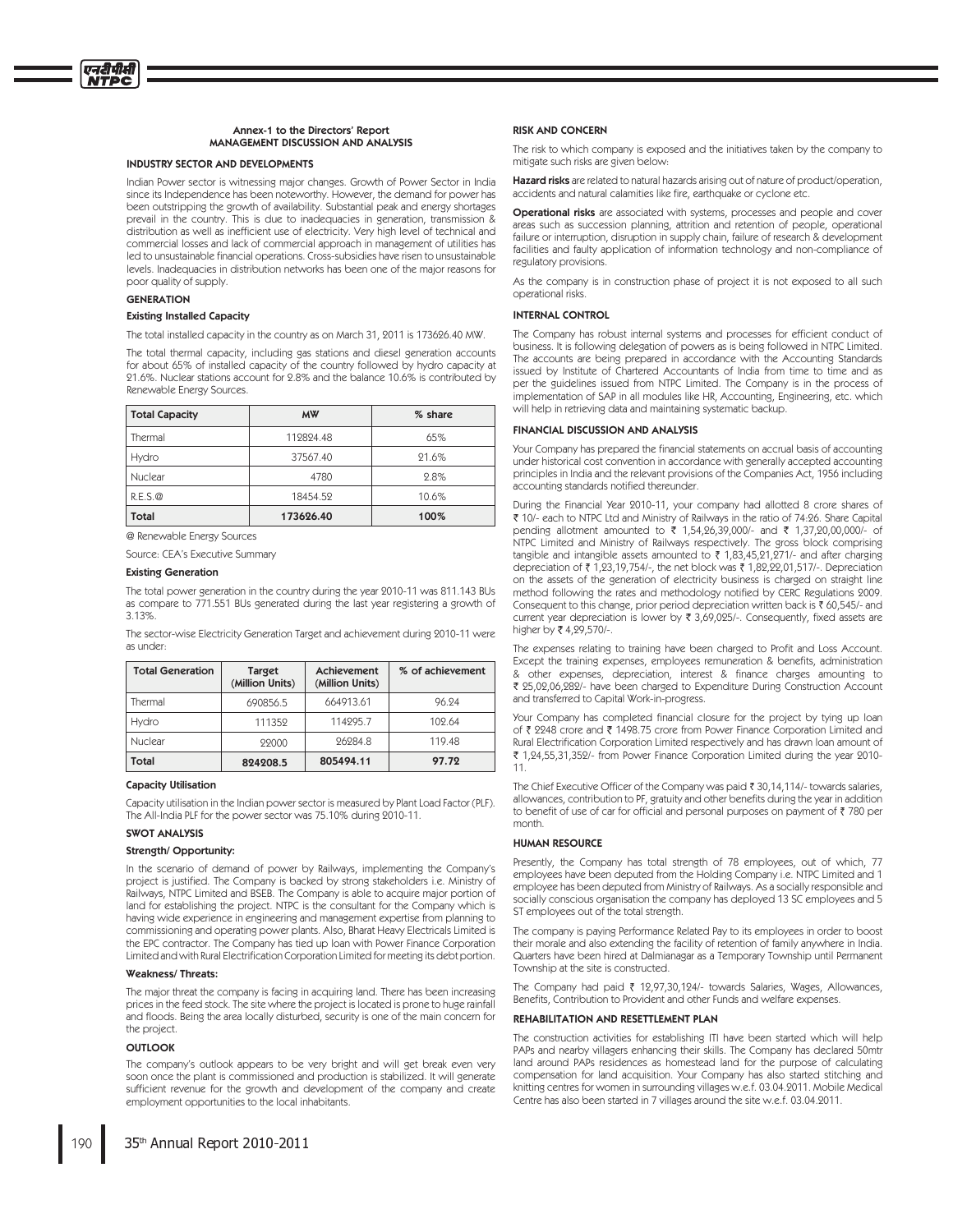

### **CAUTIONARY STATEMENT**

Statements in the Management Discussion and Analysis, describing objectives, projections and estimates, are forward-looking statements and progressive, within the meaning of applicable security laws and regulations. Actual results may vary from those expressed or implied, depending upon economic condition, Government policies and other incidental/ related factors.

For and on behalf of Board of Directors

(B.P. Singh) Chairman

Place: New Delhi Dated: July 07, 2011

### **Bhartiya Rail Bijlee Company Limited**

### **ACCOUNTING POLICIES: 2010-11**

### 1. BASIS OF PREPARATION

The financial statements are prepared on accrual basis of accounting under historical cost convention in accordance with generally accepted accounting principles in India and the relevant provisions of the Companies Act, 1956 including accounting standards notified there under.

### 2. USE OF ESTIMATES

The preparation of financial statements requires estimates and assumptions that affect the reported amount of assets, liabilities, revenue and expenses during the reporting period. Although such estimates and assumptions are made on a reasonable and prudent basis taking into account all available information, actual results could differ from these estimates & assumptions and such differences are recognized in the period in which the results are crystallized.

#### 3. **FIXED ASSETS**

- $31$ Fixed Assets are carried at historical cost less accumulated depreciation.
- 39 Expenditure on renovation and modernisation of fixed assets resulting in increased life and/or efficiency of an existing asset is added to the cost of related assets.
- $3.3$ Intangible assets are stated at their cost of acquisition less accumulated amortisation.
- $3.4$ Capital expenditure on assets not owned by the Company is reflected as a distinct item in Capital Work-in-Progress till the period of completion and thereafter in the Fixed Assets
- Deposits, payments/liabilities made provisionally towards compensation,  $35$ rehabilitation and other expenses relatable to land in possession are treated as cost of land.
- 3.6 In the case of assets put to use, where final settlement of bills with contractors is yet to be effected, capitalisation is done on provisional basis subject to necessary adjustment in the year of final settlement.
- Assets and systems common to more than one generating unit are  $3.7$ capitalised on the basis of engineering estimates/assessments.

### 4. CAPITAL WORK-IN-PROGRESS

- $4.1$ In respect of supply-cum-erection contracts, the value of supplies received at site and accepted is treated as Capital Work-in-Progress.
- 49 Administration and general overhead expenses attributable to construction of fixed assets incurred till they are ready for their intended use are identified and allocated on a systematic basis to the cost of related assets
- 43 Deposit works/cost plus contracts are accounted for on the basis of statements of account received from the contractors
- $4.4$ Unsettled liability for price variation/exchange rate variation in case of contracts are accounted for on estimated basis as per terms of the contracts.

### 5. FOREIGN CURRENCY TRANSACTIONS

- Foreign currency transactions are initially recorded at the rates of  $51$ exchange ruling at the date of transaction.
- 5.2 At the balance sheet date, foreign currency monetary items are reported using the closing rate. Non-monetary items denominated in foreign currency are reported at the exchange rate ruling at the date of transaction

### 6. BORROWING COSTS

Borrowing costs attributable to the fixed assets during construction/renovation and modernisation are capitalised. Such borrowing costs are apportioned on the average balance of capital work-in-progress for the year. Other borrowing costs are recognised as an expense in the period in which they are incurred.

# 7. PROFIT AND LOSS ACCOUNT

# 7.1 EXPENDITURE

- 7.1.1 Depreciation on the assets of the generation of electricity business is charged on straight line method following the rates and methodology notified by the CERC Regulations, 2009
- 7.1.2 Depreciation on the following assets is provided based on their estimated useful life:

|    | a) Kutcha Roads                                                                                                                                                                                                                                                           | 2 years             |
|----|---------------------------------------------------------------------------------------------------------------------------------------------------------------------------------------------------------------------------------------------------------------------------|---------------------|
|    | b) Enabling works<br>- residential buildings including their internal<br>electrification.<br>- non-residential buildings including their internal<br>electrification, water supply, sewerage & drainage<br>works, railway sidings, aerodromes, helipads and<br>airstrips. | 15 years<br>5 years |
|    | c) Personal computers & laptops including peripherals                                                                                                                                                                                                                     | 5 years             |
|    | d) Photocopiers and Fax Machines                                                                                                                                                                                                                                          | 5 years             |
| e) | Water coolers and Refrigerators                                                                                                                                                                                                                                           | 12 vears            |

- 7.1.3 Depreciation on additions to/deductions from fixed assets during the year is charged on pro-rata basis from/up to the month in which the asset is available for use/disposal.
- 7.1.4 Assets costing up to  $\bar{\tau}$  5000/- are fully depreciated in the year of acquisition.
- 7.1.5 Cost of software recognized as intangible asset, is amortised on straight line method over a period of legal right to use or 3 years, whichever is earlier. Intangible assets - Others are amortized on straight line method over the period of legal right to use.
- 7.1.6 Capital expenditure on assets not owned by the company is amortised over a period of 4 years from the year in which the first unit of project concerned comes into commercial operation and thereafter from the year in which the relevant asset becomes available for use. However, such expenditure for community development in case of stations under operation is charged off to revenue.
- 7.1.7 Leasehold land and buildings are fully amortised over 25 years or lease period whichever is lower following the rates and methodology notified by CERC Regulations. Leasehold land acquired on perpetual lease is not amortised.
- 7.1.8 Expenses on ex-gratia payments under voluntary retirement scheme, training & recruitment and research and development are charged to revenue in the year incurred.
- 7.1.9 Preliminary expenses on account of new projects incurred prior to approval of feasibility report/techno economic clearance are charged to revenue.
- 7.1.10 Actuarial gains/losses in respect of 'Employee Benefit Plans' are recognised in the statement of Profit & Loss Account.
- 7.1.11 Net pre-commissioning income/expenditure is adjusted directly in the cost of related assets and systems
- 7.1.12 Prepaid expenses and prior period expenses/income of items of ₹100,000/- and below are charged to natural heads of accounts

### 8. PROVISIONS AND CONTINGENT LIABILITIES

A provision is recognised when the company has a present obligation as a result of past event and it is probable that an outflow of resources will be required to settle the obligation and in respect of which a reliable estimate can be made. Provisions are determined based on management estimate required to settle the obligation at the balance sheet date and are not discounted to present value. Contingent liabilities are disclosed on the basis of judgment of the management/independent experts. These are reviewed at each balance sheet date and are adjusted to reflect the current management estimate.

#### 9. **CASH FLOW STATEMENT**

Cash flow statement is prepared in accordance with the indirect method prescribed in Accounting Standard (AS) 3 on 'Cash Flow Statements'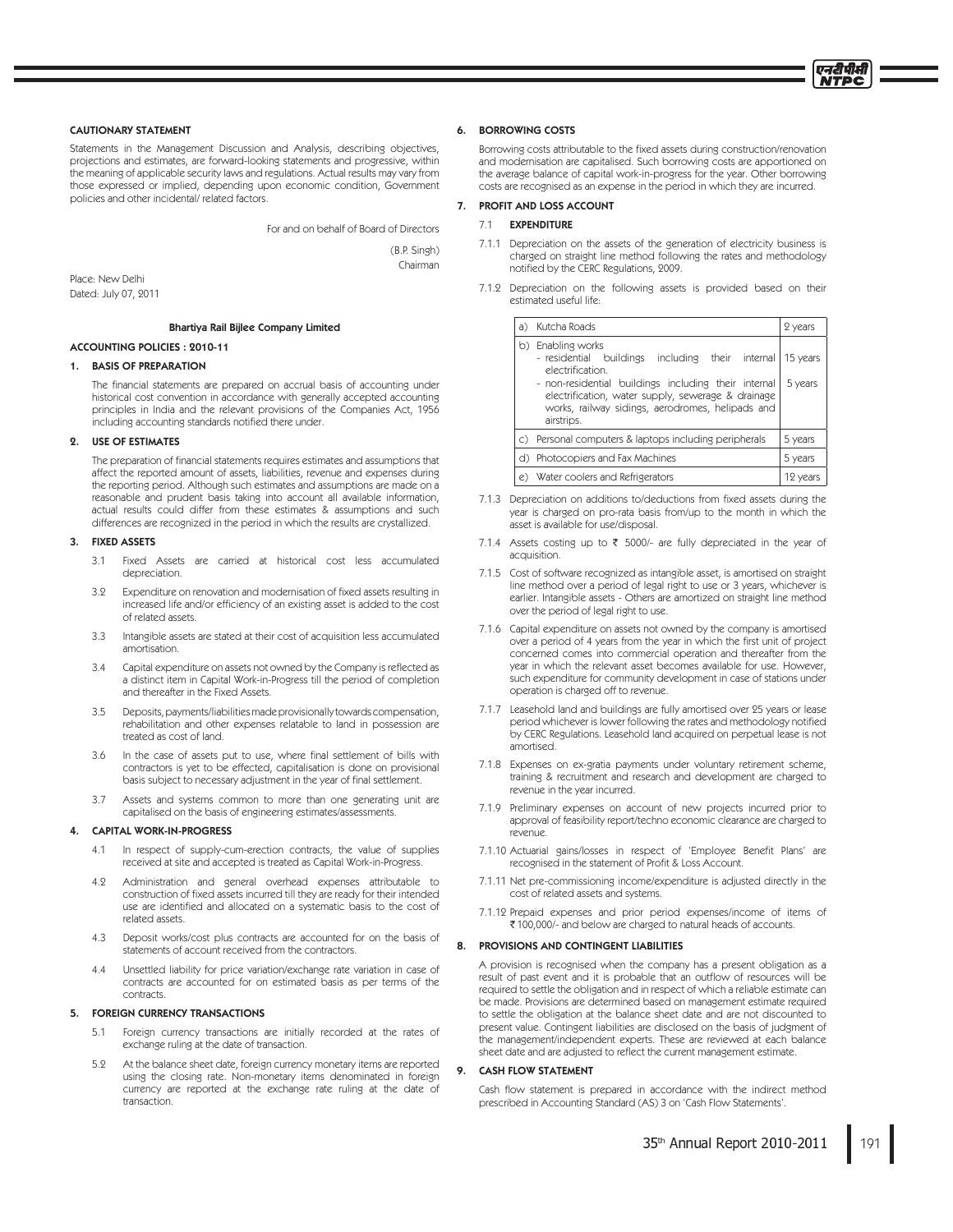### BHARTIYA RAIL BIJLEE COMPANY LIMITED BALANCE SHEET AS AT 31st MARCH, 2011

### BHARTIYA RAIL BIJLEE COMPANY LIMITED PROFIT AND LOSS ACCOUNT FOR THE YEAR ENDED 31ST MARCH, 2011

Amount (₹)

|                                                                             |              |                                             | Amount (そ)    |                                                                             |                         |                                             | Amount (₹)    |
|-----------------------------------------------------------------------------|--------------|---------------------------------------------|---------------|-----------------------------------------------------------------------------|-------------------------|---------------------------------------------|---------------|
|                                                                             | Schedule     | <b>Current Year</b>                         | Previous Year |                                                                             | Schedule                | <b>Current Year</b>                         | Previous Year |
|                                                                             | No.          | 31.03.2011                                  | 31.03.2010    |                                                                             | No.                     | 31.03.2011                                  | 31.03.2010    |
| <b>SOURCES OF FUNDS</b>                                                     |              |                                             |               | <b>INCOME</b>                                                               |                         |                                             |               |
| <b>SHAREHOLDERS' FUNDS</b>                                                  |              |                                             |               | Other Income                                                                | 12                      |                                             |               |
| Capital                                                                     | 1            | 4,800,000,000                               | 4,000,000,000 | <b>TOTAL</b>                                                                |                         |                                             |               |
| Share Capital Deposit                                                       | $\mathbf{Q}$ | 2,914,639,000                               | 1,461,539,000 | <b>EXPENDITURE</b>                                                          |                         |                                             |               |
|                                                                             |              | 7,714,639,000                               | 5,461,539,000 | Employees Remuneration and                                                  | 13                      |                                             |               |
| <b>LOAN FUNDS</b>                                                           |              |                                             |               | <b>Benefits</b>                                                             |                         |                                             |               |
| Secured Ioan<br><b>TOTAL</b>                                                | 3            | 1,245,531,352                               | 5,461,539,000 | Administration and other expenses                                           | 14                      | 231,384                                     | 168,354       |
| <b>APPLICATION OF FUNDS</b>                                                 |              | 8,960,170,352                               |               | / Trg. expenses                                                             |                         |                                             |               |
| <b>FIXED ASSETS</b>                                                         |              |                                             |               | Depreciation                                                                |                         |                                             |               |
| Gross Block                                                                 |              | 1,834,521,271                               | 1,468,794,303 | Interest and Finance Charges                                                | 15                      |                                             |               |
| Less: Depreciation                                                          |              | 12,319,754                                  | 4,670,802     | <b>TOTAL</b>                                                                |                         | 231,384                                     | 168,354       |
| Net Block                                                                   |              | 1,822,201,517                               | 1,464,123,501 |                                                                             |                         |                                             |               |
| Capital Work-in-Progress                                                    | 5            | 2,044,359,389                               | 824,359,877   | Prior Period adjustment                                                     | 16                      |                                             |               |
| <b>Construction Stores And Advances</b>                                     | 6            | 4,129,152,396                               | 3,065,676,691 | Profit / (Loss) before Tax                                                  |                         | (231, 384)                                  | (168, 354)    |
|                                                                             |              | 7,995,713,302                               | 5,354,160,069 | Provision for:                                                              |                         |                                             |               |
| <b>CURRENT ASSETS, LOANS AND ADVANCES</b>                                   |              |                                             |               | Fringe Benefit Tax                                                          |                         |                                             |               |
| Cash and Bank Balances                                                      | 7            | 1,426,802,430                               | 193,844,317   | Earlier Year                                                                |                         |                                             | 9,998         |
| Other Current Assets                                                        | 8            | 2,130,654                                   | 184,396       | Fringe Benefit Tax transferred to                                           |                         |                                             |               |
| Loans & Advances                                                            | $\circ$      | 5,795,848                                   | 5,102,227     | <b>Expenditure during Construction</b>                                      |                         |                                             |               |
|                                                                             |              | 1,434,728,932                               | 199,130,940   | Profit / (Loss) After Tax                                                   |                         | (231, 384)                                  | (168, 354)    |
| <b>LESS: CURRENT LIABILITIES AND PROVISIONS</b>                             |              |                                             |               | Balance(Loss) brought forward                                               |                         | (4,887,604)                                 | (4,719,250)   |
| Liabilities                                                                 | 10           | 475,390,870                                 | 96,639,613    | Balance (Loss) carried to Balance Sheet                                     |                         | (5, 118, 988)                               | (4,887,604)   |
| Provision                                                                   | 11           |                                             |               | <b>Expenditure During Construction</b>                                      | 17                      |                                             |               |
| Net Current Assets                                                          |              | 959,338,062                                 | 102,491,327   | Earning Per Share (Equity Shares, face value                                |                         | 0.00                                        | 0.00          |
| Profit and Loss Account                                                     |              | 5,118,988                                   | 4,887,604     | ₹ 10/-each)- Basic and Diluted (₹)                                          |                         |                                             |               |
| <b>TOTAL</b>                                                                |              | 8,960,170,352                               | 5,461,539,000 | Notes on Accounts                                                           | 18                      |                                             |               |
| Notes on Accounts                                                           | 18           |                                             |               |                                                                             |                         |                                             |               |
| Schedules 1 to 18 and accounting policies form an integral part of accounts |              |                                             |               | Schedules 1 to 18 and accounting policies form an integral part of accounts |                         |                                             |               |
|                                                                             |              | For and on behalf of the Board of Directors |               |                                                                             |                         | For and on behalf of the Board of Directors |               |
| As per our Audit Report of even date                                        |              |                                             |               | As per our Audit Report of even date                                        |                         |                                             |               |
| For H.S. MADAN & CO.,                                                       |              |                                             |               | For H.S. MADAN & CO.,                                                       |                         |                                             |               |
| Chartered Accountants                                                       |              |                                             |               | <b>Chartered Accountants</b>                                                |                         |                                             |               |
| H.S. Madan<br>A. Chaudhuri                                                  |              | S. K. Saxena                                | B. P. Singh   | H.S. Madan                                                                  | A. Chaudhuri            | S. K. Saxena                                | B. P. Singh   |
| Chief Executive Officer<br>Partner                                          |              | Director                                    | Chairman      | Partner                                                                     | Chief Executive Officer | Director                                    | Chairman      |
| M. No. 09036                                                                |              |                                             |               | M. No. 09036                                                                |                         |                                             |               |
| Place : Delhi                                                               |              |                                             |               | Place : Delhi                                                               |                         |                                             |               |
| Date: 29th April, 2011                                                      |              |                                             |               | Date: 29th April, 2011                                                      |                         |                                             |               |
|                                                                             |              |                                             |               |                                                                             |                         |                                             |               |

# SCHEDULES FORMING PART OF ACCOUNTS

|                                                                                             |                     | Amount $(\bar{\zeta})$ |                                                                                     | <b>Current Year</b> | Previous Year |
|---------------------------------------------------------------------------------------------|---------------------|------------------------|-------------------------------------------------------------------------------------|---------------------|---------------|
|                                                                                             | <b>Current Year</b> | Previous Year          |                                                                                     | 31.03.2011          | 31.03.2010    |
|                                                                                             | 31.03.2011          | 31.03.2010             | <b>SCHEDULE - 2</b>                                                                 |                     |               |
| <b>SCHEDULE - 1</b>                                                                         |                     |                        | <b>SHARE CAPITAL DEPOSIT</b>                                                        |                     |               |
| <b>CAPITAL</b>                                                                              |                     |                        | (Amount received allotment and is pending)                                          |                     |               |
| <b>AUTHORISED</b>                                                                           |                     |                        | NTPC Ltd.                                                                           | 1,542,639,000       | 711,539,000   |
| 160,60,00,000 equity shares of ₹10/- each                                                   | 16,060,000,000      | 16,060,000,000         | Ministry of Railways, Govt.                                                         |                     |               |
| (Previous Year: 160,60,00,000 equity shares)                                                |                     |                        | of India.                                                                           | 1,372,000,000       | 750,000,000   |
| of ₹10/-each)                                                                               |                     |                        | Total                                                                               | 2,914,639,000       | 1,461,539,000 |
| <b>ISSUED, SUBSCRIBED AND PAID-UP</b>                                                       |                     |                        |                                                                                     |                     |               |
| 48,00,00,000 equity shares of ₹10 each fully                                                | 4,800,000,000       | 4,000,000,000          |                                                                                     |                     |               |
| paid-up (35,52,00,000 equity shares fully                                                   |                     |                        | <b>SCHEDULE - 3</b>                                                                 |                     |               |
| paid-up held by NTPC Ltd and their nominees<br>and 12,48,00,000 equity shares fully paid-up |                     |                        | <b>Secured Loan</b>                                                                 | 1,245,531,352       |               |
| held by Ministry of Railways, Govt of India                                                 |                     |                        |                                                                                     |                     |               |
| and their nominees)                                                                         |                     |                        | Due for repayment within one year -NIL                                              |                     |               |
| (Previous year: 40,00,00,000 equity shares)                                                 |                     |                        | Secured by English mortgage/hypothecation                                           |                     |               |
| of ₹ 10 each fully paid-up consisting of                                                    |                     |                        | of all present and future fixed and movable<br>assets of Nabinagar TPP(4*250MW), as |                     |               |
| 29,60,00,000 shares fully paid-up held                                                      |                     |                        | first charge, ranking pari passu with charge                                        |                     |               |
| by NTPC Ltd and their nominees and                                                          |                     |                        | already created with PFC for 60% of total                                           |                     |               |
| 10,40,00,000 shares fully paid-up held by                                                   |                     |                        | debt basis.                                                                         |                     |               |
| Ministry of Railways, Govt of India and their                                               |                     |                        | Total                                                                               | 1,245,531,352       |               |
| nominees)                                                                                   |                     |                        |                                                                                     |                     |               |
| Total                                                                                       | 4,800,000,000       | 4,000,000,000          |                                                                                     |                     |               |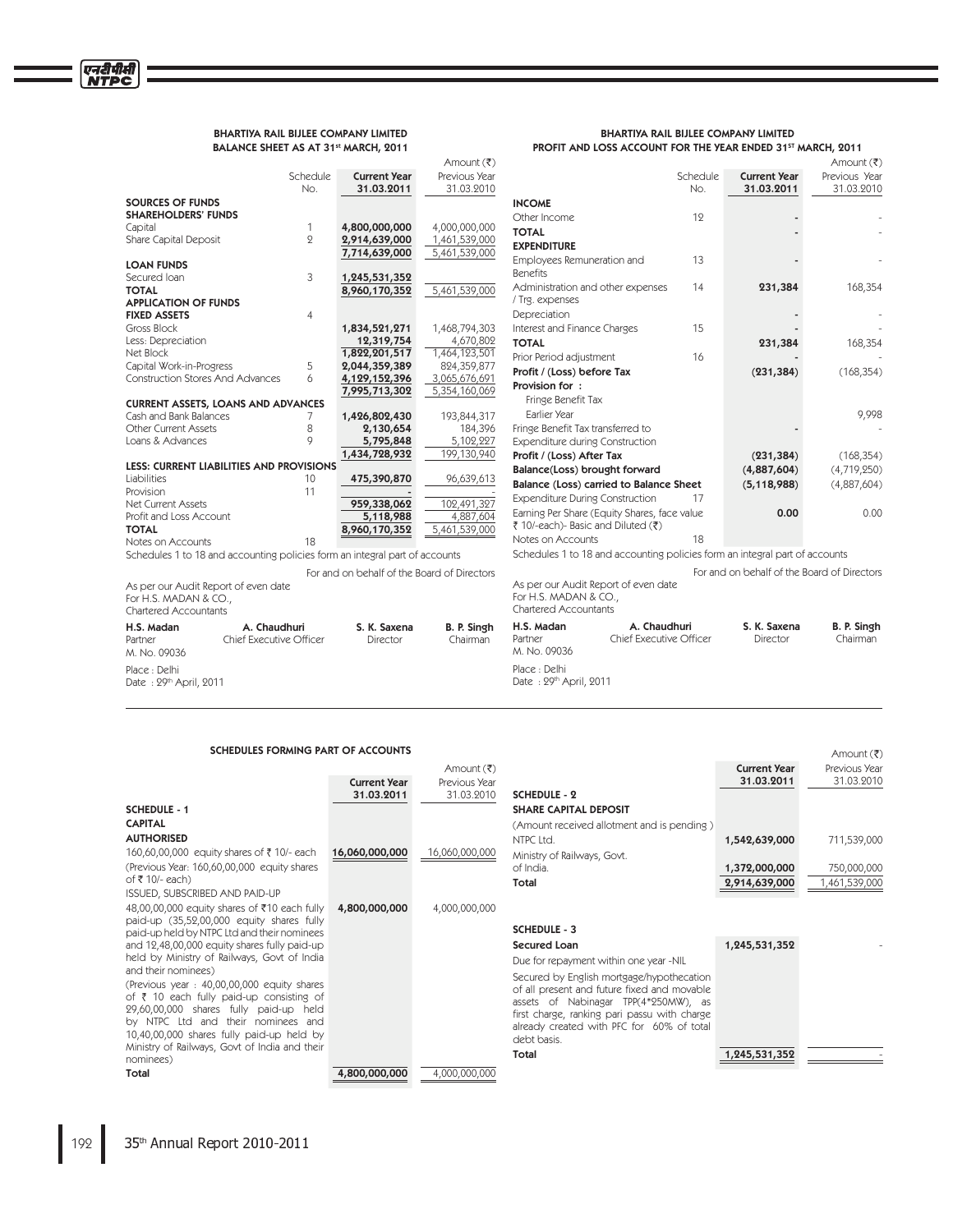# SCHEDULE -4

| <b>FIXED ASSETS</b>                                       |               |                                                               |             |                        |              |           |             |            |                         | Amount (そ)    |
|-----------------------------------------------------------|---------------|---------------------------------------------------------------|-------------|------------------------|--------------|-----------|-------------|------------|-------------------------|---------------|
|                                                           |               | <b>GROSS BLOCK</b><br><b>DEPRECIATION</b><br><b>NET BLOCK</b> |             |                        |              |           |             |            |                         |               |
|                                                           | As at         | <b>Additions</b>                                              | Deductions/ | As at                  | As at        | For the   | Deductions/ | Upto       | As at                   | As at         |
|                                                           | 01.04.10      |                                                               | Adjustments | 31.03.2011             | 01.04.10     | year      | Adjustments | 31.03.2011 | 31.03.11                | 31.03.10      |
| <b>TANGIBLE ASSETS</b>                                    |               |                                                               |             |                        |              |           |             |            |                         |               |
| LAND                                                      |               |                                                               |             |                        |              |           |             |            |                         |               |
| -Freehold                                                 | 1,438,424,216 | 146,854,548                                                   |             | 1,585,278,764          |              |           |             |            | 1,585,278,764           | 1,438,424,216 |
| Roads, Bridges & Culverts                                 | 413,865       | 120,767                                                       |             | 534,632                | 163,280.00   | 172,072   | 8,594       | 326,758    | 207,874                 | 250,585       |
| <b>Temporary Erections</b>                                | 4,288,796     | 9,286,358                                                     |             | 13,575,154             | 3,111,622.00 | 3,479,386 |             | 6,591,008  | 6,984,146               | 1,177,174     |
| Water Supply, Drainage &                                  |               |                                                               |             |                        |              |           |             |            |                         |               |
| Sewerage system- T ship                                   |               | 81,296                                                        |             | 81,296                 |              | 8,281     |             | 8,281      | 73,015                  |               |
| Water Supply, Drainage &                                  |               |                                                               |             |                        |              |           |             |            |                         |               |
| Sewerage system                                           | 21,400        | 21,324                                                        |             | 42,724                 | 4,067.00     | 6,091     | 215         | 9,943      | 32,781                  | 17,333        |
| Cranes                                                    |               |                                                               |             |                        |              |           |             |            |                         |               |
| Furniture, Fixtures & Other Office                        |               |                                                               |             |                        |              |           |             |            |                         |               |
| Equipments                                                | 5,896,996     | 4,580,129                                                     | 270.00      | 10,476,855             | 731,987.00   | 1,066,880 | (14,623)    | 1,813,490  | 8,663,365               | 5,165,009     |
| Furniture, Fixtures & Other Office<br>Equipments Township |               | 1,542,232                                                     |             |                        |              | 82,717    | (523)       | 83,240     | 1,458,992               |               |
| <b>EDP</b> Equipments                                     | 1,767,450     | 2,267,222                                                     |             | 1,542,232<br>4,034,672 | 334,235.00   | 675,367   | 19,397      | 990,205    | 3,044,467               | 1,433,215     |
|                                                           |               |                                                               |             |                        |              |           |             |            |                         |               |
| <b>Construction Equipment</b>                             | 15,725,333    | 3,717,554                                                     |             | 19,442,887             | 148,211.00   | 1,628,645 | 23,719      | 1,753,137  | 17,689,750              | 15,577,122    |
| <b>Electrical Installations</b>                           | 1,671,897     | 1,365,690                                                     |             | 3,037,587              | 114,062.00   | 143,300   | 24,241      | 233,121    | 2,804,466               | 1,557,835     |
| <b>Communication Equipments</b>                           | 166,036       | 1,907,675                                                     |             | 2,073,711              | 10,419.00    | 123,352   | (205)       | 133,976    | 1,939,735               | 155,617       |
| Laboratory & Workshop<br>Equipments                       | 7,784         | 1,353,560                                                     |             | 1,361,344              | 7,784.00     | 140,725   |             | 148,509    | 1,212,835               |               |
| Assets not owned by the coy                               |               | 192,020,631                                                   |             | 192,020,631            |              |           |             |            | 192,020,631             |               |
| <b>INTANGIBLE ASSETS</b>                                  |               |                                                               |             |                        |              |           |             |            |                         |               |
| Software                                                  | 410,530       | 608,252                                                       |             |                        | 45,135.00    | 182,951   |             |            |                         | 365,395       |
|                                                           |               |                                                               |             | 1,018,782              |              |           |             | 228,086    | 790,696                 |               |
| <b>TOTAL</b>                                              | 1,468,794,303 | 365,727,238                                                   | 270         | 1,834,521,271          | 4,670,802    | 7,709,767 | 60,815      | 12,319,754 | 1,822,201,517           | 1,464,123,501 |
| Previous year ended 31st                                  |               |                                                               |             |                        |              |           |             |            |                         |               |
| March, 2010                                               |               | 5,812,868 1,463,094,271                                       |             | 112,836 1,468,794,303  | 1,333,443    | 3,364,272 | 26,913      |            | 4,670,802 1,464,123,501 | 4,479,425     |

| Deduction/Adjustments from Gross Block includes :            | Current year $(\bar{z})$ | Previous Year $(\bar{\zeta})$ |
|--------------------------------------------------------------|--------------------------|-------------------------------|
| Disposal/Retirement of assets                                | 270                      | 112,836                       |
|                                                              | 270                      | 112,836                       |
| Deduction/Adjustments from Depreciation includes :           | Current year $(\bar{z})$ | Previous Year (₹)             |
| Depreciation changed due to CERC circular                    | 60,545                   | 26,913                        |
| Disposal/Retirement of assets                                | 270                      |                               |
|                                                              | 60,815                   | 26,913                        |
| Depreciation for the year is allocated as given below:       | Current year $(\bar{z})$ | Previous Year (₹)             |
| Charged to Profit & Loss Account                             |                          |                               |
| Transferred to Expenditure during construction (Schedule-15) | 7,709,767                | 3,364,272                     |
|                                                              | 7,709,767                | 3,364,272                     |
|                                                              |                          |                               |

# SCHEDULE-5

| <b>CAPITAL WORK-IN-PROGRESS</b>                          |                |                  |                            |             | Amount (そ)     |
|----------------------------------------------------------|----------------|------------------|----------------------------|-------------|----------------|
|                                                          | As at 01.04.10 | <b>Additions</b> | Deductions/<br>Adjustments | Capitalised | As at 31.03.11 |
| Development of Land                                      | 33,089,430     | 117,970,263      |                            |             | 151059693      |
| Roads, Bridges & Culverts                                |                | 194767           |                            | 120,767     | 74,000         |
| <b>Buildings</b>                                         |                |                  |                            |             |                |
| Main Plants                                              |                | 180419778        |                            |             | 180419778      |
| Others                                                   | 1,698,114      | 26,461,876       |                            |             | 28159990       |
| <b>Temporary Erections</b>                               | 516,500        | 8,793,647        |                            | 9,286,358   | 23,789         |
| Temporary Fencing-Plant                                  |                | 1,241,798        |                            |             | 1,241,798      |
| Temporary Construction - Water Supply & Drains - Plant   | 28,268         | 124,100          |                            | 102,620     | 49,748         |
| MGR & Track Signaling                                    |                | 1,867,401        |                            |             | 1,867,401      |
| Main Plant                                               |                | 400,165,861      |                            |             | 400,165,861    |
| Electrical Installations                                 |                | 36,884,642       |                            |             | 36,884,642     |
| Communication Equipment                                  | 136,038        |                  |                            | 136,038     |                |
| Capital Expenditure on Assets not owned by the Company   | 104,718,280    | 106,452,351      |                            | 192,020,631 | 19,150,000     |
|                                                          | 140,186,630    | 880,576,484      |                            | 201,666,414 | 819,096,700    |
| <b>Expenditure pending allocation</b>                    |                |                  |                            |             |                |
| Survey, Investigation, Consultancy & Supervision Charges | 494,863,091    | 290,883,160      |                            |             | 785,746,251    |
| <b>Expenditure During Construction</b>                   | 189,310,156    | 250,206,282      |                            |             | 439,516,438    |
|                                                          | 684,173,247    | 541,089,442      |                            |             | 1,225,262,689  |
| <b>TOTAL</b>                                             | 824,359,877    | 1,421,665,926    |                            | 201,666,414 | 2,044,359,389  |
| Previous year                                            | 232,555,358    | 593,566,442      |                            | 1,761,923   | 824,359,877    |

एनटीपीसी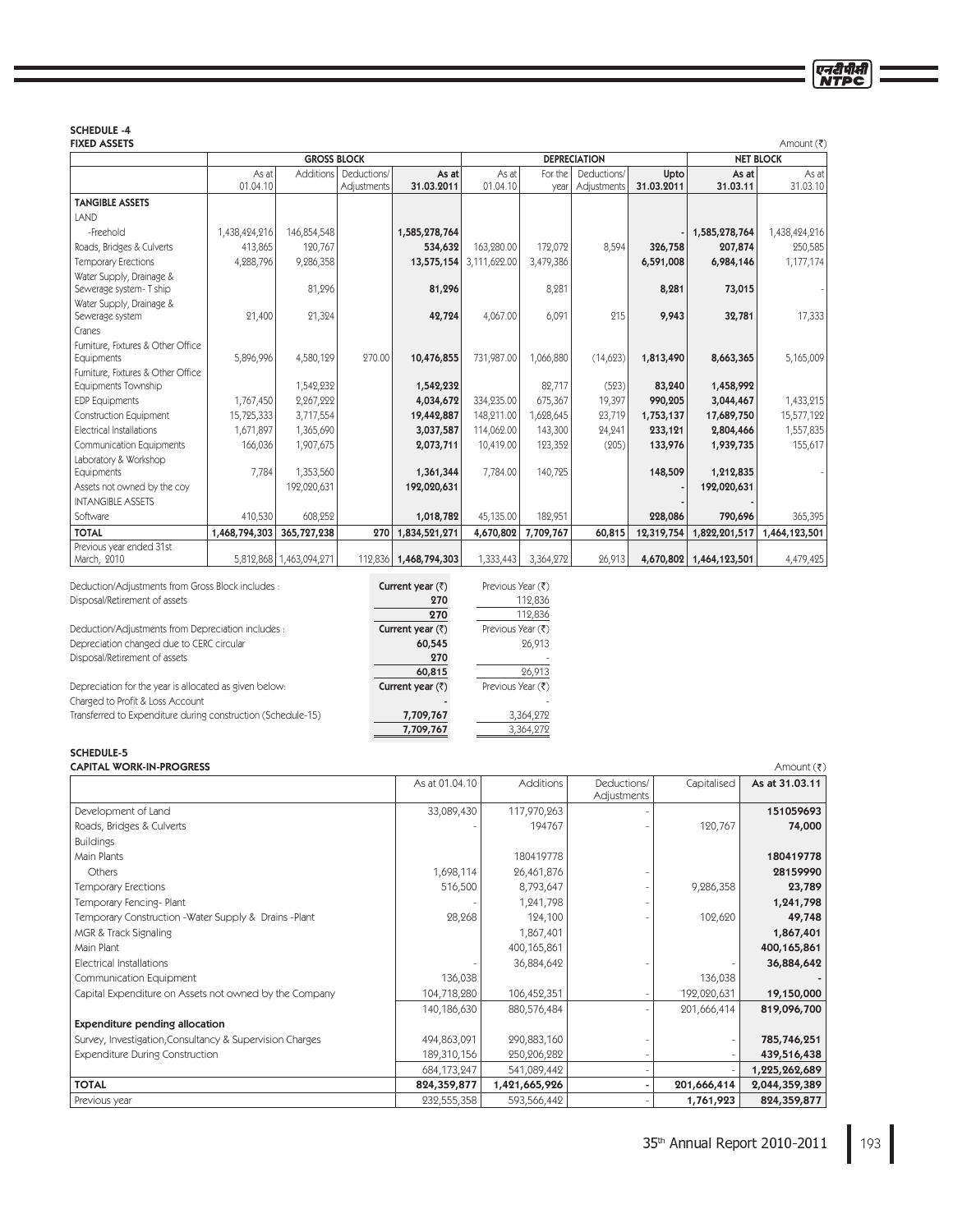|                                                                       | <b>Current Year</b> | Amount (₹)<br>Previous Year |                                        |
|-----------------------------------------------------------------------|---------------------|-----------------------------|----------------------------------------|
| <b>SCHEDULE - 6</b>                                                   | 31.03.2011          | 31.03.2010                  | <b>SCHEDULE</b>                        |
| <b>CONSTRUCTION STORES AND ADVANCES</b>                               |                     |                             | <b>PROVISIOI</b>                       |
| <b>CONSTRUCTION STORES *</b>                                          |                     |                             | Fringe Bene                            |
| (At cost)                                                             |                     |                             | As per last                            |
| Steel                                                                 | 201,567,198         | 4,705,747                   | Adjustmen                              |
| Cement                                                                | 21,146,160          | 220,000                     | Paid during                            |
| Others                                                                | 60,462,260          | 4,500,954                   | <b>Employee</b>                        |
|                                                                       | 283,175,618         | 9,426,701                   | As per last                            |
|                                                                       |                     |                             | Amount pa                              |
|                                                                       | 283,175,618         | 9,426,701                   |                                        |
| Advance for Capital                                                   |                     |                             | (Provisions                            |
| Expenditure (Unsecured,                                               |                     |                             | Company M                              |
| considered good)                                                      |                     |                             |                                        |
| Covered by Bank Guarantee                                             | 3,192,389,997       | 2,762,387,280               | <b>SCHEDULE</b>                        |
| Others                                                                | 653,586,781         | 293,862,710                 | OTHER IN                               |
|                                                                       | 3,845,976,778       | 3,056,249,990               | Interest fro                           |
|                                                                       |                     |                             | (Tax deduc                             |
|                                                                       | 3,845,976,778       | 3,056,249,990               | year ₹5949<br>Interest fro             |
| Total                                                                 | 4,129,152,396       | 3,065,676,691               | Liquidated                             |
| * includes material in transit, under inspection and with contractors |                     |                             | Other Misc                             |
|                                                                       |                     |                             | Total                                  |
| <b>SCHEDULE - 7</b>                                                   |                     |                             | Less : Incor                           |
| <b>CASH &amp; BANK BALANCES</b>                                       |                     |                             | Durin                                  |
| Cash on hand                                                          | 5,839               | 90,191                      |                                        |
| <b>Balances with Scheduled Banks</b>                                  |                     |                             | <b>SCHEDULE</b>                        |
| <b>Current Account</b>                                                | 26,796,591          | 162,754,126                 | <b>EMPLOYEE</b>                        |
| Term Deposit Account                                                  | 1,400,000,000       | 31,000,000                  | Salaries, W                            |
| Total                                                                 | 1,426,802,430       | 193,844,317                 | <b>Benefits</b>                        |
|                                                                       |                     |                             | Contributic<br>Welfare Exp             |
| <b>SCHEDULE - 8</b>                                                   |                     |                             |                                        |
| <b>OTHER CURRENT ASSETS</b>                                           |                     |                             | Less: Trans                            |
| Interest Accrued on term deposits with<br>Indian Banks:               | 2,130,654           | 184,396                     | Cons                                   |
| Total                                                                 | 2,130,654           | 184,396                     |                                        |
|                                                                       |                     |                             | <b>SCHEDULE</b>                        |
| <b>SCHEDULE - 9</b>                                                   |                     |                             | <b>ADMINISTI</b>                       |
| <b>LOANS &amp; ADVANCES</b>                                           |                     |                             | Rent                                   |
| ADVANCES (Unsecured, Considered Good)                                 |                     |                             | Repair & M                             |
| <b>Employees</b>                                                      | 8,112               | 82,500                      | Office B                               |
| Amount Recoverable from others                                        | 3,190,805           | 4,270,397                   | Others                                 |
| Advance Tax & Tax deducted at source                                  | 2,596,931           | 749,330                     | Insurance<br>Rates & tax               |
| Total                                                                 | 5,795,848           | 5,102,227                   | Training Ex                            |
|                                                                       |                     |                             | Communic                               |
| SCHEDULE - 10                                                         |                     |                             | Travelling E                           |
| <b>CURRENT LIABILITIES</b>                                            |                     |                             | Inland T                               |
| <b>Sundry Creditors</b>                                               |                     |                             | <b>Tender Exp</b>                      |
| For Capital Expenditure                                               |                     |                             | Less: Inc                              |
| Other than Micro & Small Enterprises                                  |                     |                             | Remunerati                             |
| NTPC Ltd.                                                             | 12,071,232          | 23,765,238                  | Statutory A                            |
| Others                                                                | 315,390,418         | 13,667,976                  | Advertisen                             |
| For Goods & Services                                                  |                     |                             | Security Ex                            |
| Other than Micro & Small Enterprises                                  |                     |                             | Entertainm                             |
| NTPC Ltd.                                                             | 15,326,469          | 20,300,281                  | <b>Transit Hos</b>                     |
|                                                                       |                     |                             | Less:-re<br>Brokerage (                |
|                                                                       |                     |                             |                                        |
| Others                                                                | 17,557,984          | 11,707,086                  |                                        |
| Deposits, Retention Money from contractors<br>& others                | 51,629,996          | 11,848,799                  |                                        |
| Other Liabilities                                                     | 63,414,771          | 15,350,233                  | R&R expen:<br>Books & Pe<br>Wages of c |

| Amount (₹)<br>Previous Year<br>31.03.2010 |                                                              | <b>Current Year</b><br>31.03.2011 | Amount (₹)<br>Previous Year<br>31.03.2010 |
|-------------------------------------------|--------------------------------------------------------------|-----------------------------------|-------------------------------------------|
|                                           | <b>SCHEDULE - 11</b>                                         |                                   |                                           |
|                                           | <b>PROVISIONS</b>                                            |                                   |                                           |
|                                           | Fringe Benefit Tax                                           |                                   |                                           |
|                                           | As per last Balance Sheet                                    |                                   | 132,803                                   |
| 4,705,747                                 | Adjustment during the year                                   |                                   | 9,998                                     |
| 220,000                                   | Paid during the year                                         |                                   | 142,801                                   |
| 4,500,954                                 | <b>Employee Benefits</b>                                     |                                   |                                           |
| 9,426,701                                 | As per last Balance Sheet                                    |                                   | 647,683                                   |
|                                           | Amount paid/adjusted during the year                         |                                   | 647,683                                   |
| 9,426,701                                 |                                                              |                                   |                                           |
|                                           | (Provisions are being made by Holding                        |                                   |                                           |
|                                           | Company NTPC Ltd)                                            |                                   |                                           |
|                                           |                                                              |                                   |                                           |
| ,762,387,280                              | SCHEDULE - 12                                                |                                   |                                           |
| 293,862,710                               | <b>OTHER INCOME</b>                                          |                                   |                                           |
| ,056,249,990                              | Interest from Indian Banks                                   | 10,686,901                        | 3,399,732                                 |
|                                           | (Tax deducted at source ₹1847601 Previous                    |                                   |                                           |
| 056,249,990                               | year ₹594978/-)                                              |                                   |                                           |
| 065,676,691                               | Interest from Contractors                                    | 11,107,211                        | 916,951                                   |
|                                           | Liquidated damages recovered<br>Other Miscellaneous receipts | 303,582<br>489,770                | 46,588<br>44,091                          |
|                                           | Total                                                        | 22,587,464                        | 4,407,362                                 |
|                                           | Less : Income Transferred to Expenditure                     |                                   |                                           |
|                                           | During Construction (Schedule-17)                            | 22,587,464                        | 4,407,362                                 |
| 90,191                                    |                                                              |                                   |                                           |
|                                           |                                                              |                                   |                                           |
| 162,754,126                               | SCHEDULE - 13<br><b>EMPLOYEES REMUNERATION AND BENEFITS</b>  |                                   |                                           |
| 31,000,000                                | Salaries, Wages, Bonus, Allowances and                       | 109,973,997                       | 77,121,611                                |
| 193,844,317                               | <b>Benefits</b>                                              |                                   |                                           |
|                                           | Contribution to Provident and Other Funds                    | 9,240,327                         | 5,752,482                                 |
|                                           | Welfare Expenses                                             | 10,515,800                        | 3,396,898                                 |
|                                           |                                                              | 129,730,124                       | 86,270,991                                |
|                                           | Less: Transferred to Expenditure During                      |                                   |                                           |
| 184,396                                   | Construction (Schedule-17)                                   | 129,730,124                       | 86,270,991                                |
| 184,396                                   |                                                              |                                   |                                           |
|                                           | <b>SCHEDULE - 14</b>                                         |                                   |                                           |
|                                           | <b>ADMINISTRATION AND OTHER EXPENSES</b>                     |                                   |                                           |
|                                           | Rent                                                         | 3,810,367                         | 3,665,452                                 |
|                                           | Repair & Maintenance                                         |                                   |                                           |
| 82,500                                    | Office Building<br>Others                                    | 7,599,082                         | 676,232                                   |
| 4,270,397                                 | Insurance                                                    | 492,268<br>121,824                | 42,972<br>58,989                          |
| 749,330                                   | Rates & taxes                                                |                                   | 20,000                                    |
| 5,102,227                                 | Training Expenses                                            | 231,384                           | 168,354                                   |
|                                           | <b>Communication Expenses</b>                                | 1,690,914                         | 3,205,776                                 |
|                                           | <b>Travelling Expenses</b>                                   |                                   |                                           |
|                                           | <b>Inland Travel</b>                                         | 7,790,859                         | 11,462,956                                |
|                                           | Tender Expenses<br>5061632                                   |                                   |                                           |
|                                           | Less: Income from sale of<br>50640<br>tenders                | 5,010,992                         | 7,936,809                                 |
|                                           | Remuneration to Auditors                                     | 44,120                            | 38,605                                    |
| 23,765,238                                | Statutory Audit out of pocket exp.                           | 32,031                            | 57,705                                    |
| 13,667,976                                | Advertisement and publicity                                  | 172,961                           | 262,557                                   |
|                                           | <b>Security Expenses</b>                                     | 4,958,146                         | 2,113,978                                 |
|                                           | <b>Entertainment Expenses</b>                                | 721,808                           | 608,008                                   |
|                                           | <b>Transit Hostel Expenses</b><br>868,292                    |                                   | 858,207                                   |
| 20,300,281                                | Less:-recoveries<br>29,959                                   | 838,333                           |                                           |
| 11,707,086                                | Brokerage expenses                                           |                                   | 12,600                                    |
| 11,848,799                                | R&R expenses<br>Books & Periodicals                          | 1,445,676<br>19,070               | 2,034,305<br>43,795                       |
| 15,350,233                                | Wages of daily rated manpower                                | 3,336,705                         | 1,903,728                                 |
| 96,639,613                                | Professional Charges & Consultancy                           | 66,520                            | 155,324                                   |
|                                           |                                                              |                                   |                                           |

एनदीपीसी<br>NTPC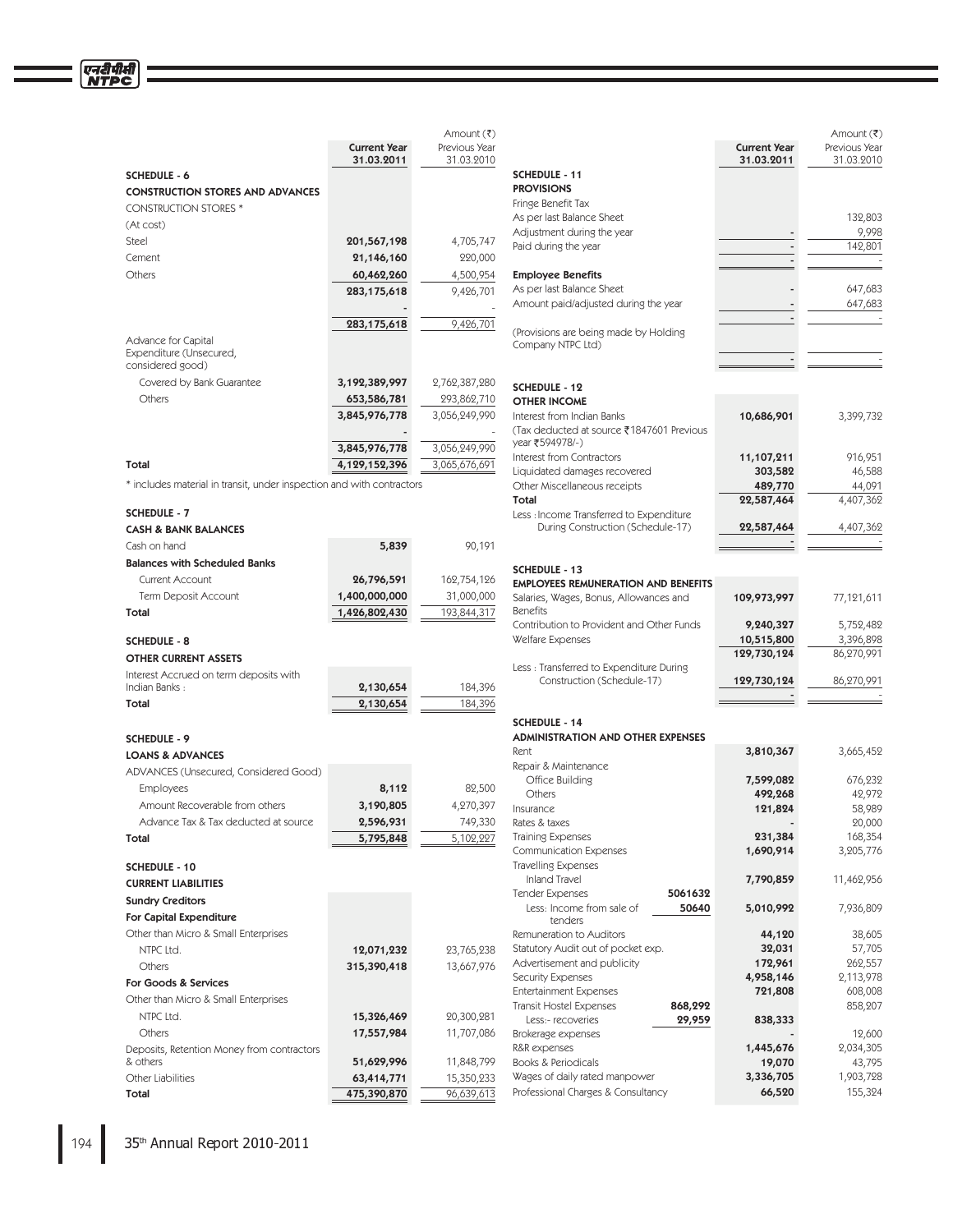|                                                                        |                                   | Amount (₹)              |                                                                                       |                     | Amount (₹)                  |
|------------------------------------------------------------------------|-----------------------------------|-------------------------|---------------------------------------------------------------------------------------|---------------------|-----------------------------|
|                                                                        | <b>Current Year</b><br>31.03.2011 | Previous Year           |                                                                                       | <b>Current Year</b> | Previous Year<br>31.03.2010 |
| SCHEDULE - 14 (Cont.)                                                  |                                   | 31.03.2010              | SCHEDULE - 17 (Cont.)                                                                 | 31.03.2011          |                             |
| Legal Expenses                                                         | 141,722                           | 7,296                   | <b>Security Expenses</b>                                                              | 4,958,146           | 2,113,978                   |
| Postage & Courier Charges                                              | 80,160                            | 56,158                  | <b>Entertainment Expenses</b>                                                         | 721,808             | 608,008                     |
| Printing and Stationery                                                | 657,218                           | 893,878                 | 868,292<br><b>Transit Hostel Expenses</b>                                             |                     | 858,207                     |
| Expenses on Hiring of Helicopter                                       | 1026525                           |                         | less - Recoveries<br>29,959                                                           | 838,333             |                             |
| Expenses on Hiring of Vehicles                                         | 6499752                           | 4,077,621               |                                                                                       |                     |                             |
| Hire charges-Office Equipment                                          |                                   | 427,250                 | Brokerage expenses                                                                    |                     | 12,600                      |
| Operating expenses of Constn Equipmnt                                  | 7,802                             |                         | R&R-expenses<br>Books & Periodicals                                                   | 1,445,676           | 2,034,305                   |
| Operating expenses of D.G. sets                                        | 3,799,643                         | 433,462                 |                                                                                       | 19,070              | 43,795                      |
| <b>Furnishing Expenses</b>                                             | 401,711                           | 54,885                  | Wages of daily rated manpower                                                         | 3,336,705           | 1,903,728                   |
| Power supply by third party constn power                               | 7,628,999                         |                         | Professional Charges & Consultancy                                                    | 66,520              | 155,324                     |
| Power supply by third party                                            |                                   |                         | Legal Expenses                                                                        | 141,722             | 7,296                       |
| 86,753<br>township                                                     |                                   |                         | Postage & Courier Charges                                                             | 80,160              | 56,158                      |
| Less-Recovery of elect                                                 |                                   |                         | Printing and Stationery                                                               | 657,218             | 893,878                     |
| charges from employees<br>4,512                                        | 82,241                            |                         | Expenses on Hiring of Helicopter                                                      | 1026525             |                             |
| Miscellaneous Expenses                                                 | 1,159,980                         | 816,534                 | Expenses on Hiring of Vehicles                                                        | 6499752             | 4,077,621                   |
| Loss on disposal/writeoff of fixed assets                              |                                   | 43,804                  | Hire charges-Office Equipment                                                         |                     | 427,250                     |
|                                                                        | 59,868,813                        | 42,137,240              | Operating expenses Constn equipmt                                                     | 7,802               |                             |
| Less : Transferred to Expenditure During<br>Construction (Schedule-16) | 59,637,429                        | 41,968,886              | Operating expenses of D.G. sets                                                       | 3,799,643           | 433,462                     |
| Total                                                                  | 231,384                           | 168,354                 | <b>Furnishing Expenses</b>                                                            | 401,711             | 54,885                      |
|                                                                        |                                   |                         | Power supply by third                                                                 | 7,628,999           |                             |
| <b>SCHEDULE - 15</b>                                                   |                                   |                         | party constn power                                                                    |                     |                             |
| <b>INTEREST AND FINANCE CHARGES</b>                                    |                                   |                         | Power supply by third<br>86,753<br>party township                                     |                     |                             |
| <b>FINANCE CHARGES</b>                                                 |                                   |                         |                                                                                       |                     |                             |
| <b>Bank Charges</b>                                                    | 8,465,955                         | 54,604                  | Less-Recovery of elect<br>charges from employees<br>4,512                             | 82,241              |                             |
| Int on Loan from PFC                                                   | 46,647,690                        |                         | Miscellaneous Expenses                                                                | 1,159,980           | 816,534                     |
| Front end fees                                                         | 20,663,326                        |                         | Loss on disposal/writeoff of fixed assets                                             |                     | 43,804                      |
| Total:                                                                 | 75,776,971                        | 54,604                  | Total $(B)$                                                                           | 59,637,429          | 41,968,886                  |
| Less: Transferred to Expenditure During                                |                                   |                         | <b>C. DEPRECIATION</b>                                                                | 7,709,767           | 3,364,272                   |
| Construction (Schedule-17)                                             | 75,776,971                        | 54,604                  | D. INTEREST AND FINANCE CHARGES                                                       |                     |                             |
| Total:                                                                 |                                   |                         | <b>Bank Charges</b>                                                                   | 8,465,955           | 54,604                      |
|                                                                        |                                   |                         | Int on Loan from PFC                                                                  | 46,647,690          |                             |
| <b>SCHEDULE - 16</b>                                                   |                                   |                         | Up Front end fees                                                                     | 20,663,326          |                             |
| PRIOR PERIOD ADJUSTMENT:                                               |                                   |                         | Total (D)                                                                             | 75,776,971          | 54,604                      |
| Prior period deppriciation                                             | (60, 545)<br>(60, 545)            |                         | E. LESS : OTHER INCOME                                                                |                     |                             |
| Total<br>Amount transferred to Expenditure During                      | (60, 545)                         |                         | Interest from Indian Banks                                                            | 10,686,901          | 3,399,732                   |
| Construction                                                           |                                   |                         | Interest from Contractors                                                             | 11,107,211          | 916,951                     |
| Total                                                                  |                                   |                         | Liquidated damages recovered                                                          | 303,582             | 46,588                      |
|                                                                        |                                   |                         | Other Miscellaneous receipts                                                          | 489,770             | 44,091                      |
| <b>SCHEDULE - 17</b>                                                   |                                   |                         | Total (E)                                                                             | 22,587,464          | 4,407,362                   |
| <b>EXPENDITURE DURING CONSTRUCTION</b>                                 |                                   |                         | <b>F. FRINGE BENEFIT TAX</b>                                                          |                     |                             |
| A. EMPLOYEES REMUNERATION AND                                          |                                   |                         | Fringe Benefit Tax                                                                    |                     | 9,998                       |
| <b>BENEFITS</b>                                                        |                                   |                         | Total (F)                                                                             |                     | 9,998                       |
| Salaries, Wages, Bonus, Allowances and                                 | 109,973,997                       |                         | <b>G. PRIOR PERIOD ADJUSTMENT:</b>                                                    |                     |                             |
| <b>Benefits</b><br>Contribution to Provident and Other Funds           | 9,240,327                         | 77,121,611<br>5,752,482 | Prior period depreciation                                                             | (60, 545)           |                             |
| Welfare Expenses                                                       | 10,515,800                        | 3,396,898               | Total $(G)$                                                                           | (60, 545)           |                             |
| Total (A)                                                              | 129,730,124                       | 86,270,991              | GRAND TOTAL (A+B+C+D-E+F+G)                                                           | 250,206,282         | 127,261,389                 |
| <b>B. ADMINISTRATION AND OTHER EXPENSES</b>                            |                                   |                         |                                                                                       |                     |                             |
| Rent                                                                   | 3,810,367                         | 3,665,452               |                                                                                       |                     |                             |
| Repair & Maintenance                                                   |                                   |                         | SCHEDULE-18                                                                           |                     |                             |
| Leased Buildings                                                       | 7,599,082                         | 676,232                 | <b>NOTES ON ACCOUNTS:</b>                                                             |                     |                             |
| Others                                                                 | 492,268                           | 42,972                  | Estimated amount of Contracts remaining to be executed on capital account<br>1.       |                     |                             |
| Insurance                                                              | 121,824                           | 58,989                  | and not provided for as on 31.03.2011 is ₹ 37,94,66,00,179/- (Previous year:          |                     |                             |
| Rates & Taxes                                                          |                                   | 20,000                  | ₹30,94,29,98,956/-)                                                                   |                     |                             |
| <b>Communication Expenses</b>                                          | 1,690,914                         | 3,205,776               | 2.<br>The conveyancing of the title of 1,328.15 acres (previous year: 1,259.62 acres) |                     |                             |
| <b>Travelling Expenses</b>                                             |                                   |                         | of Freehold Land of Value ₹ 158.53 crores (previous year: ₹ 143.84 Crs) in            |                     |                             |
| Inland Travel                                                          | 7,790,859                         | 11,462,956              | possession of the company as on 31.03.2011 is awaiting completion of legal            |                     |                             |
| <b>Tender Expenses</b><br>5061632                                      |                                   |                         | formalities. Further, an amount of ₹ 31.26 Crores (previous year: ₹ 10.29 crores)     |                     |                             |
| Less: Income from sale<br>50640                                        | 5,010,992                         | 7,936,809               | is appearing as deposit for Land as on 31.03.2011 but possession is still<br>awaited. |                     |                             |
| of tenders                                                             |                                   |                         |                                                                                       |                     |                             |
| Remuneration to Auditors                                               | 44,120                            | 38,605                  | Earning Per Share:<br>3.                                                              |                     |                             |
| Statutory Audit out of pocket exp.                                     | 32,031                            | 57,705                  | Earnings per Share has been calculated in accordance with the AS-20.                  |                     |                             |
| Advertisement and publicity                                            | 172,961                           | 262,557                 | The elements considered for calculation of Earnings Per Share (Basic & Diluted)       |                     |                             |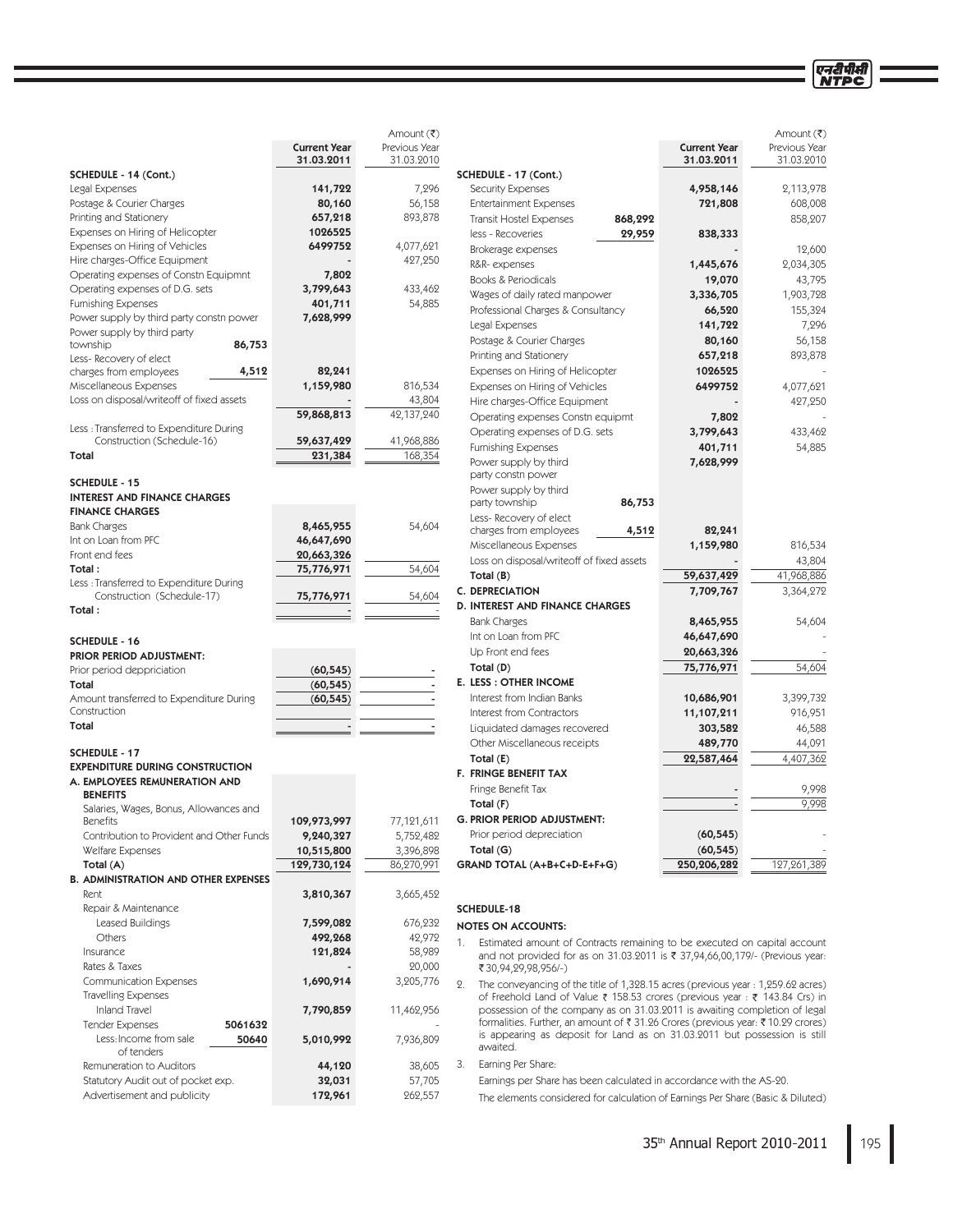### are as under-

|                                                                         | <b>Current Year</b> | Previous Year |
|-------------------------------------------------------------------------|---------------------|---------------|
| Net loss used as numerator $(\overline{\tau})$                          | (2,31,384)          | (1,68,354)    |
| Weighted average number of equity shares<br>used as denominator. (Nos.) | 45,87,39,726        | 34,08,21,918  |
| Earning per Share<br>- Basic and Diluted. (₹)                           | (0.00)              | (0.00)        |

Contingent liability: Claims against the company not acknowledged as debts is  $4.$ ₹ NIL (Previous vear: NIL).

- All the employees of the company are on secondment posting from the holding company. i.e. NTPC Ltd. excepting one employee on deputation from Ministry of Railways. Salaries paid to Employees on secondment and other benefits to them have been entered in to the Books of Company on the basis of transfer entries made by NTPC in this regard.
- Expenses on operating leases of the premises for residential use of the employees amounting to ₹ 62,70,980/- (previous year: ₹ 20,62,841/-) are included in Schedule-13-"Employees Remuneration and Benefits". Similarly, lease payments in respect of premises for offices/transit accommodation are shown on Rent ₹ 38,10,367/- (Previous year ₹ 11,81,237.00) in Schedule-14-"Administration and other expenses"
- $7.$ The employees remuneration and benefits includes ₹ 53.41.835/- (Previous Year: ₹ 47,76,559/-) in respect of gratuity, leave encashment, post retirement medical benefits, transfer traveling allowance on retirement / death, long service awards to employees, retirement benefits, farewell gift on retirement and economic rehabilitation scheme (for employees on secondment from NTPC Ltd.) as apportioned by Holding company i.e. NTPC Ltd. on actuarial valuation.
- (a) Certain loans and advances and creditors, so far as these have since not been realized/discharged or adjusted are subject to confirmation/ reconciliation and consequent adjustment, if any.
	- (b) in the opinion of the management, the value of current assets, loans and advances on realization in the ordinary course of business, will not be less than the value at which these are stated in the balance sheet.
- 9. Borrowing cost capitalized during the year is ₹ 6,73,11,016/- (Previous period ₹ Nil )
- 10. During the year 8,00,00,000 shares of ₹ 10/- each (5,92,00,000 shares to NTPC Ltd and 2,08,00,000 shares to Ministry of Railway) have been allotted on 07.07.2010.
- 11. Based on information available with the company, there are no suppliers/ contractors/service providers who are registered as micro, small or medium. enterprise under "The Micro, Small and Medium Enterprises Development Act, 2006.
- 12. Company has paid ₹ 3,80,000.00 during the year on account of Scholarship to poor Students of project effected families, where the land is acquired/to be acquired for company's project as resolved by the Board of Directors in their meeting
- 13. Managerial remuneration paid/payable to Chief Executive Officer :

|                                              | <b>Current Year</b> | Previous Year |
|----------------------------------------------|---------------------|---------------|
|                                              |                     |               |
| Salaries and allowances                      | 22,46,113           | 22.77.169     |
| Contribution to provident fund & other funds |                     |               |
| including gratuity & group insurance         | 1,63,520            | 1.47.901      |
| Other Benefits                               | 6,04,481            | 5.35.932      |

In addition to the above remuneration, the Chief Executive Officer has been allowed the use of car including for private journey, on payment of ₹780/- per month.

The provisions for/contribution to gratuity, leave encashment and post retirement medical facilities are ascertained on actuarial valuation done by the holding company on overall Company basis and hence not ascertainable separately

- 14. In response to minutes passed in the meeting of Board of Directors of Company held on 9<sup>th</sup> September, 2008 and later on judgment given by the High Court, Patna dt.12/10/2010, a sum of ₹ 6.00 Crores on account of compensation payable to land effected villagers/persons for their 50 Mts of land surrounding their residences "as residential land" has been created a liability on the assumption basis in the Books of Accounts of Co. at present. However, there may arise more contingent liability in future in this regard.
- 15. Last year provision made for ₹ 38.50 Lacs on estimate basis in respect of amount payable to M/s DBM Geo Technics (P) Ltd. on account of Soil Investigation Charges has not been adjusted so far, since final bill not submitted by party, as told.
- 16. Interest earned to the tune of ₹1,11,07,211.00 on advances made to suppliers from time to time during the year against their purchase bills has been set off against the pre-project expenditure capitalized.
- 17. The office of the Comptroller & Auditor General of India expressed an opinion that the rates notified by the CERC shall be followed by the Company for providing depreciation in the accounts instead of the rates as per the Companies Act, 1956 in respect of generating assets. Accordingly, the company revised its accounting policies relating to charging of depreciation w.e.f. 1st April 2009 considering the rates and methodology notified by the CERC for determination of tariff through Regulations, 2009. In case of certain assets the company has continued to charge higher depreciation based on technical assessment of useful life of those assets. Consequent to this change, prior period depreciation written back is ₹60,545/- and current year depreciation is lower by ₹3,69,025/-. Consequently fixed assets are higher in value by  $\bar{\tau}$  4,29,570/-. The impact of charging depreciation as per CERC has been adjusted through EDC.
- 18. Foreign currency exposure not hedged by a derivative instrument in respect of unexecuted amount of contracts remaining to be executed are EURO 99,732,307/- (₹ 639,38,38,202/-) & USD 1,411,254/- (₹ 6,38,31,018/-)
- 19. As per AS-17, Segmental Reporting are not applicable.
- 20. Previous year figures have been re-grouped/re-arranged wherever necessary.
- 21. Information pursuant to part IV of schedule VI of the Companies Act. 1956.

|    | BALANCE SHEET ABSTRACT AND COMPANY'S GENERAL BUSSINESS PROFILE                            |             |                   |              |          |         |      |              |              |                |                          |                |          |   |   |                |             |              |                                         |
|----|-------------------------------------------------------------------------------------------|-------------|-------------------|--------------|----------|---------|------|--------------|--------------|----------------|--------------------------|----------------|----------|---|---|----------------|-------------|--------------|-----------------------------------------|
| I. | <b>Registration Details</b>                                                               |             |                   |              |          |         |      |              |              |                |                          |                |          |   |   | State Code:    |             | 0            | 5<br>5                                  |
|    | Registration No.                                                                          | U           | 4<br>$\mathbf{0}$ | $\mathbf{1}$ | 0        | $2$ D L |      | $\Omega$     | 0            | 0              | 7                        | P              | L        | C | 1 | 7              | 0           | 6            | 6<br>1                                  |
|    |                                                                                           |             |                   |              |          |         | Date |              |              |                |                          |                | Month    |   |   |                | Year        |              |                                         |
|    | Balance-Sheet date                                                                        |             |                   |              |          |         | 3    | $\mathbf{1}$ |              |                |                          | 0              | 3        |   |   | $\overline{2}$ | $\mathbf 0$ | $\mathbf{1}$ | 1                                       |
| Ш. | Capital Raised during the year (Amount in ₹ Thousands)                                    |             |                   |              |          |         |      |              |              |                |                          |                |          |   |   |                |             |              |                                         |
|    | Public Issue                                                                              |             |                   |              |          |         |      |              |              |                | Right issue              |                |          |   |   |                |             |              |                                         |
|    | ı<br>N                                                                                    |             |                   |              |          |         |      |              | N            |                |                          |                |          |   |   |                |             |              |                                         |
|    | Bonus Issue                                                                               |             |                   |              |          |         |      |              |              |                | Private Placement        |                |          |   |   |                |             |              |                                         |
|    | N<br>L                                                                                    |             |                   |              |          |         |      |              | 8            |                | $010101$                 |                | $\Omega$ |   |   |                |             |              |                                         |
|    | III. Position of Mobilization and Deployment of funds (Amount in $\bar{z}$ Thousands)     |             |                   |              |          |         |      |              |              |                |                          |                |          |   |   |                |             |              |                                         |
|    | <b>Total Liability</b>                                                                    |             |                   |              |          |         |      |              |              |                | <b>Total Assets</b>      |                |          |   |   |                |             |              |                                         |
|    | 3 <br>5<br>5<br>914                                                                       | 6           | 1                 |              |          |         |      |              |              | $\overline{4}$ |                          |                | 3 5 5    | 6 | 1 |                |             |              |                                         |
|    | Source of Funds                                                                           |             |                   |              |          |         |      |              |              |                |                          |                |          |   |   |                |             |              |                                         |
|    | Paid-up Capital                                                                           |             |                   |              |          |         |      |              |              |                | Capital Deposit Account  |                |          |   |   |                |             |              |                                         |
|    | 4<br>8<br>0<br>$\Omega$<br>0                                                              | $\mathbf 0$ | $\mathbf 0$       |              |          |         |      |              | 9            | 9              | 1                        | $\overline{4}$ | 6        | 3 | 9 |                |             |              |                                         |
|    | Secured Loans<br>5<br>5<br>1<br>21<br>4 <sup>1</sup>                                      |             |                   |              |          |         |      |              | ΝI           | ı              | Reserves & Surplus       |                |          |   |   |                |             |              |                                         |
|    | Deferred Tax Liability                                                                    | 3           |                   |              |          |         |      |              |              |                | L<br>Unsecured Loans     |                |          |   |   |                |             |              |                                         |
|    | N<br>L<br>ı                                                                               |             |                   |              |          |         |      |              |              | ı              | L                        |                |          |   |   |                |             |              |                                         |
|    | <b>Application of Funds</b>                                                               |             |                   |              |          |         |      |              |              |                |                          |                |          |   |   |                |             |              |                                         |
|    | <b>Net Fixed Assets</b>                                                                   |             |                   |              |          |         |      |              |              |                | Investment               |                |          |   |   |                |             |              |                                         |
|    | 5<br>9<br>9<br>7<br>7                                                                     | 1           | 3                 |              |          |         |      |              | N I          | I              | L                        |                |          |   |   |                |             |              |                                         |
|    | Net Current Assets                                                                        |             |                   |              |          |         |      |              |              |                | Misc. Expenditure        |                |          |   |   |                |             |              |                                         |
|    | 9593<br>$3 8$                                                                             |             |                   |              |          |         |      |              | N            | Т              | L                        |                |          |   |   |                |             |              |                                         |
|    | Accumulated Losses                                                                        |             |                   |              |          |         |      |              |              |                |                          |                |          |   |   |                |             |              |                                         |
|    | 51<br>  1<br>1<br>9                                                                       |             |                   |              |          |         |      |              |              |                |                          |                |          |   |   |                |             |              |                                         |
|    | IV. Performance of Company (Amount in $\bar{z}$ Thousands)                                |             |                   |              |          |         |      |              |              |                |                          |                |          |   |   |                |             |              |                                         |
|    | Turnover (Including other income)                                                         |             |                   |              |          |         |      |              |              |                | <b>Total Expenditure</b> |                |          |   |   |                |             |              |                                         |
|    | N<br>L                                                                                    |             |                   |              |          |         |      |              | 2            | 3              | 1                        |                |          |   |   |                |             |              |                                         |
|    | Loss before Tax                                                                           |             |                   |              |          |         |      |              |              |                | Loss after Tax           |                |          |   |   |                |             |              |                                         |
|    | 3<br>1<br>2                                                                               |             |                   |              |          |         |      |              | 2            | 3              | 1                        |                |          |   |   |                |             |              |                                         |
|    | Earning per share in $\bar{\tau}$                                                         |             |                   |              |          |         |      |              |              |                | Dividend Rate%           |                |          |   |   |                |             |              |                                         |
|    | 0                                                                                         |             |                   |              |          |         |      |              | $\mathsf{N}$ |                |                          |                |          |   |   |                |             |              |                                         |
|    | V. Generic Name of three Principal Product/Services of Company<br>(As per monetary terms) |             |                   |              |          |         |      |              |              |                |                          |                |          |   |   |                |             |              |                                         |
|    | Product Description:                                                                      |             |                   |              |          |         |      |              |              |                |                          |                |          |   |   | Item Code No.  |             |              |                                         |
|    | GIE<br>ΝI<br>E<br>R I<br>Α<br>Τ                                                           | ı           | OIN               |              | l F<br>Ω |         | Ε    |              | Ε            | C              | Τ                        | R              |          |   |   |                |             |              |                                         |
|    |                                                                                           |             |                   |              |          |         |      |              |              |                |                          |                |          |   |   |                |             |              |                                         |
|    | As per our Audit Report of even date                                                      |             |                   |              |          |         |      |              |              |                |                          |                |          |   |   |                |             |              | For and on behalf of Board of Directors |
|    | For H.S. MADAN & CO.,                                                                     |             |                   |              |          |         |      |              |              |                |                          |                |          |   |   |                |             |              |                                         |

Chartered Accountants

| H.S. Madan                        | A. Chaudhuri            | S.K. Saxena | B. P. Singh |
|-----------------------------------|-------------------------|-------------|-------------|
| Partner                           | Chief Executive Officer | Director    | Chairman    |
| M. No. 09036                      |                         |             |             |
| Place : Delhi<br>Date: 29.04.2011 |                         |             |             |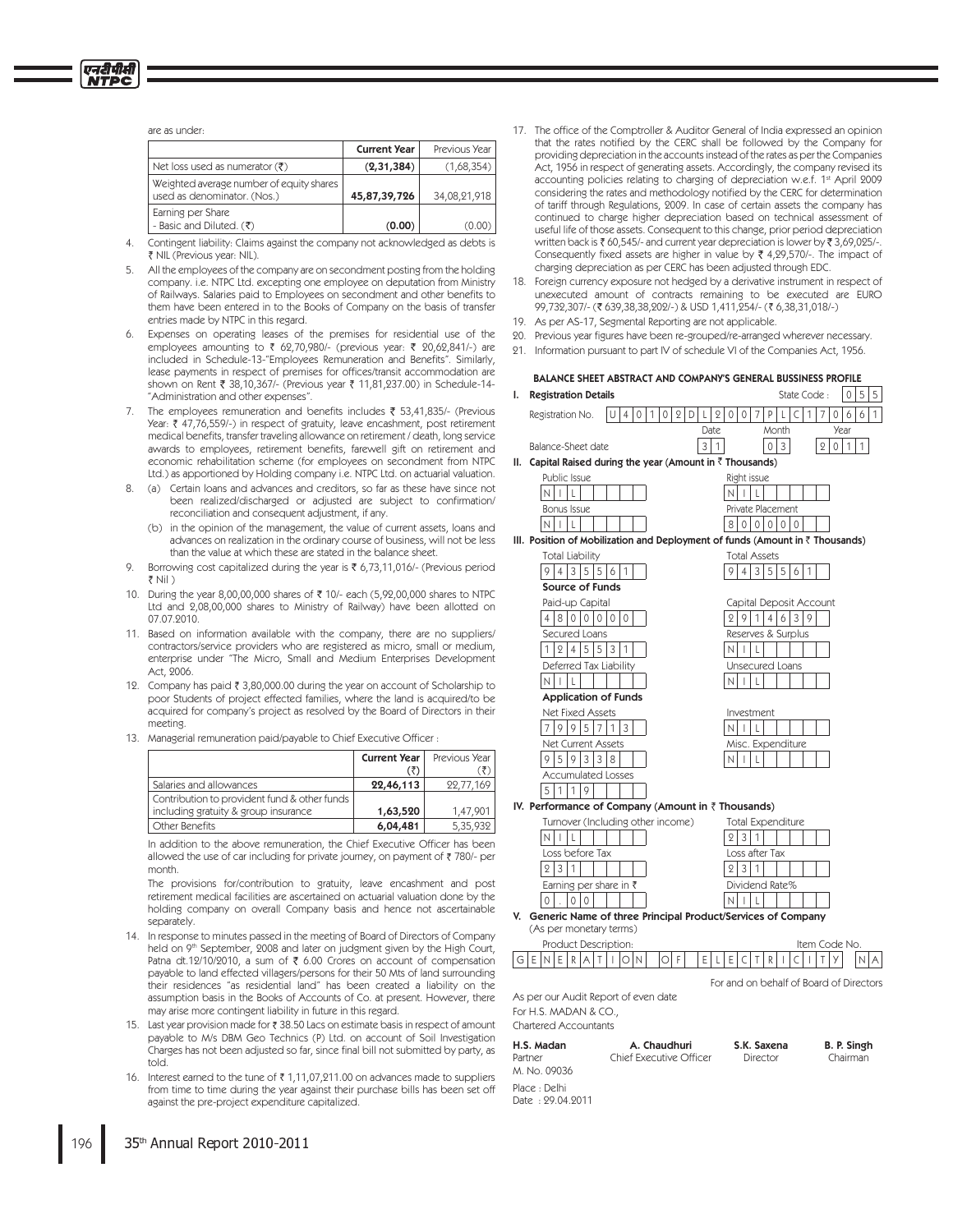

### BHARTIYA RAIL BIJLEE COMPANY LIMITED CASH FLOW STATEMENT FOR THE YEAR ENDED 31ST MARCH, 2011

|    |                                                                            |                     | Amount (₹)      |  |
|----|----------------------------------------------------------------------------|---------------------|-----------------|--|
|    |                                                                            | <b>Current Year</b> | Previous year   |  |
| А. | <b>CASH FLOW FROM OPERATING</b><br><b>ACTIVITIES</b>                       |                     |                 |  |
|    | Net Loss as per Profit and Loss Account<br>Adjustment for:<br>Depreciation | (231, 384)          | (168, 354)      |  |
|    | <b>Operating Loss before Working</b>                                       | (231, 384)          | (168, 354)      |  |
|    | <b>Capital Changes</b>                                                     |                     |                 |  |
|    | Adjustment for:                                                            |                     |                 |  |
|    | Sundry Creditors & Provisions                                              | 88,722,821          | 42,037,403      |  |
|    | Other Current Assets                                                       | (1,946,258)         | (155, 043)      |  |
|    | Loans & Advances                                                           | (693, 621)          | (3,460,202)     |  |
|    |                                                                            | 86,082,942          | 38,422,158      |  |
|    | Net Cash from Operating Activities-A                                       | 85,851,558          | 38,253,804      |  |
| В. | <b>CASH FLOW FROM INVESTMENT</b><br><b>ACTIVITIES</b>                      |                     |                 |  |
|    | Purchase of Fixed Assets and CWIP                                          | (2, 351, 524, 797)  | (1,990,226,848) |  |
|    | Net Cash used in Investing Activities-B                                    | (2, 351, 524, 797)  | (1,990,226,848) |  |
| C. | <b>CASH FLOW FROM FINANCING</b><br><b>ACTIVITIES</b>                       |                     |                 |  |
|    | Proceeds from issue of Share Capital                                       | 800,000,000         | 1,500,000,000   |  |
|    | Proceeds from Share Capital Deposit                                        | 1,453,100,000       | 450,391,000     |  |
|    | Proceeds from Loans from PFC<br>Net Cash flow from Financing               | 1,245,531,352       |                 |  |
|    | Activities-C                                                               | 3,498,631,352       | 1,950,391,000   |  |
|    | Net Increase/(Decrease) in Cash and                                        |                     |                 |  |
|    | Cash equivalents (A+B+C)                                                   | 1,232,958,113       | (1,582,044)     |  |
|    | Cash and Cash equivalents<br>(Opening Balance)                             | 193,844,317         | 195,426,361     |  |
|    | Cash and Cash equivalents<br>(Closing Balance)                             | 1,426,802,430       | 193,844,317     |  |
|    |                                                                            |                     |                 |  |

### NOTES :

Cash and Cash Equivalents consists of Cash in Hand and balance with Banks Figures for Previous year have been regrouped/rearranged wherever necessary.

|                                      | For and on behalf of Board of Directors |             |             |
|--------------------------------------|-----------------------------------------|-------------|-------------|
| As per our Audit Report of even date |                                         |             |             |
| For H.S. MADAN & CO.,                |                                         |             |             |
| Chartered Accountants                |                                         |             |             |
| H.S. Madan                           | A. Chaudhuri                            | S.K. Saxena | B. P. Singh |
| Partner                              | Chief Executive Officer                 | Director    | Chairman    |
| M. No. 09036                         |                                         |             |             |
| Place : Delhi                        |                                         |             |             |
| Date: 99.04.9011                     |                                         |             |             |

### AUDITORS' REPORT TO THE MEMBERS OF BHARTIYA RAIL BIJLEE COMPANY LIMITED

- 1. We have audited the attached Balance Sheet of BHARTIYA RAIL BIJLEE COMPANY LIMITED (a Subsidiary Company of NTPC Ltd.) as at 31<sup>st</sup> March 2011, and the related Profit & Loss Account and Cash Flow Statement for the year ended on that date annexed thereto, which we have signed under reference to this report. These financial statements are the responsibility of the company's management. Our responsibility is to express an opinion on these financial statements based on our audit.
- 2. We conducted our audit in accordance with the auditing standards generally accepted in India. Those Standards require that we plan and perform the audit to obtain reasonable assurance about whether the financial statements are free of material misstatement. An audit includes examining, on a test basis, evidence supporting the amounts and disclosures in the financial statements. An audit also includes assessing the accounting principles used and significant estimates made by management, as well as evaluating the overall financial statement presentation. We believe that our audit provides a reasonable basis for our opinion.
- 3. As required by the Companies (Auditors' Report) Order, 2003, as amended by the Companies (Auditors' Report) (Amendment) Order, 2004, issued by the Central Government of India in terms of Sub-section (4A) of Section 227 of 'The Companies Act, 1956' of India (the 'Act') and on the basis of such checks of the books and records of the company as we considered appropriate and

according to the information and explanations given to us, we give in the Annexure a statement on the matters specified in paragraphs 4 and 5 of the said Order

### Further we report that:

- (a) We have obtained all the information and explanations, which to the best of our knowledge and belief were necessary for the purposes of our audit:
- $(b)$ In our opinion, proper books of accounts as required by law have been kept by the company so far as appears from our examination of those  $h\no$
- $(C)$ The Balance Sheet, Profit and Loss Account and Cash Flow Statement dealt with by this report are in agreement with the books of accounts
- (d) In our opinion, the Balance Sheet, Profit and Loss Account and Cash Flow Statement dealt with by this report comply with the accounting standards referred to in sub-section (3C) of Section 211 of the Act;
- (e) Being a Government Company, pursuant to Notification No.GSR 829(E) dated 17/07/2003 issued by the Government of India, provisions of clause (g) of sub-section (1) of section 274 of the Companies Act, 1956 are not applicable to the company.
- (f) In our opinion and to the best of our information and according to the explanations given to us, the said financial statements together with the notes thereon give in the prescribed manner the information required by the Act and give a true and fair view in conformity with the accounting principles generally accepted in India:
	- $(i)$ in the case of the Balance Sheet, of the state of affairs of the company as at 31<sup>st</sup> March, 2011 and
	- $(i)$ in the case of the Profit and Loss Account of the loss for the year ended on that date.
	- $(iii)$ in the case of the Cash Flow Statement, of the cash flows for the year ended on that date.

For H S MADAN  $& CO$ Chartered Accountants (H.S. MADAN)<br>PARTNFR 1MBDF%FMIJ 1"35/&3 Date: 29.04.2011

### ANNEXURE TO AUDITORS' REPORT

REFFERED TO IN PARAGRAPH 3 OF THE AUDITORS' REPORT OF EVEN DATE TO THE MEMBERS OF BHARTIYA RAIL BIJLEE COMPANY LIMITED ON THE FINANCIAL STATEMENTS FOR THE YEAR ENDED 31st MARCH 9011

- $(i)$ (a) The company is maintaining proper record showing full particulars including quantitative details and situation of fixed assets.
- (b) The fixed assets of the company have not been verified physically by the management during this Financial year. Since, the same is not done every year as per policy of Holding Company, as told.
- (c) In our opinion and according to the information and explanations given to us, no substantial part of fixed assets has been disposed off during the year
- $(ii)$ The Company does not have inventory. Accordingly, the provisions of clause 4(ii) (b) & (c) of the Companies (Auditor's Report) Order, 2003 are not applicable to the Company.
- $(iii)$ The company has neither granted nor taken any loans, secured or unsecured, to/from companies, firms or other parties covered in the register maintained under Section 301 of the Companies Act, 1956. Accordingly the provisions of clauses 4(iii)(b), (c) & (d) of the Companies (Auditor's Report) Order, 2003 are not applicable to the Company.

### However, Share Capital Deposit still has an unadjusted balance of 291.46 Crores as on 31/03/2011 against which no shares have been allotted by Company so far.

- $(iv)$ In our opinion and according to the information and explanation given to us, there are adequate internal control procedures commensurate with the size of the company and the nature of its business with the regard to purchase of fixed assets. The company has not made any purchase/sale of goods.
- $(v)$ According to the information given to us, there are no transactions that need to be entered in the register maintained U/s 301 of the Act. Company has awarded a Consultancy Contract of ₹ 76.00 Crores to NTPC Ltd., holding Company. During this year, amount paid/payble is to the tune of  $\bar{z}$  29.09 Crores (total payment made including service tax is  $\bar{z}$  77.41 Crores upto